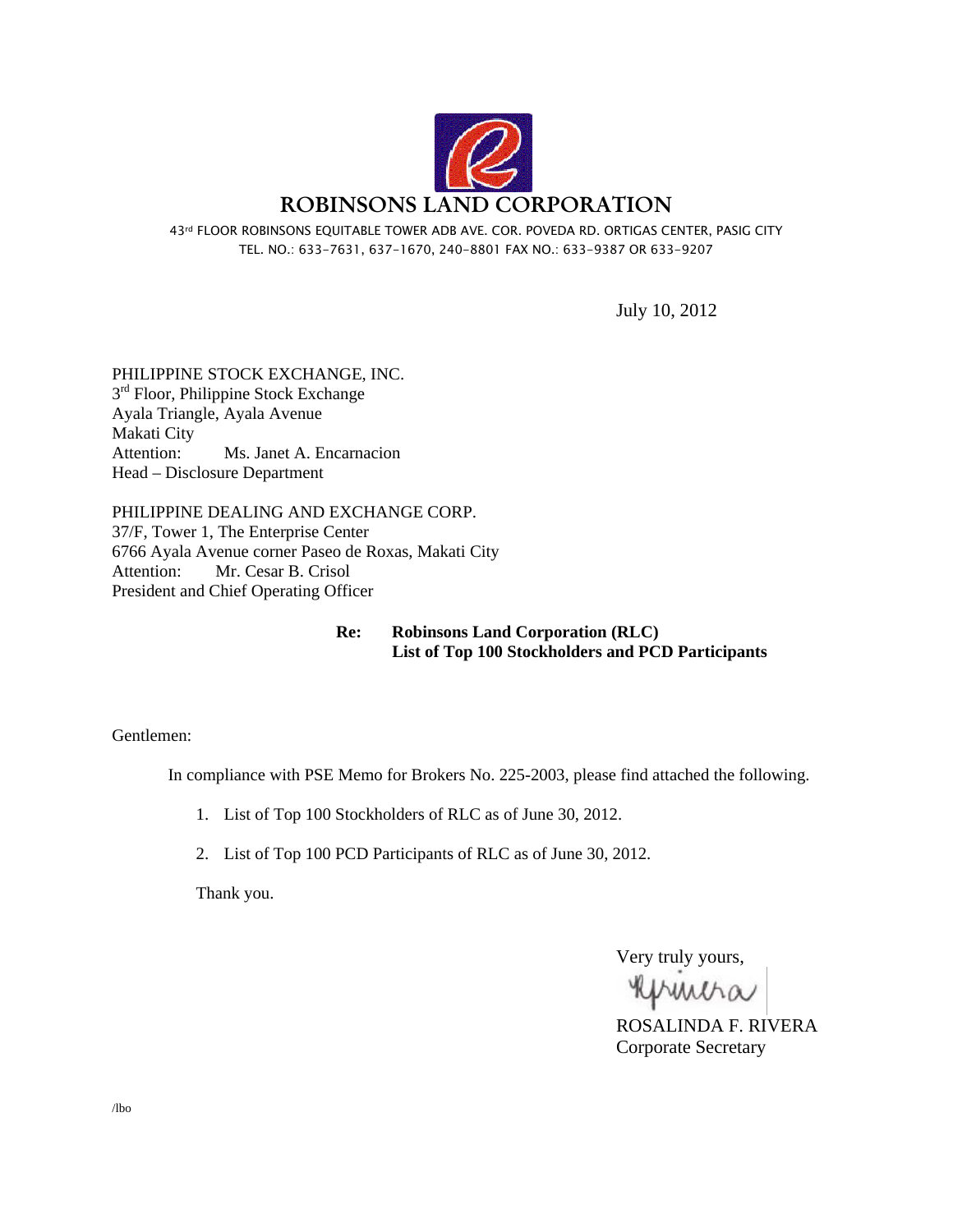| <b>RANK</b>    | <b>STOCKHOLDER NUMBER</b> | <b>STOCKHOLDER NAME</b>                          | <b>AS OF JUNE 30, 2012</b><br><b>NATIONALITY</b> | <b>CERTIFICATE CLASS</b> | <b>OUTSTANDING SHARES</b> | <b>PERCENTAGE</b> | <b>TOTAL</b>  |
|----------------|---------------------------|--------------------------------------------------|--------------------------------------------------|--------------------------|---------------------------|-------------------|---------------|
| <sup>1</sup>   | 10003137                  | J. G. SUMMIT HOLDINGS, INC.                      | FL                                               | $\sf U$                  | 2,496,114,787             | 60.9725%          | 2,496,114,787 |
|                |                           | 29/F GALLERIA CORPORATE CTR.                     |                                                  |                          |                           |                   |               |
|                |                           | EDSA COR. ORTIGAS AVE.                           |                                                  |                          |                           |                   |               |
|                |                           |                                                  |                                                  |                          |                           |                   |               |
|                |                           | MANDALUYONG CITY                                 |                                                  |                          |                           |                   |               |
|                |                           |                                                  |                                                  |                          |                           |                   |               |
| $\overline{2}$ | 16012118                  | PCD NOMINEE CORPORATION (NON-FILIPINO)           | <b>NOF</b>                                       | U                        | 1,023,189,383             | 24.9934%          | 1,023,189,383 |
|                |                           | 37/F THE ENTERPRISE CENTER TOWER 1,              |                                                  |                          |                           |                   |               |
|                |                           | COR. PASEO DE ROXAS, AYALA AVENUE,               |                                                  |                          |                           |                   |               |
|                |                           | MAKATI CITY                                      |                                                  |                          |                           |                   |               |
|                |                           |                                                  |                                                  |                          |                           |                   |               |
|                | 16012119                  |                                                  |                                                  |                          |                           |                   | 539,962,142   |
| 3              |                           | PCD NOMINEE CORPORATION (FILIPINO)               | ${\sf FIL}$                                      | U                        | 539,962,142               | 13.1896%          |               |
|                |                           | 37/F THE ENTERPRISE CENTER TOWER 1,              |                                                  |                          |                           |                   |               |
|                |                           | COR. PASEO DE ROXAS, AYALA AVENUE                |                                                  |                          |                           |                   |               |
|                |                           | MAKATI CITY                                      |                                                  |                          |                           |                   |               |
|                |                           |                                                  |                                                  |                          |                           |                   |               |
| $\overline{4}$ | 25003905                  | ELIZABETH YU                                     | ${\sf FIL}$                                      | $\sf U$                  | 8,737,200                 | 0.2134%           | 8,737,200     |
|                |                           | 517 BUENDIA AVENUE EXT.,                         |                                                  |                          |                           |                   |               |
|                |                           | MAKATI, METRO MANILA                             |                                                  |                          |                           |                   |               |
|                |                           |                                                  |                                                  |                          |                           |                   |               |
|                |                           |                                                  |                                                  |                          |                           |                   |               |
|                |                           |                                                  |                                                  |                          |                           |                   |               |
| 5              | 07009702                  | JOHN GOKONGWEI JR.                               | ${\sf FIL}$                                      | $\sf U$                  | 8,124,721                 | 0.1984%           | 8,124,721     |
|                |                           | 44/F ROBINSONS EQUITABLE TOWER,                  |                                                  |                          |                           |                   |               |
|                |                           | ADB AVENUE CORNER POVEDA ST.,                    |                                                  |                          |                           |                   |               |
|                |                           | ORTIGAS CENTER, PASIG CITY                       |                                                  |                          |                           |                   |               |
|                |                           |                                                  |                                                  |                          |                           |                   |               |
|                |                           |                                                  |                                                  |                          |                           |                   |               |
| 6              | 03018365                  | CEBU LIBERTY LUMBER                              | ${\sf FIL}$                                      | U                        | 2,203,200                 | 0.0538%           | 2,203,200     |
|                |                           | 173 M.J. CUENCO AVENUE                           |                                                  |                          |                           |                   |               |
|                |                           | CEBU CITY                                        |                                                  |                          |                           |                   |               |
|                |                           |                                                  |                                                  |                          |                           |                   |               |
|                |                           |                                                  |                                                  |                          |                           |                   |               |
| $\overline{7}$ | 07009708                  | JAMES L. GO                                      | ${\sf FIL}$                                      | $\sf U$                  | 1,685,994                 | 0.0411%           | 1,685,994     |
|                |                           |                                                  |                                                  |                          |                           |                   |               |
|                |                           | 43/F ROBINSONS EQUITABLE TOWER,                  |                                                  |                          |                           |                   |               |
|                |                           | ADB AVENUE CORNER POVEDA ST.,                    |                                                  |                          |                           |                   |               |
|                |                           | ORTIGAS CENTER, PASIG CITY                       |                                                  |                          |                           |                   |               |
|                |                           |                                                  |                                                  |                          |                           |                   |               |
| 8              | 07016023                  | ELIZABETH Y. GOKONGWEI AND/OR JOHN GOKONGWEI JR. | ${\sf FIL}$                                      | U                        | 988,000                   | 0.0241%           | 988,000       |
|                |                           | 43/F ROBINSONS EQUITABLE TOWER                   |                                                  |                          |                           |                   |               |
|                |                           | ADB AVE. COR POVEDA ROAD                         |                                                  |                          |                           |                   |               |
|                |                           | PASIG CITY                                       |                                                  |                          |                           |                   |               |
|                |                           |                                                  |                                                  |                          |                           |                   |               |
|                |                           |                                                  |                                                  |                          |                           |                   |               |
| 9              | 13011076                  | ALBERTO MENDOZA AND/OR JEANIE MENDOZA            | ${\sf FIL}$                                      | $\sf U$                  | 532,800                   | 0.0130%           | 532,800       |
|                |                           | 1145 AGUILAR STREET                              |                                                  |                          |                           |                   |               |
|                |                           | STA. CRUZ, METRO MANILA                          |                                                  |                          |                           |                   |               |
|                |                           |                                                  |                                                  |                          |                           |                   |               |
|                |                           |                                                  |                                                  |                          |                           |                   |               |
| $10\,$         | 0700000004                | ELIZABETH YU GOKONGWEI                           | ${\sf FIL}$                                      | U                        | 499,500                   | 0.0122%           | 499,500       |
|                |                           |                                                  |                                                  |                          |                           |                   |               |
|                |                           | C/O GOKONGWEI BROTHERS FOUNDATION                |                                                  |                          |                           |                   |               |
|                |                           | 44/F ROBINSONS EQUITABLE TOWER                   |                                                  |                          |                           |                   |               |
|                |                           | ADB AVENUE COR. POVEDA ST.                       |                                                  |                          |                           |                   |               |
|                |                           | PASIG CITY                                       |                                                  |                          |                           |                   |               |
| $11\,$         | 07009705                  | ROBINA YU GOKONGWEI                              | ${\sf FIL}$                                      | U                        | 360,000                   | 0.0087%           | 360,000       |
|                |                           | 517 BUENDIA AVE EXT                              |                                                  |                          |                           |                   |               |
|                |                           | 1200 MAKATI METRO MLA                            |                                                  |                          |                           |                   |               |
|                |                           |                                                  |                                                  |                          |                           |                   |               |
|                |                           |                                                  |                                                  |                          |                           |                   |               |
|                |                           |                                                  |                                                  |                          |                           |                   |               |
| 12             | 07016022                  | FREDERICK DY GO                                  | ${\sf FIL}$                                      | $\sf U$                  | 337,501                   | 0.0082%           | 337,501       |
|                |                           | 43/F ROBINSONS EQUITABLE TOWER                   |                                                  |                          |                           |                   |               |
|                |                           | ADB AVE. COR.POVEDA RD.,                         |                                                  |                          |                           |                   |               |
|                |                           | ORTIGAS CENTER, PASIG CITY                       |                                                  |                          |                           |                   |               |
|                |                           | 1605                                             |                                                  |                          |                           |                   |               |
|                |                           |                                                  |                                                  |                          |                           |                   |               |
| 13             | 21003475                  | SAMUEL C. UY                                     | ${\sf FIL}$                                      | U                        | 324,000                   | 0.0079%           | 324,000       |
|                |                           | C/O DIMDI CENTER                                 |                                                  |                          |                           |                   |               |
|                |                           | ASAJE II BLDG., SAN PEDRO ST.                    |                                                  |                          |                           |                   |               |
|                |                           | DAVAO CITY, 8000                                 |                                                  |                          |                           |                   |               |
|                |                           |                                                  |                                                  |                          |                           |                   |               |
| 14             | 07016020                  | JOHN L. GOKONGWEI JR                             | ${\sf FIL}$                                      | $\sf U$                  | 300,000                   | 0.0073%           | 300,000       |
|                |                           | 43/F ROBINSONS EQUITABLE TOWER                   |                                                  |                          |                           |                   |               |
|                |                           |                                                  |                                                  |                          |                           |                   |               |
|                |                           | ADB AVE COR POVEDA ROAD                          |                                                  |                          |                           |                   |               |
|                |                           | PASIG CITY                                       |                                                  |                          |                           |                   |               |
|                |                           |                                                  |                                                  |                          |                           |                   |               |
| 15             | 11003004                  | VALENTIN KHOE                                    | ${\sf FIL}$                                      | $\sf U$                  | 217,800                   | 0.0053%           | 217,800       |
|                |                           | # 27 11TH ST.,                                   |                                                  |                          |                           |                   |               |
|                |                           | NEW MANILA, QUEZON CITY                          |                                                  |                          |                           |                   |               |
|                |                           |                                                  |                                                  |                          |                           |                   |               |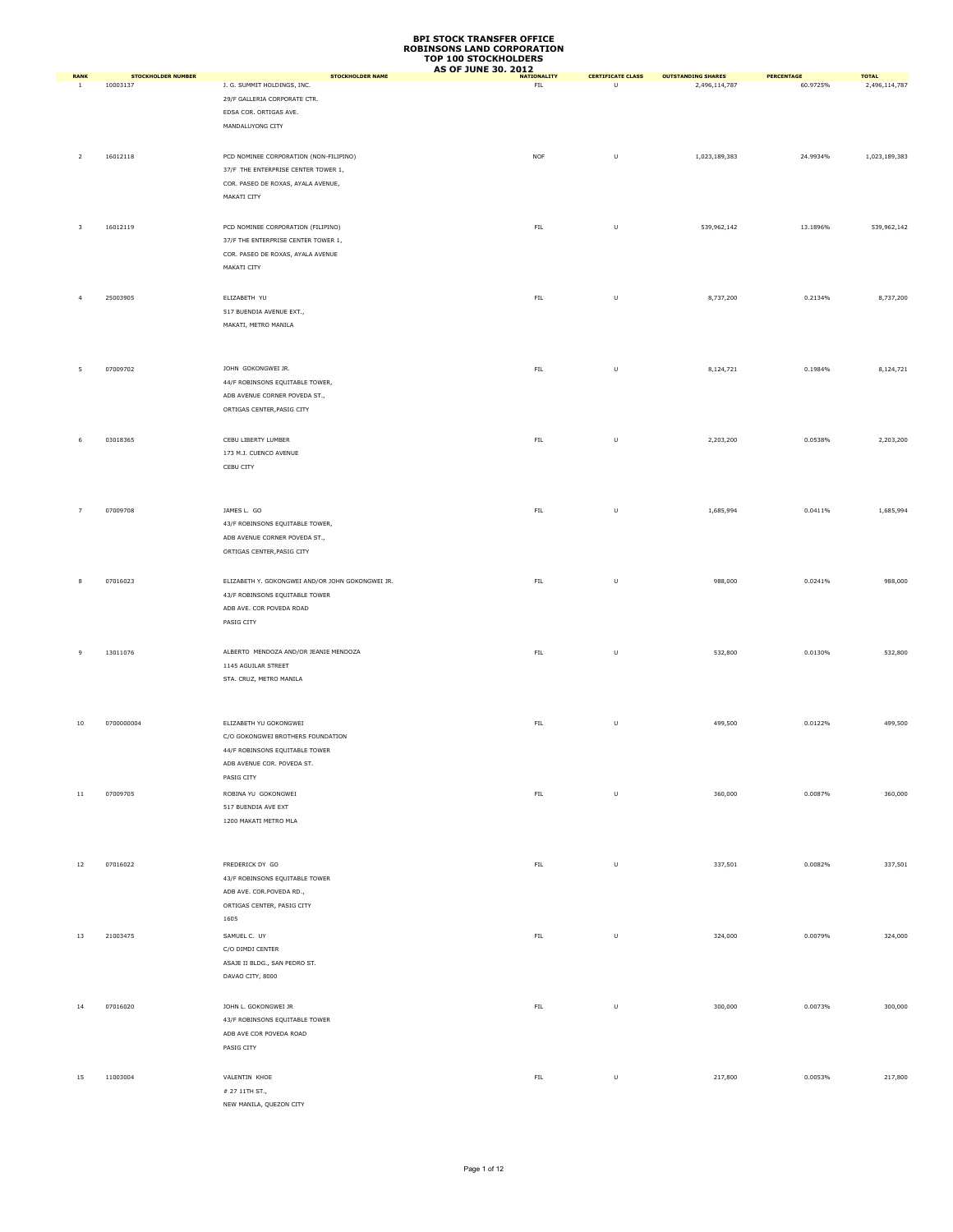|                   |                                       |                                                    | <b>AS OF JUNE 30, 2012</b>       |                                            |                                      |                       |                         |
|-------------------|---------------------------------------|----------------------------------------------------|----------------------------------|--------------------------------------------|--------------------------------------|-----------------------|-------------------------|
| <b>RANK</b><br>16 | <b>STOCKHOLDER NUMBER</b><br>15004202 | <b>STOCKHOLDER NAME</b><br>ONG TIONG               | <b>NATIONALITY</b><br><b>FIL</b> | <b>CERTIFICATE CLASS</b><br>$\overline{U}$ | <b>OUTSTANDING SHARES</b><br>204,996 | PERCENTAGE<br>0.0050% | <b>TOTAL</b><br>204,996 |
|                   |                                       | CAGAYAN FIRST SUPERMART                            |                                  |                                            |                                      |                       |                         |
|                   |                                       | GONZAGA EXT., TUGUEGARAO                           |                                  |                                            |                                      |                       |                         |
|                   |                                       | CAGAYAN                                            |                                  |                                            |                                      |                       |                         |
|                   |                                       |                                                    |                                  |                                            |                                      |                       |                         |
|                   |                                       | G & L SECURITIES CO. INC.                          |                                  |                                            |                                      |                       |                         |
| 17                | 07009721                              |                                                    | ${\sf FIL}$                      | U                                          | 202,400                              | 0.0049%               | 202,400                 |
|                   |                                       | UNIT 512-B LEE GARDENS TOWER-2,<br>SHAW BOULEVARD, |                                  |                                            |                                      |                       |                         |
|                   |                                       |                                                    |                                  |                                            |                                      |                       |                         |
|                   |                                       | MANDALUYONG CITY                                   |                                  |                                            |                                      |                       |                         |
|                   |                                       |                                                    |                                  |                                            |                                      |                       |                         |
| $18\,$            | 07009704                              | LISA YU GOKONGWEI                                  | ${\sf FIL}$                      | U                                          | 180,000                              | 0.0043%               | 180,000                 |
|                   |                                       | 517 BUENDIA AVE EXT                                |                                  |                                            |                                      |                       |                         |
|                   |                                       | 1200 MAKATI METRO MLA                              |                                  |                                            |                                      |                       |                         |
|                   |                                       |                                                    |                                  |                                            |                                      |                       |                         |
|                   |                                       |                                                    |                                  |                                            |                                      |                       |                         |
| 19                | 06009348                              | FEBTC #103-00507                                   | ${\sf FIL}$                      | U                                          | 156,240                              | 0.0038%               | 156,240                 |
|                   |                                       | 8/F TBG OPERATIONS, FEBTC                          |                                  |                                            |                                      |                       |                         |
|                   |                                       | FEB CENTER, GIL PUYAT AVE.                         |                                  |                                            |                                      |                       |                         |
|                   |                                       | MAKATI CITY                                        |                                  |                                            |                                      |                       |                         |
|                   |                                       |                                                    |                                  |                                            |                                      |                       |                         |
| $20\,$            | 03018571                              | CHING TIONG KENG AND/OR CYNTHIA D. CHING           | ${\sf FIL}$                      | U                                          | 150,000                              | 0.0036%               | 150,000                 |
|                   |                                       | 1656 DASMARINAS AVENUE                             |                                  |                                            |                                      |                       |                         |
|                   |                                       | DASMARINAS VILL., MAKATI CITY                      |                                  |                                            |                                      |                       |                         |
|                   |                                       |                                                    |                                  |                                            |                                      |                       |                         |
|                   |                                       |                                                    |                                  |                                            |                                      |                       |                         |
|                   |                                       |                                                    |                                  |                                            |                                      |                       |                         |
| 20                | 02013410                              | FRANCISCO L. BENEDICTO                             | ${\sf FIL}$                      | U                                          | 150,000                              | 0.0036%               | 150,000                 |
|                   |                                       | B.BENEDICTO & SONS., INC.                          |                                  |                                            |                                      |                       |                         |
|                   |                                       | 99-101 PLARIDEL ST. CEBU CITY                      |                                  |                                            |                                      |                       |                         |
|                   |                                       |                                                    |                                  |                                            |                                      |                       |                         |
|                   |                                       |                                                    |                                  |                                            |                                      |                       |                         |
| 21                | 21003474                              | ARTHUR C. UY                                       | ${\sf FIL}$                      | U                                          | 144,000                              | 0.0035%               | 144,000                 |
|                   |                                       | C/O DIMDI CENTER                                   |                                  |                                            |                                      |                       |                         |
|                   |                                       | ASAJE II BLDG., SAN PEDRO ST.                      |                                  |                                            |                                      |                       |                         |
|                   |                                       | DAVAO CITY, 8000                                   |                                  |                                            |                                      |                       |                         |
|                   |                                       |                                                    |                                  |                                            |                                      |                       |                         |
| 22                | 13011099                              | CATALINO MACARAIG JR AND/OR ARACELI MACARAIG       | ${\sf FIL}$                      | U                                          | 140,000                              | 0.0034%               | 140,000                 |
|                   |                                       | 47 CABILDO ST                                      |                                  |                                            |                                      |                       |                         |
|                   |                                       | URDANETA VILLAGE                                   |                                  |                                            |                                      |                       |                         |
|                   |                                       | MAKATI, METRO MANILA                               |                                  |                                            |                                      |                       |                         |
|                   |                                       |                                                    |                                  |                                            |                                      |                       |                         |
|                   |                                       |                                                    |                                  |                                            |                                      |                       |                         |
| 23                | 20008908                              | JOLLY TING                                         | ${\sf FIL}$                      | U                                          | 136,800                              | 0.0033%               | 136,800                 |
|                   |                                       | 3933 RAMON MAGSAYSAY BLVD                          |                                  |                                            |                                      |                       |                         |
|                   |                                       | STA MESA, MANILA                                   |                                  |                                            |                                      |                       |                         |
|                   |                                       |                                                    |                                  |                                            |                                      |                       |                         |
|                   |                                       |                                                    |                                  |                                            |                                      |                       |                         |
| 24                | 03018314                              | CHING TIONG KENG                                   | FIL                              | U                                          | 133,200                              | 0.0032%               | 133,200                 |
|                   |                                       | 1656 DASMARINAS AVENUE                             |                                  |                                            |                                      |                       |                         |
|                   |                                       | DASMARINAS VILL., MAKATI CITY                      |                                  |                                            |                                      |                       |                         |
|                   |                                       |                                                    |                                  |                                            |                                      |                       |                         |
|                   |                                       |                                                    |                                  |                                            |                                      |                       |                         |
| 25                | 20008795                              | ANTONIO S. TANJANGCO                               | ${\sf FIL}$                      | $\sf U$                                    | 126,599                              | 0.0030%               | 126,599                 |
|                   |                                       | 542 ARQUIZA ST.,                                   |                                  |                                            |                                      |                       |                         |
|                   |                                       | ERMITA, MANILA                                     |                                  |                                            |                                      |                       |                         |
|                   |                                       |                                                    |                                  |                                            |                                      |                       |                         |
|                   |                                       |                                                    |                                  |                                            |                                      |                       |                         |
| 26                | 11002992                              | VALENTIN KHOE                                      | ${\sf FIL}$                      | $\cup$                                     | 126,000                              | 0.0030%               | 126,000                 |
|                   |                                       | NO. 27 11TH STREET NEW MANILA                      |                                  |                                            |                                      |                       |                         |
|                   |                                       | QUEZON CITY                                        |                                  |                                            |                                      |                       |                         |
|                   |                                       |                                                    |                                  |                                            |                                      |                       |                         |
|                   |                                       |                                                    |                                  |                                            |                                      |                       |                         |
|                   |                                       |                                                    |                                  |                                            |                                      |                       |                         |
| 27                | 03018330                              | FERDINAND CO AND/OR CHRISTOPHER CO                 | ${\sf FIL}$                      | U                                          | 120,000                              | 0.0029%               | 120,000                 |
|                   |                                       | 250 IBUNA ST                                       |                                  |                                            |                                      |                       |                         |
|                   |                                       | SAN JUAN                                           |                                  |                                            |                                      |                       |                         |
|                   |                                       | METRO MANILA                                       |                                  |                                            |                                      |                       |                         |
|                   |                                       |                                                    |                                  |                                            |                                      |                       |                         |
| 27                | 03018352                              | VICTORIA NGO CHUA                                  | ${\sf FIL}$                      | U                                          | 120,000                              | 0.0029%               | 120,000                 |
|                   |                                       | C/O CEBU LIBERTY LUMBER CO INC                     |                                  |                                            |                                      |                       |                         |
|                   |                                       | CEBU CITY                                          |                                  |                                            |                                      |                       |                         |
|                   |                                       |                                                    |                                  |                                            |                                      |                       |                         |
|                   |                                       |                                                    |                                  |                                            |                                      |                       |                         |
| 27                | 12010489                              | EDWIN B. LIM                                       | ${\sf FIL}$                      | $\cup$                                     | 120,000                              | 0.0029%               | 120,000                 |
|                   |                                       | #102 E. RODRIGUEZ, LIBIS                           |                                  |                                            |                                      |                       |                         |
|                   |                                       | QUEZON CITY                                        |                                  |                                            |                                      |                       |                         |
|                   |                                       |                                                    |                                  |                                            |                                      |                       |                         |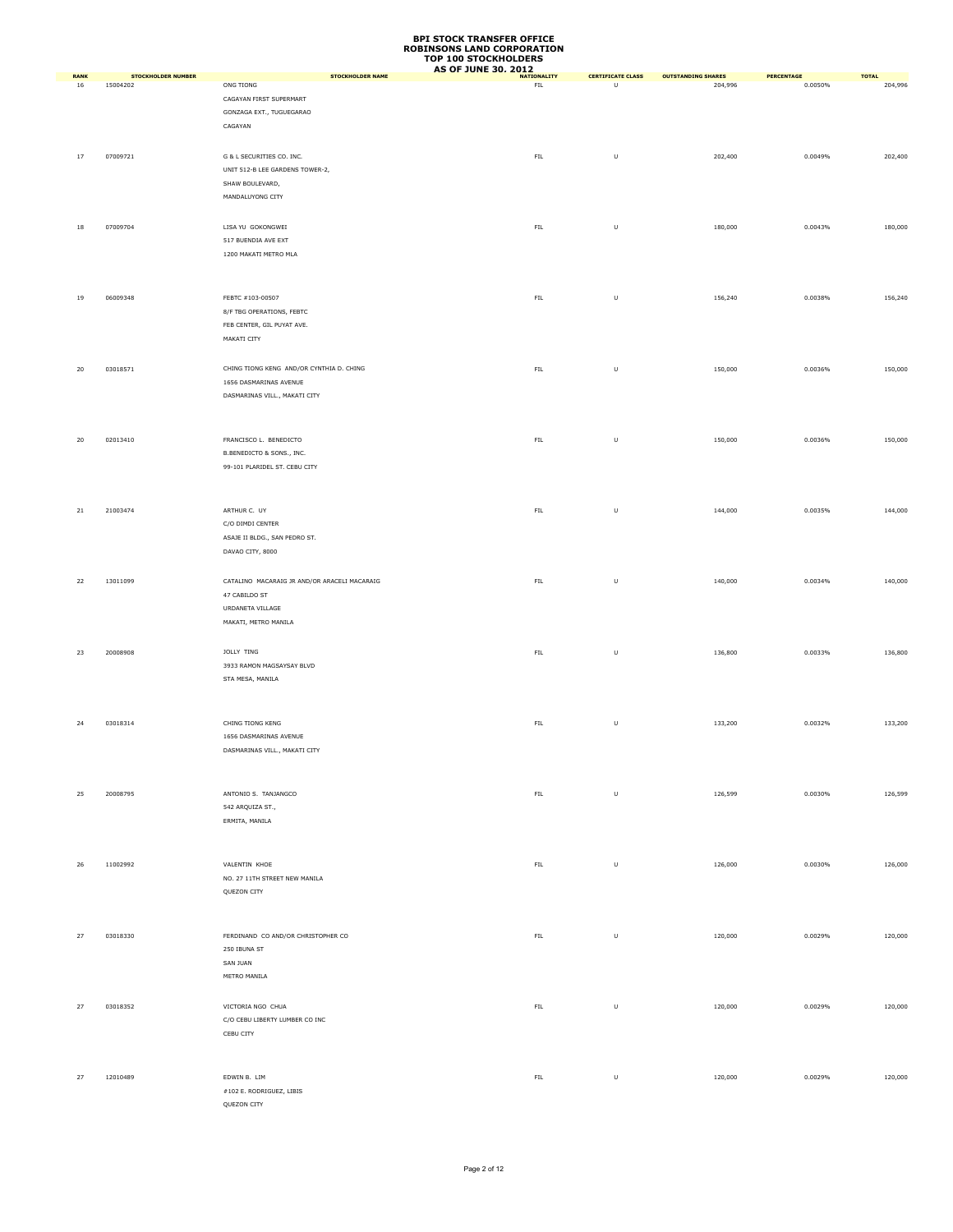|                   |                                       |                                                   | <b>AS OF JUNE 30, 2012</b>        |                               |                                      |                       |                         |
|-------------------|---------------------------------------|---------------------------------------------------|-----------------------------------|-------------------------------|--------------------------------------|-----------------------|-------------------------|
| <b>RANK</b><br>28 | <b>STOCKHOLDER NUMBER</b><br>06008883 | <b>STOCKHOLDER NAME</b><br>TERESITA FLORES        | <b>NATIONALITY</b><br>${\sf FIL}$ | <b>CERTIFICATE CLASS</b><br>U | <b>OUTSTANDING SHARES</b><br>108,000 | PERCENTAGE<br>0.0026% | <b>TOTAL</b><br>108,000 |
|                   |                                       | #35 PASEO EMILIO                                  |                                   |                               |                                      |                       |                         |
|                   |                                       |                                                   |                                   |                               |                                      |                       |                         |
|                   |                                       | MARIA LUISA ESTATE PARK                           |                                   |                               |                                      |                       |                         |
|                   |                                       | BANILAD, CEBU CITY                                |                                   |                               |                                      |                       |                         |
|                   |                                       |                                                   |                                   |                               |                                      |                       |                         |
| 29                | 03018452                              | VICKY L. CHAN                                     | ${\sf FIL}$                       | $\sf U$                       | 106,600                              | 0.0026%               | 106,600                 |
|                   |                                       | 267 IBANEZ ST., LITTLE BAGUIO                     |                                   |                               |                                      |                       |                         |
|                   |                                       | SAN JUAN, METRO MANILA                            |                                   |                               |                                      |                       |                         |
|                   |                                       |                                                   |                                   |                               |                                      |                       |                         |
|                   |                                       |                                                   |                                   |                               |                                      |                       |                         |
|                   |                                       |                                                   |                                   |                               |                                      |                       |                         |
| 30                | 03018337                              | JAMES L. CHIONGBIAN                               | ${\sf FIL}$                       | $\sf U$                       | 100,000                              | 0.0024%               | 100,000                 |
|                   |                                       | EASTERN SHIPPING LINES BLDG.                      |                                   |                               |                                      |                       |                         |
|                   |                                       | ANDA CIRCLE, PORT AREA                            |                                   |                               |                                      |                       |                         |
|                   |                                       | MANILA                                            |                                   |                               |                                      |                       |                         |
|                   |                                       |                                                   |                                   |                               |                                      |                       |                         |
|                   |                                       |                                                   |                                   |                               |                                      |                       |                         |
| 30                | 12010488                              | JENNIFER C. LIM AND/OR JEFFREY C. LIM             | ${\sf FIL}$                       | $\sf U$                       | 100,000                              | 0.0024%               | 100,000                 |
|                   |                                       | #41 PASEO EMILIO                                  |                                   |                               |                                      |                       |                         |
|                   |                                       | MARIA LUISA PARK                                  |                                   |                               |                                      |                       |                         |
|                   |                                       | BANILAD, CEBU CITY                                |                                   |                               |                                      |                       |                         |
|                   |                                       |                                                   |                                   |                               |                                      |                       |                         |
|                   |                                       |                                                   |                                   |                               |                                      |                       |                         |
| $31\,$            | 16011697                              | CRISTINO L. PANLILIO                              | ${\sf FIL}$                       | $\sf U$                       | 96,000                               | 0.0023%               | 96,000                  |
|                   |                                       | ACROCITY I BUILDING                               |                                   |                               |                                      |                       |                         |
|                   |                                       | NO. 1116 ANTIPOLO STREET                          |                                   |                               |                                      |                       |                         |
|                   |                                       | MAKATI CITY                                       |                                   |                               |                                      |                       |                         |
|                   |                                       |                                                   |                                   |                               |                                      |                       |                         |
|                   |                                       |                                                   |                                   |                               |                                      |                       |                         |
| 32                | 03018413                              | RAMON L. CHIU                                     | ${\sf FIL}$                       | U                             | 90,285                               | 0.0022%               | 90,285                  |
|                   |                                       | C/O B. BENEDICTO & SONS, INC.                     |                                   |                               |                                      |                       |                         |
|                   |                                       | 103 PLARIDEL STREET                               |                                   |                               |                                      |                       |                         |
|                   |                                       | CEBU CITY                                         |                                   |                               |                                      |                       |                         |
|                   |                                       |                                                   |                                   |                               |                                      |                       |                         |
| 33                | 01017864                              | ANDRES ANG                                        | ${\sf FIL}$                       | $\sf U$                       | 90,000                               | 0.0021%               | 90,000                  |
|                   |                                       | ROOM 204 GRACE BLDG                               |                                   |                               |                                      |                       |                         |
|                   |                                       |                                                   |                                   |                               |                                      |                       |                         |
|                   |                                       | ORTIGAS AVE GREENHILLS                            |                                   |                               |                                      |                       |                         |
|                   |                                       | SAN JUAN METRO MANILA                             |                                   |                               |                                      |                       |                         |
|                   |                                       |                                                   |                                   |                               |                                      |                       |                         |
| 34                | 18009089                              | R. COYIUTO SECURITIES, INC.                       | ${\sf FIL}$                       | $\sf U$                       | 82,000                               | 0.0020%               | 82,000                  |
|                   |                                       | 5/F CORINTHIAN PLAZA                              |                                   |                               |                                      |                       |                         |
|                   |                                       | 121 PASEO DE ROXAS                                |                                   |                               |                                      |                       |                         |
|                   |                                       |                                                   |                                   |                               |                                      |                       |                         |
|                   |                                       | LEGASPI VILLAGE, MAKATI CITY                      |                                   |                               |                                      |                       |                         |
|                   |                                       |                                                   |                                   |                               |                                      |                       |                         |
| 35                | 20008798                              | DENISA Y. TONG                                    | ${\sf FIL}$                       | U                             | 81,000                               | 0.0019%               | 81,000                  |
|                   |                                       | 798 HARVARD ST                                    |                                   |                               |                                      |                       |                         |
|                   |                                       | MANDALUYONG                                       |                                   |                               |                                      |                       |                         |
|                   |                                       | METRO MANILA                                      |                                   |                               |                                      |                       |                         |
|                   |                                       |                                                   |                                   |                               |                                      |                       |                         |
|                   |                                       |                                                   |                                   |                               |                                      |                       |                         |
| 36                | 17001936                              | TERESITA T. QUAZON                                | ${\sf FIL}$                       | $\sf U$                       | 78,000                               | 0.0019%               | 78,000                  |
|                   |                                       | 542 ARQUIZA                                       |                                   |                               |                                      |                       |                         |
|                   |                                       | ERMITA, MANILA                                    |                                   |                               |                                      |                       |                         |
|                   |                                       |                                                   |                                   |                               |                                      |                       |                         |
|                   |                                       |                                                   |                                   |                               |                                      |                       |                         |
|                   |                                       |                                                   | ${\sf FIL}$                       |                               |                                      |                       |                         |
| 37                | 11002995                              | KHOON POI                                         |                                   | $\sf U$                       | 73,200                               | 0.0017%               | 73,200                  |
|                   |                                       | 406 RIZAL AVE.,                                   |                                   |                               |                                      |                       |                         |
|                   |                                       | STA. CRUZ, MANILA                                 |                                   |                               |                                      |                       |                         |
|                   |                                       |                                                   |                                   |                               |                                      |                       |                         |
|                   |                                       |                                                   |                                   |                               |                                      |                       |                         |
| 38                | 04007384                              | ANANDRAM DARGANI                                  | FIL                               | $\sf U$                       | 72,228                               | 0.0017%               | 72,228                  |
|                   |                                       | 929 IDEAL ST.,                                    |                                   |                               |                                      |                       |                         |
|                   |                                       |                                                   |                                   |                               |                                      |                       |                         |
|                   |                                       | MANDALUYONG, METRO MANILA                         |                                   |                               |                                      |                       |                         |
|                   |                                       |                                                   |                                   |                               |                                      |                       |                         |
|                   |                                       |                                                   |                                   |                               |                                      |                       |                         |
| 39                | 12010379                              | PACITA NGOCHUA LEE                                | ${\sf FIL}$                       | $\sf U$                       | 72,000                               | 0.0017%               | 72,000                  |
|                   |                                       | C/O CEBU LIBERTY LUMBER CO.                       |                                   |                               |                                      |                       |                         |
|                   |                                       | M.J. CUENCO AVENUE,                               |                                   |                               |                                      |                       |                         |
|                   |                                       | CEBU CITY                                         |                                   |                               |                                      |                       |                         |
|                   |                                       |                                                   |                                   |                               |                                      |                       |                         |
|                   |                                       |                                                   |                                   |                               |                                      |                       |                         |
| 39                | 0300000009                            | DAPHNE AILEEN TAN CHUA                            | ${\sf FIL}$                       | U                             | 72,000                               | 0.0017%               | 72,000                  |
|                   |                                       | 18 SHEFFIELD PLACE, MONTGOMERY PLACE, QUEZON CITY |                                   |                               |                                      |                       |                         |
|                   |                                       |                                                   |                                   |                               |                                      |                       |                         |
|                   |                                       |                                                   |                                   |                               |                                      |                       |                         |
|                   |                                       |                                                   |                                   |                               |                                      |                       |                         |
| 39                | 1200000007                            | SUSANA TAN LEE                                    | ${\sf FIL}$                       | $\sf U$                       | 72,000                               | 0.0017%               | 72,000                  |
|                   |                                       |                                                   |                                   |                               |                                      |                       |                         |
|                   |                                       | 28 KENNEDY STREET, NORTH GREENHILLS,              |                                   |                               |                                      |                       |                         |
|                   |                                       | SAN JUAN CITY                                     |                                   |                               |                                      |                       |                         |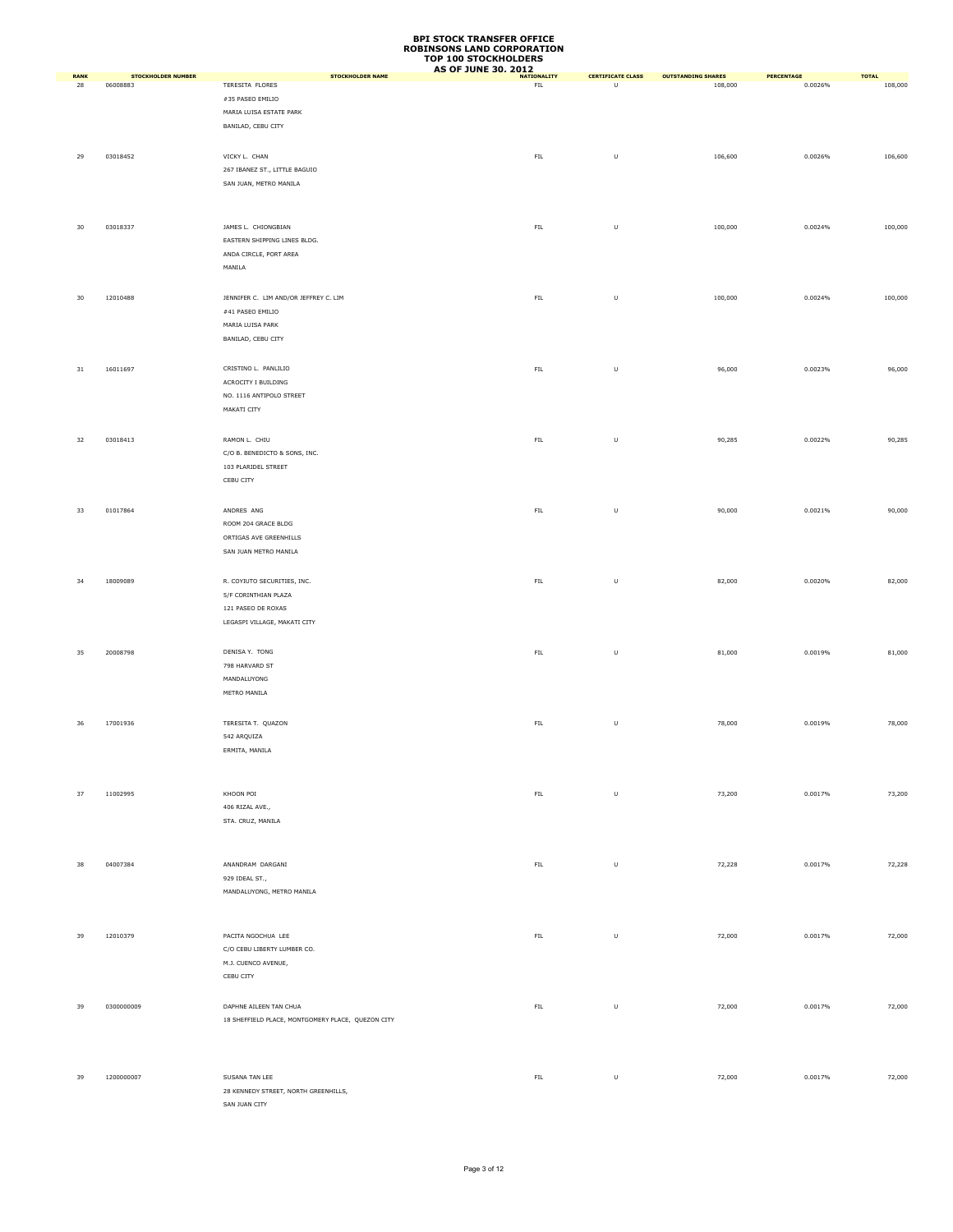|                   |                                         |                                                           | נאוויטוויטנאט וער סיטג<br><b>AS OF JUNE 30, 2012</b> |                                    |                                     |                       |                        |
|-------------------|-----------------------------------------|-----------------------------------------------------------|------------------------------------------------------|------------------------------------|-------------------------------------|-----------------------|------------------------|
| <b>RANK</b><br>39 | <b>STOCKHOLDER NUMBER</b><br>2000000007 | <b>STOCKHOLDER NAME</b><br>ELIZABETH LIM TAN              | <b>NATIONALITY</b><br>AMN                            | <b>CERTIFICATE CLASS</b><br>$\cup$ | <b>OUTSTANDING SHARES</b><br>72,000 | PERCENTAGE<br>0.0017% | <b>TOTAL</b><br>72,000 |
|                   |                                         | 6 LEHIGH COURT, PRINCETON, NEW JERSEY 08540,              |                                                      |                                    |                                     |                       |                        |
|                   |                                         | USA                                                       |                                                      |                                    |                                     |                       |                        |
|                   |                                         |                                                           |                                                      |                                    |                                     |                       |                        |
|                   |                                         |                                                           |                                                      |                                    |                                     |                       |                        |
| 39                | 2000000006                              | LILY ANN LIM TAN                                          | ${\sf FIL}$                                          | $\sf U$                            | 72,000                              | 0.0017%               | 72,000                 |
|                   |                                         | 30 KENNEDY STREET, NORTH GREENHILLS,                      |                                                      |                                    |                                     |                       |                        |
|                   |                                         | GREENHILLS, SAN JUAN                                      |                                                      |                                    |                                     |                       |                        |
|                   |                                         |                                                           |                                                      |                                    |                                     |                       |                        |
|                   |                                         |                                                           |                                                      |                                    |                                     |                       |                        |
| 39                | 2000000005                              | GENEVIEVE LIM TAN                                         | ${\sf FIL}$                                          | $\sf U$                            | 72,000                              | 0.0017%               | 72,000                 |
|                   |                                         | H102 GALERIA DE MAGALLANES, MAGALLANES,                   |                                                      |                                    |                                     |                       |                        |
|                   |                                         | MAKATI CITY 1232                                          |                                                      |                                    |                                     |                       |                        |
|                   |                                         |                                                           |                                                      |                                    |                                     |                       |                        |
|                   |                                         |                                                           |                                                      |                                    |                                     |                       |                        |
| 40                | 03018470                                | HAN SUI CHENG AND/OR DIANA Y. CHENG                       | ${\sf FIL}$                                          | $\sf U$                            | 70,600                              | 0.0017%               | 70,600                 |
|                   |                                         | 10/F HANSTON BLDG., DON F. ORTIGAS JR RD.,                |                                                      |                                    |                                     |                       |                        |
|                   |                                         | ORTIGAS CENTER, PASIG CITY                                |                                                      |                                    |                                     |                       |                        |
|                   |                                         | PASIG CITY                                                |                                                      |                                    |                                     |                       |                        |
|                   |                                         |                                                           |                                                      |                                    |                                     |                       |                        |
| 41                | 03018364                                | JUANITO CUASON                                            | ${\sf FIL}$                                          | $\sf U$                            | 68,617                              | 0.0016%               | 68,617                 |
|                   |                                         | KIM PIAN DRY GOODS, A. B. FERN                            |                                                      |                                    |                                     |                       |                        |
|                   |                                         | DAGUPAN CITY                                              |                                                      |                                    |                                     |                       |                        |
|                   |                                         |                                                           |                                                      |                                    |                                     |                       |                        |
|                   |                                         |                                                           |                                                      |                                    |                                     |                       |                        |
| 42                | 03018321                                | MICHAEL CHAN                                              | ${\sf FIL}$                                          | U                                  | 65,000                              | 0.0015%               | 65,000                 |
|                   |                                         | 22 DUHAT ROAD, NORTHERN HILLS                             |                                                      |                                    |                                     |                       |                        |
|                   |                                         | MALABON                                                   |                                                      |                                    |                                     |                       |                        |
|                   |                                         |                                                           |                                                      |                                    |                                     |                       |                        |
|                   |                                         |                                                           |                                                      |                                    |                                     |                       |                        |
| 43                | 22003825                                | TEOFILO VILLONCO JR.                                      | ${\sf FIL}$                                          | U                                  | 64,800                              | 0.0015%               | 64,800                 |
|                   |                                         | 4/F SAVILLE BLDG                                          |                                                      |                                    |                                     |                       |                        |
|                   |                                         | BUENDIA AVE COR PASEO DE ROXAS                            |                                                      |                                    |                                     |                       |                        |
|                   |                                         | MAKATI METRO MANILA                                       |                                                      |                                    |                                     |                       |                        |
|                   |                                         |                                                           |                                                      |                                    |                                     |                       |                        |
| 44                | 08007308                                | HAMAHATA TAKERO                                           | $\ensuremath{\text{JAP}}$                            | $\sf U$                            | 60,000                              | 0.0014%               | 60,000                 |
|                   |                                         | C/O JUNTEC CORPORATION                                    |                                                      |                                    |                                     |                       |                        |
|                   |                                         | BLOCK 5 LOT 7, LIIP-PEZA,<br>BO. MAMPLASAN, BINAN, LAGUNA |                                                      |                                    |                                     |                       |                        |
|                   |                                         |                                                           |                                                      |                                    |                                     |                       |                        |
|                   |                                         |                                                           |                                                      |                                    |                                     |                       |                        |
| 45                | 1400000001                              | ALFREDO Y. NGOCHUA<br>C/O LIBERTY LUMBER CO., INC         | ${\sf FIL}$                                          | $\sf U$                            | 54,000                              | 0.0013%               | 54,000                 |
|                   |                                         | 171 M.J.CUENCO AVE.                                       |                                                      |                                    |                                     |                       |                        |
|                   |                                         | CEBU CITY                                                 |                                                      |                                    |                                     |                       |                        |
|                   |                                         |                                                           |                                                      |                                    |                                     |                       |                        |
| 46                | 04007499                                | DEE KWAN YAN AND/OR CHRISTINA DEE                         | ${\sf FIL}$                                          | $\cup$                             | 50,000                              | 0.0012%               | 50,000                 |
|                   |                                         | #1146 C. M. RECTO AVE.,                                   |                                                      |                                    |                                     |                       |                        |
|                   |                                         | MANILA                                                    |                                                      |                                    |                                     |                       |                        |
|                   |                                         |                                                           |                                                      |                                    |                                     |                       |                        |
|                   |                                         |                                                           |                                                      |                                    |                                     |                       |                        |
| 46                | 03021013                                | KAREN CHOA                                                | ${\sf FIL}$                                          | $\sf U$                            | 50,000                              | 0.0012%               | 50,000                 |
|                   |                                         | 1377 NARCISA RIZAL ST.                                    |                                                      |                                    |                                     |                       |                        |
|                   |                                         | TONDO, MANILA                                             |                                                      |                                    |                                     |                       |                        |
|                   |                                         |                                                           |                                                      |                                    |                                     |                       |                        |
|                   |                                         |                                                           |                                                      |                                    |                                     |                       |                        |
| 46                | 19000380                                | VICTOR GAN SY                                             | ${\sf FIL}$                                          | $\cup$                             | 50,000                              | 0.0012%               | 50,000                 |
|                   |                                         | RM. 701-J STATE CENTER BLDG.                              |                                                      |                                    |                                     |                       |                        |
|                   |                                         | 333 JUAN LUNA ST.                                         |                                                      |                                    |                                     |                       |                        |
|                   |                                         | BINONDO, MANILA                                           |                                                      |                                    |                                     |                       |                        |
|                   |                                         |                                                           |                                                      |                                    |                                     |                       |                        |
| 47                | 19016189                                | SABAS SUAREZ                                              | ${\sf FIL}$                                          | $\sf U$                            | 49,200                              | 0.0012%               | 49,200                 |
|                   |                                         | ALGICO COMPLEX,                                           |                                                      |                                    |                                     |                       |                        |
|                   |                                         | LA GUARDIA EXTENSION,                                     |                                                      |                                    |                                     |                       |                        |
|                   |                                         | LAHUG, CEBU CITY                                          |                                                      |                                    |                                     |                       |                        |
|                   |                                         |                                                           |                                                      |                                    |                                     |                       |                        |
| 48                | 11003006                                | LINDA ROSE NG KAWSEK                                      | ${\sf FIL}$                                          | U                                  | 48,600                              | 0.0011%               | 48,600                 |
|                   |                                         | C/O MAKATI SUPERMART                                      |                                                      |                                    |                                     |                       |                        |
|                   |                                         | MAKATI COMMERCIAL CENTER                                  |                                                      |                                    |                                     |                       |                        |
|                   |                                         | 1200 MAKATI, METRO MANILA                                 |                                                      |                                    |                                     |                       |                        |
|                   |                                         |                                                           |                                                      |                                    |                                     |                       |                        |
| 49                | 12010306                                | L. M. GARCIA & ASSOCIATES INC.                            | ${\sf FIL}$                                          | $\sf U$                            | 48,000                              | 0.0011%               | 48,000                 |
|                   |                                         | 1606-A TEKTITE TOWER                                      |                                                      |                                    |                                     |                       |                        |
|                   |                                         | EXCHANGE ROAD ORTIGAS CENTER                              |                                                      |                                    |                                     |                       |                        |
|                   |                                         | PASIG, METRO MANILA                                       |                                                      |                                    |                                     |                       |                        |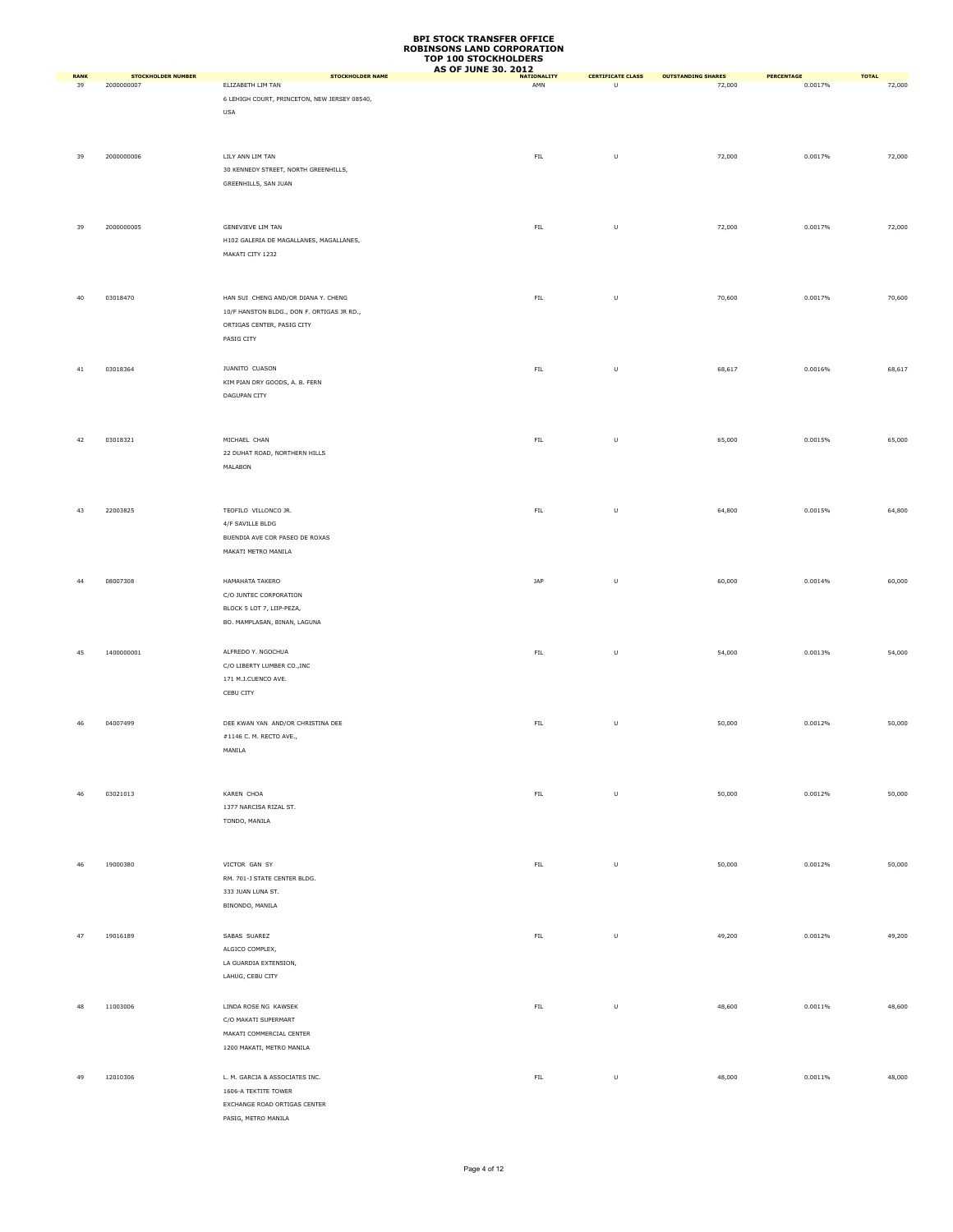|                   |                                       |                                                               | <b>AS OF JUNE 30, 2012</b> |                                                                                                            |                                     |                       |                        |
|-------------------|---------------------------------------|---------------------------------------------------------------|----------------------------|------------------------------------------------------------------------------------------------------------|-------------------------------------|-----------------------|------------------------|
| <b>RANK</b><br>49 | <b>STOCKHOLDER NUMBER</b><br>03018404 | <b>STOCKHOLDER NAME</b><br>ESTRELLA GO CO AND/OR FERDINAND CO | <b>NATIONALITY</b><br>FL   | <b>CERTIFICATE CLASS</b><br>U                                                                              | <b>OUTSTANDING SHARES</b><br>48,000 | PERCENTAGE<br>0.0011% | <b>TOTAL</b><br>48,000 |
|                   |                                       | 250 IBUNA ST                                                  |                            |                                                                                                            |                                     |                       |                        |
|                   |                                       | SAN JUAN                                                      |                            |                                                                                                            |                                     |                       |                        |
|                   |                                       | METRO MANILA                                                  |                            |                                                                                                            |                                     |                       |                        |
|                   |                                       |                                                               |                            |                                                                                                            |                                     |                       |                        |
|                   |                                       |                                                               |                            |                                                                                                            |                                     |                       |                        |
| 49                | 21003473                              | ALEXANDER C. UY                                               | ${\sf FIL}$                | U                                                                                                          | 48,000                              | 0.0011%               | 48,000                 |
|                   |                                       | C/O DIMDI CENTER                                              |                            |                                                                                                            |                                     |                       |                        |
|                   |                                       | ASAJE II BLDG., SAN PEDRO ST.                                 |                            |                                                                                                            |                                     |                       |                        |
|                   |                                       | DAVAO CITY, 8000                                              |                            |                                                                                                            |                                     |                       |                        |
|                   |                                       |                                                               |                            |                                                                                                            |                                     |                       |                        |
| 49                | 25003924                              | SUSAN YAO                                                     | ${\sf FIL}$                | $\sf U$                                                                                                    | 48,000                              | 0.0011%               | 48,000                 |
|                   |                                       | UNIT 20 INTERSTATE TOWNHOUSE                                  |                            |                                                                                                            |                                     |                       |                        |
|                   |                                       | C. BENITEZ, QUEZON CITY                                       |                            |                                                                                                            |                                     |                       |                        |
|                   |                                       |                                                               |                            |                                                                                                            |                                     |                       |                        |
|                   |                                       |                                                               |                            |                                                                                                            |                                     |                       |                        |
| 49                | 12010498                              | JANET CO LEY                                                  | ${\sf FIL}$                | $\sf U$                                                                                                    | 48,000                              | 0.0011%               | 48,000                 |
|                   |                                       | C/O LEY CONST. & DEV'T. CORP.                                 |                            |                                                                                                            |                                     |                       |                        |
|                   |                                       | 23-E PACIFIC STAR BLDG.,                                      |                            |                                                                                                            |                                     |                       |                        |
|                   |                                       | SEN. GIL PUYAT AVENUE                                         |                            |                                                                                                            |                                     |                       |                        |
|                   |                                       | MAKATI CITY                                                   |                            |                                                                                                            |                                     |                       |                        |
| 49                | 14002598                              | PATRICK NGOCHUA                                               | ${\sf FIL}$                | $\sf U$                                                                                                    | 48,000                              | 0.0011%               | 48,000                 |
|                   |                                       | C/O CEBU LIBERTY                                              |                            |                                                                                                            |                                     |                       |                        |
|                   |                                       | LUMBER CO INC                                                 |                            |                                                                                                            |                                     |                       |                        |
|                   |                                       | 173 MJ CUENCO AVE                                             |                            |                                                                                                            |                                     |                       |                        |
|                   |                                       | CEBU CITY                                                     |                            |                                                                                                            |                                     |                       |                        |
|                   |                                       |                                                               |                            |                                                                                                            |                                     |                       |                        |
| 49                | 0700000006                            | RODERICK M. GRACIA                                            | ${\sf FIL}$                | U                                                                                                          | 48,000                              | 0.0011%               | 48,000                 |
|                   |                                       | 125 UNIVERSITY AVENUE,                                        |                            |                                                                                                            |                                     |                       |                        |
|                   |                                       | AYALA ALABANG VILLAGE,                                        |                            |                                                                                                            |                                     |                       |                        |
|                   |                                       | MUNTINLUPA CITY                                               |                            |                                                                                                            |                                     |                       |                        |
|                   |                                       |                                                               |                            |                                                                                                            |                                     |                       |                        |
| 49                | 1900000004                            | BENILDA S. SANTOS                                             | ${\sf FIL}$                | U                                                                                                          | 48,000                              | 0.0011%               | 48,000                 |
|                   |                                       | 21 TIRAD PASS STREET,                                         |                            |                                                                                                            |                                     |                       |                        |
|                   |                                       | AYALA HEIGHTS,                                                |                            |                                                                                                            |                                     |                       |                        |
|                   |                                       | OLD BALARA, QUEZON CITY                                       |                            |                                                                                                            |                                     |                       |                        |
|                   |                                       |                                                               |                            |                                                                                                            |                                     |                       |                        |
| 50                | 26000617                              | MANUEL B. ZAMORA JR.                                          | ${\sf FIL}$                | $\sf U$                                                                                                    | 47,400                              | 0.0011%               | 47,400                 |
|                   |                                       | 34A PACIFIC PLAZA TOWERS, FOR BONIFACIO,                      |                            |                                                                                                            |                                     |                       |                        |
|                   |                                       | <b>TAGUIG CITY</b>                                            |                            |                                                                                                            |                                     |                       |                        |
|                   |                                       |                                                               |                            |                                                                                                            |                                     |                       |                        |
|                   |                                       |                                                               |                            |                                                                                                            |                                     |                       |                        |
|                   |                                       |                                                               |                            |                                                                                                            |                                     |                       |                        |
| 51                | 07009735                              | BEBE YU GO                                                    | ${\sf FIL}$                | $\sf U$                                                                                                    | 46,400                              | 0.0011%               | 46,400                 |
|                   |                                       | 517 BUENDIA AVE. EXT.                                         |                            |                                                                                                            |                                     |                       |                        |
|                   |                                       | MAKATI, METRO MANILA                                          |                            |                                                                                                            |                                     |                       |                        |
|                   |                                       |                                                               |                            |                                                                                                            |                                     |                       |                        |
|                   |                                       |                                                               |                            |                                                                                                            |                                     |                       |                        |
| 52                | 26000613                              | ELBERT ZOSA                                                   | ${\sf FIL}$                | $\sf U$                                                                                                    | 45,000                              | 0.0010%               | 45,000                 |
|                   |                                       | C/O PCI CAPITAL CORPORATION                                   |                            |                                                                                                            |                                     |                       |                        |
|                   |                                       | #1 PCIBANK TOWERS, MAKATI AVE                                 |                            |                                                                                                            |                                     |                       |                        |
|                   |                                       | MAKATI CITY                                                   |                            |                                                                                                            |                                     |                       |                        |
|                   |                                       |                                                               |                            |                                                                                                            |                                     |                       |                        |
| 53                | 07009720                              | DEBBIE C. GOH                                                 | ${\sf FIL}$                | $\mathsf{U}% _{T}=\mathsf{U}_{T}\!\left( a,b\right) ,\ \mathsf{U}_{T}=\mathsf{U}_{T}\!\left( a,b\right) ,$ | 42,000                              | 0.0010%               | 42,000                 |
|                   |                                       | 669 MUELLE DE BINONDO                                         |                            |                                                                                                            |                                     |                       |                        |
|                   |                                       | BINONDO, MANILA                                               |                            |                                                                                                            |                                     |                       |                        |
|                   |                                       |                                                               |                            |                                                                                                            |                                     |                       |                        |
|                   |                                       |                                                               |                            |                                                                                                            |                                     |                       |                        |
|                   |                                       |                                                               |                            |                                                                                                            |                                     |                       |                        |
| 53                | 26000604                              | ELIZABETH M. ZARATE                                           | ${\sf FIL}$                | $\sf U$                                                                                                    | 42,000                              | 0.0010%               | 42,000                 |
|                   |                                       | 320 COUNTRY CLUB DR.,                                         |                            |                                                                                                            |                                     |                       |                        |
|                   |                                       | AYALA ALABANG, MUNTINLUPA 1780                                |                            |                                                                                                            |                                     |                       |                        |
|                   |                                       |                                                               |                            |                                                                                                            |                                     |                       |                        |
|                   |                                       |                                                               |                            |                                                                                                            |                                     |                       |                        |
| 54                | 16007361                              | PAN-ASIA SECURITIES CORP.                                     | ${\sf FIL}$                | $\sf U$                                                                                                    | 40,000                              | 0.0009%               | 40,000                 |
|                   |                                       | RM. 910 TOWER ONE & EXCHANGE                                  |                            |                                                                                                            |                                     |                       |                        |
|                   |                                       | PLAZA, AYALA TRIANGLE                                         |                            |                                                                                                            |                                     |                       |                        |
|                   |                                       | AYALA AVENUE, MAKATI CITY                                     |                            |                                                                                                            |                                     |                       |                        |
|                   |                                       |                                                               |                            |                                                                                                            |                                     |                       |                        |
| 54                | 07009851                              | ELIZABETH GOKONGWEI                                           | ${\sf FIL}$                | $\sf U$                                                                                                    | 40,000                              | 0.0009%               | 40,000                 |
|                   |                                       | 517 SEN. GIL PUYAT                                            |                            |                                                                                                            |                                     |                       |                        |
|                   |                                       | AVE., EXT., NORTH                                             |                            |                                                                                                            |                                     |                       |                        |
|                   |                                       | FORBES, MAKATI CITY                                           |                            |                                                                                                            |                                     |                       |                        |
|                   |                                       |                                                               |                            |                                                                                                            |                                     |                       |                        |
| 54                | 08007205                              | SYLVESTER S.K. HUNG                                           | $\mathsf{BRT}$             | $\sf U$                                                                                                    | 40,000                              | 0.0009%               | 40,000                 |
|                   |                                       | S.C. JOHNSON, ESTRELLA STREET                                 |                            |                                                                                                            |                                     |                       |                        |
|                   |                                       | MAKATI CITY                                                   |                            |                                                                                                            |                                     |                       |                        |
|                   |                                       |                                                               |                            |                                                                                                            |                                     |                       |                        |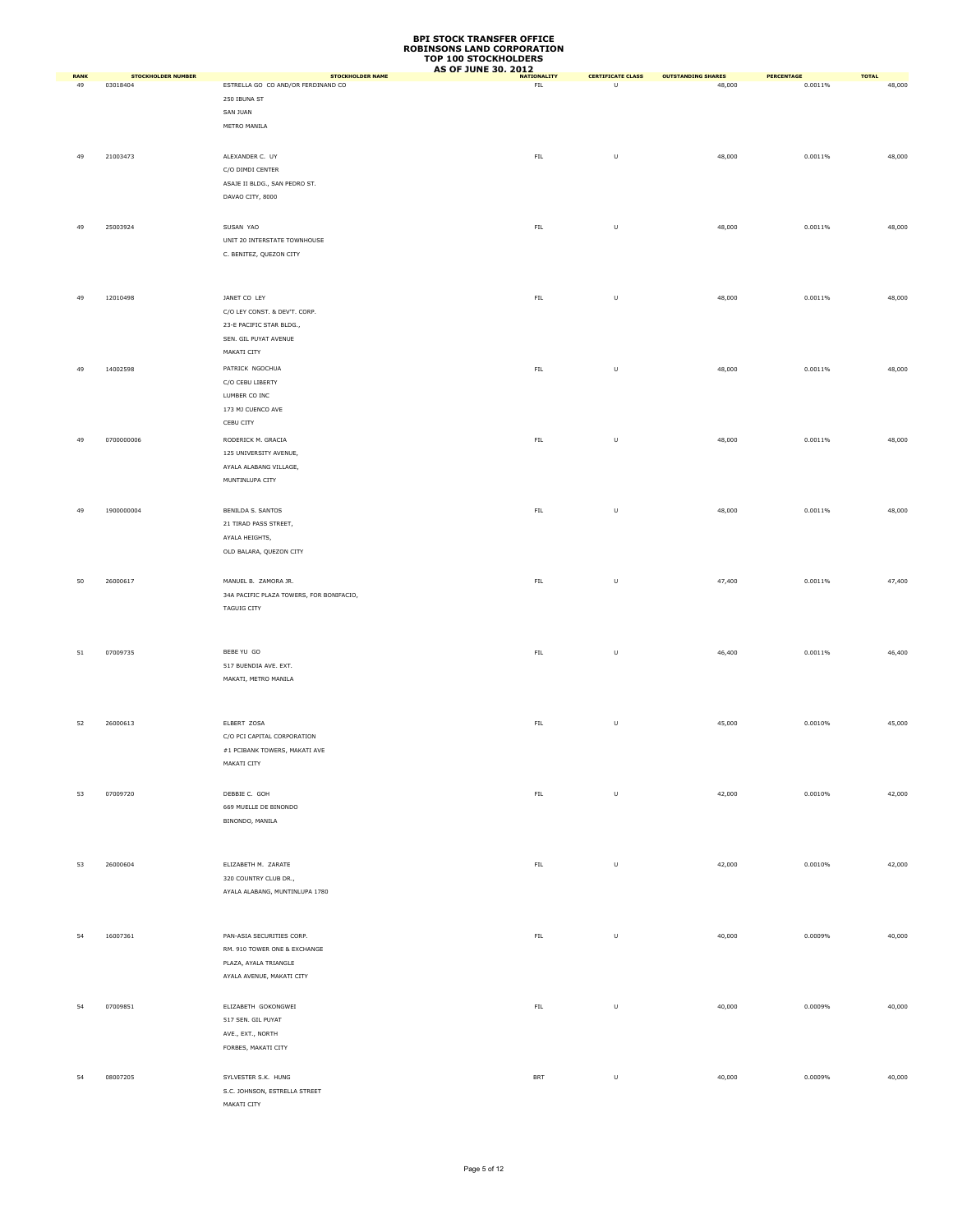|                   | <b>STOCKHOLDER NUMBER</b> | <b>STOCKHOLDER NAME</b>                                        | <b>AS OF JUNE 30, 2012</b><br><b>NATIONALITY</b> | <b>CERTIFICATE CLASS</b> | <b>OUTSTANDING SHARES</b> | PERCENTAGE |                        |
|-------------------|---------------------------|----------------------------------------------------------------|--------------------------------------------------|--------------------------|---------------------------|------------|------------------------|
| <b>RANK</b><br>55 | 20008811                  | A. ANGEL S. TANJANGCO                                          | <b>FIL</b>                                       | $\mathsf{U}$             | 38,500                    | 0.0009%    | <b>TOTAL</b><br>38,500 |
|                   |                           | 542 ARQUIZA ST.,                                               |                                                  |                          |                           |            |                        |
|                   |                           | ERMITA, MANILA                                                 |                                                  |                          |                           |            |                        |
|                   |                           |                                                                |                                                  |                          |                           |            |                        |
|                   |                           |                                                                |                                                  |                          |                           |            |                        |
| 56                | 0200000001                | VIVENCIO JOSE MA. F. BONIFACIO AND/OR MARIA ADIEL S. BONIFACIO | FIL                                              | $\sf U$                  | 38,000                    | 0.0009%    | 38,000                 |
|                   |                           | 39 SOLIVEN 3 EXTENSION,                                        |                                                  |                          |                           |            |                        |
|                   |                           | LOYOLA GRAND VILLAS,                                           |                                                  |                          |                           |            |                        |
|                   |                           | QUEZON CITY                                                    |                                                  |                          |                           |            |                        |
|                   |                           |                                                                |                                                  |                          |                           |            |                        |
|                   |                           |                                                                |                                                  |                          |                           |            |                        |
| 57                | 26000616                  | ELBERT M. ZOSA                                                 | ${\sf FIL}$                                      | $\sf U$                  | 37,500                    | 0.0009%    | 37,500                 |
|                   |                           | #3 ACASIA STREET                                               |                                                  |                          |                           |            |                        |
|                   |                           | VALLE VERDE III, PASIG CITY                                    |                                                  |                          |                           |            |                        |
|                   |                           |                                                                |                                                  |                          |                           |            |                        |
|                   |                           |                                                                |                                                  |                          |                           |            |                        |
| 58                | 20008820                  | TAKASAGO TRADING CORP. INC.                                    | ${\sf FIL}$                                      | $\sf U$                  | 36,000                    | 0.0008%    | 36,000                 |
|                   |                           | $\#14$ SIMBAL ST.                                              |                                                  |                          |                           |            |                        |
|                   |                           | TALAYAN VILLAGE                                                |                                                  |                          |                           |            |                        |
|                   |                           | QUEZON CITY                                                    |                                                  |                          |                           |            |                        |
|                   |                           |                                                                |                                                  |                          |                           |            |                        |
| 58                | 25003906                  | LUCIO YAN                                                      | ${\sf FIL}$                                      | $\sf U$                  | 36,000                    | 0.0008%    | 36,000                 |
|                   |                           | C/O ROWELL LITHOGRAPHY                                         |                                                  |                          |                           |            |                        |
|                   |                           | LAON-LAAN ST., UGONG                                           |                                                  |                          |                           |            |                        |
|                   |                           | PASIG, METRO MANILA                                            |                                                  |                          |                           |            |                        |
|                   |                           |                                                                |                                                  |                          |                           |            |                        |
|                   |                           |                                                                |                                                  |                          |                           |            |                        |
| 58                | 18009053                  | RENEE D. RUBIO                                                 | ${\sf FIL}$                                      | $\sf U$                  | 36,000                    | 0.0008%    | 36,000                 |
|                   |                           | #29 CAULIFLOWER ST.                                            |                                                  |                          |                           |            |                        |
|                   |                           | VALLE VERDE V                                                  |                                                  |                          |                           |            |                        |
|                   |                           | PASIG CITY                                                     |                                                  |                          |                           |            |                        |
|                   |                           |                                                                |                                                  |                          |                           |            |                        |
| 58                | 18009105                  | R.J. DEL PAN AND COMPANY                                       | ${\sf FIL}$                                      | $\sf U$                  | 36,000                    | 0.0008%    | 36,000                 |
|                   |                           | 501 DON ALFONSO COND                                           |                                                  |                          |                           |            |                        |
|                   |                           | U N AVENUE COR L GUERRERO ST                                   |                                                  |                          |                           |            |                        |
|                   |                           | ERMITA, MANILA                                                 |                                                  |                          |                           |            |                        |
|                   |                           |                                                                |                                                  |                          |                           |            |                        |
| 58                | 03018325                  | LIN LIN G. CHUNG                                               | ${\sf FIL}$                                      | $\sf U$                  | 36,000                    | 0.0008%    | 36,000                 |
|                   |                           | 8 ANAHAW ST                                                    |                                                  |                          |                           |            |                        |
|                   |                           | FORBES PARK, MAKATI                                            |                                                  |                          |                           |            |                        |
|                   |                           | 1200 METRO MANILA                                              |                                                  |                          |                           |            |                        |
|                   |                           |                                                                |                                                  |                          |                           |            |                        |
|                   |                           |                                                                |                                                  |                          |                           |            |                        |
| 58                | 03018315                  | ERNESTO CAYETANO                                               | ${\sf FIL}$                                      | $\sf U$                  | 36,000                    | 0.0008%    | 36,000                 |
|                   |                           | #12 CARMEN DE LUNA STREET                                      |                                                  |                          |                           |            |                        |
|                   |                           | BF HOMES, PARANAQUE CITY                                       |                                                  |                          |                           |            |                        |
|                   |                           |                                                                |                                                  |                          |                           |            |                        |
|                   |                           |                                                                |                                                  |                          |                           |            |                        |
| 58                | 03018312                  | ANTONIO COJUANGCO                                              | ${\sf FIL}$                                      | $\sf U$                  | 36,000                    | 0.0008%    | 36,000                 |
|                   |                           | R. COJUANGCO BLDG.                                             |                                                  |                          |                           |            |                        |
|                   |                           | MAKATI AVENUE                                                  |                                                  |                          |                           |            |                        |
|                   |                           | 1200 MAKATI, METRO MANILA                                      |                                                  |                          |                           |            |                        |
|                   |                           |                                                                |                                                  |                          |                           |            |                        |
| 59                | 03018313                  | MIGUEL O. COJUANGCO                                            | ${\sf FIL}$                                      | $\sf U$                  | 35,000                    | 0.0008%    | 35,000                 |
|                   |                           | 8F, R. COJUANGCO BLDG.                                         |                                                  |                          |                           |            |                        |
|                   |                           | MAKATI AVE, MAKATI                                             |                                                  |                          |                           |            |                        |
|                   |                           | 1200 METRO MANILA                                              |                                                  |                          |                           |            |                        |
|                   |                           |                                                                |                                                  |                          |                           |            |                        |
| 60                | 13007947                  | EDMUNDO MADRAZO                                                | ${\sf FIL}$                                      | $\sf U$                  | 32,500                    | 0.0007%    | 32,500                 |
|                   |                           | DAO ST., JUNA SUBD.                                            |                                                  |                          |                           |            |                        |
|                   |                           | MATINA, DAVAO CITY                                             |                                                  |                          |                           |            |                        |
|                   |                           |                                                                |                                                  |                          |                           |            |                        |
|                   |                           |                                                                |                                                  |                          |                           |            |                        |
|                   |                           |                                                                |                                                  |                          |                           |            |                        |
| 61                | 1800000006                | RENEE D. RUBIO AND/OR CESAR A. RUBIO                           | ${\sf FIL}$                                      | $\sf U$                  | 32,400                    | 0.0007%    | 32,400                 |
|                   |                           | #29 CAULIFLOWER                                                |                                                  |                          |                           |            |                        |
|                   |                           | VALLE VERDE 5, PASIG CITY                                      |                                                  |                          |                           |            |                        |
|                   |                           |                                                                |                                                  |                          |                           |            |                        |
|                   |                           |                                                                |                                                  |                          |                           |            |                        |
| 62                | 13011188                  | M.E. HOLDING CORPORATION                                       | ${\sf FIL}$                                      | $\sf U$                  | 31,500                    | 0.0007%    | 31,500                 |
|                   |                           | #28 SHAW BLVD.,                                                |                                                  |                          |                           |            |                        |
|                   |                           | PASIG CITY                                                     |                                                  |                          |                           |            |                        |
|                   |                           |                                                                |                                                  |                          |                           |            |                        |
|                   |                           |                                                                |                                                  |                          |                           |            |                        |
| 62                | 13011189                  | MERCURY GROUP OF COMP. INC.,                                   | ${\sf FIL}$                                      | $\sf U$                  | 31,500                    | 0.0007%    | 31,500                 |
|                   |                           | #7 MERCURY AVE., CORNER                                        |                                                  |                          |                           |            |                        |
|                   |                           | E. RODRIGUEZ JR., LIBIS                                        |                                                  |                          |                           |            |                        |
|                   |                           | QUEZON CITY                                                    |                                                  |                          |                           |            |                        |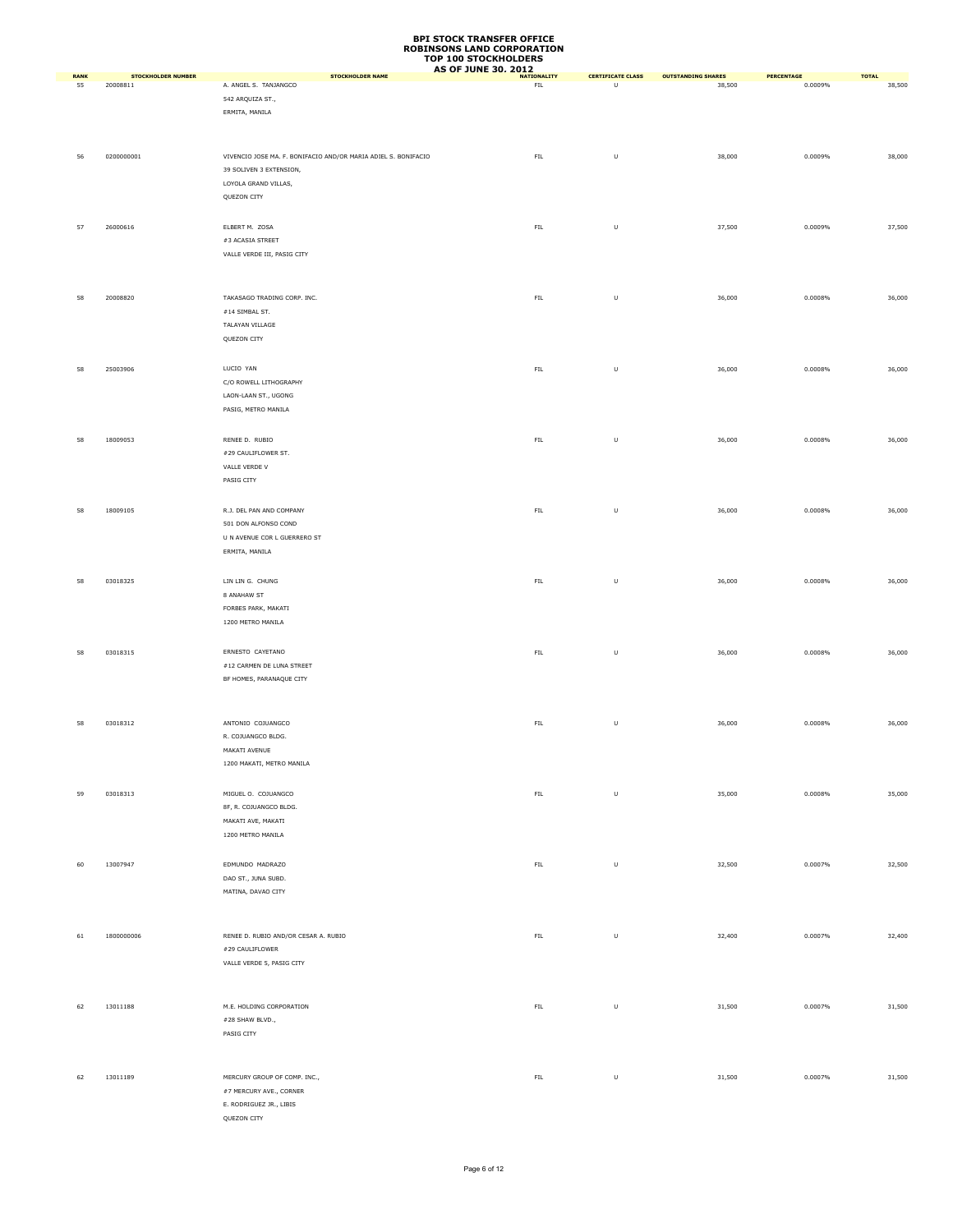|                   |                                       |                                                                            | TUP 100 STUCKHULDERS<br><b>AS OF JUNE 30, 2012</b> |                                                                                                            |                                     |                       |                        |
|-------------------|---------------------------------------|----------------------------------------------------------------------------|----------------------------------------------------|------------------------------------------------------------------------------------------------------------|-------------------------------------|-----------------------|------------------------|
| <b>RANK</b><br>62 | <b>STOCKHOLDER NUMBER</b><br>21003477 | <b>STOCKHOLDER NAME</b><br>URBANCORP INVESTMENTS INC.<br>URBAN BANK SQUARE | <b>NATIONALITY</b><br>FL                           | <b>CERTIFICATE CLASS</b><br>$\cup$                                                                         | <b>OUTSTANDING SHARES</b><br>31,500 | PERCENTAGE<br>0.0007% | <b>TOTAL</b><br>31,500 |
|                   |                                       | URBAN AVENUE<br>1200 MAKATI CITY                                           |                                                    |                                                                                                            |                                     |                       |                        |
| 63                | 08007041                              | HYDEE MANAGEMENT & RESOURCE CORPORATION<br>4/F YUCHENGCO TOWER,            | ${\sf FIL}$                                        | $\sf U$                                                                                                    | 31,200                              | 0.0007%               | 31,200                 |
|                   |                                       | 500 Q. PAREDES, BINONDO<br>MANILA                                          |                                                    |                                                                                                            |                                     |                       |                        |
| 64                | 08007076                              | HAO WEE<br>SUITE 2203B 22F TEKTITE TOWERS                                  | ${\sf FIL}$                                        | $\sf U$                                                                                                    | 30,000                              | 0.0007%               | 30,000                 |
|                   |                                       | TEKTITE ROAD, ORTIGAS CENTER<br>PASIG CITY                                 |                                                    |                                                                                                            |                                     |                       |                        |
| 64                | 02008057                              | BELSON SECURITIES, INC.<br>4TH FLR., BELSON HOUSE                          | ${\sf FIL}$                                        | $\sf U$                                                                                                    | 30,000                              | 0.0007%               | 30,000                 |
|                   |                                       | #271 EDSA, MANDALUYONG CITY                                                |                                                    |                                                                                                            |                                     |                       |                        |
| 64                | 25003949                              | SEBASTIAN YU<br>#4001-S SOCIEGO ST.                                        | ${\sf FIL}$                                        | $\sf U$                                                                                                    | 30,000                              | 0.0007%               | 30,000                 |
|                   |                                       | STA. MESA, MANILA                                                          |                                                    |                                                                                                            |                                     |                       |                        |
| 64                | 22005338                              | ERIC VILLAFRANCA AND/OR CECILIA CRUCENA<br>25 HONORATA ST.                 | ${\sf FIL}$                                        | $\sf U$                                                                                                    | 30,000                              | 0.0007%               | 30,000                 |
|                   |                                       | PASAY CITY                                                                 |                                                    |                                                                                                            |                                     |                       |                        |
| 64                | 15005157                              | ONG KONG PO<br>88 SAN FRANCISCO ST.,                                       | ${\sf FIL}$                                        | $\mathsf{U}% _{T}=\mathsf{U}_{T}\!\left( a,b\right) ,\ \mathsf{U}_{T}=\mathsf{U}_{T}\!\left( a,b\right) ,$ | 30,000                              | 0.0007%               | 30,000                 |
|                   |                                       | PASIG CITY                                                                 |                                                    |                                                                                                            |                                     |                       |                        |
| 65                | 18009064                              | CESAR A. RUBIO AND/OR FELICIDAD RUBIO<br>29 CAULIFLOWER STREET             | ${\sf FIL}$                                        | U                                                                                                          | 28,800                              | 0.0007%               | 28,800                 |
|                   |                                       | VALLE VERDE 5<br>PASIG, METRO MANILA                                       |                                                    |                                                                                                            |                                     |                       |                        |
| 65                | 12010318                              | NELSON LIM<br>65 10TH ST, MAGDALENA ROLLING                                | ${\sf FIL}$                                        | U                                                                                                          | 28,800                              | 0.0007%               | 28,800                 |
|                   |                                       | NEW MANILA, Q.C.                                                           |                                                    |                                                                                                            |                                     |                       |                        |
| 66                | 18009060                              | R. COYIUTO SECURITIES, INC. A/C #300102<br>5/F CORINTHIAN PLAZA            | ${\sf FIL}$                                        | $\sf U$                                                                                                    | 28,000                              | 0.0006%               | 28,000                 |
|                   |                                       | 121 PASEO DE ROXAS<br>LEGASPI VILLAGE, MAKATI CITY                         |                                                    |                                                                                                            |                                     |                       |                        |
| 66                | 21003495                              | UBP TA#210-50078-8<br>C/O LYDIA VERTUCIO, UNION BANK                       | ${\sf FIL}$                                        | $\sf U$                                                                                                    | 28,000                              | 0.0006%               | 28,000                 |
|                   |                                       | PASAY ROAD, MAKATI<br>METRO MANILA                                         |                                                    |                                                                                                            |                                     |                       |                        |
| 67                | 14002583                              | ALESSANDRO R. NADAL AND/OR VIRGINIA NADAL<br>#83 WASHINGTON STREET         | FL                                                 | $\sf U$                                                                                                    | 27,000                              | 0.0006%               | 27,000                 |
|                   |                                       | MERVILLE, PARANAQUE CITY<br>1709                                           |                                                    |                                                                                                            |                                     |                       |                        |
| 68                | 26000608                              | JESUS F. ZARANDIN<br>12 LEO ST BEL AIR III                                 | ${\sf FIL}$                                        | $\sf U$                                                                                                    | 26,400                              | 0.0006%               | 26,400                 |
|                   |                                       | 1200 MAKATI METRO MLA                                                      |                                                    |                                                                                                            |                                     |                       |                        |
| 69                | 09003427                              | INDOSUEZ MLA A/C 10849                                                     | <b>BRT</b>                                         | $\sf U$                                                                                                    | 26,000                              | 0.0006%               | 26,000                 |
|                   |                                       | GF CORINTHIAN PLAZA<br>PASEO DE ROXAS<br>MAKATI, METRO MANILA              |                                                    |                                                                                                            |                                     |                       |                        |
| 69                | 06009321                              | FRANCISCO ORTIGAS SEC., INC. A/C NO. 3633                                  | FL                                                 | $\sf U$                                                                                                    | 26,000                              | 0.0006%               | 26,000                 |
|                   |                                       | ROOM 815 ORTIGAS BUILDING<br>ORTIGAS AVENUE, PASIG CITY                    |                                                    |                                                                                                            |                                     |                       |                        |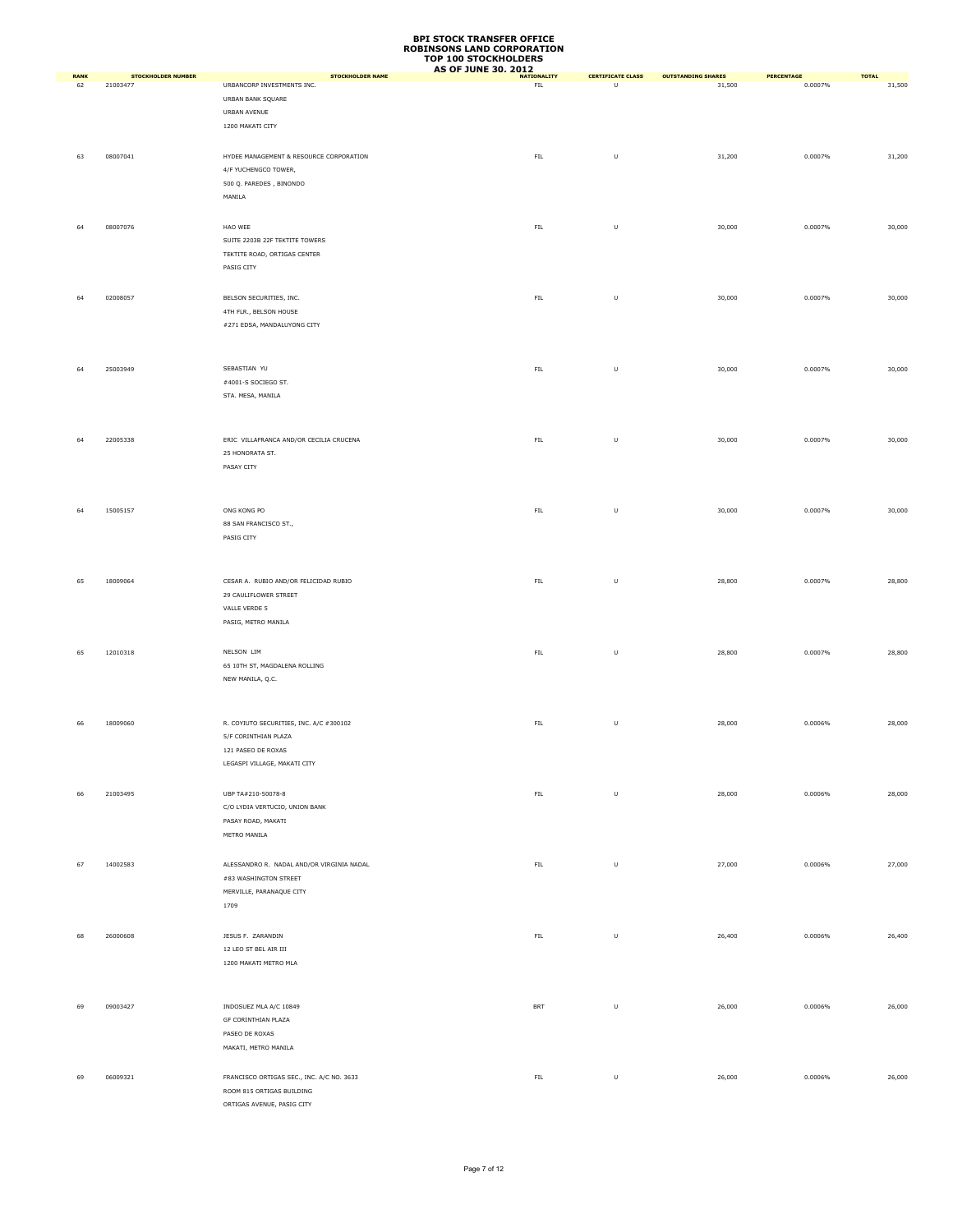|                   |                                       |                                                         | <b>AS OF JUNE 30, 2012</b> |                               |                                     |                       |                        |
|-------------------|---------------------------------------|---------------------------------------------------------|----------------------------|-------------------------------|-------------------------------------|-----------------------|------------------------|
| <b>RANK</b><br>70 | <b>STOCKHOLDER NUMBER</b><br>09003418 | <b>STOCKHOLDER NAME</b><br>INTRA-INVEST SECURITIES INC. | <b>NATIONALITY</b><br>FL   | <b>CERTIFICATE CLASS</b><br>U | <b>OUTSTANDING SHARES</b><br>25,000 | PERCENTAGE<br>0.0006% | <b>TOTAL</b><br>25,000 |
|                   |                                       | 11/F ACT TOWER                                          |                            |                               |                                     |                       |                        |
|                   |                                       | 135 SEN. GIL J. PUYAT AVENUE                            |                            |                               |                                     |                       |                        |
|                   |                                       |                                                         |                            |                               |                                     |                       |                        |
|                   |                                       | SALCEDO VILLAGE, MAKATI CITY                            |                            |                               |                                     |                       |                        |
|                   |                                       |                                                         |                            |                               |                                     |                       |                        |
| 70                | 15004201                              | ORIENTRADE SECURITIES INC                               | ${\sf FIL}$                | $\sf U$                       | 25,000                              | 0.0006%               | 25,000                 |
|                   |                                       | 4/F VERNIDA I CONDOMINIUM                               |                            |                               |                                     |                       |                        |
|                   |                                       | 120 AMORSOLO ST                                         |                            |                               |                                     |                       |                        |
|                   |                                       | LEGASPI VILLAGE, MAKATI                                 |                            |                               |                                     |                       |                        |
|                   |                                       | METRO MANILA                                            |                            |                               |                                     |                       |                        |
|                   |                                       |                                                         |                            |                               |                                     |                       |                        |
| 70                | 23000957                              | WARD MANAGEMENT CORPORATION                             | ${\sf FIL}$                | $\sf U$                       | 25,000                              | 0.0006%               | 25,000                 |
|                   |                                       | SUITE 5, 2ND FLR., MIDLAND PLA                          |                            |                               |                                     |                       |                        |
|                   |                                       | M. ADRIATICO ST. ERMITA                                 |                            |                               |                                     |                       |                        |
|                   |                                       | MANILA                                                  |                            |                               |                                     |                       |                        |
|                   |                                       |                                                         |                            |                               |                                     |                       |                        |
| 71                | 18009090                              | R. NUBLA SECURITIES INC.                                | ${\sf FIL}$                | $\sf U$                       | 24,100                              | 0.0005%               | 24,100                 |
|                   |                                       | RM. 300 THIRD FLOOR                                     |                            |                               |                                     |                       |                        |
|                   |                                       |                                                         |                            |                               |                                     |                       |                        |
|                   |                                       | FIL-AM RESOURCES BUILDING                               |                            |                               |                                     |                       |                        |
|                   |                                       | 231 JUAN LUNA STREET                                    |                            |                               |                                     |                       |                        |
|                   |                                       | BINONDO, MANILA                                         |                            |                               |                                     |                       |                        |
| 72                | 13011069                              | DANTE MORALES AND/OR MA LUISA MORALES                   | ${\sf FIL}$                | $\sf U$                       | 24,000                              | 0.0005%               | 24,000                 |
|                   |                                       | 3 PILI AVE                                              |                            |                               |                                     |                       |                        |
|                   |                                       | 1200 MAKATI, METRO MANILA                               |                            |                               |                                     |                       |                        |
|                   |                                       |                                                         |                            |                               |                                     |                       |                        |
|                   |                                       |                                                         |                            |                               |                                     |                       |                        |
|                   |                                       |                                                         |                            |                               |                                     |                       |                        |
| 72                | 25003868                              | PETER C. L. YU                                          | ${\sf FIL}$                | $\sf U$                       | 24,000                              | 0.0005%               | 24,000                 |
|                   |                                       | #23 N DOMINGO ST.                                       |                            |                               |                                     |                       |                        |
|                   |                                       | QUEZON CITY                                             |                            |                               |                                     |                       |                        |
|                   |                                       |                                                         |                            |                               |                                     |                       |                        |
|                   |                                       |                                                         |                            |                               |                                     |                       |                        |
|                   |                                       |                                                         |                            |                               |                                     |                       |                        |
| 72                | 25003883                              | ROMAN T. YAP                                            | FIL                        | $\sf U$                       | 24,000                              | 0.0005%               | 24,000                 |
|                   |                                       | NO. 17 KENNEDY STREET                                   |                            |                               |                                     |                       |                        |
|                   |                                       | NORTH GREENHILLS                                        |                            |                               |                                     |                       |                        |
|                   |                                       | SAN JUAN, METRO MANILA                                  |                            |                               |                                     |                       |                        |
|                   |                                       |                                                         |                            |                               |                                     |                       |                        |
| 72                | 21003497                              | CECIL UNGCO                                             | ${\sf FIL}$                | $\sf U$                       | 24,000                              | 0.0005%               | 24,000                 |
|                   |                                       | #4 M. ALMEDA ST.                                        |                            |                               |                                     |                       |                        |
|                   |                                       |                                                         |                            |                               |                                     |                       |                        |
|                   |                                       | PATEROS, TAGUIG                                         |                            |                               |                                     |                       |                        |
|                   |                                       | METRO MANILA                                            |                            |                               |                                     |                       |                        |
|                   |                                       |                                                         |                            |                               |                                     |                       |                        |
| 72                | 19016142                              | MURIEL SY                                               | ${\sf FIL}$                | $\sf U$                       | 24,000                              | 0.0005%               | 24,000                 |
|                   |                                       | 9 FRANCISCO ST.                                         |                            |                               |                                     |                       |                        |
|                   |                                       | CORINTHIAN GARDEN                                       |                            |                               |                                     |                       |                        |
|                   |                                       | QUEZON CITY                                             |                            |                               |                                     |                       |                        |
|                   |                                       |                                                         |                            |                               |                                     |                       |                        |
|                   |                                       |                                                         |                            |                               |                                     |                       |                        |
| 72                | 19016153                              | JULIO O. SY SR.                                         | ${\sf FIL}$                | $\sf U$                       | 24,000                              | 0.0005%               | 24,000                 |
|                   |                                       | 4F CORINTHIAN PLAZA                                     |                            |                               |                                     |                       |                        |
|                   |                                       | PASEO DE ROXAS                                          |                            |                               |                                     |                       |                        |
|                   |                                       | 1200 MAKATI, METRO MANILA                               |                            |                               |                                     |                       |                        |
|                   |                                       |                                                         |                            |                               |                                     |                       |                        |
|                   |                                       |                                                         |                            |                               |                                     |                       |                        |
| 72                | 12010310                              | HONORIO REYES- LAO                                      | ${\sf FIL}$                | $\sf U$                       | 24,000                              | 0.0005%               | 24,000                 |
|                   |                                       | 10 DAMPOL STREET                                        |                            |                               |                                     |                       |                        |
|                   |                                       | DAMAR VILLAGE, QUEZON CITY                              |                            |                               |                                     |                       |                        |
|                   |                                       |                                                         |                            |                               |                                     |                       |                        |
|                   |                                       |                                                         |                            |                               |                                     |                       |                        |
| 72                | 03018298                              | MILAGROS CHENG                                          | ${\sf FIL}$                | $\sf U$                       | 24,000                              | 0.0005%               | 24,000                 |
|                   |                                       |                                                         |                            |                               |                                     |                       |                        |
|                   |                                       | #21 ADAMS STREET                                        |                            |                               |                                     |                       |                        |
|                   |                                       | <b>GREENHILLS WEST</b>                                  |                            |                               |                                     |                       |                        |
|                   |                                       | SAN JUAN, METRO MANILA                                  |                            |                               |                                     |                       |                        |
|                   |                                       |                                                         |                            |                               |                                     |                       |                        |
| 72                | 03018391                              | RICARDO C. CASTRO                                       | ${\sf FIL}$                | $\sf U$                       | 24,000                              | 0.0005%               | 24,000                 |
|                   |                                       | #19 JAGUAR ST.                                          |                            |                               |                                     |                       |                        |
|                   |                                       | FAIRVIEW PARK                                           |                            |                               |                                     |                       |                        |
|                   |                                       |                                                         |                            |                               |                                     |                       |                        |
|                   |                                       | QUEZON CITY                                             |                            |                               |                                     |                       |                        |
|                   |                                       |                                                         |                            |                               |                                     |                       |                        |
| 72                | 03018512                              | CRISPA TEXTILES, INC.                                   | ${\sf FIL}$                | $\sf U$                       | 24,000                              | 0.0005%               | 24,000                 |
|                   |                                       | BO. CANIOGAN                                            |                            |                               |                                     |                       |                        |
|                   |                                       | PASIG, METRO MANILA                                     |                            |                               |                                     |                       |                        |
|                   |                                       |                                                         |                            |                               |                                     |                       |                        |
|                   |                                       |                                                         |                            |                               |                                     |                       |                        |
|                   |                                       |                                                         |                            |                               |                                     |                       |                        |
| 73                | 23000948                              | WESTIN SECURITIES CORPORATION                           | ${\sf FIL}$                | $\sf U$                       | 23,400                              | 0.0005%               | 23,400                 |
|                   |                                       | UNIT 614-616 PSE PLAZA TOWER 1                          |                            |                               |                                     |                       |                        |
|                   |                                       | AYALA AVE. MAKATI CITY                                  |                            |                               |                                     |                       |                        |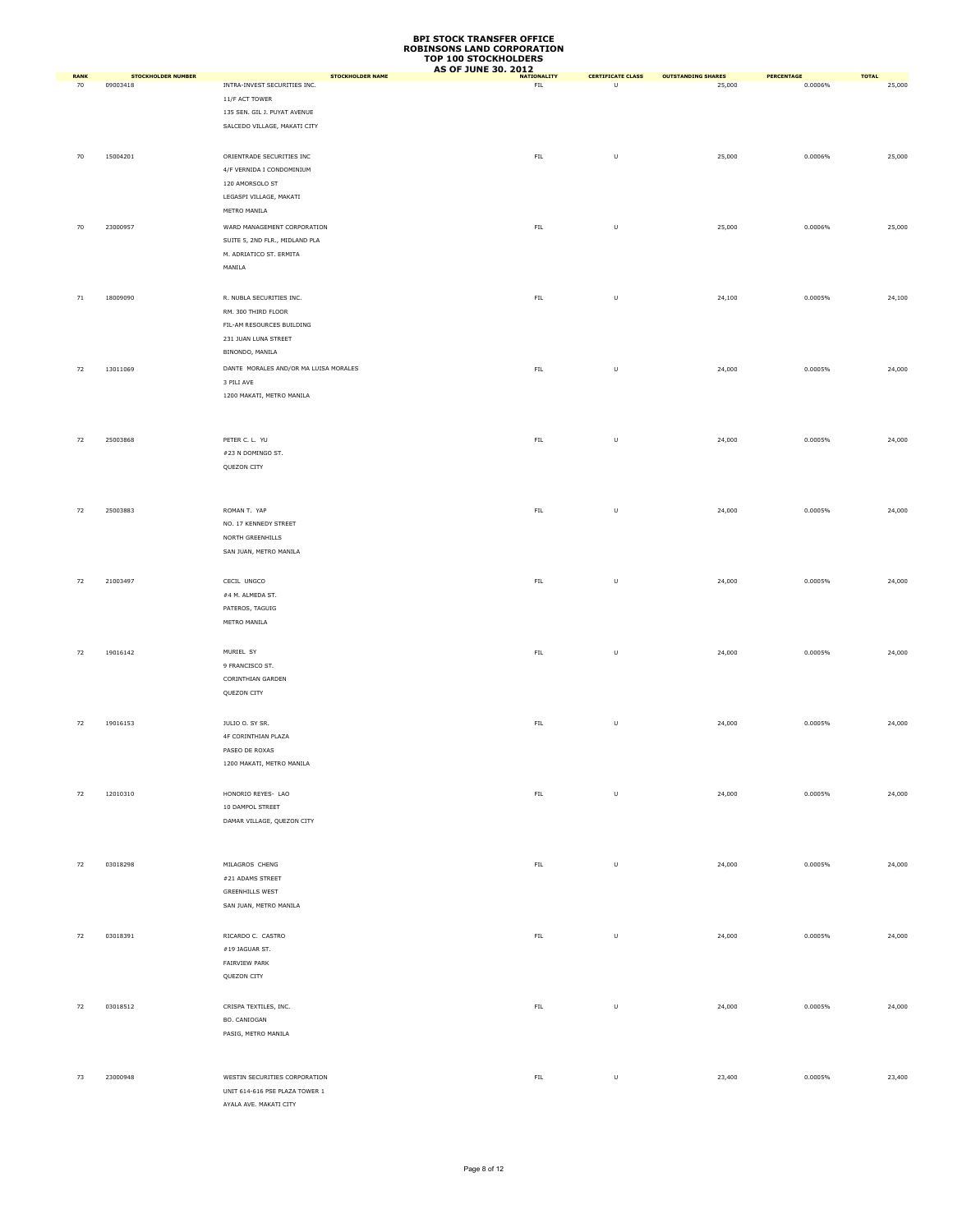|             |                           |                                                 | TUP TOO STUURNULDERS<br>AS OF JUNE 30, 2012 NATIONALITY |                          |                           |                       |              |
|-------------|---------------------------|-------------------------------------------------|---------------------------------------------------------|--------------------------|---------------------------|-----------------------|--------------|
| <b>RANK</b> | <b>STOCKHOLDER NUMBER</b> | <b>STOCKHOLDER NAME</b><br>EBC SECURITIES CORP. | FL                                                      | <b>CERTIFICATE CLASS</b> | <b>OUTSTANDING SHARES</b> | PERCENTAGE<br>0.0005% | <b>TOTAL</b> |
| 74          | 05003105                  |                                                 |                                                         | $\mathsf{U}$             | 22,800                    |                       | 22,800       |
|             |                           | RM 401 EBC BLDG                                 |                                                         |                          |                           |                       |              |
|             |                           | 262 JUAN LUNA ST                                |                                                         |                          |                           |                       |              |
|             |                           | BINONDO, MANILA                                 |                                                         |                          |                           |                       |              |
|             |                           |                                                 |                                                         |                          |                           |                       |              |
| 75          | 12010352                  | AMADO P. LIM AND/OR HEIDE N. DY                 | ${\sf FIL}$                                             | $\sf U$                  | 22,500                    | 0.0005%               | 22,500       |
|             |                           | 115 INT. C WEST AVENUE                          |                                                         |                          |                           |                       |              |
|             |                           | QUEZON CITY                                     |                                                         |                          |                           |                       |              |
|             |                           |                                                 |                                                         |                          |                           |                       |              |
|             |                           |                                                 |                                                         |                          |                           |                       |              |
|             |                           |                                                 |                                                         |                          |                           |                       |              |
| 75          | 14002599                  | SERGIO LLAMAS NARANJILLA JR.                    | ${\sf FIL}$                                             | $\sf U$                  | 22,500                    | 0.0005%               | 22,500       |
|             |                           | 135 MAGINHAWA SIKATUNA VILL                     |                                                         |                          |                           |                       |              |
|             |                           | QUEZON CITY                                     |                                                         |                          |                           |                       |              |
|             |                           |                                                 |                                                         |                          |                           |                       |              |
|             |                           |                                                 |                                                         |                          |                           |                       |              |
|             |                           |                                                 |                                                         |                          |                           |                       |              |
| 76          | 20009009                  | JUANITO TAN AND/OR CHRISTINE TAN                | ${\sf FIL}$                                             | $\sf U$                  | 22,000                    | 0.0005%               | 22,000       |
|             |                           | #23 GREENMEADOWS AVE.                           |                                                         |                          |                           |                       |              |
|             |                           | MURPHY, QUEZON CITY                             |                                                         |                          |                           |                       |              |
|             |                           |                                                 |                                                         |                          |                           |                       |              |
|             |                           |                                                 |                                                         |                          |                           |                       |              |
| 77          | 1300000002                | SHAM H. MIRCHANDANI                             | ${\sf FIL}$                                             | $\sf U$                  | 21,325                    | 0.0005%               | 21,325       |
|             |                           | 314 MAKILING STREET                             |                                                         |                          |                           |                       |              |
|             |                           |                                                 |                                                         |                          |                           |                       |              |
|             |                           | AYALA ALABANG VILLAGE                           |                                                         |                          |                           |                       |              |
|             |                           | MUNTINLUPA CITY                                 |                                                         |                          |                           |                       |              |
|             |                           |                                                 |                                                         |                          |                           |                       |              |
| 78          | 16029622                  | ESMERALDA G. PUNO                               | ${\sf FIL}$                                             | $\sf U$                  | 21,000                    | 0.0005%               | 21,000       |
|             |                           | C/O MR. JAIME PUNO                              |                                                         |                          |                           |                       |              |
|             |                           | DYR-ALCANTARA, 704 PABLO                        |                                                         |                          |                           |                       |              |
|             |                           |                                                 |                                                         |                          |                           |                       |              |
|             |                           | OCAMPO SR. ST., MANILA                          |                                                         |                          |                           |                       |              |
|             |                           |                                                 |                                                         |                          |                           |                       |              |
| 79          | 20008840                  | PACIFICO B. TACUB                               | ${\sf FIL}$                                             | $\sf U$                  | 20,669                    | 0.0005%               | 20,669       |
|             |                           | $\#135\text{-}\mathsf{R}$ LOURDES DRIVE         |                                                         |                          |                           |                       |              |
|             |                           | 1500 SAN JUAN, METRO MANILA                     |                                                         |                          |                           |                       |              |
|             |                           |                                                 |                                                         |                          |                           |                       |              |
|             |                           |                                                 |                                                         |                          |                           |                       |              |
|             |                           |                                                 |                                                         |                          |                           |                       |              |
| 80          | 16011655                  | HERNANDO B. PEREZ                               | ${\sf FIL}$                                             | $\sf U$                  | 20,571                    | 0.0005%               | 20,571       |
|             |                           | 7 PELAYO ST                                     |                                                         |                          |                           |                       |              |
|             |                           | QUEZON CITY                                     |                                                         |                          |                           |                       |              |
|             |                           |                                                 |                                                         |                          |                           |                       |              |
|             |                           |                                                 |                                                         |                          |                           |                       |              |
|             | 25003875                  | LOPE M. YUVIENCO                                | ${\sf FIL}$                                             | $\sf U$                  |                           | 0.0004%               | 20,400       |
| 81          |                           |                                                 |                                                         |                          | 20,400                    |                       |              |
|             |                           | 4/F CITIBANK CENTRE                             |                                                         |                          |                           |                       |              |
|             |                           | 8741 PASEO DE ROXAS                             |                                                         |                          |                           |                       |              |
|             |                           | 1200 MAKATI, METRO MLA                          |                                                         |                          |                           |                       |              |
|             |                           |                                                 |                                                         |                          |                           |                       |              |
| 82          | 25003939                  | ELVIS YOUNG                                     | ${\sf FIL}$                                             | $\sf U$                  | 20,000                    | 0.0004%               | 20,000       |
|             |                           | $\#18,$ 9TH STREET                              |                                                         |                          |                           |                       |              |
|             |                           | ROLLING HILLS, SUBD.                            |                                                         |                          |                           |                       |              |
|             |                           |                                                 |                                                         |                          |                           |                       |              |
|             |                           | NEW MANILA, QUEZON CITY                         |                                                         |                          |                           |                       |              |
|             |                           |                                                 |                                                         |                          |                           |                       |              |
| 82          | 20008883                  | TSAI SZU                                        | ${\sf FIL}$                                             | $\sf U$                  | 20,000                    | 0.0004%               | 20,000       |
|             |                           | 204 AURORA ST                                   |                                                         |                          |                           |                       |              |
|             |                           | SEAFRONT HOMES                                  |                                                         |                          |                           |                       |              |
|             |                           | ROXAS BLVD, PASAY CITY                          |                                                         |                          |                           |                       |              |
|             |                           |                                                 |                                                         |                          |                           |                       |              |
|             |                           |                                                 |                                                         |                          |                           |                       |              |
| 82          | 16011750                  | PHIL ASIA LIFE ASSURANCE CORPORATION            | ${\sf FIL}$                                             | $\sf U$                  | 20,000                    | 0.0004%               | 20,000       |
|             |                           | CHAMPACA II BUILDING                            |                                                         |                          |                           |                       |              |
|             |                           | ALFARO ST., SALCEDO VILL.                       |                                                         |                          |                           |                       |              |
|             |                           | MAKATI CITY                                     |                                                         |                          |                           |                       |              |
|             |                           |                                                 |                                                         |                          |                           |                       |              |
| 82          | 14002597                  | NG LENG                                         | ${\sf FIL}$                                             | $\sf U$                  | 20,000                    | 0.0004%               | 20,000       |
|             |                           |                                                 |                                                         |                          |                           |                       |              |
|             |                           | 8252-C SUCAT RD                                 |                                                         |                          |                           |                       |              |
|             |                           | SUCAT PARANAQUE                                 |                                                         |                          |                           |                       |              |
|             |                           | METRO MANILA                                    |                                                         |                          |                           |                       |              |
|             |                           |                                                 |                                                         |                          |                           |                       |              |
| 82          | 13011265                  | ARACELI A. MACARAIG                             | ${\sf FIL}$                                             | $\sf U$                  | 20,000                    | 0.0004%               | 20,000       |
|             |                           | 47 CABILDO ST.,                                 |                                                         |                          |                           |                       |              |
|             |                           | URDANETA VILLAGE                                |                                                         |                          |                           |                       |              |
|             |                           |                                                 |                                                         |                          |                           |                       |              |
|             |                           | MAKATI CITY                                     |                                                         |                          |                           |                       |              |
|             |                           |                                                 |                                                         |                          |                           |                       |              |
| 82          | 07009849                  | HOPE YU GOKONGWEI                               | ${\sf FIL}$                                             | $\sf U$                  | 20,000                    | 0.0004%               | 20,000       |
|             |                           | 517 SEN. GIL PUYAT                              |                                                         |                          |                           |                       |              |
|             |                           | AVE., EXT., NORTH                               |                                                         |                          |                           |                       |              |
|             |                           | FORBES, MAKATI CITY                             |                                                         |                          |                           |                       |              |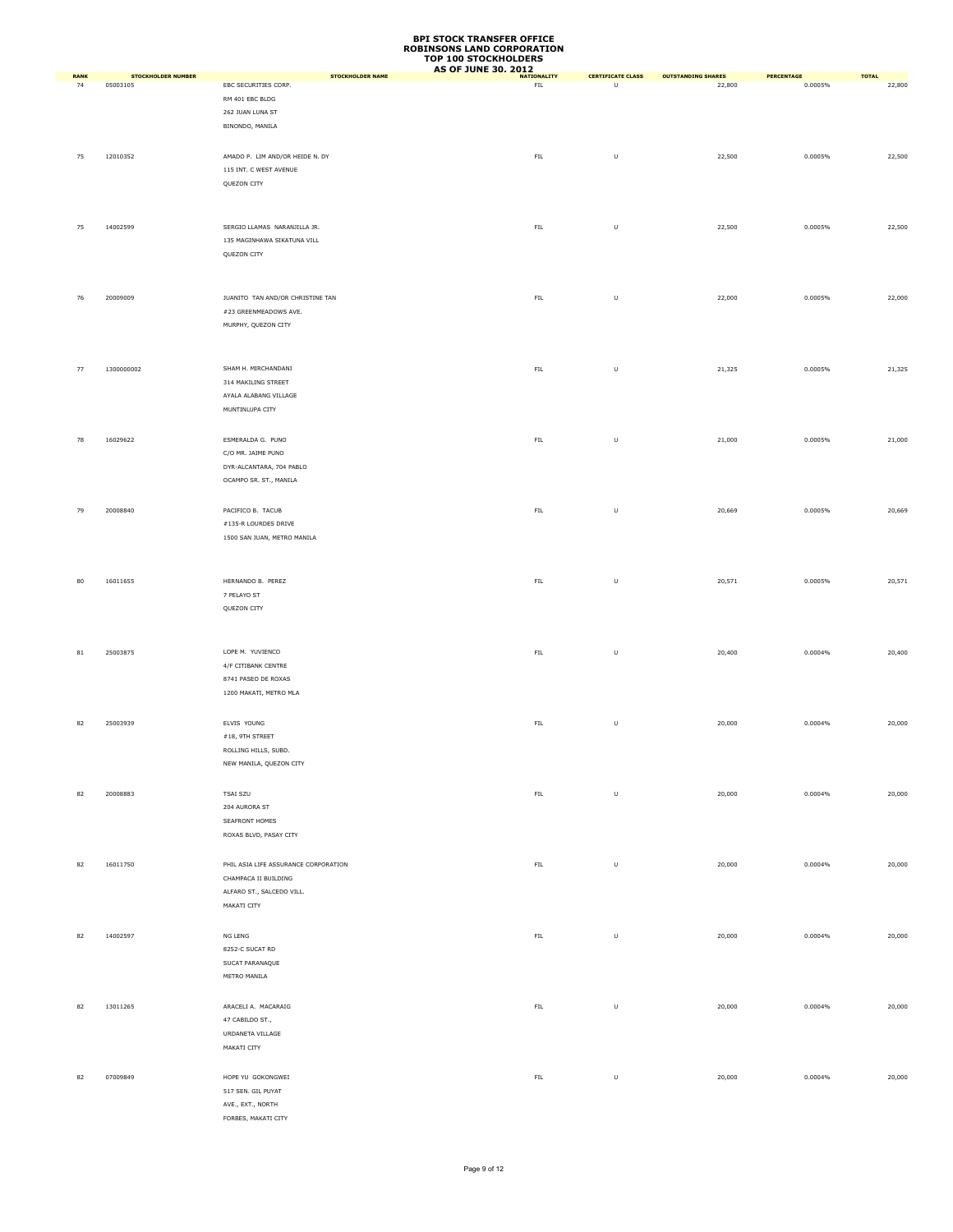|                   |                                       |                                               | TOP TOO STOCKHOLDERS<br><b>AS OF JUNE 30, 2012</b> |                                    |                                     |                       |                        |
|-------------------|---------------------------------------|-----------------------------------------------|----------------------------------------------------|------------------------------------|-------------------------------------|-----------------------|------------------------|
| <b>RANK</b><br>82 | <b>STOCKHOLDER NUMBER</b><br>07009850 | <b>STOCKHOLDER NAME</b><br>FAITH YU GOKONGWEI | <b>NATIONALITY</b><br>FL                           | <b>CERTIFICATE CLASS</b><br>$\cup$ | <b>OUTSTANDING SHARES</b><br>20,000 | PERCENTAGE<br>0.0004% | <b>TOTAL</b><br>20,000 |
|                   |                                       | 517 SEN. GIL PUYAT                            |                                                    |                                    |                                     |                       |                        |
|                   |                                       | AVE., EXT., NORTH                             |                                                    |                                    |                                     |                       |                        |
|                   |                                       | FORBES, MAKATI CITY                           |                                                    |                                    |                                     |                       |                        |
|                   |                                       |                                               |                                                    |                                    |                                     |                       |                        |
|                   |                                       |                                               |                                                    |                                    |                                     |                       |                        |
| 82                | 06009153                              | FEBTC #202-00043                              | ${\sf FIL}$                                        | $\sf U$                            | 20,000                              | 0.0004%               | 20,000                 |
|                   |                                       | 8/F TBG OPERATIONS, FEBTC                     |                                                    |                                    |                                     |                       |                        |
|                   |                                       | FEB CENTER, GIL PUYAT AVE.                    |                                                    |                                    |                                     |                       |                        |
|                   |                                       | MAKATI CITY                                   |                                                    |                                    |                                     |                       |                        |
|                   |                                       |                                               |                                                    |                                    |                                     |                       |                        |
| 83                | 11002998                              | NENITA D. KAPCHAN                             | ${\sf FIL}$                                        | $\sf U$                            | 19,800                              | 0.0004%               | 19,800                 |
|                   |                                       | 2994 KAKARONG ST.                             |                                                    |                                    |                                     |                       |                        |
|                   |                                       | MAKATI, METRO MANILA                          |                                                    |                                    |                                     |                       |                        |
|                   |                                       |                                               |                                                    |                                    |                                     |                       |                        |
|                   |                                       |                                               |                                                    |                                    |                                     |                       |                        |
| 84                | 15004196                              | ISIDRO ONG                                    | ${\sf FIL}$                                        | $\sf U$                            | 19,200                              | 0.0004%               | 19,200                 |
|                   |                                       | 433 SAN FERNANDO STREET                       |                                                    |                                    |                                     |                       |                        |
|                   |                                       | BINONDO, MANILA                               |                                                    |                                    |                                     |                       |                        |
|                   |                                       |                                               |                                                    |                                    |                                     |                       |                        |
|                   |                                       |                                               |                                                    |                                    |                                     |                       |                        |
| 85                | 20014705                              | ROSALINA LEE TIU                              | ${\sf FIL}$                                        | U                                  | 19,000                              | 0.0004%               | 19,000                 |
|                   |                                       | 7 FELIZA VILLAGE                              |                                                    |                                    |                                     |                       |                        |
|                   |                                       | SACRIS ROAD, CASUNTINGAN                      |                                                    |                                    |                                     |                       |                        |
|                   |                                       | MANDAUE CEBU                                  |                                                    |                                    |                                     |                       |                        |
|                   |                                       |                                               |                                                    |                                    |                                     |                       |                        |
| 86                | 1300000001                            | DOULATRAM MELWANI                             | IND                                                | $\sf U$                            | 18,675                              | 0.0004%               | 18,675                 |
|                   |                                       | 10 SIQUIJOR STREET                            |                                                    |                                    |                                     |                       |                        |
|                   |                                       | CORNER PALAWAN, AYALA ALABANG                 |                                                    |                                    |                                     |                       |                        |
|                   |                                       |                                               |                                                    |                                    |                                     |                       |                        |
|                   |                                       | MUNTINLUPA CITY                               |                                                    |                                    |                                     |                       |                        |
|                   |                                       |                                               |                                                    |                                    |                                     |                       |                        |
| 87                | 03018408                              | FELIPE CHAN                                   | ${\sf FIL}$                                        | $\sf U$                            | 18,300                              | 0.0004%               | 18,300                 |
|                   |                                       | #24 TAFT STREET,                              |                                                    |                                    |                                     |                       |                        |
|                   |                                       | WEST GREENHILLS                               |                                                    |                                    |                                     |                       |                        |
|                   |                                       | SAN JUAN, METRO MANILA                        |                                                    |                                    |                                     |                       |                        |
|                   |                                       |                                               |                                                    |                                    |                                     |                       |                        |
| 88                | 04007439                              | ELADIO DELOS SANTOS                           | ${\sf FIL}$                                        | $\sf U$                            | 18,057                              | 0.0004%               | 18,057                 |
|                   |                                       | CIIF MANAGEMENT CO INC.                       |                                                    |                                    |                                     |                       |                        |
|                   |                                       | 16 F UCPB BLDG.                               |                                                    |                                    |                                     |                       |                        |
|                   |                                       | MAKATI AVE.                                   |                                                    |                                    |                                     |                       |                        |
|                   |                                       | MAKATI, MM                                    |                                                    |                                    |                                     |                       |                        |
| 88                | 19016225                              | BRENDA SO                                     | ${\sf FIL}$                                        | $\sf U$                            | 18,057                              | 0.0004%               | 18,057                 |
|                   |                                       | NEW PEOPLES LUMBER AND HARDWAR                |                                                    |                                    |                                     |                       |                        |
|                   |                                       | 008 OSIAS ST                                  |                                                    |                                    |                                     |                       |                        |
|                   |                                       | SAN FERNANDO, LA UNION                        |                                                    |                                    |                                     |                       |                        |
|                   |                                       |                                               |                                                    |                                    |                                     |                       |                        |
|                   |                                       |                                               |                                                    |                                    |                                     | 0.0004%               |                        |
| 88                | 12010487                              | CHARLIE LIM<br>#207 7TH AVENUE                | ${\sf FIL}$                                        | $\sf U$                            | 18,057                              |                       | 18,057                 |
|                   |                                       |                                               |                                                    |                                    |                                     |                       |                        |
|                   |                                       | COR. DEL MUNDO ST.                            |                                                    |                                    |                                     |                       |                        |
|                   |                                       | KALOOCAN CITY                                 |                                                    |                                    |                                     |                       |                        |
|                   |                                       |                                               |                                                    |                                    |                                     |                       |                        |
| 89                | 12010392                              | EDDIE LIM                                     | ${\sf FIL}$                                        | $\sf U$                            | 18,000                              | 0.0004%               | 18,000                 |
|                   |                                       | #15 FORDHAM ST.,                              |                                                    |                                    |                                     |                       |                        |
|                   |                                       | WHITE PLAINS                                  |                                                    |                                    |                                     |                       |                        |
|                   |                                       | QUEZON CITY                                   |                                                    |                                    |                                     |                       |                        |
|                   |                                       |                                               |                                                    |                                    |                                     |                       |                        |
| 89                | 12016168                              | MANUEL M. LOPEZ                               | ${\sf FIL}$                                        | $\sf U$                            | 18,000                              | 0.0004%               | 18,000                 |
|                   |                                       | 841 HARVARD ST., WACK WACK                    |                                                    |                                    |                                     |                       |                        |
|                   |                                       | SUBD., MANDALUYONG CITY                       |                                                    |                                    |                                     |                       |                        |
|                   |                                       |                                               |                                                    |                                    |                                     |                       |                        |
|                   |                                       |                                               |                                                    |                                    |                                     |                       |                        |
| 89                | 14002576                              | CELINA NGOCHUA                                | ${\sf FIL}$                                        | $\sf U$                            | 18,000                              | 0.0004%               | 18,000                 |
|                   |                                       | 517 BUENDIA AVE EXT                           |                                                    |                                    |                                     |                       |                        |
|                   |                                       | NORTH FORBES                                  |                                                    |                                    |                                     |                       |                        |
|                   |                                       | 1200 MAKATI, METRO MANILA                     |                                                    |                                    |                                     |                       |                        |
|                   |                                       |                                               |                                                    |                                    |                                     |                       |                        |
|                   |                                       |                                               |                                                    |                                    |                                     |                       |                        |
| 89                | 16011649                              | ENRIQUE D. PEREZ                              | ${\sf FIL}$                                        | $\sf U$                            | 18,000                              | 0.0004%               | 18,000                 |
|                   |                                       | #12 CAMIA STREET                              |                                                    |                                    |                                     |                       |                        |
|                   |                                       | VALLE VERDE II                                |                                                    |                                    |                                     |                       |                        |
|                   |                                       | PASIG CITY 1600                               |                                                    |                                    |                                     |                       |                        |
|                   |                                       |                                               |                                                    |                                    |                                     |                       |                        |
| 89                | 17001934                              | J. ANTONIO QUILA                              | ${\sf FIL}$                                        | $\sf U$                            | 18,000                              | 0.0004%               | 18,000                 |
|                   |                                       | #2021 M. LAYUG ST.                            |                                                    |                                    |                                     |                       |                        |
|                   |                                       | SAN MIGUEL VILLAGE                            |                                                    |                                    |                                     |                       |                        |
|                   |                                       | 1200 MAKATI CITY                              |                                                    |                                    |                                     |                       |                        |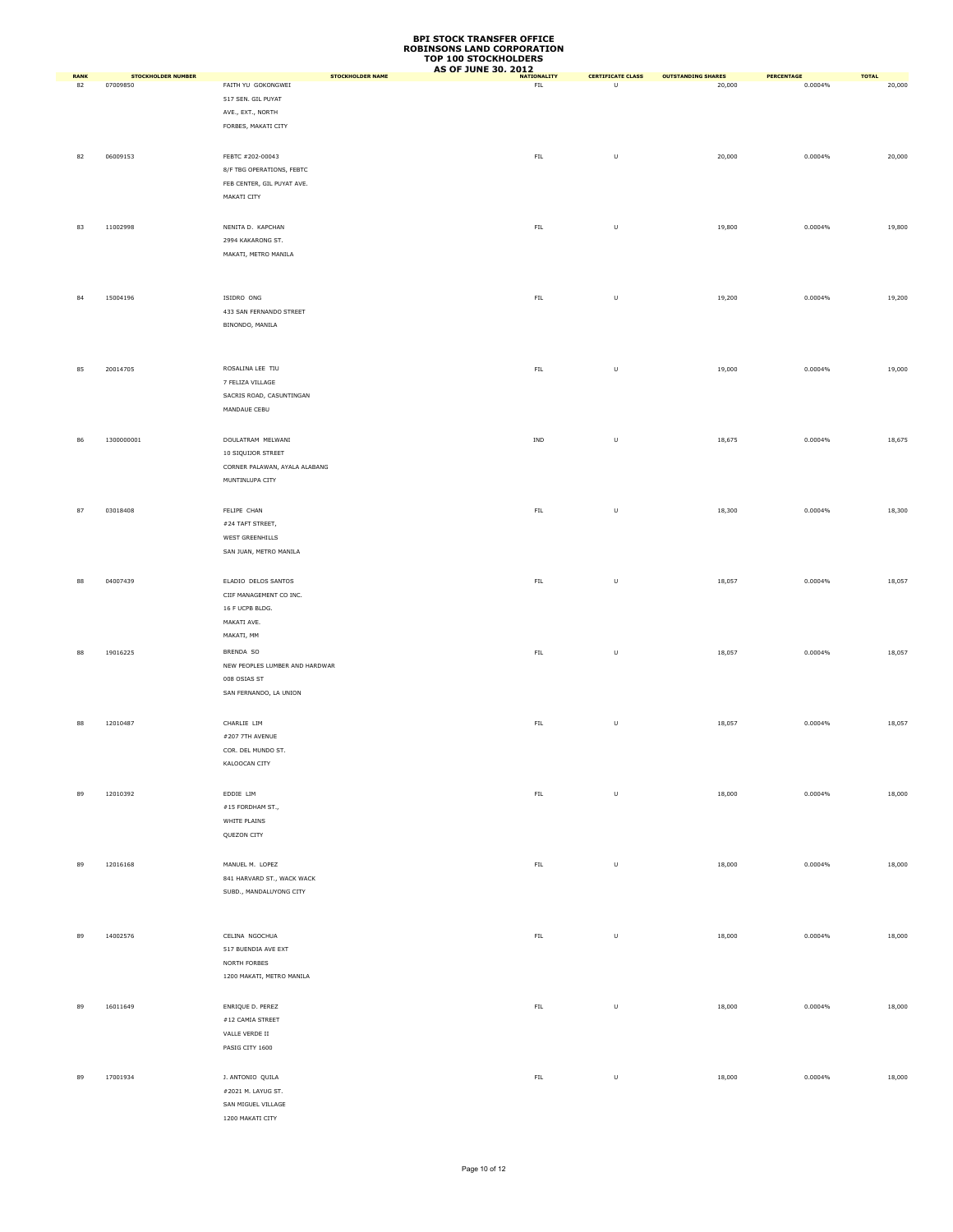| <b>RANK</b> | <b>STOCKHOLDER NUMBER</b> | <b>STOCKHOLDER NAME</b>                         | <b>AS OF JUNE 30, 2012</b><br><b>NATIONALITY</b> | <b>CERTIFICATE CLASS</b> | <b>OUTSTANDING SHARES</b> | PERCENTAGE | <b>TOTAL</b> |
|-------------|---------------------------|-------------------------------------------------|--------------------------------------------------|--------------------------|---------------------------|------------|--------------|
| 89          | 19016255                  | CESAR A. SEVILLA                                | <b>FIL</b>                                       | $\mathsf{U}$             | 18,000                    | 0.0004%    | 18,000       |
|             |                           | C/O PCI CAPITAL CORPORATION                     |                                                  |                          |                           |            |              |
|             |                           | #1 PCIBANK TOWERS                               |                                                  |                          |                           |            |              |
|             |                           | MAKATI AVENUE COR DELA COSTA                    |                                                  |                          |                           |            |              |
|             |                           | MAKATI, METRO MANILA                            |                                                  |                          |                           |            |              |
| 89          | 19016258                  | SUN HUNG KAI SEC (PHIL) INC (A/C #RU002)        | ${\sf FIL}$                                      | $\sf U$                  | 18,000                    | 0.0004%    | 18,000       |
|             |                           | 17F, BA LEPANTO BUILDING                        |                                                  |                          |                           |            |              |
|             |                           | 8747 PASEO DE ROXAS                             |                                                  |                          |                           |            |              |
|             |                           | MAKATI, METRO MANILA                            |                                                  |                          |                           |            |              |
|             |                           |                                                 |                                                  |                          |                           |            |              |
| 89          | 07009692                  | MA. PAZ MADRIGAL GONZALES                       | ${\sf FIL}$                                      | $\sf U$                  | 18,000                    | 0.0004%    | 18,000       |
|             |                           | 133 CAMBRIDGE CIRCLE                            |                                                  |                          |                           |            |              |
|             |                           | NORTH FORBES PARK                               |                                                  |                          |                           |            |              |
|             |                           | MAKATI, METRO MANILA                            |                                                  |                          |                           |            |              |
|             |                           |                                                 |                                                  |                          |                           |            |              |
| 89          | 10003162                  | NENITA JAVELLANA                                | ${\sf FIL}$                                      | $\sf U$                  | 18,000                    | 0.0004%    | 18,000       |
|             |                           | BRIXTON MOTOR PARTS, INC.                       |                                                  |                          |                           |            |              |
|             |                           | #20 GONZAGA STREET<br>BACOLOD CITY              |                                                  |                          |                           |            |              |
|             |                           |                                                 |                                                  |                          |                           |            |              |
|             |                           |                                                 |                                                  |                          |                           |            |              |
| 89          | 07009758                  | MIGUELA SY GO<br>15 GENERAL MALVAR STREET       | ${\sf FIL}$                                      | $\sf U$                  | 18,000                    | 0.0004%    | 18,000       |
|             |                           | KALOOKAN CITY                                   |                                                  |                          |                           |            |              |
|             |                           |                                                 |                                                  |                          |                           |            |              |
|             |                           |                                                 |                                                  |                          |                           |            |              |
| 89          | 03018319                  | MODESTA CORDERO                                 | ${\sf FIL}$                                      | $\sf U$                  |                           | 0.0004%    |              |
|             |                           | CORDERO JEWELRY STORE                           |                                                  |                          | 18,000                    |            | 18,000       |
|             |                           | NEW FARMER'S PLAZA, CUBAO                       |                                                  |                          |                           |            |              |
|             |                           | QUEZON CITY                                     |                                                  |                          |                           |            |              |
|             |                           |                                                 |                                                  |                          |                           |            |              |
| 89          | 03018355                  | THERESA CHUA                                    | ${\sf FIL}$                                      | $\sf U$                  | 18,000                    | 0.0004%    | 18,000       |
|             |                           | 45 E RODRIGUEZ SR. AVENUE                       |                                                  |                          |                           |            |              |
|             |                           | QUEZON CITY                                     |                                                  |                          |                           |            |              |
|             |                           |                                                 |                                                  |                          |                           |            |              |
|             |                           |                                                 |                                                  |                          |                           |            |              |
| 89          | 03018473                  | CATHERINE CHOA                                  | ${\sf FIL}$                                      | $\sf U$                  | 18,000                    | 0.0004%    | 18,000       |
|             |                           | #3 PALMERA ST.                                  |                                                  |                          |                           |            |              |
|             |                           | VALLE VERDE IV                                  |                                                  |                          |                           |            |              |
|             |                           | PASIG CITY                                      |                                                  |                          |                           |            |              |
|             |                           |                                                 |                                                  |                          |                           |            |              |
| 89          | 03018464                  | LILY L. CU                                      | ${\sf FIL}$                                      | $\sf U$                  | 18,000                    | 0.0004%    | 18,000       |
|             |                           | 501 JUAN LUNA ST.,                              |                                                  |                          |                           |            |              |
|             |                           | BINONDO, MANILA                                 |                                                  |                          |                           |            |              |
|             |                           |                                                 |                                                  |                          |                           |            |              |
|             |                           |                                                 |                                                  |                          |                           |            |              |
| 89          | 02008117                  | TERESA BARRETTO                                 | ${\sf FIL}$                                      | $\sf U$                  | 18,000                    | 0.0004%    | 18,000       |
|             |                           | 3831 R DE SANTOS ST                             |                                                  |                          |                           |            |              |
|             |                           | SANTOL, STA MESA                                |                                                  |                          |                           |            |              |
|             |                           | MANILA                                          |                                                  |                          |                           |            |              |
|             |                           |                                                 |                                                  |                          |                           |            |              |
| 89          | 02008074                  | JULIA P. BAUTISTA                               | ${\sf FIL}$                                      | $\sf U$                  | 18,000                    | 0.0004%    | 18,000       |
|             |                           | #34 REGAL ST., VILLAGE EAST                     |                                                  |                          |                           |            |              |
|             |                           | IMELDA AVE., CAINTA, RIZAL                      |                                                  |                          |                           |            |              |
|             |                           |                                                 |                                                  |                          |                           |            |              |
|             |                           |                                                 |                                                  |                          |                           |            |              |
| 90          | 03018304                  | BERNICE Y. CUA                                  | ${\sf FIL}$                                      | $\sf U$                  | 17,600                    | 0.0004%    | 17,600       |
|             |                           | P O BOX 92                                      |                                                  |                          |                           |            |              |
|             |                           | MANILA                                          |                                                  |                          |                           |            |              |
|             |                           |                                                 |                                                  |                          |                           |            |              |
|             |                           |                                                 |                                                  |                          |                           |            |              |
| 91          | 08007068                  | RAFAEL G. HECHANOVA AND/OR EUMELIA C. HECHANOVA | ${\sf FIL}$                                      | $\sf U$                  | 16,800                    | 0.0004%    | 16,800       |
|             |                           | 21 TANGUILE RD.,                                |                                                  |                          |                           |            |              |
|             |                           | NORTH FORBES PARK,                              |                                                  |                          |                           |            |              |
|             |                           | MAKATI CITY                                     |                                                  |                          |                           |            |              |
|             |                           |                                                 |                                                  |                          |                           |            |              |
| 91          | 25003897                  | ELVIS YOUNG AND/OR MARGARET YU                  | ${\sf FIL}$                                      | $\sf U$                  | 16,800                    | 0.0004%    | 16,800       |
|             |                           | # 18 9TH STREET                                 |                                                  |                          |                           |            |              |
|             |                           | NEW MANILA,                                     |                                                  |                          |                           |            |              |
|             |                           | QUEZON CITY                                     |                                                  |                          |                           |            |              |
|             |                           |                                                 |                                                  |                          |                           |            |              |
| 92          | 10003106                  | J. M. BARCELON & CO. INC.                       | ${\sf FIL}$                                      | $\sf U$                  | 16,000                    | 0.0003%    | 16,000       |
|             |                           | UNIT 34 CASA NUEVA                              |                                                  |                          |                           |            |              |
|             |                           | MANGA RD., NEW MANILA<br>OUEZON CITY            |                                                  |                          |                           |            |              |
|             |                           |                                                 |                                                  |                          |                           |            |              |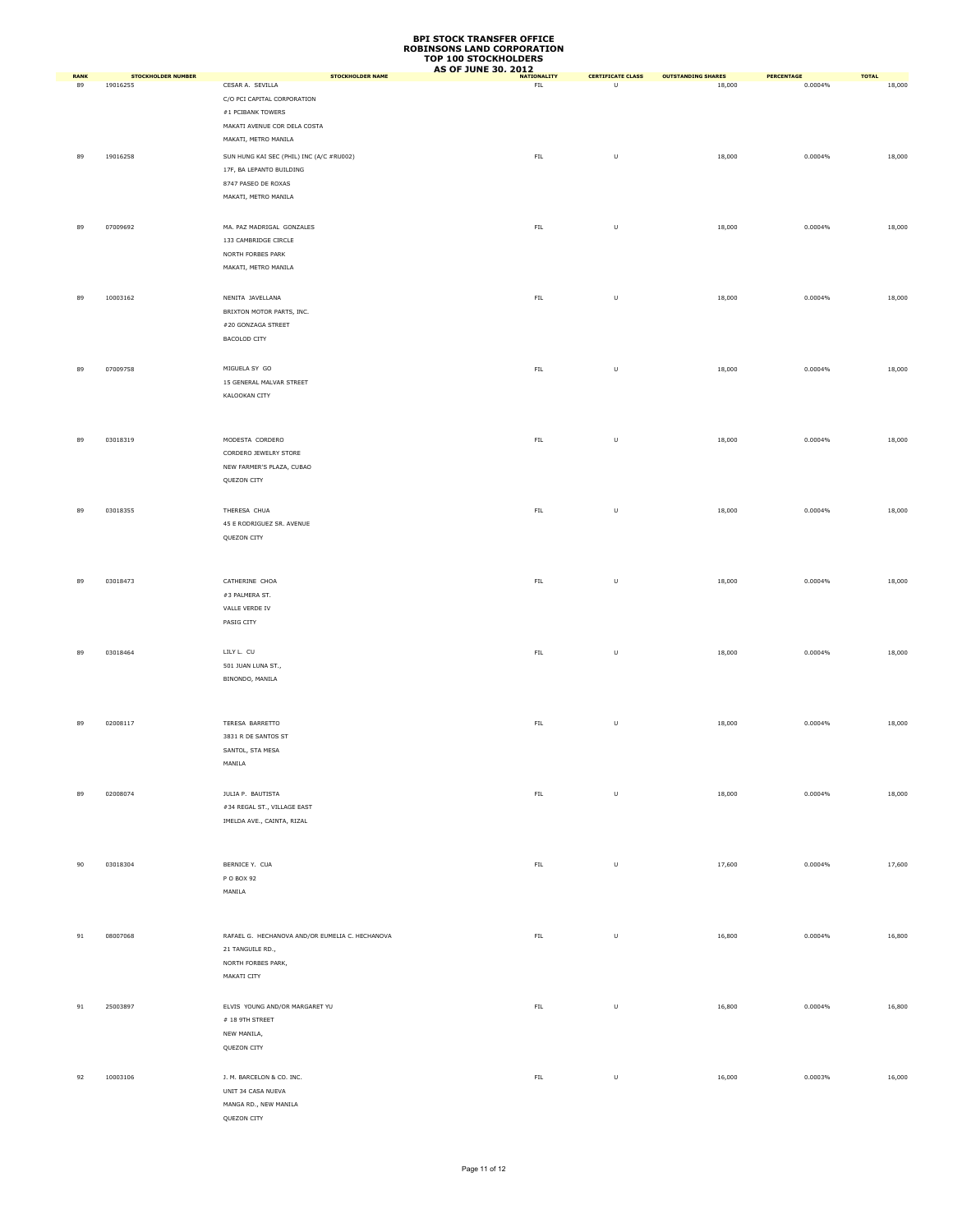| <b>RANK</b>        | <b>STOCKHOLDER NUMBER</b> | <b>STOCKHOLDER NAME</b>                  | AS OF JUNE 30, 2012 | <b>CERTIFICATE CLASS</b> | <b>OUTSTANDING SHARES</b> | PERCENTAGE | <b>TOTAL</b>  |
|--------------------|---------------------------|------------------------------------------|---------------------|--------------------------|---------------------------|------------|---------------|
| 92                 | 10003109                  | JENN WOEI SECURITIES INC.                | OAN                 | $\cup$                   | 16,000                    | 0.0003%    | 16,000        |
|                    |                           | 11F, VERNIDA IV                          |                     |                          |                           |            |               |
|                    |                           | ALFARO ST. SALCEDO VILLAGE               |                     |                          |                           |            |               |
|                    |                           | 1200 MAKATI, METRO MANILA                |                     |                          |                           |            |               |
|                    |                           |                                          |                     |                          |                           |            |               |
| 93                 | 04007347                  | DMT SECURITIES (PHILS.) INC.             | ${\sf FIL}$         | $\sf U$                  | 15,400                    | 0.0003%    | 15,400        |
|                    |                           | 12/F L.V. LOCSIN BUILDING                |                     |                          |                           |            |               |
|                    |                           | 6752 AYALA AVENUE CORNER                 |                     |                          |                           |            |               |
|                    |                           | MAKATI AVENUE, MAKATI CITY               |                     |                          |                           |            |               |
|                    |                           |                                          |                     |                          |                           |            |               |
| 94                 | 07009747                  | VICTOR Q. GARCIA                         | ${\sf FIL}$         | U                        | 15,200                    | 0.0003%    | 15,200        |
|                    |                           | 6 6TH ST                                 |                     |                          |                           |            |               |
|                    |                           | NEW MANILA                               |                     |                          |                           |            |               |
|                    |                           | QUEZON CITY                              |                     |                          |                           |            |               |
|                    |                           |                                          |                     |                          |                           |            |               |
| 95                 | 17002043                  | ESPERANZA U. QUA                         | ${\sf FIL}$         | $\sf U$                  | 15,000                    | 0.0003%    | 15,000        |
|                    |                           | 149 PANAY AVE.,                          |                     |                          |                           |            |               |
|                    |                           | QUEZON CITY                              |                     |                          |                           |            |               |
|                    |                           |                                          |                     |                          |                           |            |               |
|                    |                           |                                          |                     |                          |                           |            |               |
| 96                 | 20008918                  | TORRANCE DEVELOPMENT CORPORATION         | ${\sf FIL}$         | U                        | 14,650                    | 0.0003%    | 14,650        |
|                    |                           | 21 TIRAD PASS                            |                     |                          |                           |            |               |
|                    |                           | AYALA HEIGHTS                            |                     |                          |                           |            |               |
|                    |                           | QUEZON CITY                              |                     |                          |                           |            |               |
|                    |                           |                                          |                     |                          |                           |            |               |
| 97                 | 25003902                  | CONSUELO YSMAEL                          | SPN                 | $\sf U$                  | 14,400                    | 0.0003%    | 14,400        |
|                    |                           | 100-4TH STREET                           |                     |                          |                           |            |               |
|                    |                           | NEW MANILA                               |                     |                          |                           |            |               |
|                    |                           | QUEZON CITY                              |                     |                          |                           |            |               |
|                    |                           |                                          |                     |                          |                           |            |               |
| 97                 | 19016303                  | SUN HUNG KAI SEC (PHIL) INC (A/C #MA046) | ${\sf FIL}$         | $\sf U$                  | 14,400                    | 0.0003%    | 14,400        |
|                    |                           | 17/F BA LEPANTO BLDG                     |                     |                          |                           |            |               |
|                    |                           | 8747 PASEO DE ROXAS                      |                     |                          |                           |            |               |
|                    |                           | MAKATI, M.M.                             |                     |                          |                           |            |               |
|                    |                           |                                          |                     |                          |                           |            |               |
| 97                 | 18009049                  | MARY DE LEON RUFINO                      | ${\sf FIL}$         | U                        | 14,400                    | 0.0003%    | 14,400        |
|                    |                           | NATIVIDAD II BLDG, SORIA ST              |                     |                          |                           |            |               |
|                    |                           | LEGASPI VILLAGE                          |                     |                          |                           |            |               |
|                    |                           | 1200 MAKATI METRO MANILA                 |                     |                          |                           |            |               |
|                    |                           |                                          |                     |                          |                           |            |               |
| 97                 | 18009148                  | PROSERFINA M. RUMBAWA                    | ${\sf FIL}$         | $\sf U$                  | 14,400                    | 0.0003%    | 14,400        |
|                    |                           | 35 RIZAL ST                              |                     |                          |                           |            |               |
|                    |                           | SAN JUAN, METRO MANILA                   |                     |                          |                           |            |               |
|                    |                           |                                          |                     |                          |                           |            |               |
|                    |                           |                                          |                     |                          |                           |            |               |
| 98                 | 21003476                  | UBP SECURITIES, INC.                     | ${\sf FIL}$         | $\sf U$                  | 14,018                    | 0.0003%    | 14,018        |
|                    |                           | 3/F SSS(MAKATI) BLDG.                    |                     |                          |                           |            |               |
|                    |                           | AYALA AVENUE COR HERRERA STS.            |                     |                          |                           |            |               |
|                    |                           | MAKATI CITY                              |                     |                          |                           |            |               |
|                    |                           |                                          |                     |                          |                           |            |               |
| 99                 | 15005163                  | BENITO G. OBLENA                         | ${\sf FIL}$         | U                        | 14,000                    | 0.0003%    | 14,000        |
|                    |                           | #2 HILOSKY ST.                           |                     |                          |                           |            |               |
|                    |                           | SANTOS VILLAGE III                       |                     |                          |                           |            |               |
|                    |                           | ZAPOTE, LAS PINAS                        |                     |                          |                           |            |               |
|                    |                           |                                          |                     |                          |                           |            |               |
| 99                 | 15004257                  | STEPHEN ONG                              | ${\sf FIL}$         | $\sf U$                  | 14,000                    | 0.0003%    | 14,000        |
|                    |                           | #40 COUNTRY CLUB ROAD                    |                     |                          |                           |            |               |
|                    |                           | CITYLAND TOWNHOUSE                       |                     |                          |                           |            |               |
|                    |                           | ST. MARTIN ST., ORAMBO                   |                     |                          |                           |            |               |
|                    |                           | PASIG CITY                               |                     |                          |                           |            |               |
| 99                 | 0300000003                | PHILIP L. CHIONGBIAN                     | ${\sf FIL}$         | $\sf U$                  | 14,000                    | 0.0003%    | 14,000        |
|                    |                           | C/O CAROLINE C. SISON                    |                     |                          |                           |            |               |
|                    |                           | (ATTY-IN-FACT)                           |                     |                          |                           |            |               |
|                    |                           | 41 MCKINLEY ROAD,                        |                     |                          |                           |            |               |
|                    |                           | FORBES PARK, MAKATI CITY                 |                     |                          |                           |            |               |
| 100                | 03018445                  | ALEX CARLOS AND/OR ALEX CARLOS JR.       | FL                  | $\sf U$                  | 13,371                    | 0.0003%    | 13,371        |
|                    |                           | C/O URBAN BANK BLDG.                     |                     |                          |                           |            |               |
|                    |                           | URBAN BANK SQUARE                        |                     |                          |                           |            |               |
|                    |                           | MAKATI CITY                              |                     |                          |                           |            |               |
|                    |                           |                                          |                     |                          |                           |            |               |
| <b>GRAND TOTAL</b> |                           |                                          |                     |                          |                           |            | 4,091,038,643 |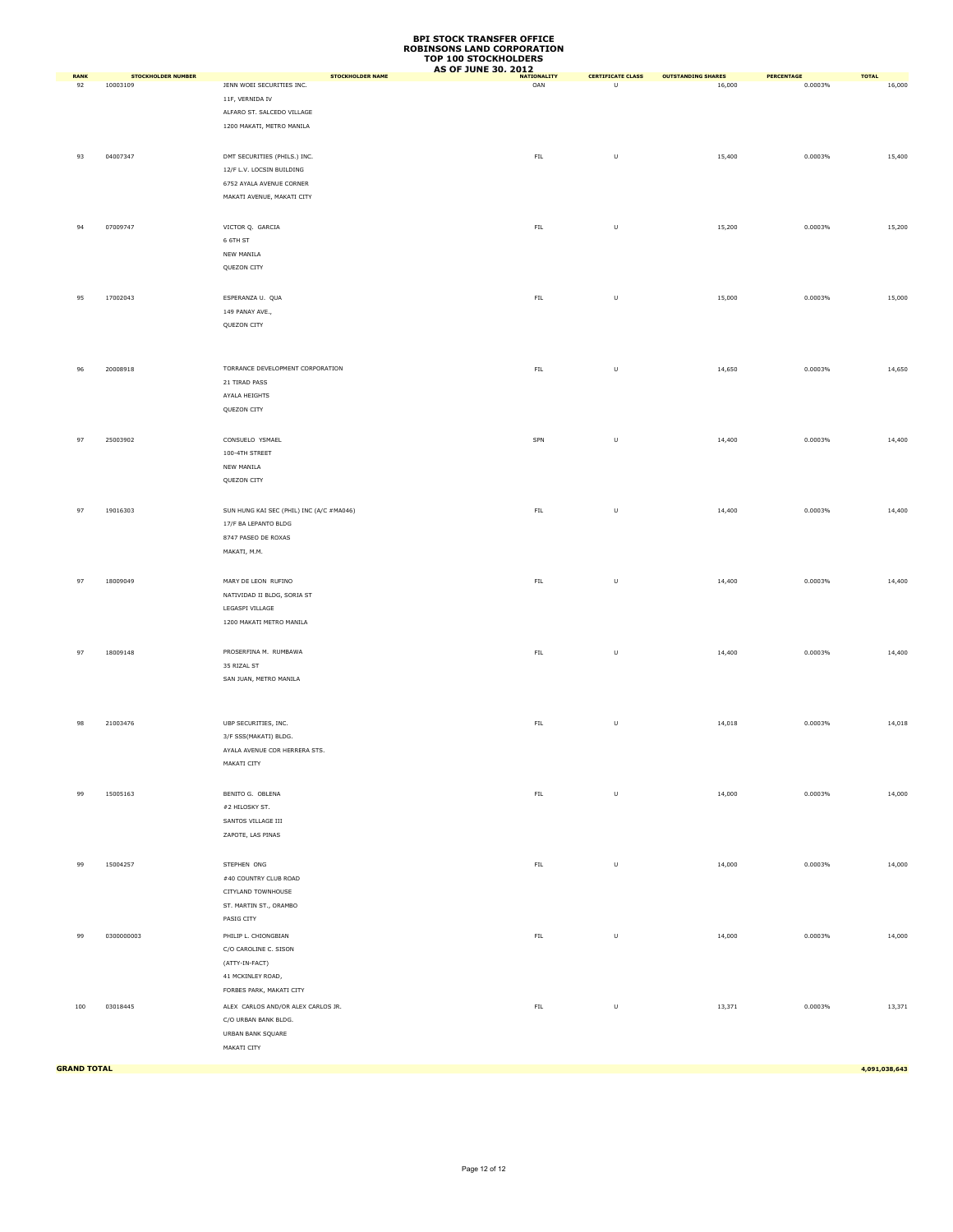**RBKPS006 PCDUSER1** 

#### Philippine Depository & Trust Corp.

Philippine Depository & Trust Corp.

**E** PDTC

#### **OUTSTANDING BALANCES FOR A SPECIFIC COMPANY**

Company Code - RLC000000000 & Company Name - ROBINSON LAND

**Business Date** 06/29/2012

| <b>BP ID</b><br><b>ACCOUNT NO.</b> | <b>BP NAME</b><br><b>ADDRESS</b>                                                                                                                                           | <b>ACCOUNT TYPE</b><br><b>TELEPHONE NUMBER</b>  | <b>ID TYPE</b><br><b>ID NUMBER</b>                 | <b>INVESTOR TYPE</b><br><b>COUNTRY</b> | <b>HOLDINGS</b><br><b>TAXCODE</b> |
|------------------------------------|----------------------------------------------------------------------------------------------------------------------------------------------------------------------------|-------------------------------------------------|----------------------------------------------------|----------------------------------------|-----------------------------------|
| 10100000000<br>5                   | A & A SECURITIES, INC.<br>Rm. 1906 Ayala Ave. Condominium 6776 Ayala Ave. 810-54-01<br>Makati City<br>Metropolitan Manila<br>1200                                          | <b>Omnibus Without Client</b>                   | <b>Tax Identification Number</b><br>2              | Domestic<br><b>PHILIPPINES</b>         | 818,964.00<br><b>PH10</b>         |
| 10200000000<br>5                   | ABACUS SECURITIES CORPORATION<br>Unit 2904-A East Tower, PSE Centre Exchange Road, 634-2105<br>Ortigas Center Pasig City<br>Metropolitan Manila<br>1600                    | <b>Omnibus Without Client</b>                   | <b>Tax Identification Number</b><br>3              | Domestic<br><b>PHILIPPINES</b>         | 3,454,707.00<br><b>PH10</b>       |
| 10200000000<br>7                   | <b>ABACUS SECURITIES CORPORATION</b><br>Unit 2904-A East Tower, PSE Centre Exchange Road, 634-2105<br>Ortigas Center Pasig City<br>Metropolitan Manila<br>1600             | Own                                             | <b>Tax Identification Number</b><br>3              | Domestic<br><b>PHILIPPINES</b>         | 10.667.00<br><b>NWT</b>           |
| 10300000000                        | ACCORD CAPITAL EQUITIES CORPORATION<br>Unit 1101 Orient Square Building Emerald Avenue<br>Ortigas Center, Pasig City<br>Metropolitan Manila<br>1600                        | <b>Omnibus Without Client</b><br>687-5071 to 74 | <b>Tax Identification Number</b><br>$\overline{4}$ | Foreign<br><b>PHILIPPINES</b>          | 1,750.00<br>FMX1                  |
| 10300000000<br>5                   | ACCORD CAPITAL EQUITIES CORPORATION Omnibus Without Client<br>Unit 1101 Orient Square Building Emerald Avenue<br>Ortigas Center, Pasig City<br>Metropolitan Manila<br>1600 | 687-5071 to 74                                  | <b>Tax Identification Number</b><br>4              | Domestic<br><b>PHILIPPINES</b>         | 679,621.00<br><b>PH10</b>         |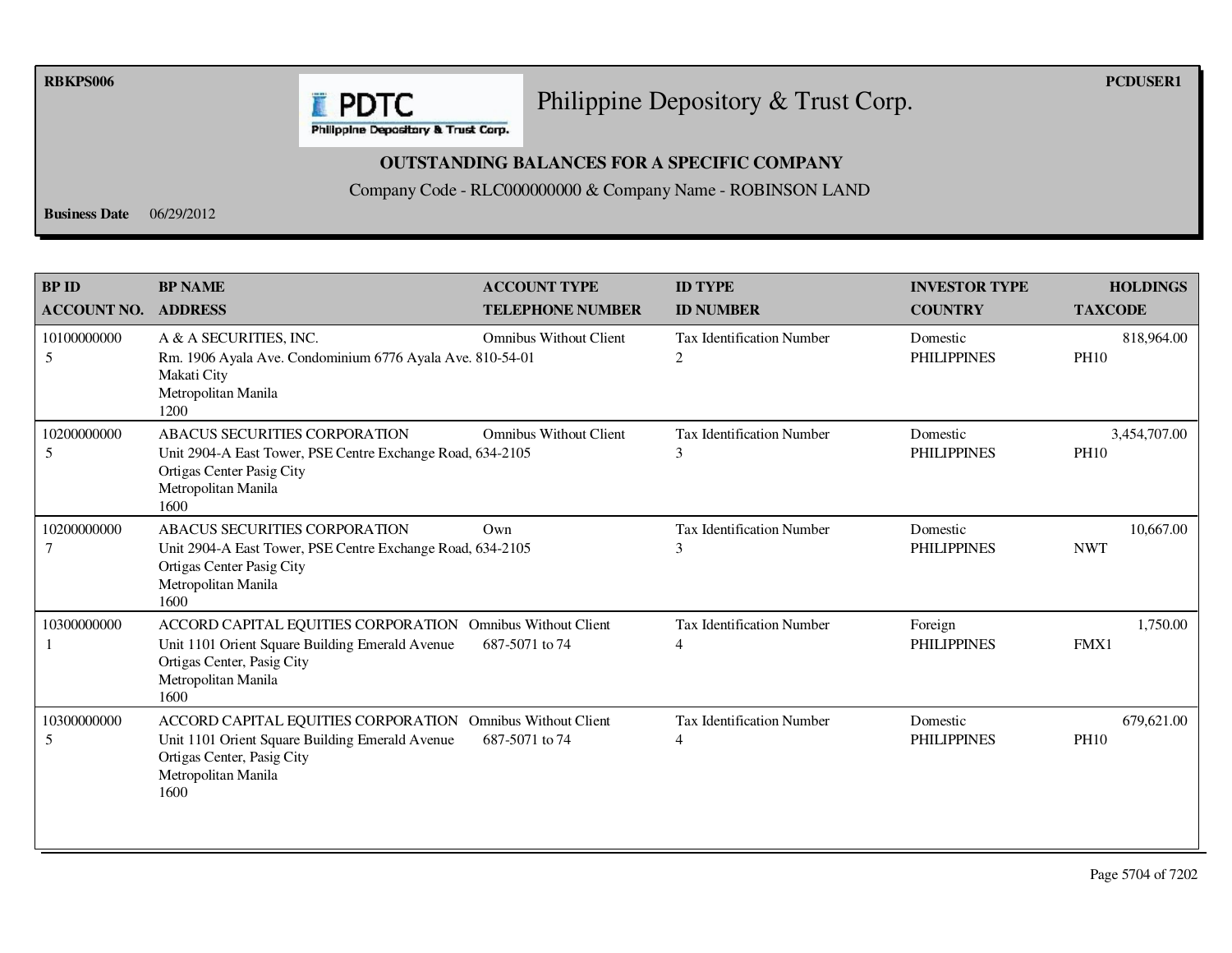| <b>BPID</b>        | <b>BP NAME</b>                                                                                                                                                                      | <b>ACCOUNT TYPE</b>                             | <b>ID TYPE</b>                         | <b>INVESTOR TYPE</b>           | <b>HOLDINGS</b>          |
|--------------------|-------------------------------------------------------------------------------------------------------------------------------------------------------------------------------------|-------------------------------------------------|----------------------------------------|--------------------------------|--------------------------|
| <b>ACCOUNT NO.</b> | <b>ADDRESS</b>                                                                                                                                                                      | <b>TELEPHONE NUMBER</b>                         | <b>ID NUMBER</b>                       | <b>COUNTRY</b>                 | <b>TAXCODE</b>           |
| 10300000000<br>6   | ACCORD CAPITAL EQUITIES CORPORATION<br>Unit 1101 Orient Square Building Emerald Avenue<br>Ortigas Center, Pasig City<br>Metropolitan Manila<br>1600                                 | Settlement<br>687-5071 to 74                    | Tax Identification Number<br>4         | Domestic<br><b>PHILIPPINES</b> | 30,000.00<br><b>NWT</b>  |
| 10400000000<br>-1  | A. T. DE CASTRO SECURITIES CORP.<br>Suite 701, 7/F Ayala Tower I, Exchange Plaza, Ayala<br>Triangle, Ayala Ave., Makati City<br>Metropolitan Manila<br>1226                         | <b>Omnibus Without Client</b><br>848-7160 to 65 | <b>Tax Identification Number</b><br>5  | Foreign<br><b>PHILIPPINES</b>  | 5,500.00<br>FMX1         |
| 10400000000<br>5   | A. T. DE CASTRO SECURITIES CORP.<br>Suite 701, 7/F Ayala Tower I, Exchange Plaza, Ayala<br>Triangle, Ayala Ave., Makati City<br>Metropolitan Manila<br>1226                         | <b>Omnibus Without Client</b><br>848-7160 to 65 | <b>Tax Identification Number</b><br>5  | Domestic<br><b>PHILIPPINES</b> | 38,310.00<br><b>PH10</b> |
| 10600000000<br>5   | ALPHA SECURITIES CORP.<br>UNIT 3003, ONE CORPORATE CENTRE, 30TH<br>FLOOR, JULIA VARGAS STREET, COR MERALC<br>AVENUE STREET, ORTIGAS CENTER, PASIG CI<br>Metropolitan Manila<br>1200 | <b>Omnibus Without Client</b><br>6546806        | <b>Tax Identification Number</b><br>7  | Domestic<br><b>PHILIPPINES</b> | 31,500.00<br><b>PH10</b> |
| 10600000000<br>20  | ALPHA SECURITIES CORP.<br>UNIT 3003, ONE CORPORATE CENTRE, 30TH<br>FLOOR, JULIA VARGAS STREET, COR MERALC<br>AVENUE STREET, ORTIGAS CENTER, PASIG CI<br>Metropolitan Manila<br>1200 | Settlement<br>6546806                           | <b>Tax Identification Number</b><br>7  | Foreign<br><b>PHILIPPINES</b>  | 90,000.00<br><b>SZ07</b> |
| 10900000000<br>6   | <b>BA SECURITIES, INC.</b><br>Rm 401-403 CLMC Bldg, 256-259 EDSA Greenhills<br>Mandaluyong City<br>Metropolitan Manila<br>1550                                                      | Settlement<br>727-5374                          | Tax Identification Number<br>10        | Domestic<br><b>PHILIPPINES</b> | 92,450.00<br><b>NWT</b>  |
| 10900000000<br>14  | <b>BA SECURITIES, INC.</b><br>Rm 401-403 CLMC Bldg, 256-259 EDSA Greenhills<br>Mandaluyong<br>City<br>Metropolitan<br>Manila<br>1550                                                | Settlement<br>727-5374                          | <b>Tax Identification Number</b><br>10 | Domestic<br><b>PHILIPPINES</b> | 20,900.00<br><b>PH10</b> |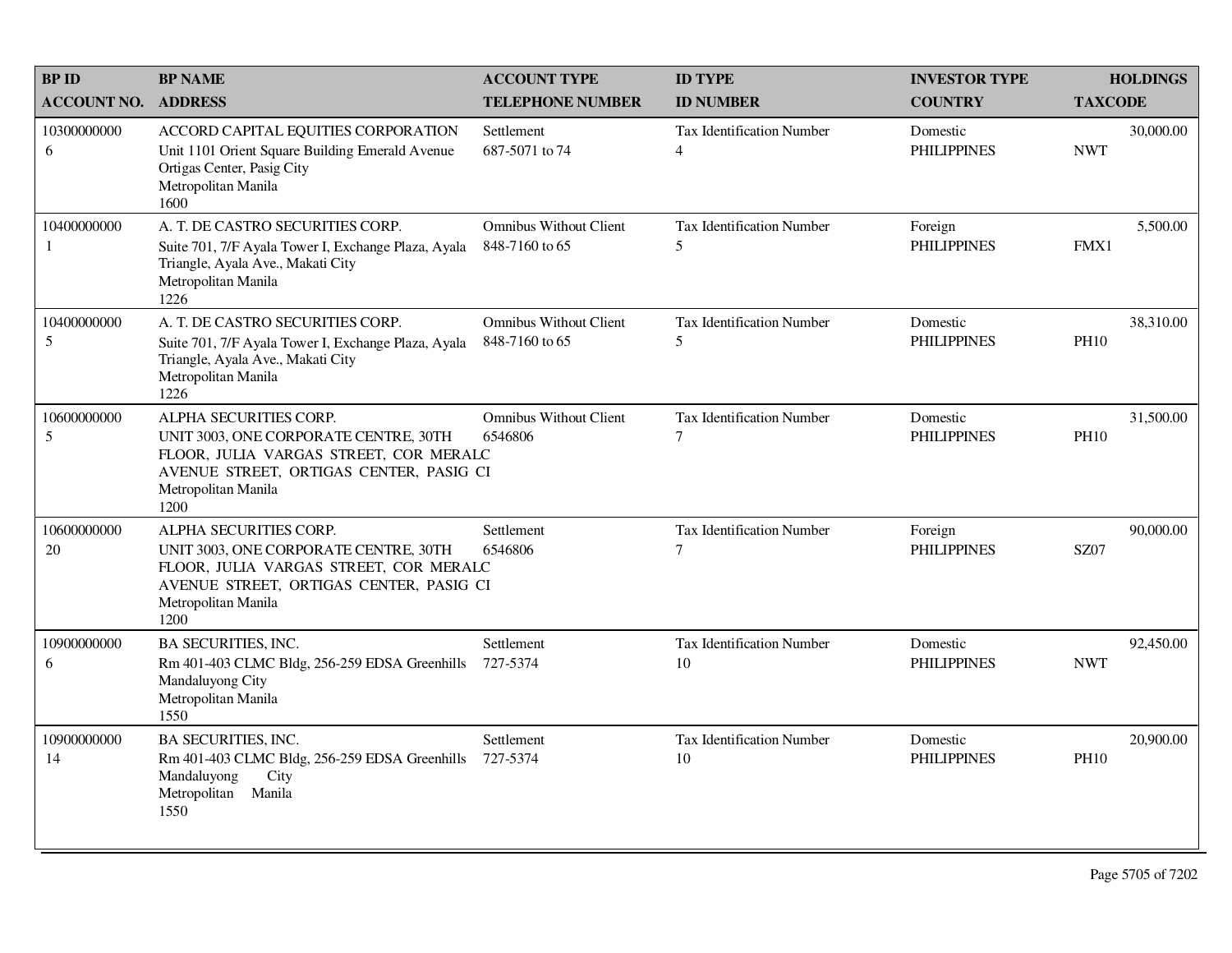| <b>BPID</b>                    | <b>BP NAME</b>                                                                                                                                           | <b>ACCOUNT TYPE</b>                       | <b>ID TYPE</b>                         | <b>INVESTOR TYPE</b>           | <b>HOLDINGS</b>           |
|--------------------------------|----------------------------------------------------------------------------------------------------------------------------------------------------------|-------------------------------------------|----------------------------------------|--------------------------------|---------------------------|
| <b>ACCOUNT NO.</b>             | <b>ADDRESS</b>                                                                                                                                           | <b>TELEPHONE NUMBER</b>                   | <b>ID NUMBER</b>                       | <b>COUNTRY</b>                 | <b>TAXCODE</b>            |
| 11000000000<br>$5\overline{)}$ | ANGPING & ASSOCIATES SECURITIES, INC.<br>Suites 2002/2004, The Peak, 107 Alfaro St., Salcedo<br>Village, Makati City<br>Metropolitan Manila<br>1227      | <b>Omnibus Without Client</b><br>8482915  | <b>Tax Identification Number</b><br>11 | Domestic<br><b>PHILIPPINES</b> | 497,095.00<br><b>PH10</b> |
| 11100000000<br>5               | ANSALDO, GODINEZ & CO., INC.<br>340 Nueva St., Binondo Manila<br>Metropolitan Manila<br>1006                                                             | <b>Omnibus Without Client</b><br>242-5127 | Tax Identification Number<br>12        | Domestic<br><b>PHILIPPINES</b> | 958,346.00<br><b>PH10</b> |
| 11200000000<br>6               | AB CAPITAL SECURITIES, INC.<br>8/F Phinma Plaza 39 Plaza Drive, Rockwell Center<br>Makati City<br>Metropolitan Manila<br>1200                            | Settlement<br>814-5601                    | <b>Tax Identification Number</b><br>13 | Domestic<br><b>PHILIPPINES</b> | 173,400.00<br><b>NWT</b>  |
| 11200000000<br>14              | AB CAPITAL SECURITIES, INC.<br>8/F Phinma Plaza 39 Plaza Drive, Rockwell Center<br>Makati City<br>Metropolitan Manila<br>1200                            | Settlement<br>814-5601                    | <b>Tax Identification Number</b><br>13 | Domestic<br><b>PHILIPPINES</b> | 223,979.00<br><b>PH10</b> |
| 11300000000<br>5               | SARANGANI SECURITIES, INC.<br>UNIT 2 D1 VERNIDA I CONDOMINIUM 120<br>AMORSOLO ST., LEGASPI VILLAGE, MAKATI<br><b>CITY</b><br>Metropolitan Manila<br>1229 | <b>Omnibus Without Client</b><br>817-5806 | Tax Identification Number<br>14        | Domestic<br><b>PHILIPPINES</b> | 96,000.00<br><b>PH10</b>  |
| 11500000000<br>1               | SB EQUITIES, INC.<br>18/F, Security Bank Centre 6776 Ayala Avenue,<br>Makati City<br>Metropolitan Manila<br>1226                                         | <b>Omnibus Without Client</b><br>8911037  | <b>Tax Identification Number</b><br>15 | Foreign<br><b>PHILIPPINES</b>  | 245,559.00<br>FMX1        |
| 11500000000<br>5               | SB EQUITIES, INC.<br>18/F, Security Bank Centre 6776 Ayala Avenue,<br>Makati City<br>Metropolitan Manila<br>1226                                         | <b>Omnibus Without Client</b><br>8911037  | Tax Identification Number<br>15        | Domestic<br><b>PHILIPPINES</b> | 506,289.00<br><b>PH10</b> |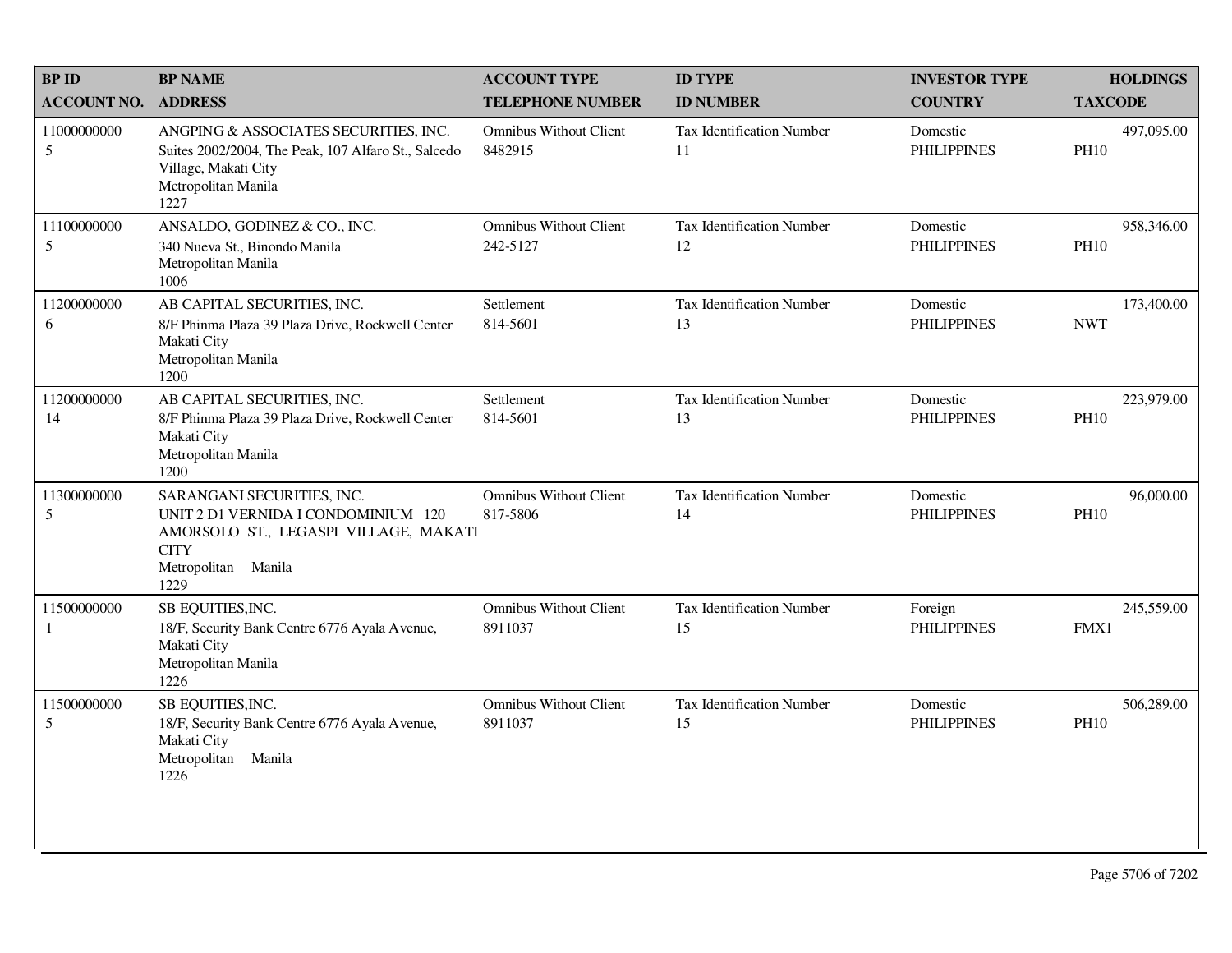| <b>BPID</b>        | <b>BP NAME</b>                                                                                                                                     | <b>ACCOUNT TYPE</b>                            | <b>ID TYPE</b>                         | <b>INVESTOR TYPE</b>           | <b>HOLDINGS</b>           |
|--------------------|----------------------------------------------------------------------------------------------------------------------------------------------------|------------------------------------------------|----------------------------------------|--------------------------------|---------------------------|
| <b>ACCOUNT NO.</b> | <b>ADDRESS</b>                                                                                                                                     | <b>TELEPHONE NUMBER</b>                        | <b>ID NUMBER</b>                       | <b>COUNTRY</b>                 | <b>TAXCODE</b>            |
| 11500000000<br>6   | SB EQUITIES, INC.<br>18/F, Security Bank Centre 6776 Ayala Avenue,<br>Makati City<br>Metropolitan Manila<br>1226                                   | Settlement<br>8911037                          | Tax Identification Number<br>15        | Domestic<br><b>PHILIPPINES</b> | 161,302.00<br><b>NWT</b>  |
| 11600000000        | ASIA PACIFIC CAPITAL EQUITIES & SECURITIEOmnibus Without Client<br>CORP.                                                                           |                                                | <b>Tax Identification Number</b>       | Domestic                       | 7,800.00                  |
| 5                  | 24/F Galleria Corporate Center EDSA corner Ortigas<br>Avenue, Pasig City<br>Metropolitan Manila<br>1605                                            | 6345621 to 26                                  | 16                                     | <b>PHILIPPINES</b>             | <b>PH10</b>               |
| 11800000000<br>5   | ASIASEC EQUITIES, INC.<br>8/F Chatham House<br>116 Valero cor. V.A. Rufino Sts<br>Salcedo Village, Makati City 1227<br>Metropolitan Manila<br>1227 | <b>Omnibus Without Client</b><br>8937981       | <b>Tax Identification Number</b><br>18 | Domestic<br><b>PHILIPPINES</b> | 59,300.00<br><b>PH10</b>  |
| 11900000000<br>5   | ASTRA SECURITIES CORPORATION<br>Units 1204-1205 Ayala Tower One Ayala Ave. cor.<br>Paseo de Roxas Makati City<br>Metropolitan Manila<br>1200       | <b>Omnibus Without Client</b><br>848-6421/27   | <b>Tax Identification Number</b><br>19 | Domestic<br><b>PHILIPPINES</b> | 49,500.00<br><b>PH10</b>  |
| 12000000000<br>5   | ATC SECURITIES, INC.<br>Unit 6f, 6th Floor 8101 Pearl Plaza, Pearl Drive Ortiga 687-1768<br>Center, Pasig City<br>Metropolitan Manila<br>12        | <b>Omnibus Without Client</b>                  | <b>Tax Identification Number</b><br>20 | Domestic<br><b>PHILIPPINES</b> | 900.00<br><b>PH10</b>     |
| 12100000004        | MACQUARIE CAPITAL SECURITIES (PHILIPPIN Client<br>INC.                                                                                             |                                                | Tax Identification Number              | Foreign                        | 1,000.00                  |
| 1                  | 22F 6750 AYALA AVENUE BUILDING AYALA<br><b>AVENUE MAKATI CITY</b><br>Metropolitan Manila<br>1226                                                   | 857-0838                                       | 516                                    | <b>PHILIPPINES</b>             | FMX1                      |
| 12200000000<br>5   | BELSON SECURITIES, INC.<br>4th Floor Belson House 271 Edsa, Mandaluyong City<br>Metropolitan Manila<br>1554                                        | <b>Omnibus Without Client</b><br>724-7586loc21 | Tax Identification Number<br>22        | Domestic<br><b>PHILIPPINES</b> | 260,550.00<br><b>PH10</b> |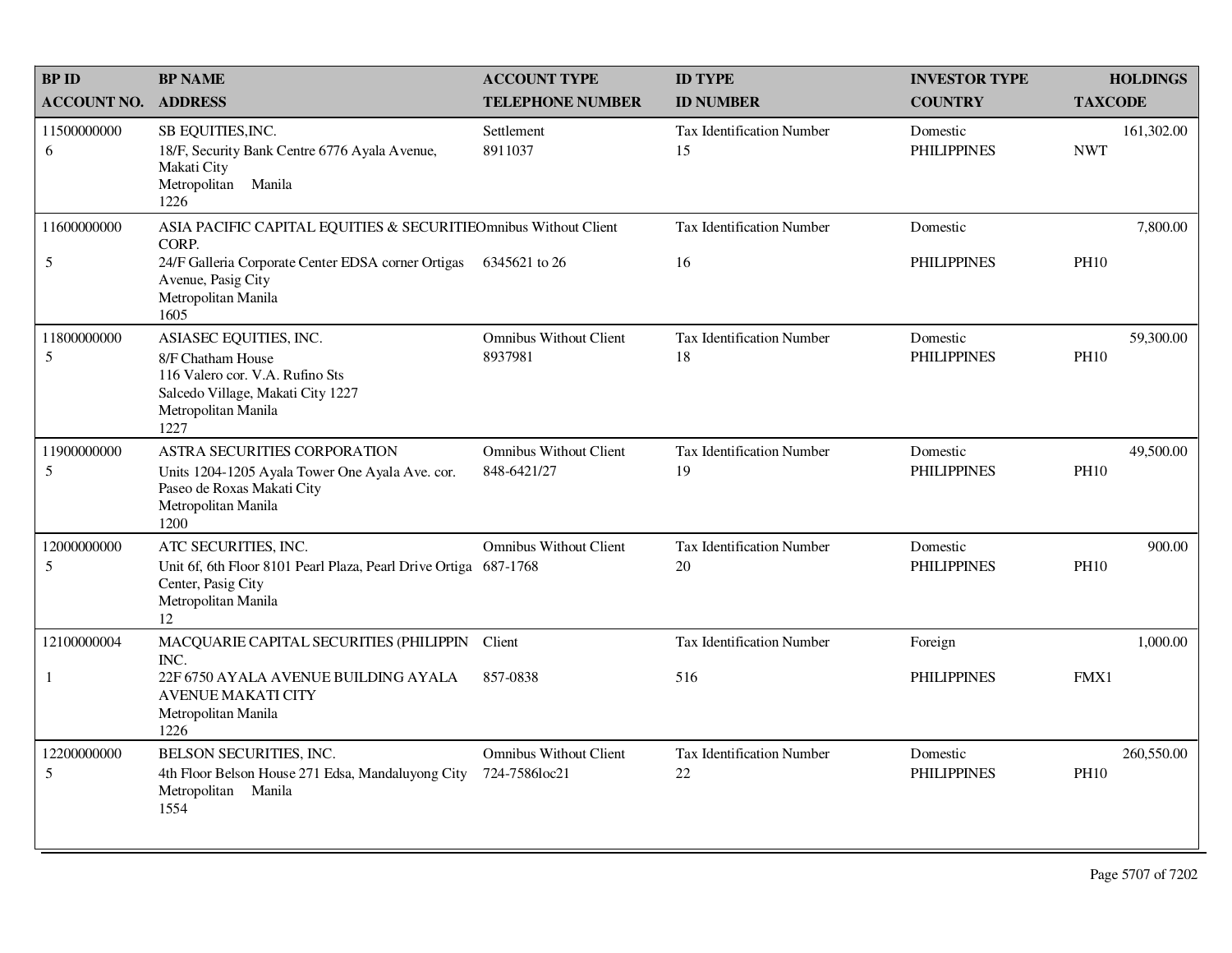| <b>BP ID</b>                   | <b>BP NAME</b>                                                                                                                                 | <b>ACCOUNT TYPE</b>                          | <b>ID TYPE</b>                         | <b>INVESTOR TYPE</b>           | <b>HOLDINGS</b>              |
|--------------------------------|------------------------------------------------------------------------------------------------------------------------------------------------|----------------------------------------------|----------------------------------------|--------------------------------|------------------------------|
| <b>ACCOUNT NO.</b>             | <b>ADDRESS</b>                                                                                                                                 | <b>TELEPHONE NUMBER</b>                      | <b>ID NUMBER</b>                       | <b>COUNTRY</b>                 | <b>TAXCODE</b>               |
| 12300000000<br>$5\overline{)}$ | BENJAMIN CO CA & CO., INC.<br>Rm. 301 Downtown Ctr Bldg., 516 Quintin Paredes St 6345186<br>Binondo, Manila<br>Metropolitan Manila<br>1006     | <b>Omnibus Without Client</b>                | <b>Tax Identification Number</b><br>23 | Domestic<br><b>PHILIPPINES</b> | 21,600.00<br><b>PH10</b>     |
| 12400000000<br>5               | <b>B. H. CHUA SECURITIES CORPORATION</b><br>872 G. Araneta Avenue, Quezon City<br>Metropolitan Manila<br>1135                                  | <b>Omnibus Without Client</b><br>412-3444    | Tax Identification Number<br>24        | Domestic<br><b>PHILIPPINES</b> | 130,406.00<br><b>PH10</b>    |
| 12600000000<br>-1              | BPI SECURITIES CORPORATION<br>8/F BPI Head Office Bldg., Ayala Ave., cor. Paseo de<br>Roxas Makati City<br>Metropolitan Manila<br>1226         | <b>Omnibus Without Client</b><br>8196535     | <b>Tax Identification Number</b><br>26 | Foreign<br><b>PHILIPPINES</b>  | 87,050.00<br>FMX1            |
| 12600000000<br>5               | BPI SECURITIES CORPORATION<br>8/F BPI Head Office Bldg., Ayala Ave., cor. Paseo de<br>Roxas Makati City<br>Metropolitan Manila<br>1226         | <b>Omnibus Without Client</b><br>8196535     | <b>Tax Identification Number</b><br>26 | Domestic<br><b>PHILIPPINES</b> | 16,439,551.00<br><b>PH10</b> |
| 12800000000<br>5               | CAMPOS, LANUZA & COMPANY, INC.<br>Unit 2003B East Tower, PSE Center Exchange Road,<br>Ortigas Center Pasig City<br>Metropolitan Manila<br>1605 | <b>Omnibus Without Client</b><br>634-6881/87 | <b>Tax Identification Number</b><br>27 | Domestic<br><b>PHILIPPINES</b> | 1,562,090.00<br><b>PH10</b>  |
| 12800000000<br>6               | CAMPOS, LANUZA & COMPANY, INC.<br>Unit 2003B East Tower, PSE Center Exchange Road,<br>Ortigas Center Pasig City<br>Metropolitan Manila<br>1605 | Settlement<br>634-6881/87                    | <b>Tax Identification Number</b><br>27 | Domestic<br><b>PHILIPPINES</b> | 67,040.00<br><b>NWT</b>      |
| 12800000000<br>18              | CAMPOS, LANUZA & COMPANY, INC.<br>Unit 2003B East Tower, PSE Center Exchange Road,<br>Ortigas Center Pasig City<br>Metropolitan Manila<br>1605 | Settlement<br>634-6881/87                    | Tax Identification Number<br>27        | Foreign<br><b>PHILIPPINES</b>  | 7,200.00<br><b>RA10</b>      |
|                                |                                                                                                                                                |                                              |                                        |                                |                              |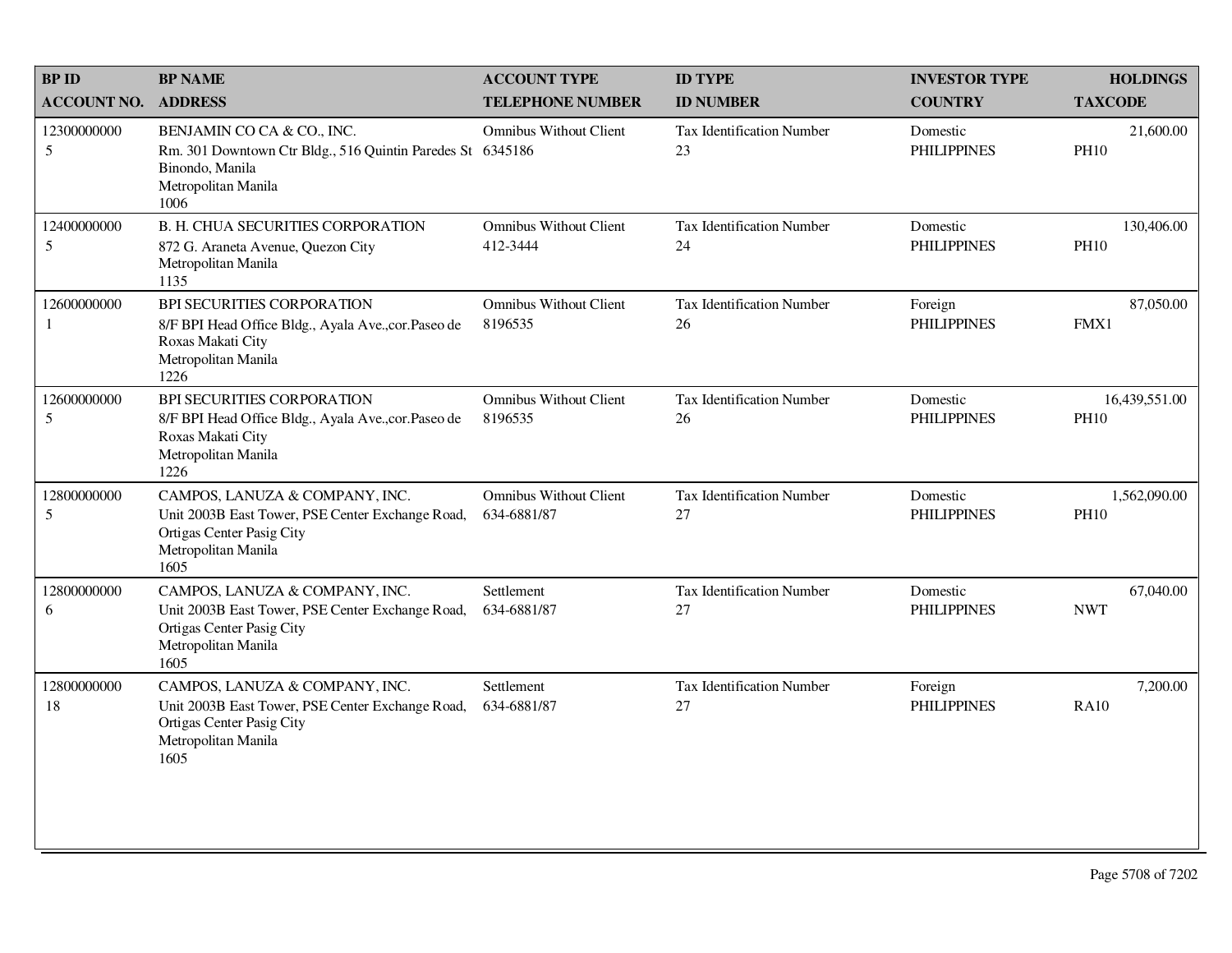| <b>BPID</b>                   | <b>BP NAME</b>                                                                                                                                         | <b>ACCOUNT TYPE</b>                       | <b>ID TYPE</b>                         | <b>INVESTOR TYPE</b>           | <b>HOLDINGS</b>             |
|-------------------------------|--------------------------------------------------------------------------------------------------------------------------------------------------------|-------------------------------------------|----------------------------------------|--------------------------------|-----------------------------|
| <b>ACCOUNT NO.</b>            | <b>ADDRESS</b>                                                                                                                                         | <b>TELEPHONE NUMBER</b>                   | <b>ID NUMBER</b>                       | <b>COUNTRY</b>                 | <b>TAXCODE</b>              |
| 12900000000<br>5              | SINCERE SECURITIES CORPORATION<br>1203-A East Tower, PSE Centre, Exchange Road,<br>Ortigas Center, Pasig City<br>Metropolitan Manila<br>$\overline{0}$ | <b>Omnibus Without Client</b><br>638-3549 | <b>Tax Identification Number</b><br>28 | Domestic<br><b>PHILIPPINES</b> | 4,400.00<br><b>PH10</b>     |
| 13000000000<br>5              | CENTURY SECURITIES CORPORATION<br>1105 Galleria Corporate Center Ortigas Ave., Quezon 633-7044/47<br>City<br>Metropolitan Manila<br>1600               | <b>Omnibus Without Client</b>             | <b>Tax Identification Number</b><br>29 | Domestic<br><b>PHILIPPINES</b> | 1,861,800.00<br><b>PH10</b> |
| 13100000000<br>5              | PCIB SECURITIES, INC.<br>8/F PCIB Tower 2, Dela Costa St., Makati City<br>Metropolitan Manila<br>1002                                                  | <b>Omnibus Without Client</b><br>8912028  | <b>Tax Identification Number</b><br>30 | Domestic<br><b>PHILIPPINES</b> | 455,400.00<br><b>PH10</b>   |
| 13100000000<br>6              | PCIB SECURITIES, INC.<br>8/F PCIB Tower 2, Dela Costa St., Makati City<br>Metropolitan Manila<br>1002                                                  | Settlement<br>8912028                     | Tax Identification Number<br>30        | Domestic<br><b>PHILIPPINES</b> | 11,400.00<br><b>NWT</b>     |
| 13300000000<br>5              | CITISECURITIES, INC.<br>Rm. 2701-B Tektite Tower Center Exchange Rd, Pasi<br>City<br>Metropolitan Manila<br>1600                                       | <b>Omnibus Without Client</b><br>635-5735 | <b>Tax Identification Number</b><br>31 | Domestic<br><b>PHILIPPINES</b> | 827,300.00<br><b>PH10</b>   |
| 13300000000<br>$\overline{7}$ | CITISECURITIES, INC.<br>Rm. 2701-B Tektite Tower Center Exchange Rd, Pasi<br>City<br>Metropolitan Manila<br>1600                                       | Own<br>635-5735                           | <b>Tax Identification Number</b><br>31 | Domestic<br><b>PHILIPPINES</b> | 58,850.00<br><b>NWT</b>     |
| 13600000000<br>5              | TRITON SECURITIES CORP.<br>26/F LKG Tower, 6801 Ayala Avenue Makati City<br>Metropolitan Manila<br>$\Omega$                                            | <b>Omnibus Without Client</b><br>5238311  | <b>Tax Identification Number</b><br>34 | Domestic<br><b>PHILIPPINES</b> | 61,550.00<br><b>PH10</b>    |
| 14000000000<br>5              | IGC SECURITIES INC.<br>Suite 1006, Tower I & Exchange Plaza Ayala Triangle 816-39-86<br>Ayala Avenue Makati City<br>Metropolitan Manila<br>1200        | <b>Omnibus Without Client</b>             | <b>Tax Identification Number</b><br>38 | Domestic<br><b>PHILIPPINES</b> | 178,700.00<br><b>PH10</b>   |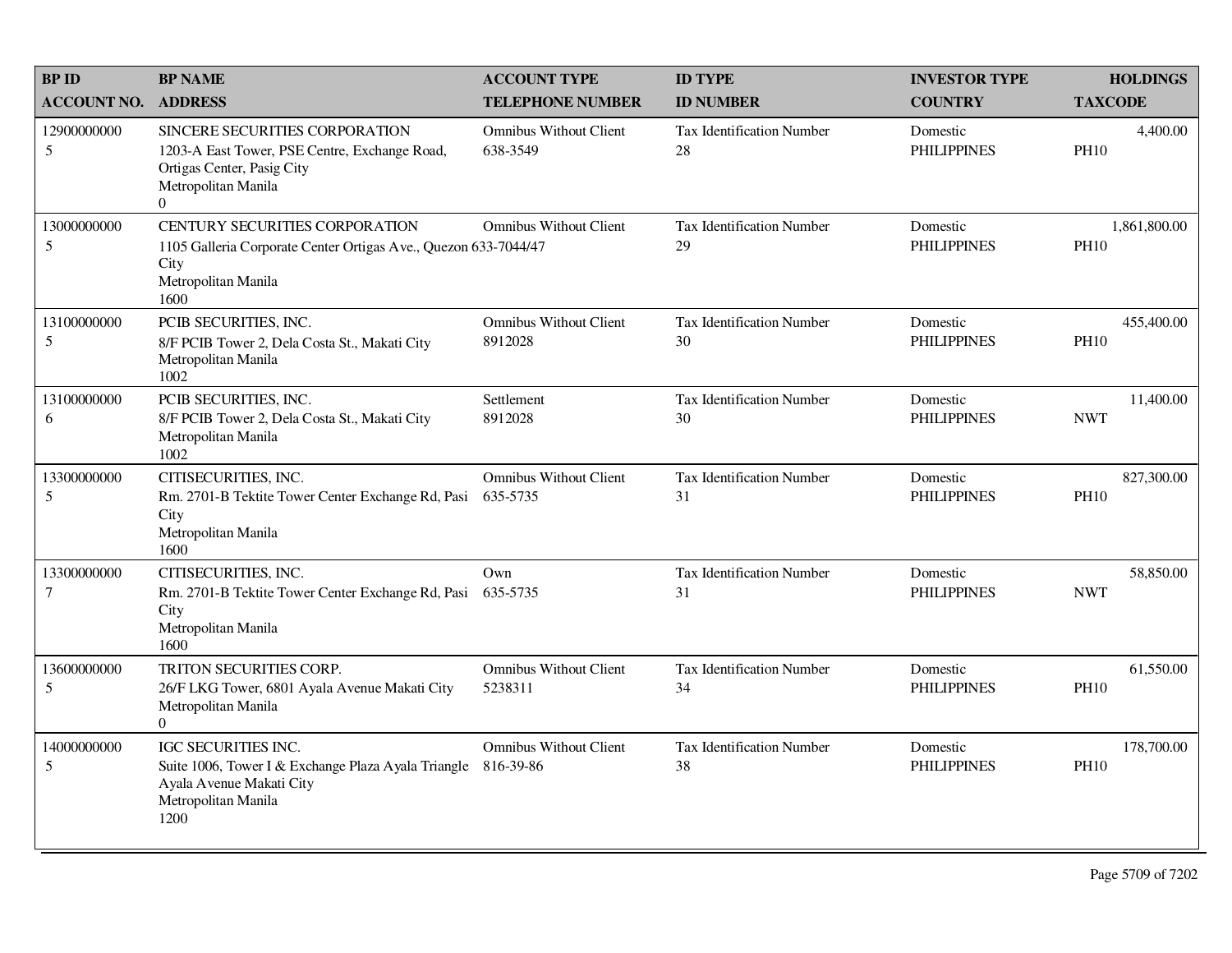| <b>BPID</b>                    | <b>BP NAME</b>                                                                                                                                                   | <b>ACCOUNT TYPE</b>                          | <b>ID TYPE</b>                         | <b>INVESTOR TYPE</b>           | <b>HOLDINGS</b>           |
|--------------------------------|------------------------------------------------------------------------------------------------------------------------------------------------------------------|----------------------------------------------|----------------------------------------|--------------------------------|---------------------------|
| <b>ACCOUNT NO.</b>             | <b>ADDRESS</b>                                                                                                                                                   | <b>TELEPHONE NUMBER</b>                      | <b>ID NUMBER</b>                       | <b>COUNTRY</b>                 | <b>TAXCODE</b>            |
| 14100000000<br>5               | <b>CUALOPING SECURITIES CORPORATION</b><br>Suite 1801 Tytana Centre Condominium Plaza Lorenz 241-0262<br>Ruiz, Binondo, Manila<br>Metropolitan<br>Manila<br>1006 | <b>Omnibus Without Client</b>                | Tax Identification Number<br>39        | Domestic<br><b>PHILIPPINES</b> | 4,750.00<br><b>PH10</b>   |
| 14200000000<br>$\overline{4}$  | DBP-DAIWA CAPITAL MARKETS PHILPPINES,<br>INC.<br>18/F Citibank Tower 8741 Paseo de Roxas Makati Cit 813-73-44<br>Metropolitan Manila<br>1200                     | Settlement                                   | Tax Identification Number<br>40        | Foreign<br><b>PHILIPPINES</b>  | 80.00<br><b>RA02</b>      |
| 14300000000<br>5               | DAVID GO SECURITIES CORP.<br>Rm. 309 Federation Center Bldg. Muelle de Binondo,<br>Binondo, Manila<br>Metropolitan Manila<br>1006                                | <b>Omnibus Without Client</b><br>242-2379    | Tax Identification Number<br>41        | Domestic<br><b>PHILIPPINES</b> | 261,017.00<br><b>PH10</b> |
| 14300000000<br>7               | DAVID GO SECURITIES CORP.<br>Rm. 309 Federation Center Bldg. Muelle de Binondo,<br>Binondo, Manila<br>Metropolitan Manila<br>1006                                | Own<br>242-2379                              | <b>Tax Identification Number</b><br>41 | Domestic<br><b>PHILIPPINES</b> | 30,000.00<br><b>NWT</b>   |
| 14500000000<br>5               | DIVERSIFIED SECURITIES, INC.<br>5/F PDCP Bank Centre, Herrera cor. Alfaro Sts.,<br>Salcedo Village, Makati City<br>Metropolitan Manila<br>1600                   | <b>Omnibus Without Client</b><br>634-6630/31 | <b>Tax Identification Number</b><br>43 | Domestic<br><b>PHILIPPINES</b> | 8,050.00<br><b>PH10</b>   |
| 14500000000<br>14              | DIVERSIFIED SECURITIES, INC.<br>5/F PDCP Bank Centre, Herrera cor. Alfaro Sts.,<br>Salcedo Village, Makati City<br>Metropolitan Manila<br>1600                   | Settlement<br>634-6630/31                    | Tax Identification Number<br>43        | Domestic<br><b>PHILIPPINES</b> | 4,800.00<br><b>PH10</b>   |
| 14700000000<br>5               | E. CHUA CHIACO SECURITIES, INC.<br>113 Renta St., Binondo, Manila<br>Metropolitan Manila<br>1006                                                                 | <b>Omnibus Without Client</b><br>242-5145    | <b>Tax Identification Number</b><br>45 | Domestic<br><b>PHILIPPINES</b> | 190,056.00<br><b>PH10</b> |
| 14700000000<br>$7\phantom{.0}$ | E. CHUA CHIACO SECURITIES, INC.<br>113 Renta St., Binondo, Manila<br>Metropolitan Manila<br>1006                                                                 | Own<br>242-5145                              | <b>Tax Identification Number</b><br>45 | Domestic<br><b>PHILIPPINES</b> | 2,571.00<br><b>NWT</b>    |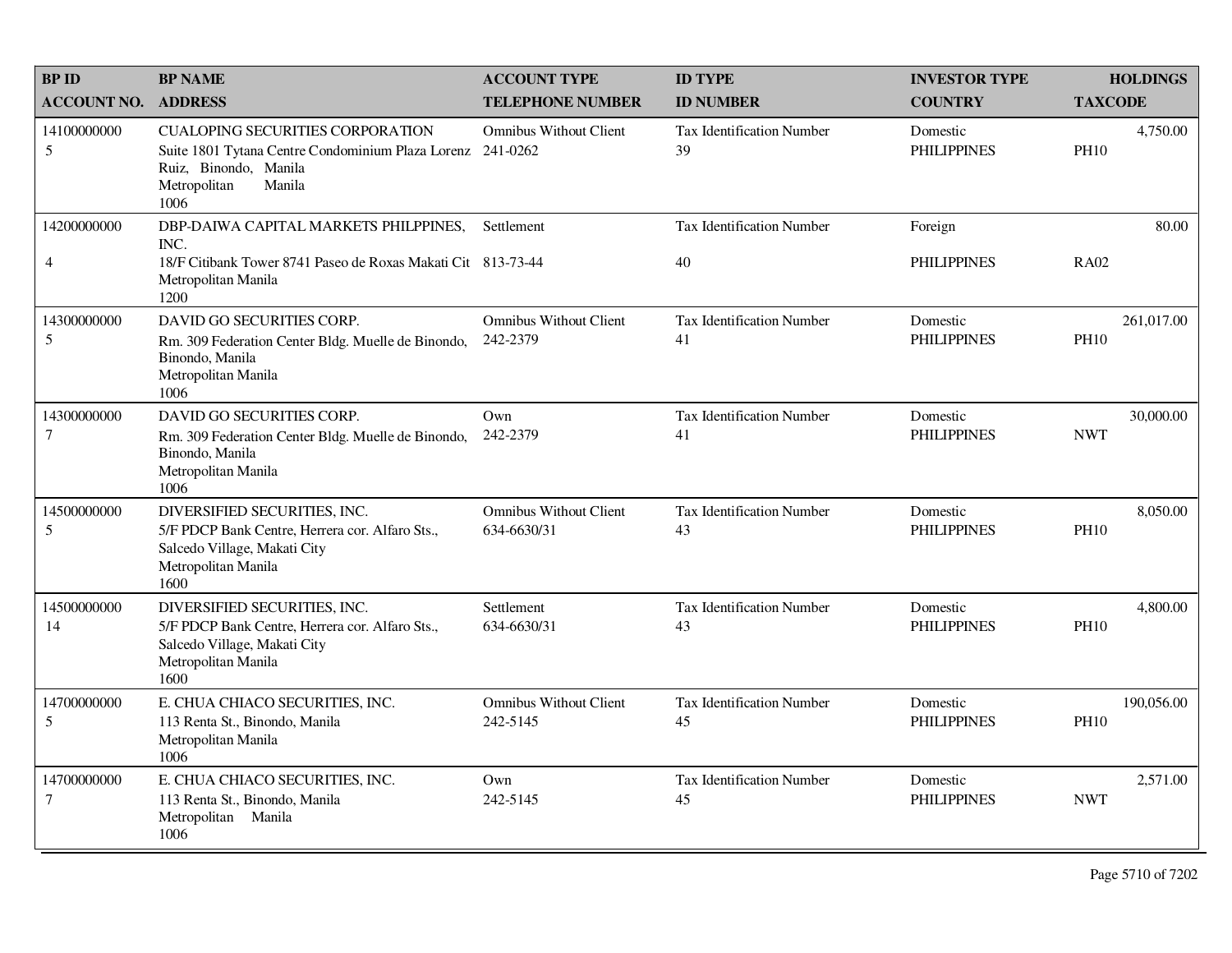| <b>BP ID</b>          | <b>BP NAME</b>                                                                                                                                                                                                 | <b>ACCOUNT TYPE</b>                          | <b>ID TYPE</b>                         | <b>INVESTOR TYPE</b>           | <b>HOLDINGS</b>           |
|-----------------------|----------------------------------------------------------------------------------------------------------------------------------------------------------------------------------------------------------------|----------------------------------------------|----------------------------------------|--------------------------------|---------------------------|
| <b>ACCOUNT NO.</b>    | <b>ADDRESS</b>                                                                                                                                                                                                 | <b>TELEPHONE NUMBER</b>                      | <b>ID NUMBER</b>                       | <b>COUNTRY</b>                 | <b>TAXCODE</b>            |
| 14800000000<br>5      | EQUITABLE SECURIITES (PHILS.) INC.<br>3/F Cacho-Gonzalez Bldg, Aguirre cor. Trasierra St,<br>Legaspi Village Makati City<br>Metropolitan Manila<br>1229                                                        | <b>Omnibus Without Client</b><br>810-4801/04 | <b>Tax Identification Number</b><br>46 | Domestic<br><b>PHILIPPINES</b> | 830.00<br><b>PH10</b>     |
| 14900000000<br>5      | EAST WEST CAPITAL CORPORATION<br>2/F U-Bix Building 1331 Angono St., Makati City<br>Metropolitan Manila<br>1208                                                                                                | <b>Omnibus Without Client</b><br>891-98901   | Tax Identification Number<br>47        | Domestic<br><b>PHILIPPINES</b> | 99,600.00<br><b>PH10</b>  |
| 14900000000<br>6      | EAST WEST CAPITAL CORPORATION<br>2/F U-Bix Building 1331 Angono St., Makati City<br>Metropolitan Manila<br>1208                                                                                                | Settlement<br>891-98901                      | <b>Tax Identification Number</b><br>47 | Domestic<br><b>PHILIPPINES</b> | 800.00<br><b>NWT</b>      |
| 15000000000           | EASTERN SECURITIES DEVELOPMENT<br><b>CORPORATION</b>                                                                                                                                                           | <b>Omnibus Without Client</b>                | Tax Identification Number              | Domestic                       | 379,426.00                |
| $\sqrt{5}$            | 1701 Tytana Ctr. Bldg, Binondo, Manila<br>Metropolitan Manila<br>1006                                                                                                                                          | 242-4006/11                                  | 48                                     | <b>PHILIPPINES</b>             | <b>PH10</b>               |
| 15300000000<br>5      | EQUITIWORLD SECURITIES, INC.<br>807-809 Philippine Stock Exchange Ayala Tower 1,<br>Ayala Avenue Makati City<br>Metropolitan Manila<br>1226                                                                    | <b>Omnibus Without Client</b><br>848-5401/09 | Tax Identification Number<br>51        | Domestic<br><b>PHILIPPINES</b> | 49,480.00<br><b>PH10</b>  |
| 15300000000<br>$\tau$ | EQUITIWORLD SECURITIES, INC.<br>807-809 Philippine Stock Exchange Ayala Tower 1,<br>Ayala Avenue Makati City<br>Metropolitan Manila<br>1226                                                                    | Own<br>848-5401/09                           | Tax Identification Number<br>51        | Domestic<br><b>PHILIPPINES</b> | 7,000.00<br><b>NWT</b>    |
| 15400000000<br>5      | EVERGREEN STOCK BROKERAGE & SEC., INC. Omnibus Without Client<br>Suite 606 - 607, 6th Floor, Tower One Phil. Stock<br>Exchange Plaza, Ayala Triangle, Ayala Ave. Makati<br>City<br>Metropolitan Manila<br>1200 | 891-9451                                     | <b>Tax Identification Number</b><br>52 | Domestic<br><b>PHILIPPINES</b> | 273,100.00<br><b>PH10</b> |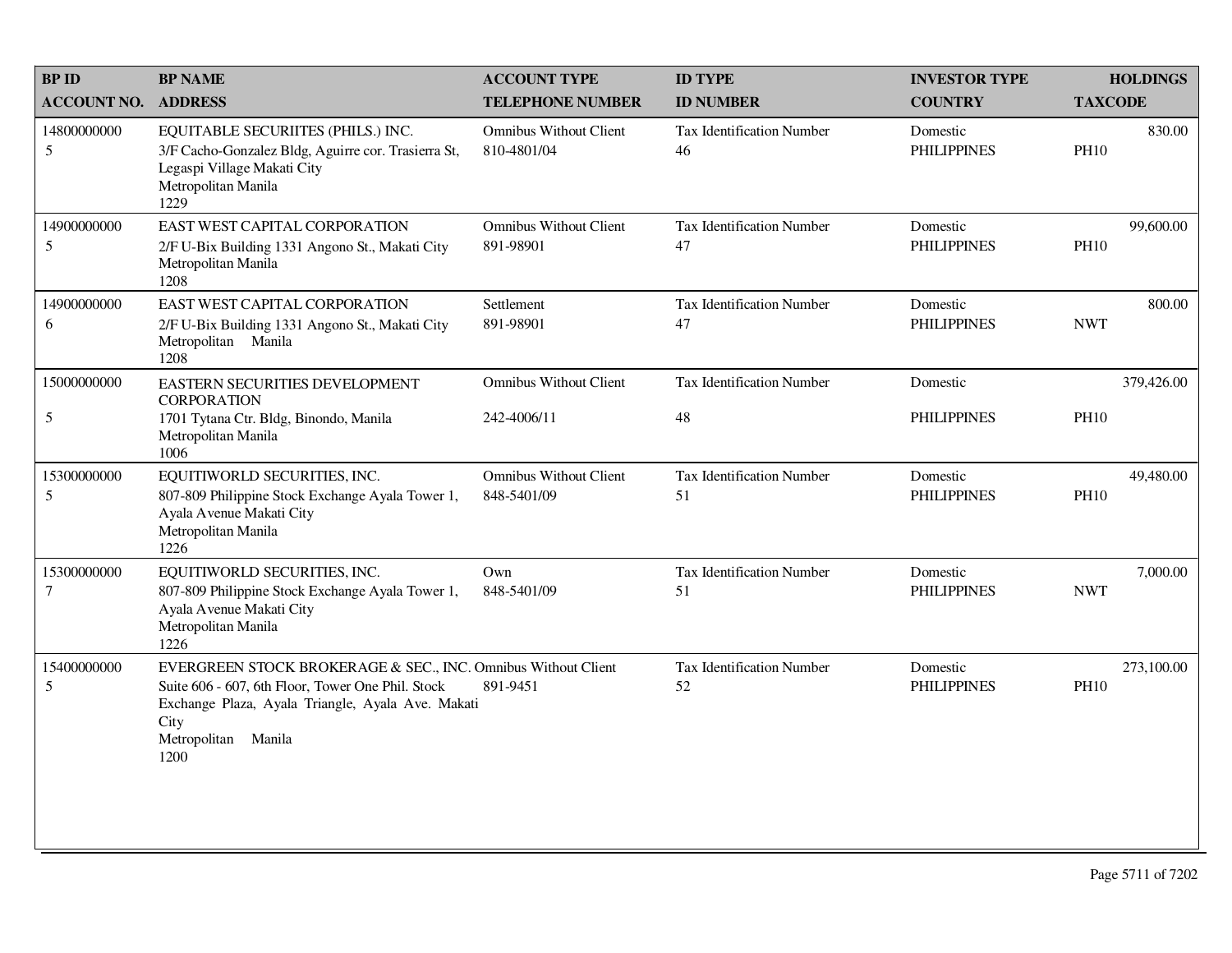| <b>BPID</b>           | <b>BP NAME</b>                                                                                                                                                                              | <b>ACCOUNT TYPE</b>                        | <b>ID TYPE</b>                         | <b>INVESTOR TYPE</b>           | <b>HOLDINGS</b>           |
|-----------------------|---------------------------------------------------------------------------------------------------------------------------------------------------------------------------------------------|--------------------------------------------|----------------------------------------|--------------------------------|---------------------------|
| <b>ACCOUNT NO.</b>    | <b>ADDRESS</b>                                                                                                                                                                              | <b>TELEPHONE NUMBER</b>                    | <b>ID NUMBER</b>                       | <b>COUNTRY</b>                 | <b>TAXCODE</b>            |
| 15400000000<br>$\tau$ | EVERGREEN STOCK BROKERAGE & SEC., INC. Own<br>Suite 606 - 607, 6th Floor, Tower One Phil. Stock<br>Exchange Plaza, Ayala Triangle, Ayala Ave. Makati<br>City<br>Metropolitan Manila<br>1200 | 891-9451                                   | Tax Identification Number<br>52        | Domestic<br><b>PHILIPPINES</b> | 59.00<br><b>NWT</b>       |
| 15900000000<br>5      | FIRST INTEGRATED CAPITAL SECURITIES, INC Omnibus Without Client<br>Units 1211-1212 Tower I & Exchange Plaza, Ayala<br>Ave. Cor. Paseo de Roxas, Makati City<br>Metropolitan Manila<br>1200  | 759-4320 to 23                             | <b>Tax Identification Number</b><br>57 | Domestic<br><b>PHILIPPINES</b> | 220,000.00<br><b>PH10</b> |
| 16100000000<br>5      | FRANCISCO ORTIGAS SECURITIES, INC.<br>10/F Ortigas Bldg. Ortigas Ave, Pasig City<br>Metropolitan Manila<br>1600                                                                             | <b>Omnibus Without Client</b><br>631-26-74 | Tax Identification Number<br>59        | Domestic<br><b>PHILIPPINES</b> | 64,829.00<br><b>PH10</b>  |
| 16200000000<br>1      | F. YAP SECURITIES, INC.<br>Unit 2301 PSE Center (East Tower) Exchange Rd.,<br>Ortigas Center Pasig City<br>Metropolitan Manila<br>1603                                                      | <b>Omnibus Without Client</b><br>635-4126  | <b>Tax Identification Number</b><br>60 | Foreign<br><b>PHILIPPINES</b>  | 1,000.00<br>FMX1          |
| 16200000000<br>5      | F. YAP SECURITIES, INC.<br>Unit 2301 PSE Center (East Tower) Exchange Rd.,<br>Ortigas Center Pasig City<br>Metropolitan Manila<br>1603                                                      | <b>Omnibus Without Client</b><br>635-4126  | Tax Identification Number<br>60        | Domestic<br><b>PHILIPPINES</b> | 12,291.00<br><b>PH10</b>  |
| 16700000000<br>5      | AURORA SECURITIES, INC.<br>UNIT 2405A WEST TOWER PHILIPPINE STOCK<br>EXCHANGE CENTRE ORTIGAS, PASIG CITY<br>Metropolitan Manila<br>1605                                                     | <b>Omnibus Without Client</b><br>633-5892  | <b>Tax Identification Number</b><br>64 | Domestic<br><b>PHILIPPINES</b> | 13.516.00<br><b>PH10</b>  |
| 16800000000<br>5      | GLOBALINKS SECURITIES & STOCKS, INC.<br>#706 Ayala Tower One Ayala Avenue Cor. Paseo de<br>Roxas St. Makati City<br>Manila<br>Metropolitan<br>1226                                          | <b>Omnibus Without Client</b><br>759-4136  | <b>Tax Identification Number</b><br>65 | Domestic<br><b>PHILIPPINES</b> | 213,737.00<br><b>PH10</b> |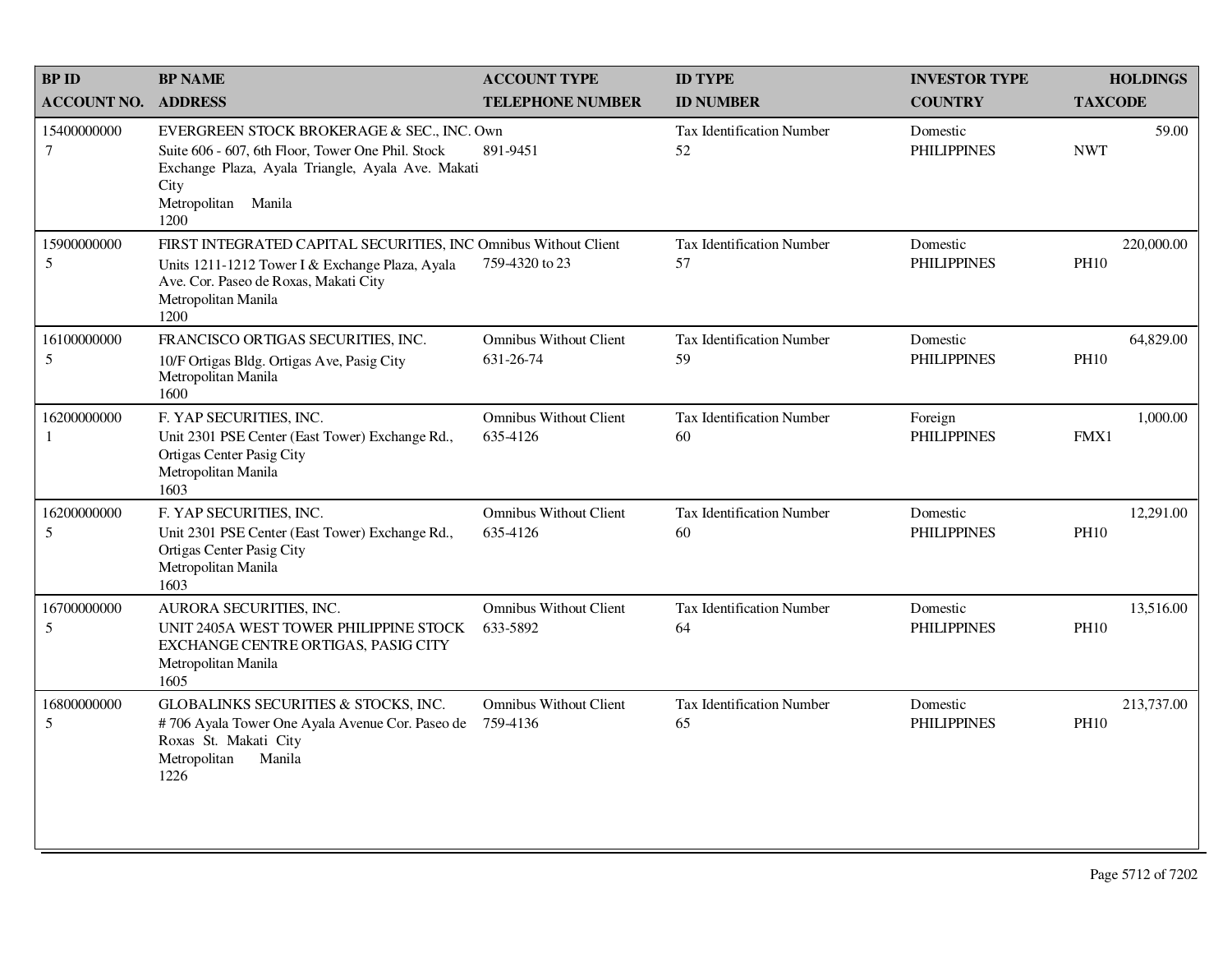| <b>BPID</b>        | <b>BP NAME</b>                                                                                                                                  | <b>ACCOUNT TYPE</b>                          | <b>ID TYPE</b>                         | <b>INVESTOR TYPE</b>           | <b>HOLDINGS</b>          |       |
|--------------------|-------------------------------------------------------------------------------------------------------------------------------------------------|----------------------------------------------|----------------------------------------|--------------------------------|--------------------------|-------|
| <b>ACCOUNT NO.</b> | <b>ADDRESS</b>                                                                                                                                  | <b>TELEPHONE NUMBER</b>                      | <b>ID NUMBER</b>                       | <b>COUNTRY</b>                 | <b>TAXCODE</b>           |       |
| 16800000000<br>6   | GLOBALINKS SECURITIES & STOCKS, INC.<br>#706 Ayala Tower One Ayala Avenue Cor. Paseo de<br>Roxas St. Makati City<br>Metropolitan Manila<br>1226 | Settlement<br>759-4136                       | Tax Identification Number<br>65        | Domestic<br><b>PHILIPPINES</b> | 165,279.00<br><b>NWT</b> |       |
| 16800000000<br>7   | GLOBALINKS SECURITIES & STOCKS, INC.<br>#706 Ayala Tower One Ayala Avenue Cor. Paseo de<br>Roxas St. Makati City<br>Metropolitan Manila<br>1226 | Own<br>759-4136                              | Tax Identification Number<br>65        | Domestic<br><b>PHILIPPINES</b> | <b>NWT</b>               | 36.00 |
| 16900000000<br>5   | JSG SECURITIES, INC.<br>4th Floor, A&T Building, 244 Escolta Street, Binondo<br>Manila<br>Metropolitan Manila<br>1006                           | <b>Omnibus Without Client</b><br>2429414     | Tax Identification Number<br>66        | Domestic<br><b>PHILIPPINES</b> | 23,000.00<br><b>PH10</b> |       |
| 16900000000<br>6   | JSG SECURITIES, INC.<br>4th Floor, A&T Building, 244 Escolta Street, Binondo<br>Manila<br>Metropolitan Manila<br>1006                           | Settlement<br>2429414                        | <b>Tax Identification Number</b><br>66 | Domestic<br><b>PHILIPPINES</b> | 24,000.00<br><b>NWT</b>  |       |
| 17000000000<br>5   | GOLDSTAR SECURITIES, INC.<br>2201-B East Tower, PSE Centre Exchange Rd, Ortiga<br>Center Pasig City<br>Metropolitan Manila<br>1600              | <b>Omnibus Without Client</b><br>633-7485/86 | Tax Identification Number<br>67        | Domestic<br><b>PHILIPPINES</b> | 72,500.00<br><b>PH10</b> |       |
| 17000000000<br>14  | GOLDSTAR SECURITIES, INC.<br>2201-B East Tower, PSE Centre Exchange Rd, Ortiga<br>Center Pasig City<br>Metropolitan Manila<br>1600              | Settlement<br>633-7485/86                    | Tax Identification Number<br>67        | Domestic<br><b>PHILIPPINES</b> | 24,900.00<br><b>PH10</b> |       |
| 17200000000<br>5   | <b>GUILD SECURITIES, INC.</b><br>Unit 1215 Tower One & Exchange Plaza Ayala Ave.,<br>Makati City<br>Metropolitan<br>Manila<br>1226              | <b>Omnibus Without Client</b><br>8919232     | Tax Identification Number<br>69        | Domestic<br><b>PHILIPPINES</b> | 94,549.00<br><b>PH10</b> |       |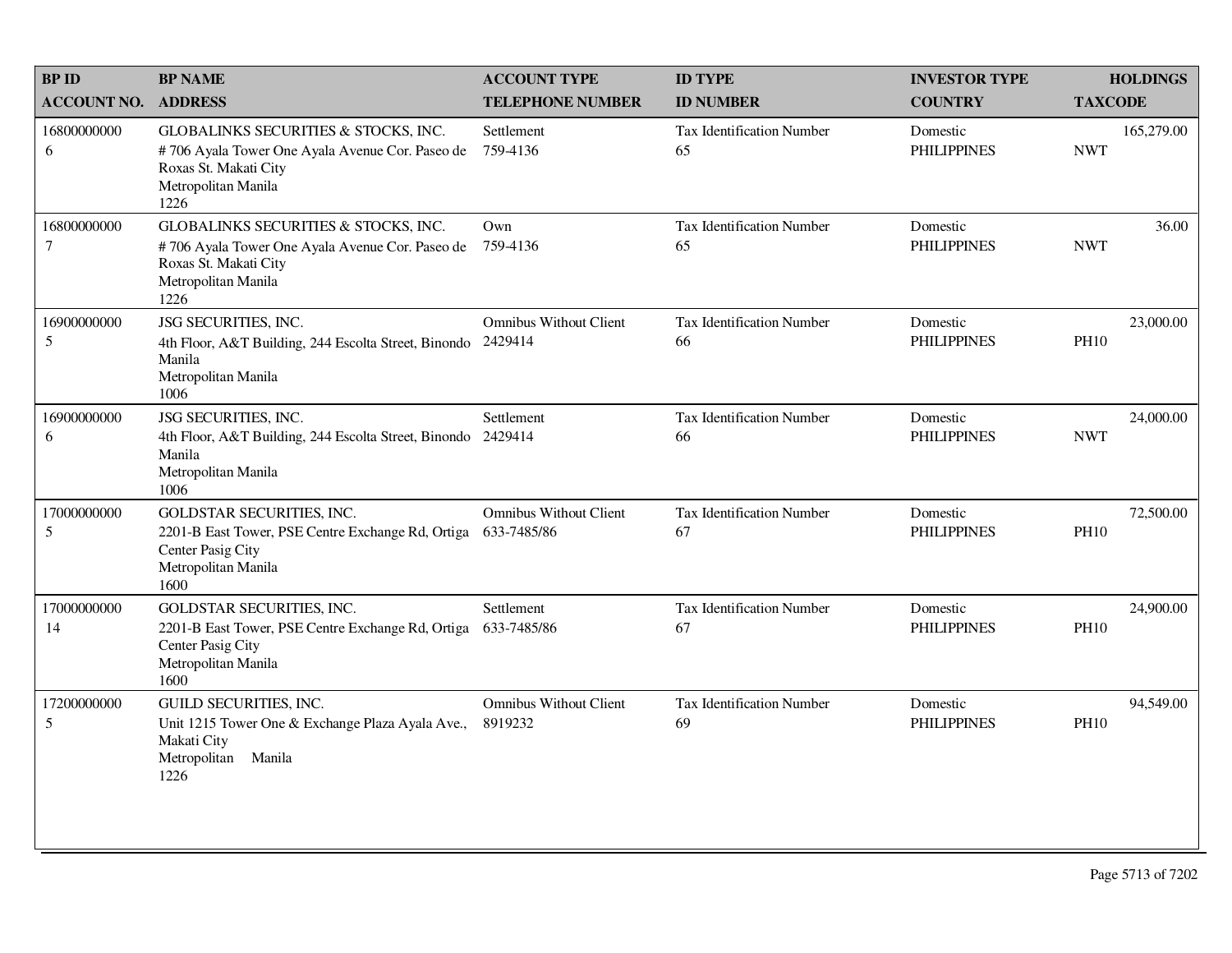| <b>BPID</b>        | <b>BP NAME</b>                                                                                                                                               | <b>ACCOUNT TYPE</b>                            | <b>ID TYPE</b>                         | <b>INVESTOR TYPE</b>           | <b>HOLDINGS</b>             |
|--------------------|--------------------------------------------------------------------------------------------------------------------------------------------------------------|------------------------------------------------|----------------------------------------|--------------------------------|-----------------------------|
| <b>ACCOUNT NO.</b> | <b>ADDRESS</b>                                                                                                                                               | <b>TELEPHONE NUMBER</b>                        | <b>ID NUMBER</b>                       | <b>COUNTRY</b>                 | <b>TAXCODE</b>              |
| 17200000000<br>6   | <b>GUILD SECURITIES, INC.</b><br>Unit 1215 Tower One & Exchange Plaza Ayala Ave.,<br>Makati City<br>Metropolitan Manila<br>1226                              | Settlement<br>8919232                          | <b>Tax Identification Number</b><br>69 | Domestic<br><b>PHILIPPINES</b> | 500.00<br><b>NWT</b>        |
| 17400000000<br>5   | HDI SECURITIES, INC.<br>UNIT 2305-B 23/F ORIENT SQUARE BLDG., F.<br>ORTIGAS, JR. ROAD, ORTIGAS CENTRE, PASIG<br>CITY, 1605<br>Metropolitan<br>Manila<br>1605 | <b>Omnibus Without Client</b><br>891-9598      | Tax Identification Number<br>71        | Domestic<br><b>PHILIPPINES</b> | 36,250.00<br><b>PH10</b>    |
| 17500000000<br>5   | H. E. BENNETT SECURITIES, INC.<br>Rm. 1704 World Trade Exchange Bldg., 215 Juan Lun 242-5733<br>St., Binondo, Manila<br>Metropolitan Manila<br>1006          | <b>Omnibus Without Client</b>                  | Tax Identification Number<br>72        | Domestic<br><b>PHILIPPINES</b> | 61,500.00<br><b>PH10</b>    |
| 17800000000<br>5   | HK SECURITIES, INC.<br>Suite 102 Columbia Tower, Ortigas Ave.,<br>Mandaluyong City<br>Metropolitan Manila<br>1600                                            | <b>Omnibus Without Client</b><br>6336991 to 96 | Tax Identification Number<br>75        | Domestic<br><b>PHILIPPINES</b> | 100.00<br><b>PH10</b>       |
| 17900000000<br>5   | I. ACKERMAN & CO., INC.<br>Suite 705, Tower I Bldg. PSE Plaza, Ayala Triangle<br>Ayala Ave., Makati City<br>Metropolitan Manila<br>1226                      | <b>Omnibus Without Client</b><br>891-9071      | <b>Tax Identification Number</b><br>76 | Domestic<br><b>PHILIPPINES</b> | 347,353.00<br><b>PH10</b>   |
| 18000000000<br>5   | I. B. GIMENEZ SECURITIES, INC.<br>NO. 42 3/F NEW ROSARIO ORTIGAS ARCADE,<br>ROSARIO ORTIGAS EXTENSION, PASIG CITY<br>Metropolitan Manila<br>1600             | <b>Omnibus Without Client</b><br>634-2344/48   | Tax Identification Number<br>77        | Domestic<br><b>PHILIPPINES</b> | 3,700,100.00<br><b>PH10</b> |
| 18000000000<br>7   | I. B. GIMENEZ SECURITIES, INC.<br>NO. 42 3/F NEW ROSARIO ORTIGAS ARCADE,<br>ROSARIO ORTIGAS EXTENSION, PASIG CITY<br>Metropolitan Manila<br>1600             | Own<br>634-2344/48                             | Tax Identification Number<br>77        | Domestic<br><b>PHILIPPINES</b> | 49,100.00<br><b>NWT</b>     |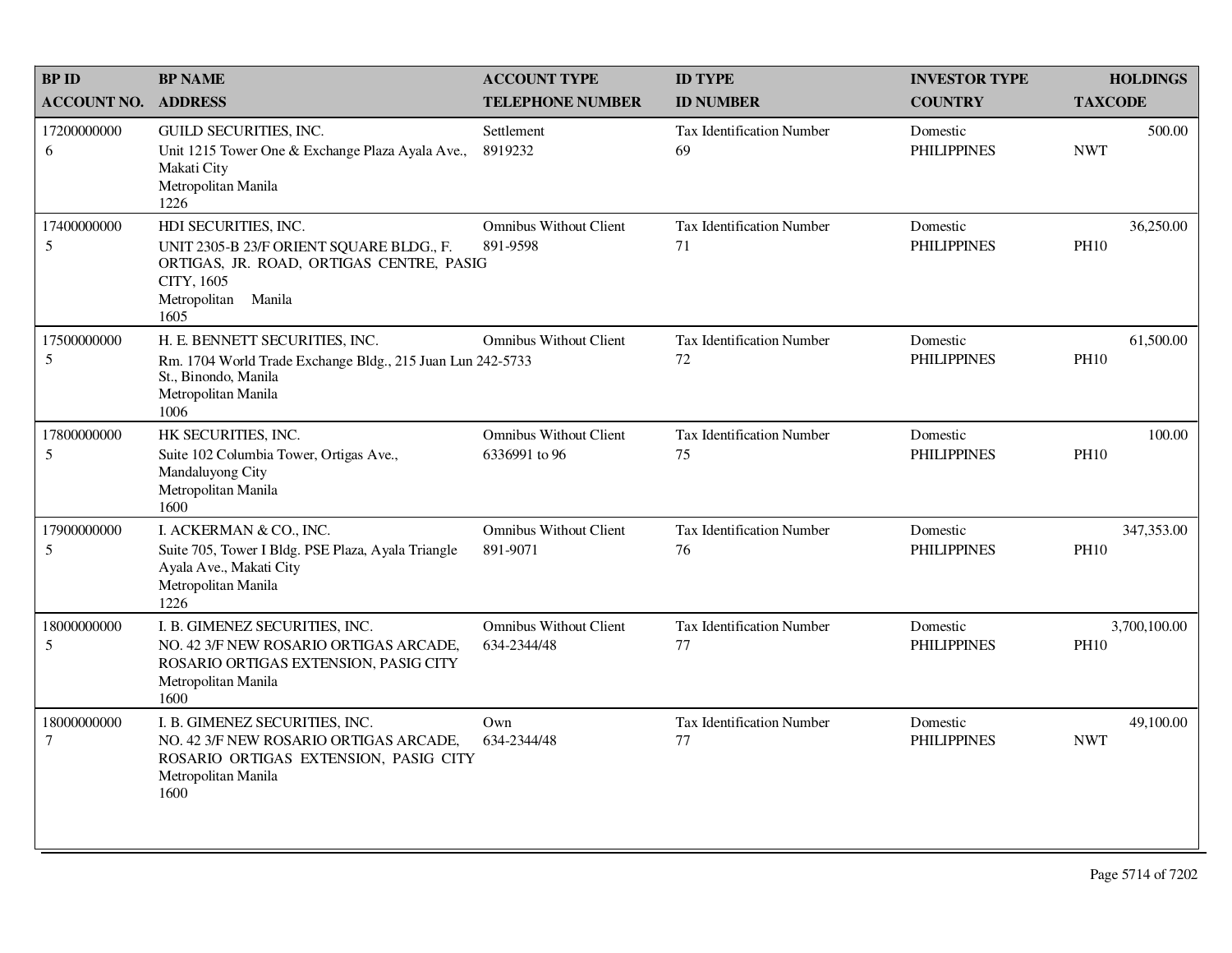| <b>BP ID</b>          | <b>BP NAME</b>                                                                                                                                                    | <b>ACCOUNT TYPE</b>                      | <b>ID TYPE</b>                         | <b>INVESTOR TYPE</b>           | <b>HOLDINGS</b>           |
|-----------------------|-------------------------------------------------------------------------------------------------------------------------------------------------------------------|------------------------------------------|----------------------------------------|--------------------------------|---------------------------|
| <b>ACCOUNT NO.</b>    | <b>ADDRESS</b>                                                                                                                                                    | <b>TELEPHONE NUMBER</b>                  | <b>ID NUMBER</b>                       | <b>COUNTRY</b>                 | <b>TAXCODE</b>            |
| 18100000000<br>5      | INVESTORS SECURITIES, INC,<br>Unit 604-605 Tower One & Exchange Plaza Ayala<br>Triangle, Ayala Ave. cor Paseo de Roxas Makati City<br>Metropolitan Manila<br>1200 | <b>Omnibus Without Client</b><br>8431210 | Tax Identification Number<br>78        | Domestic<br><b>PHILIPPINES</b> | 325,400.00<br><b>PH10</b> |
| 18100000000<br>$\tau$ | INVESTORS SECURITIES, INC,<br>Unit 604-605 Tower One & Exchange Plaza Ayala<br>Triangle, Ayala Ave. cor Paseo de Roxas Makati City<br>Metropolitan Manila<br>1200 | Own<br>8431210                           | Tax Identification Number<br>78        | Domestic<br><b>PHILIPPINES</b> | 4,300.00<br><b>NWT</b>    |
| 18200000000<br>5      | IMPERIAL, DE GUZMAN, ABALOS & CO., INC.<br>Ground Floor, EDSA Central Square Shaw Boulevard<br>Mandaluyong City<br>Metropolitan Manila<br>1552                    | <b>Omnibus Without Client</b><br>6332686 | <b>Tax Identification Number</b><br>79 | Domestic<br><b>PHILIPPINES</b> | 356,535.00<br><b>PH10</b> |
| 18200000000<br>6      | IMPERIAL, DE GUZMAN, ABALOS & CO., INC.<br>Ground Floor, EDSA Central Square Shaw Boulevard<br>Mandaluyong City<br>Metropolitan Manila<br>1552                    | Settlement<br>6332686                    | Tax Identification Number<br>79        | Domestic<br><b>PHILIPPINES</b> | 3,600.00<br><b>NWT</b>    |
| 18300000000<br>5      | INTRA-INVEST SECURITIES, INC.<br>11/F ACT Tower, 135 Sen. Gil Puyat Ave., Salcedo<br>Vill., Makati City<br>Metropolitan Manila<br>1200                            | <b>Omnibus Without Client</b><br>8106934 | Tax Identification Number<br>80        | Domestic<br><b>PHILIPPINES</b> | 52,626.00<br><b>PH10</b>  |
| 18700000000<br>5      | ASIAN CAPITAL EQUITIES, INC.<br>6/F Tower 1 & Exchange Plaza Ayala Ave., cor Paseo 8485126<br>de Roxas, Makati City<br>Metropolitan Manila<br>1226                | <b>Omnibus Without Client</b>            | <b>Tax Identification Number</b><br>84 | Domestic<br><b>PHILIPPINES</b> | 200.00<br><b>PH10</b>     |
| 18800000000<br>5      | J.M. BARCELON & CO., INC.<br>#5 PENNSYLVANNIA STREET, BRGY. MARIANA661-8396<br>NEW MANILA, QUEZON CITY<br>Metropolitan Manila<br>1100                             | <b>Omnibus Without Client</b>            | Tax Identification Number<br>85        | Domestic<br><b>PHILIPPINES</b> | 8,500.00<br><b>PH10</b>   |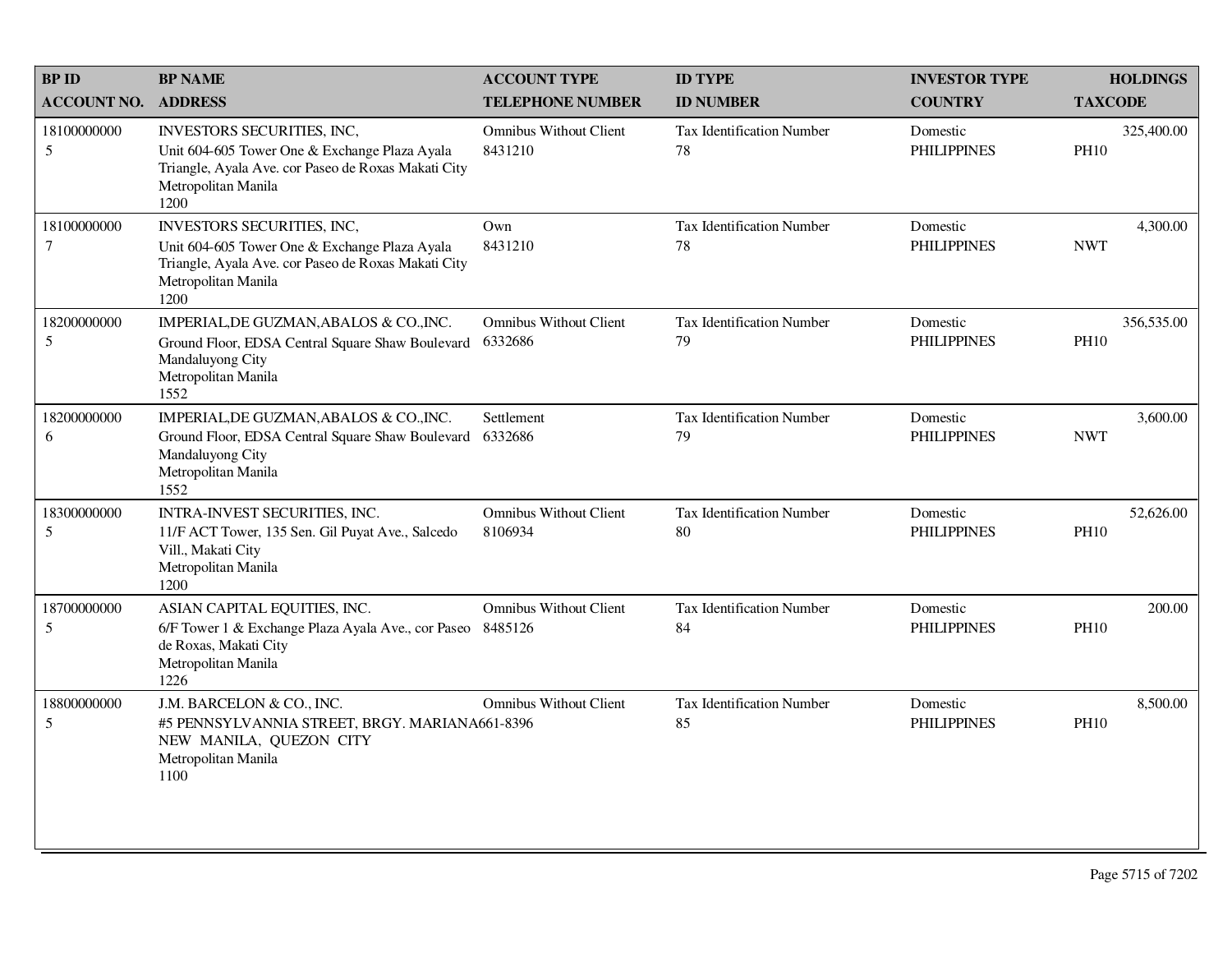| <b>BPID</b>                | <b>BP NAME</b>                                                                                                                                 | <b>ACCOUNT TYPE</b>                          | <b>ID TYPE</b>                          | <b>INVESTOR TYPE</b>           | <b>HOLDINGS</b>          |  |
|----------------------------|------------------------------------------------------------------------------------------------------------------------------------------------|----------------------------------------------|-----------------------------------------|--------------------------------|--------------------------|--|
| <b>ACCOUNT NO. ADDRESS</b> |                                                                                                                                                | <b>TELEPHONE NUMBER</b>                      | <b>ID NUMBER</b>                        | <b>COUNTRY</b>                 | <b>TAXCODE</b>           |  |
| 18800000000<br>6           | J.M. BARCELON & CO., INC.<br>#5 PENNSYLVANNIA STREET, BRGY. MARIANA661-8396<br>NEW MANILA, QUEZON CITY<br>Metropolitan Manila<br>1100          | Settlement                                   | <b>Tax Identification Number</b><br>85  | Domestic<br><b>PHILIPPINES</b> | 600.00<br><b>NWT</b>     |  |
| 19300000000<br>5           | LARRGO SECURITIES CO., INC.<br>Rm. 202 2/F Rufino Building, Ayala Avenue, Makati<br>City<br>Metropolitan Manila<br>1226                        | <b>Omnibus Without Client</b><br>8101353     | Tax Identification Number<br>90         | Domestic<br><b>PHILIPPINES</b> | 1,400.00<br><b>PH10</b>  |  |
| 19700000000<br>5           | LOPEZ, LOCSIN, LEDESMA & CO., INC.<br>405 URBAN BUILDING, SEN. GIL. PUYAT AVEN<br><b>MAKATI CITY</b><br>Metropolitan Manila<br>1226            | <b>Omnibus Without Client</b><br>8127482     | Tax Identification Number<br>94         | Domestic<br><b>PHILIPPINES</b> | 4,650.00<br><b>PH10</b>  |  |
| 19700000000<br>6           | LOPEZ, LOCSIN, LEDESMA & CO., INC.<br>405 URBAN BUILDING, SEN. GIL. PUYAT AVEN<br><b>MAKATI CITY</b><br>Metropolitan Manila<br>1226            | Settlement<br>8127482                        | Tax Identification Number<br>94         | Domestic<br><b>PHILIPPINES</b> | 22,572.00<br><b>NWT</b>  |  |
| 19800000000<br>5           | LUCKY SECURITIES, INC.<br>Unit 1402-B PSE Center Exchange Road, Ortigas<br>Center Pasig City<br>Metropolitan Manila<br>1600                    | <b>Omnibus Without Client</b><br>6346747/60  | Tax Identification Number<br>95         | Domestic<br><b>PHILIPPINES</b> | 16,800.00<br><b>NWT</b>  |  |
| 19900000000<br>5           | LUYS SECURITIES COMPANY, INC.<br>28/F LKG Tower 6801 Ayala Ave. Makati City<br>Metropolitan Manila<br>1200                                     | <b>Omnibus Without Client</b><br>5231040     | Tax Identification Number<br>96         | Domestic<br><b>PHILIPPINES</b> | 64,839.00<br><b>PH10</b> |  |
| 20000000000<br>5           | MANDARIN SECURITIES CORPORATION<br>28/F LKG Tower 6801 Ayala Ave. Makati City<br>Metropolitan Manila<br>1200                                   | <b>Omnibus Without Client</b><br>523-8311/16 | Tax Identification Number<br>97         | Domestic<br><b>PHILIPPINES</b> | 30,536.00<br><b>PH10</b> |  |
| 20300000000<br>1           | COL Financial Group, Inc.<br>2401-B EAST TOWER, PSE CENTRE EXCHANGE 635-5735<br>ROAD, ORTIGAS CENTER PASIG CITY<br>Metropolitan Manila<br>1605 | <b>Omnibus Without Client</b>                | <b>Tax Identification Number</b><br>100 | Foreign<br><b>PHILIPPINES</b>  | 57,150.00<br>FMX1        |  |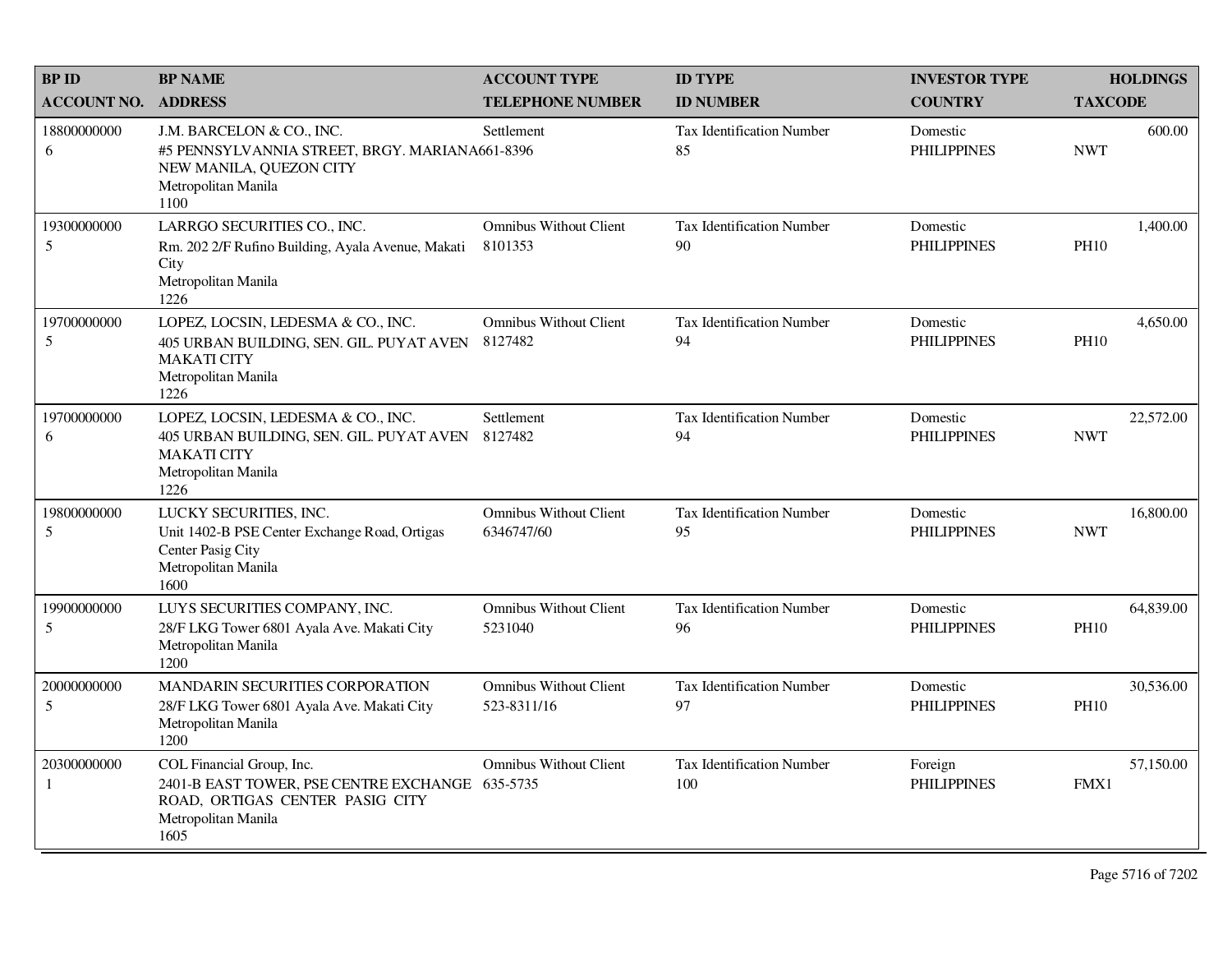| <b>BPID</b>                   | <b>BP NAME</b>                                                                                                                              | <b>ACCOUNT TYPE</b>                          | <b>ID TYPE</b>                          | <b>INVESTOR TYPE</b>           | <b>HOLDINGS</b>             |
|-------------------------------|---------------------------------------------------------------------------------------------------------------------------------------------|----------------------------------------------|-----------------------------------------|--------------------------------|-----------------------------|
| <b>ACCOUNT NO.</b>            | <b>ADDRESS</b>                                                                                                                              | <b>TELEPHONE NUMBER</b>                      | <b>ID NUMBER</b>                        | <b>COUNTRY</b>                 | <b>TAXCODE</b>              |
| 20300000000<br>5              | COL Financial Group, Inc.<br>2401-B EAST TOWER, PSE CENTRE EXCHANGE<br>ROAD, ORTIGAS CENTER PASIG CITY<br>Metropolitan Manila<br>1605       | <b>Omnibus Without Client</b><br>635-5735    | Tax Identification Number<br>100        | Domestic<br><b>PHILIPPINES</b> | 3,896,544.00<br><b>PH10</b> |
| 20300000000<br>$\tau$         | COL Financial Group, Inc.<br>2401-B EAST TOWER, PSE CENTRE EXCHANGE<br>ROAD, ORTIGAS CENTER PASIG CITY<br>Metropolitan Manila<br>1605       | Own<br>635-5735                              | <b>Tax Identification Number</b><br>100 | Domestic<br><b>PHILIPPINES</b> | 100.00<br><b>NWT</b>        |
| 20400000000<br>14             | DA MARKET SECURITIES, INC.<br>Unit 2402-B West Tower, PSE Center Exchange Road<br>Ortigas Center Pasig City<br>Metropolitan Manila<br>1600  | Settlement<br>637-42-42                      | <b>Tax Identification Number</b><br>101 | Domestic<br><b>PHILIPPINES</b> | 7,100.00<br><b>PH10</b>     |
| 20500000000<br>5              | MERCANTILE SECURITIES CORP.<br>3RD FLOOR GOODWILL BUILDING<br>393 SE. GIL PUYAT AVENUE<br><b>MAKATI CITY</b><br>Metropolitan Manila<br>1226 | <b>Omnibus Without Client</b><br>898-2984    | Tax Identification Number<br>102        | Domestic<br><b>PHILIPPINES</b> | 7,525.00<br><b>PH10</b>     |
| 20600000000<br>5              | MERIDIAN SECURITIES, INC.<br>Suite 2702B&C Tektite Tower I Ortigas Centre, Pasig<br>City<br>Metropolitan Manila<br>1600                     | <b>Omnibus Without Client</b><br>634-6931/36 | Tax Identification Number<br>103        | Domestic<br><b>PHILIPPINES</b> | 26,000.00<br><b>PH10</b>    |
| 20800000000<br>5              | MDR SECURITIES, INC.<br>Unit 1806, 8/F Medical Plaza Ortigas Bldg., Pasig Cit<br>Metropolitan Manila<br>1226                                | <b>Omnibus Without Client</b><br>891-9225    | Tax Identification Number<br>105        | Domestic<br><b>PHILIPPINES</b> | 55,200.00<br><b>PH10</b>    |
| 20900000000<br>$\overline{4}$ | DEUTSCHE REGIS PARTNERS, INC.<br>23/F Tower I, Ayala Triangle, Makati City<br>Metropolitan Manila<br>1226                                   | Settlement<br>894-6620                       | Tax Identification Number<br>106        | Foreign<br><b>PHILIPPINES</b>  | 14,965.00<br><b>RA02</b>    |
| 20900000000<br>14             | DEUTSCHE REGIS PARTNERS, INC.<br>23/F Tower I, Ayala Triangle, Makati City<br>Metropolitan Manila<br>1226                                   | Settlement<br>894-6620                       | Tax Identification Number<br>106        | Domestic<br><b>PHILIPPINES</b> | 5,309,700.00<br><b>PH10</b> |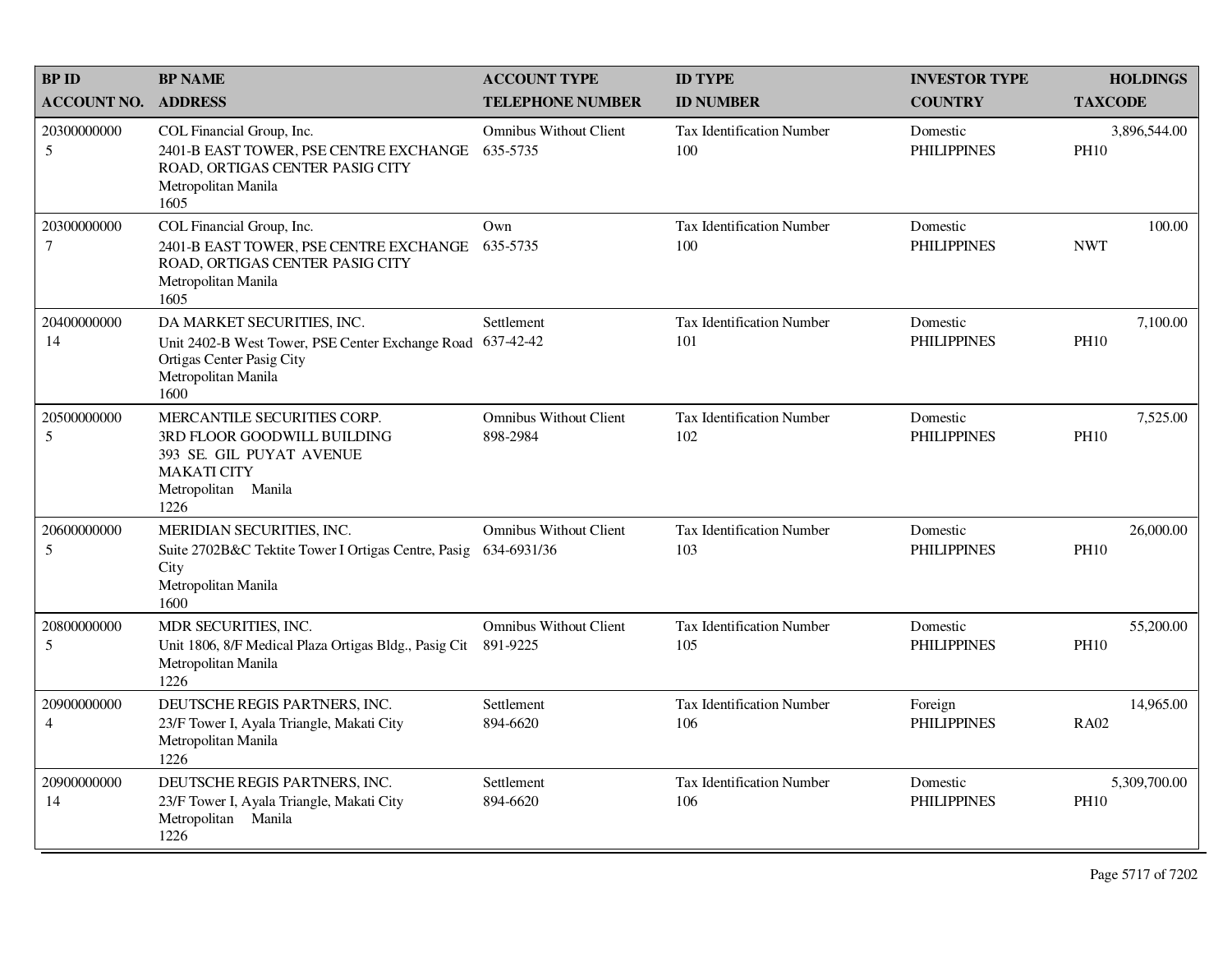| <b>BPID</b>                   | <b>BP NAME</b>                                                                                                                                                              | <b>ACCOUNT TYPE</b>                          | <b>ID TYPE</b>                          | <b>INVESTOR TYPE</b>           | <b>HOLDINGS</b>           |
|-------------------------------|-----------------------------------------------------------------------------------------------------------------------------------------------------------------------------|----------------------------------------------|-----------------------------------------|--------------------------------|---------------------------|
| <b>ACCOUNT NO.</b>            | <b>ADDRESS</b>                                                                                                                                                              | <b>TELEPHONE NUMBER</b>                      | <b>ID NUMBER</b>                        | <b>COUNTRY</b>                 | <b>TAXCODE</b>            |
| 20900000001<br>-1             | DEUTSCHE REGIS PARTNERS, INC.<br>23/F Tower I, Ayala Triangle, Makati City<br>Metropolitan Manila<br>1226                                                                   | Client<br>894-6620                           | Tax Identification Number<br>381        | Domestic<br><b>PHILIPPINES</b> | 7,900.00<br><b>NWT</b>    |
| 20900000008<br>-1             | DEUTSCHE REGIS PARTNERS, INC.<br>23/F Tower I, Ayala Triangle, Makati City<br>Metropolitan Manila<br>1226                                                                   | Client<br>894-6620                           | <b>Tax Identification Number</b><br>486 | Foreign<br><b>PHILIPPINES</b>  | 3,385,800.00<br>FMX1      |
| 20900000010<br>-1             | DEUTSCHE REGIS PARTNERS, INC.<br>23/F Tower I, Ayala Triangle, Makati City<br>Metropolitan Manila<br>1226                                                                   | Client<br>894-6620                           | <b>Tax Identification Number</b><br>485 | Foreign<br><b>PHILIPPINES</b>  | 200,000.00<br>FMX1        |
| 21000000000<br>5              | MOUNT PEAK SECURITIES, INC.<br>#748 C.K. Bldg., Juan Luna St., Binondo, Manila<br>Metropolitan Manila<br>1006                                                               | <b>Omnibus Without Client</b><br>241-8043    | Tax Identification Number<br>107        | Domestic<br><b>PHILIPPINES</b> | 128,850.00<br><b>PH10</b> |
| 21100000000<br>5              | NEW WORLD SECURITIES CO., INC.<br>Rm. 202 Fil-Am Resources Bldg. 231 Juan Luna St.<br>Binondo, Manila<br>Metropolitan Manila<br>1006                                        | <b>Omnibus Without Client</b><br>2421767     | <b>Tax Identification Number</b><br>108 | Domestic<br><b>PHILIPPINES</b> | 38,950.00<br><b>PH10</b>  |
| 21300000000<br>5              | NIEVES SECURITIES, INC.<br>UNIT 106, G/F TYTANA PLAZA V. TYTANA COR 4777888<br>INSULAR STS. PLAZA LORENZO RUIZ, BINOND<br><b>MANILA CITY</b><br>Metropolitan Manila<br>1006 | <b>Omnibus Without Client</b>                | <b>Tax Identification Number</b><br>110 | Domestic<br><b>PHILIPPINES</b> | 18,000.00<br><b>PH10</b>  |
| 21500000000<br>5              | OPTIMUM SECURITIES CORPORATION<br>No. 11 E. O. Bldg., United St. cor. 2nd St. Bo.<br>Kapitolyo, Pasig City<br>Metropolitan Manila<br>1650                                   | <b>Omnibus Without Client</b><br>631-7831/36 | Tax Identification Number<br>112        | Domestic<br><b>PHILIPPINES</b> | 75,920.00<br><b>PH10</b>  |
| 21500000000<br>$\overline{7}$ | OPTIMUM SECURITIES CORPORATION<br>No. 11 E. O. Bldg., United St. cor. 2nd St. Bo.<br>Kapitolyo, Pasig City<br>Metropolitan<br>Manila<br>1650                                | Own<br>631-7831/36                           | Tax Identification Number<br>112        | Domestic<br><b>PHILIPPINES</b> | 60.00<br><b>NWT</b>       |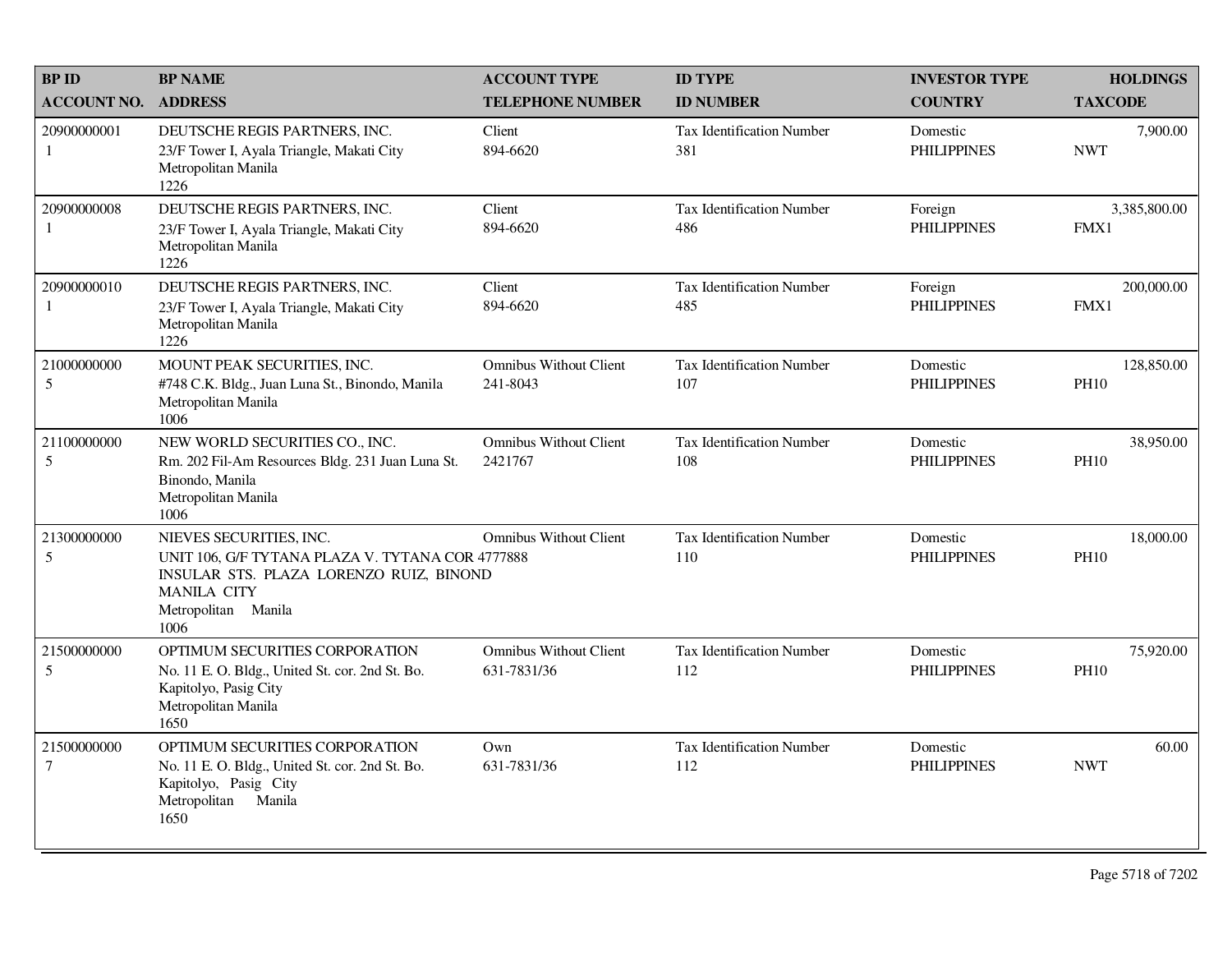| <b>BP ID</b>                  | <b>BP NAME</b>                                                                                                          | <b>ACCOUNT TYPE</b>                      | <b>ID TYPE</b>                          | <b>INVESTOR TYPE</b>           | <b>HOLDINGS</b>          |
|-------------------------------|-------------------------------------------------------------------------------------------------------------------------|------------------------------------------|-----------------------------------------|--------------------------------|--------------------------|
| <b>ACCOUNT NO.</b>            | <b>ADDRESS</b>                                                                                                          | <b>TELEPHONE NUMBER</b>                  | <b>ID NUMBER</b>                        | <b>COUNTRY</b>                 | <b>TAXCODE</b>           |
| 21700000000<br>1              | RCBC SECURITIES, INC.<br>Unit 1008 Tower I & Exchange Plaza Ayala Avenue,<br>Makati City<br>Metropolitan Manila<br>1200 | <b>Omnibus Without Client</b><br>8485183 | Tax Identification Number<br>113        | Foreign<br><b>PHILIPPINES</b>  | 97,200.00<br>FMX1        |
| 21700000000<br>$\overline{2}$ | RCBC SECURITIES, INC.<br>Unit 1008 Tower I & Exchange Plaza Ayala Avenue,<br>Makati City<br>Metropolitan Manila<br>1200 | Settlement<br>8485183                    | Tax Identification Number<br>113        | Foreign<br><b>PHILIPPINES</b>  | 100,000.00<br>FMX1       |
| 21700000000<br>$\mathfrak s$  | RCBC SECURITIES, INC.<br>Unit 1008 Tower I & Exchange Plaza Ayala Avenue,<br>Makati City<br>Metropolitan Manila<br>1200 | <b>Omnibus Without Client</b><br>8485183 | <b>Tax Identification Number</b><br>113 | Domestic<br><b>PHILIPPINES</b> | 28,756.00<br><b>PH10</b> |
| 21700000000<br>6              | RCBC SECURITIES, INC.<br>Unit 1008 Tower I & Exchange Plaza Ayala Avenue,<br>Makati City<br>Metropolitan Manila<br>1200 | Settlement<br>8485183                    | <b>Tax Identification Number</b><br>113 | Domestic<br><b>PHILIPPINES</b> | 20,000.00<br><b>NWT</b>  |
| 21700000000<br>18             | RCBC SECURITIES, INC.<br>Unit 1008 Tower I & Exchange Plaza Ayala Avenue,<br>Makati City<br>Metropolitan Manila<br>1200 | Settlement<br>8485183                    | <b>Tax Identification Number</b><br>113 | Foreign<br><b>PHILIPPINES</b>  | 3,263.00<br><b>RA10</b>  |
| 21700000000<br>$28\,$         | RCBC SECURITIES, INC.<br>Unit 1008 Tower I & Exchange Plaza Ayala Avenue,<br>Makati City<br>Metropolitan Manila<br>1200 | Settlement<br>8485183                    | <b>Tax Identification Number</b><br>113 | Foreign<br><b>PHILIPPINES</b>  | 200.00<br>JA03           |
| 21800000000<br>5              | PAN ASIA SECURITIES CORP.<br>910 Tower One & Exchange Plaza Ayala Avenue,<br>Makati City<br>Metropolitan Manila<br>1200 | <b>Omnibus Without Client</b><br>8919173 | Tax Identification Number<br>114        | Domestic<br><b>PHILIPPINES</b> | 18,250.00<br><b>PH10</b> |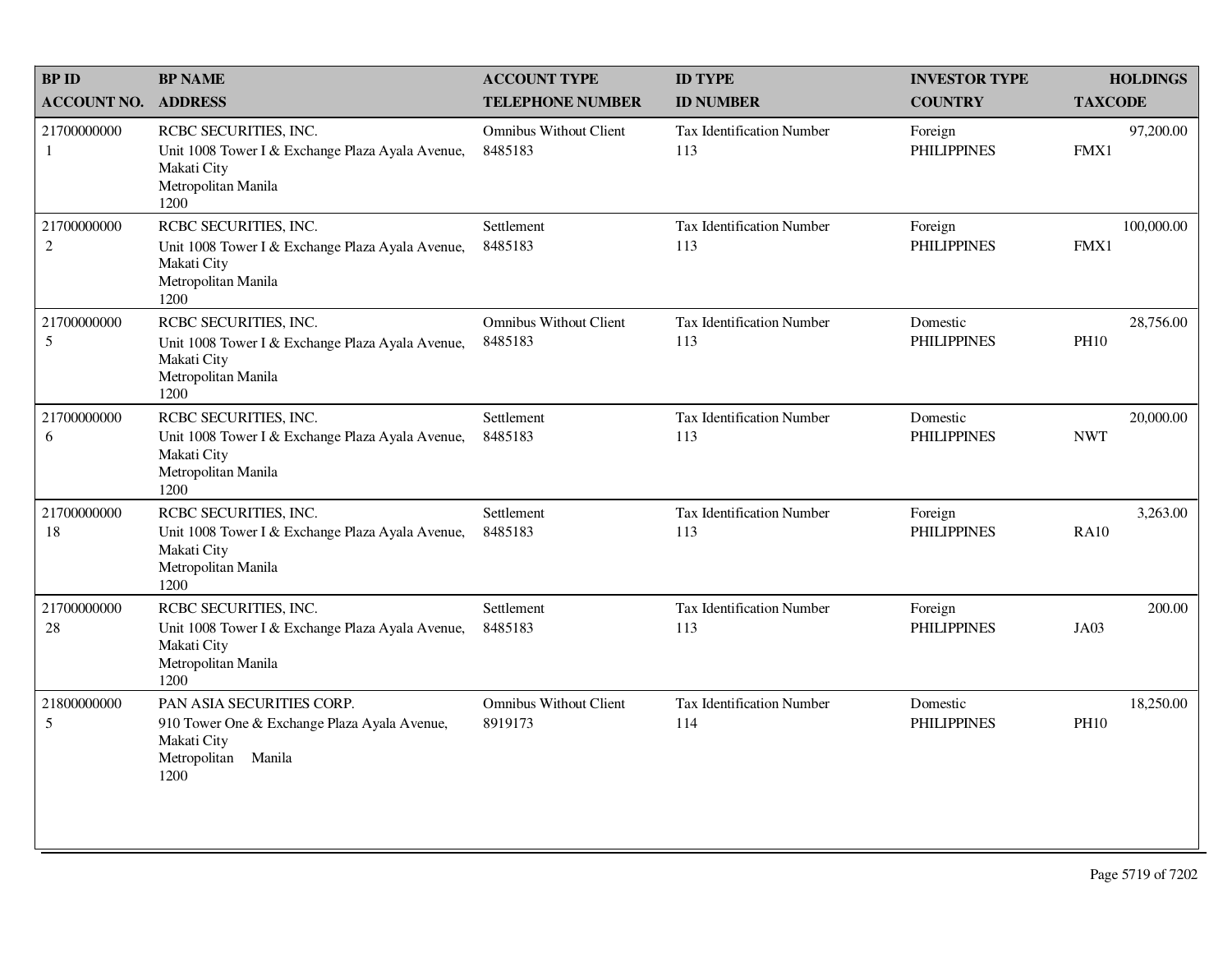| <b>BP ID</b>              | <b>BP NAME</b>                                                                                                                                | <b>ACCOUNT TYPE</b>                       | <b>ID TYPE</b>                          | <b>INVESTOR TYPE</b>           | <b>HOLDINGS</b>               |
|---------------------------|-----------------------------------------------------------------------------------------------------------------------------------------------|-------------------------------------------|-----------------------------------------|--------------------------------|-------------------------------|
| <b>ACCOUNT NO.</b>        | <b>ADDRESS</b>                                                                                                                                | <b>TELEPHONE NUMBER</b>                   | <b>ID NUMBER</b>                        | <b>COUNTRY</b>                 | <b>TAXCODE</b>                |
| 21900000000<br>5          | PAPA SECURITIES CORPORATION<br>6/F, S & L Building Dela Rosa cor. Esteban Sts.<br>Legaspi Village, Makati City<br>Metropolitan Manila<br>1200 | <b>Omnibus Without Client</b><br>817-8433 | Tax Identification Number<br>115        | Domestic<br><b>PHILIPPINES</b> | 737,465.00<br><b>PH10</b>     |
| 21900000000<br>6          | PAPA SECURITIES CORPORATION<br>6/F, S & L Building Dela Rosa cor. Esteban Sts.<br>Legaspi Village, Makati City<br>Metropolitan Manila<br>1200 | Settlement<br>817-8433                    | Tax Identification Number<br>115        | Domestic<br><b>PHILIPPINES</b> | 52,000.00<br><b>NWT</b>       |
| 22000000000<br>$\sqrt{2}$ | ATR-KIM ENG SECURITIES, INC.<br>17/F Tower One & Exchange Plaza, Ayala Triangle,<br>Ayala Avenue Makati City<br>Metropolitan Manila<br>1226   | Settlement<br>849-8855                    | <b>Tax Identification Number</b><br>116 | Foreign<br><b>PHILIPPINES</b>  | 107,950.00<br>FMX1            |
| 22000000000<br>6          | ATR-KIM ENG SECURITIES, INC.<br>17/F Tower One & Exchange Plaza, Ayala Triangle,<br>Ayala Avenue Makati City<br>Metropolitan Manila<br>1226   | Settlement<br>849-8855                    | <b>Tax Identification Number</b><br>116 | Domestic<br><b>PHILIPPINES</b> | 53,261.00<br><b>NWT</b>       |
| 22000000000<br>8          | ATR-KIM ENG SECURITIES, INC.<br>17/F Tower One & Exchange Plaza, Ayala Triangle,<br>Ayala Avenue Makati City<br>Metropolitan Manila<br>1226   | Settlement<br>849-8855                    | <b>Tax Identification Number</b><br>116 | Domestic<br><b>PHILIPPINES</b> | 28.00<br><b>NWT</b>           |
| 22000000000<br>14         | ATR-KIM ENG SECURITIES, INC.<br>17/F Tower One & Exchange Plaza, Ayala Triangle,<br>Ayala Avenue Makati City<br>Metropolitan Manila<br>1226   | Settlement<br>849-8855                    | Tax Identification Number<br>116        | Domestic<br><b>PHILIPPINES</b> | 202,764,483.00<br><b>PH10</b> |
| 22000000000<br>18         | ATR-KIM ENG SECURITIES, INC.<br>17/F Tower One & Exchange Plaza, Ayala Triangle,<br>Ayala Avenue Makati City<br>Metropolitan Manila<br>1226   | Settlement<br>849-8855                    | Tax Identification Number<br>116        | Foreign<br><b>PHILIPPINES</b>  | 15,000.00<br><b>RA10</b>      |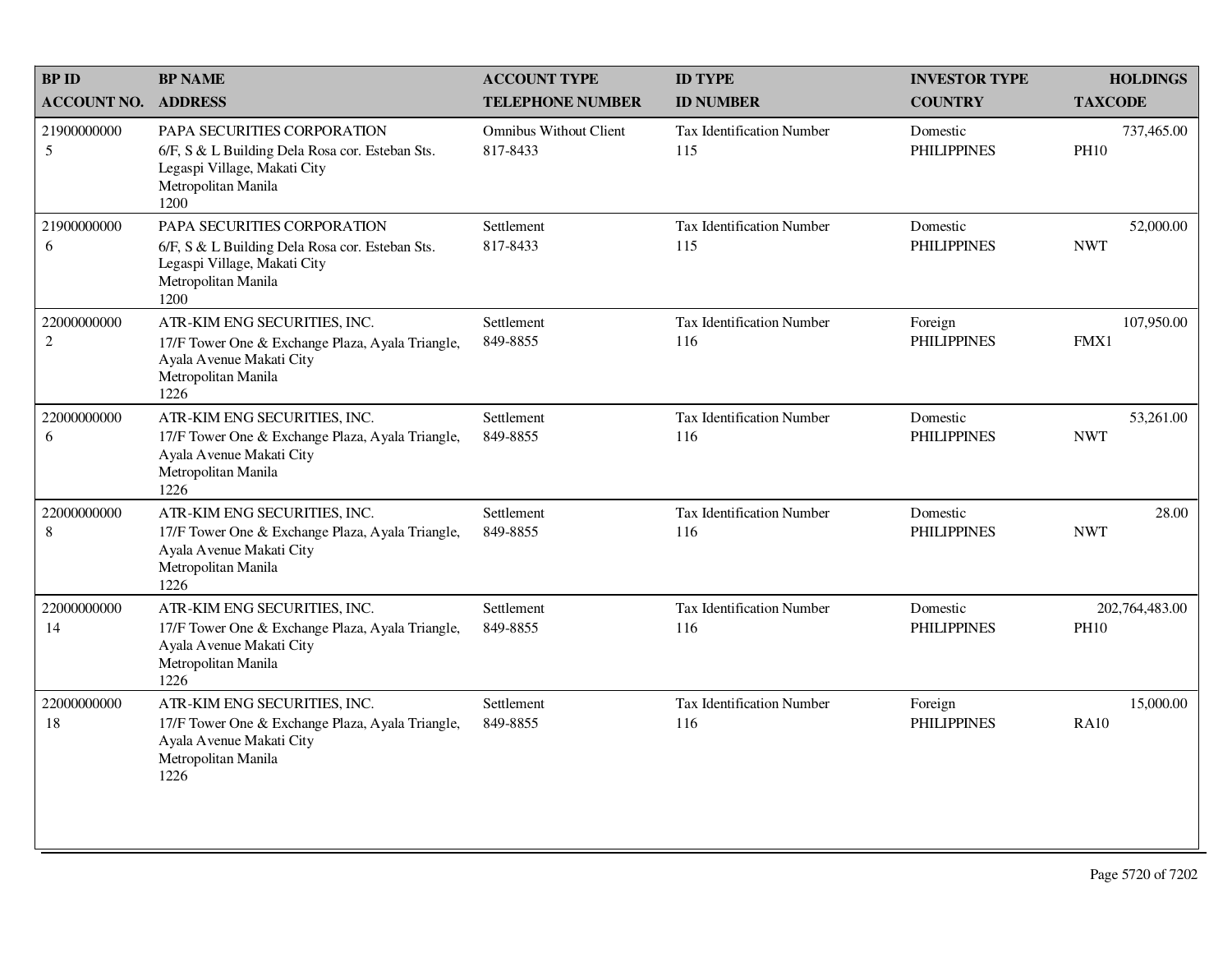| <b>BPID</b>        | <b>BP NAME</b>                                                                                                              | <b>ACCOUNT TYPE</b>                          | <b>ID TYPE</b>                       | <b>INVESTOR TYPE</b>           | <b>HOLDINGS</b>           |
|--------------------|-----------------------------------------------------------------------------------------------------------------------------|----------------------------------------------|--------------------------------------|--------------------------------|---------------------------|
| <b>ACCOUNT NO.</b> | <b>ADDRESS</b>                                                                                                              | <b>TELEPHONE NUMBER</b>                      | <b>ID NUMBER</b>                     | <b>COUNTRY</b>                 | <b>TAXCODE</b>            |
| 22000000011        | ATR KIMENG CAPITAL PARTNERS, INC. AS<br><b>INVESTMENT MANAGER FOR</b>                                                       | Client                                       | <b>Tax Identification Number</b>     | Domestic                       | 1,530,064.00              |
| $\mathbf{1}$       | IMA. 10-IM-08<br>17/F TOWER ONE & EXCHANGE PLAZA, AYALA<br><b>AVENUE, MAKATI CITY</b><br>Metropolitan Manila<br>1226        | 848-1381                                     | 000-166-719                          | <b>PHILIPPINES</b>             | <b>NWT</b>                |
| 2200000FTXN<br>1   | ATR KIMENG SEC. INC.<br>17/F Tower One & Exchange Plaza, Ayala Triangle,<br>Ayala Avenue Makati City<br>Metropolitan Manila | Client<br>849-8855                           | Tax Identification Number<br>116 XXX | Foreign<br><b>PHILIPPINES</b>  | 211,500.00<br><b>FTXN</b> |
| 22300000000<br>5   | PLATINUM SECURITIES, INC.<br>Unit 801, Antel Corporate Ctr., 121 Valero St., Salced                                         | <b>Omnibus Without Client</b><br>887-11-78   | Tax Identification Number<br>119     | Domestic<br><b>PHILIPPINES</b> | 21,700.00<br><b>PH10</b>  |
|                    | Village Makati City<br>Metropolitan Manila<br>1200                                                                          |                                              |                                      |                                |                           |
| 22400000000        | PNB SECURITIES, INC.                                                                                                        | <b>Omnibus Without Client</b>                | <b>Tax Identification Number</b>     | Domestic                       | 107,800.00                |
| 5                  | 3/F PNB Financial Center Roxas Blvd., Pasay City<br>Metropolitan Manila<br>1300                                             | 526-3466                                     | 120                                  | <b>PHILIPPINES</b>             | <b>PH10</b>               |
| 22500000000<br>5   | PREMIUM SECURITIES, INC.                                                                                                    | <b>Omnibus Without Client</b><br>848-5915/17 | Tax Identification Number<br>121     | Domestic<br><b>PHILIPPINES</b> | 213,250.00<br><b>PH10</b> |
|                    | Unit 1415, Tower 1 & Exchange Plaza Ayala Avenue<br>cor. Paseo de Roxas Makati City<br>Metropolitan Manila<br>1259          |                                              |                                      |                                |                           |
| 22500000000        | PREMIUM SECURITIES, INC.                                                                                                    | Settlement                                   | Tax Identification Number            | Foreign                        | 75,000.00                 |
| 16                 | Unit 1415, Tower 1 & Exchange Plaza Ayala Avenue<br>cor. Paseo de Roxas Makati City<br>Metropolitan Manila<br>1259          | 848-5915/17                                  | 121                                  | <b>PHILIPPINES</b>             | <b>RA02</b>               |
| 22800000000<br>5   | PRYCE SECURITIES, INC.<br>15/F PRYCE CENTER BUILDING, 1179 CHINO RO816-2426/27                                              | <b>Omnibus Without Client</b>                | Tax Identification Number<br>124     | Domestic<br><b>PHILIPPINES</b> | 557.00<br><b>PH10</b>     |
|                    | <b>AVENUE</b><br>BAGTIKAN, MAKATI CITY<br>Metropolitan Manila<br>1226                                                       |                                              |                                      |                                |                           |
|                    |                                                                                                                             |                                              |                                      |                                |                           |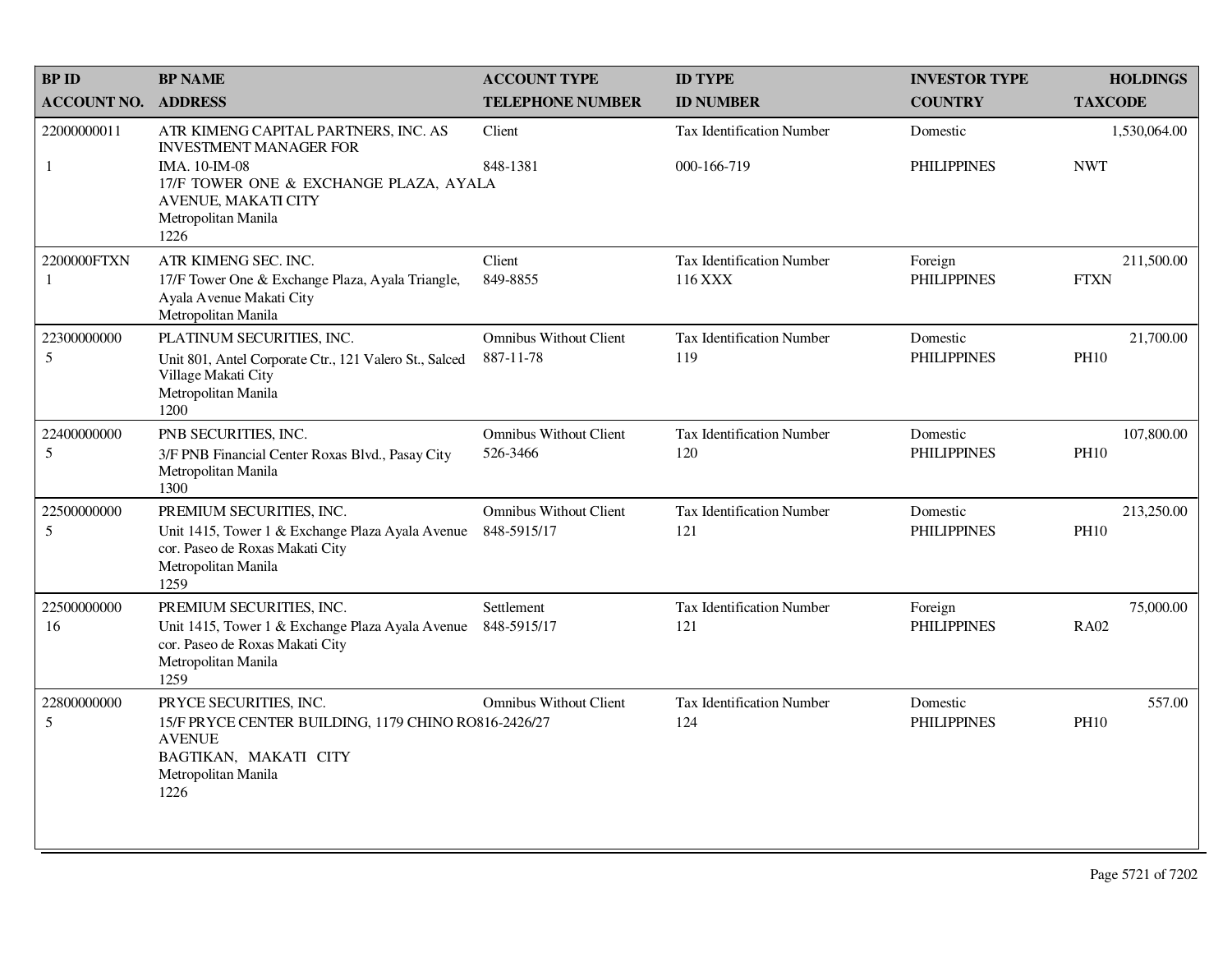| <b>BPID</b>        | <b>BP NAME</b>                                                                                                                                                             | <b>ACCOUNT TYPE</b>                             | <b>ID TYPE</b>                   | <b>INVESTOR TYPE</b>           | <b>HOLDINGS</b>           |
|--------------------|----------------------------------------------------------------------------------------------------------------------------------------------------------------------------|-------------------------------------------------|----------------------------------|--------------------------------|---------------------------|
| <b>ACCOUNT NO.</b> | <b>ADDRESS</b>                                                                                                                                                             | <b>TELEPHONE NUMBER</b>                         | <b>ID NUMBER</b>                 | <b>COUNTRY</b>                 | <b>TAXCODE</b>            |
| 22900000000<br>5   | SALISBURY BKT SECURITIES CORPORATION<br>Unit 207 Cityland Condominium 10 - Tower 2 6817<br>H.V. De La Costa St. cor. Ayala Ave. Makati City<br>Metropolitan Manila<br>1200 | <b>Omnibus Without Client</b><br>892-88-34      | Tax Identification Number<br>125 | Domestic<br><b>PHILIPPINES</b> | 1,500.00<br><b>PH10</b>   |
| 23000000000        | QUALITY INVESTMENTS $\&$ SECURITIES<br><b>CORPORATION</b>                                                                                                                  | <b>Omnibus Without Client</b>                   | <b>Tax Identification Number</b> | Domestic                       | 2,915,935.00              |
| 5                  | Suite 1602 Tytana Plaza Oriente St, Binondo Manila<br>Metropolitan Manila<br>1006                                                                                          | 241-0547                                        | 126                              | <b>PHILIPPINES</b>             | <b>PH10</b>               |
| 23000000000        | <b>QUALITY INVESTMENTS &amp; SECURITIES</b><br><b>CORPORATION</b>                                                                                                          | Settlement                                      | <b>Tax Identification Number</b> | Domestic                       | 3,350.00                  |
| 6                  | Suite 1602 Tytana Plaza Oriente St, Binondo Manila<br>Metropolitan Manila<br>1006                                                                                          | 241-0547                                        | 126                              | <b>PHILIPPINES</b>             | <b>NWT</b>                |
| 23000000000        | <b>QUALITY INVESTMENTS &amp; SECURITIES</b><br><b>CORPORATION</b>                                                                                                          | Settlement                                      | Tax Identification Number        | Foreign                        | 91,863.00                 |
| 18                 | Suite 1602 Tytana Plaza Oriente St, Binondo Manila<br>Metropolitan Manila<br>1006                                                                                          | 241-0547                                        | 126                              | <b>PHILIPPINES</b>             | <b>RA10</b>               |
| 23000000000        | QUALITY INVESTMENTS $\&$ SECURITIES<br><b>CORPORATION</b>                                                                                                                  | Settlement                                      | Tax Identification Number        | Foreign                        | 1,400.00                  |
| 20                 | Suite 1602 Tytana Plaza Oriente St, Binondo Manila<br>Metropolitan Manila<br>1006                                                                                          | 241-0547                                        | 126                              | <b>PHILIPPINES</b>             | <b>FTXN</b>               |
| 23100000000<br>5   | R & L INVESTMENTS, INC.<br>675 Lee St., Mandaluyong City<br>Metropolitan Manila<br>1501                                                                                    | <b>Omnibus Without Client</b><br>7247210/705207 | Tax Identification Number<br>127 | Domestic<br><b>PHILIPPINES</b> | 22,600.00<br><b>PH10</b>  |
| 23300000000<br>5   | R. COYIUTO SECURITIES, INC.<br>5/F Corinthian Plaza, Paseo de Roxas, Legaspi Village 811-3064<br>Makati City<br>Metropolitan<br>Manila<br>$\boldsymbol{0}$                 | <b>Omnibus Without Client</b>                   | Tax Identification Number<br>129 | Domestic<br><b>PHILIPPINES</b> | 617,406.00<br><b>PH10</b> |
|                    |                                                                                                                                                                            |                                                 |                                  |                                |                           |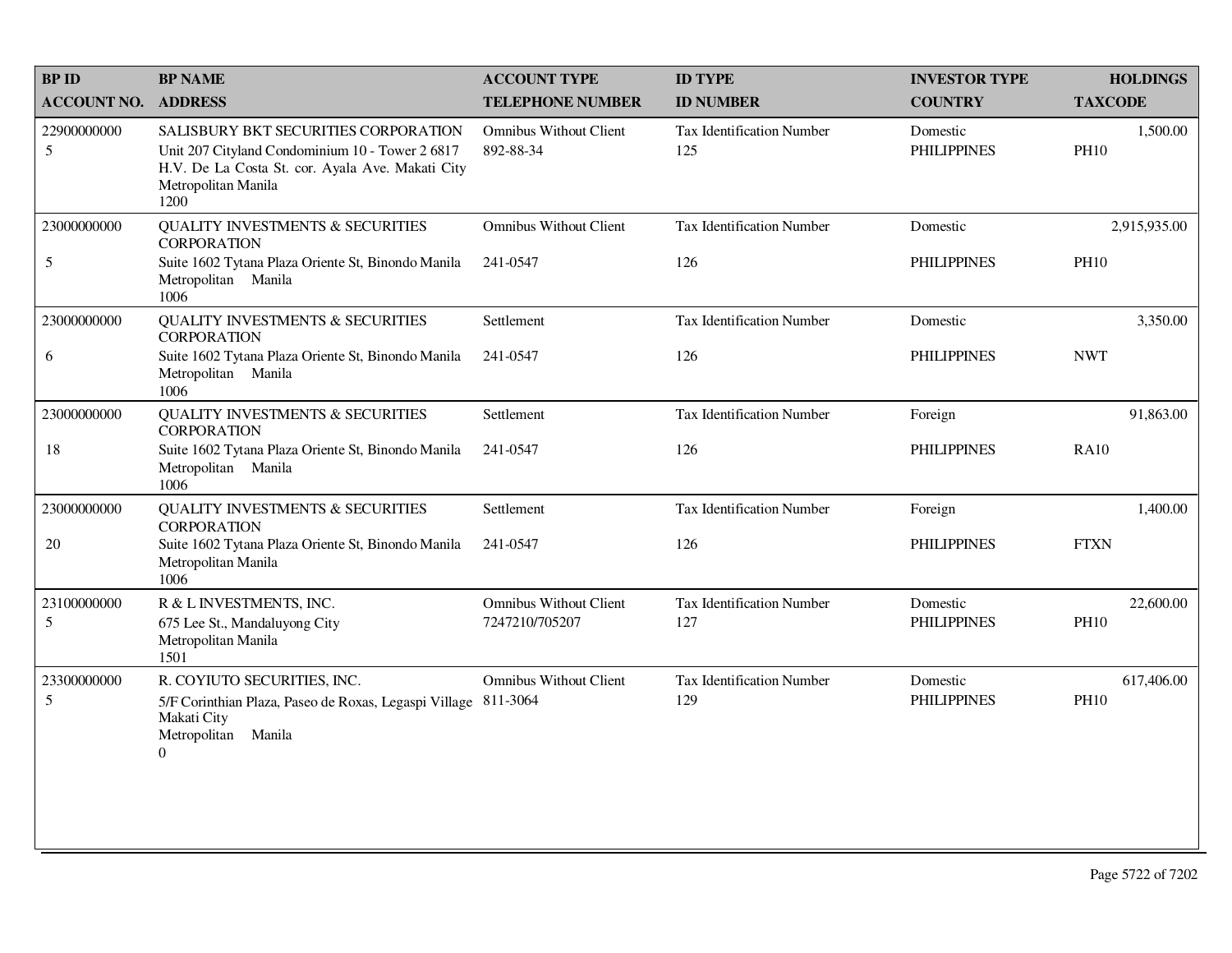| <b>BPID</b>        | <b>BP NAME</b>                                                                                                                                                              | <b>ACCOUNT TYPE</b>                       | <b>ID TYPE</b>                           | <b>INVESTOR TYPE</b>           | <b>HOLDINGS</b>           |
|--------------------|-----------------------------------------------------------------------------------------------------------------------------------------------------------------------------|-------------------------------------------|------------------------------------------|--------------------------------|---------------------------|
| <b>ACCOUNT NO.</b> | <b>ADDRESS</b>                                                                                                                                                              | <b>TELEPHONE NUMBER</b>                   | <b>ID NUMBER</b>                         | <b>COUNTRY</b>                 | <b>TAXCODE</b>            |
| 23500000000<br>5   | REGINA CAPITAL DEVELOPMENT CORPORATI Omnibus Without Client<br>Unit 806 Tower 1 & Exchange Plaza Ayala Triangle,<br>Ayala Avenue Makati City<br>Metropolitan Manila<br>1226 | 848-5482/84                               | <b>Tax Identification Number</b><br>131  | Domestic<br><b>PHILIPPINES</b> | 205,698.00<br><b>PH10</b> |
| 23500000000<br>6   | REGINA CAPITAL DEVELOPMENT CORPORATI Settlement<br>Unit 806 Tower 1 & Exchange Plaza Ayala Triangle,<br>Ayala Avenue Makati City<br>Metropolitan Manila<br>1226             | 848-5482/84                               | Tax Identification Number<br>131         | Domestic<br><b>PHILIPPINES</b> | 7,550.00<br><b>NWT</b>    |
| 23600000000<br>5   | R. NUBLA SECURITIES, INC.<br>Room 604, Fil-Am Resources Bldg., 231 Juan Luna S<br>Binondo, Manila<br>Metropolitan Manila<br>1006                                            | <b>Omnibus Without Client</b><br>242-1596 | <b>Tax Identification Number</b><br>132  | Domestic<br><b>PHILIPPINES</b> | 483,232.00<br><b>PH10</b> |
| 23700000000<br>5   | AAA SOUTHEAST EQUITIES, INCORPORATED<br>Ground Floor, Fortune Life Building #162 Legaspi St.<br>Legaspi Village Makati City<br>Metropolitan Manila<br>1229                  | <b>Omnibus Without Client</b><br>816-2918 | <b>Tax Identification Number</b><br>133  | Domestic<br><b>PHILIPPINES</b> | 1,300.00<br><b>PH10</b>   |
| 23700000002<br>1   | FORTUNE GENERAL INSURANCE CORPORATIOCIEnt<br>4TH/F CITYSTATE CENTRE, 709 SHAW<br><b>BOULEVARD, PASIG CITY</b><br>Metropolitan Manila<br>1600                                | 706-3959                                  | <b>Tax Identification Number</b><br>220. | Domestic<br><b>PHILIPPINES</b> | 1,800.00<br><b>NWT</b>    |
| 23700000003<br>1   | FORTUNE LIFE INSURANCE CO., INC.<br>162 LEGAZPI ST., LEGAZPI VILLAGE MAKATI<br><b>CITY</b><br>Metropolitan Manila<br>1229                                                   | Client<br>812-2702                        | Tax Identification Number<br>220^        | Domestic<br><b>PHILIPPINES</b> | 400.00<br><b>NWT</b>      |
| 23800000000<br>5   | R. S. LIM & CO., INC.<br>1509 Galvani Street San Isidro, Makati City<br>Metropolitan Manila<br>1234                                                                         | <b>Omnibus Without Client</b><br>8919670  | <b>Tax Identification Number</b><br>134  | Domestic<br><b>PHILIPPINES</b> | 934,765.00<br><b>PH10</b> |
|                    |                                                                                                                                                                             |                                           |                                          |                                |                           |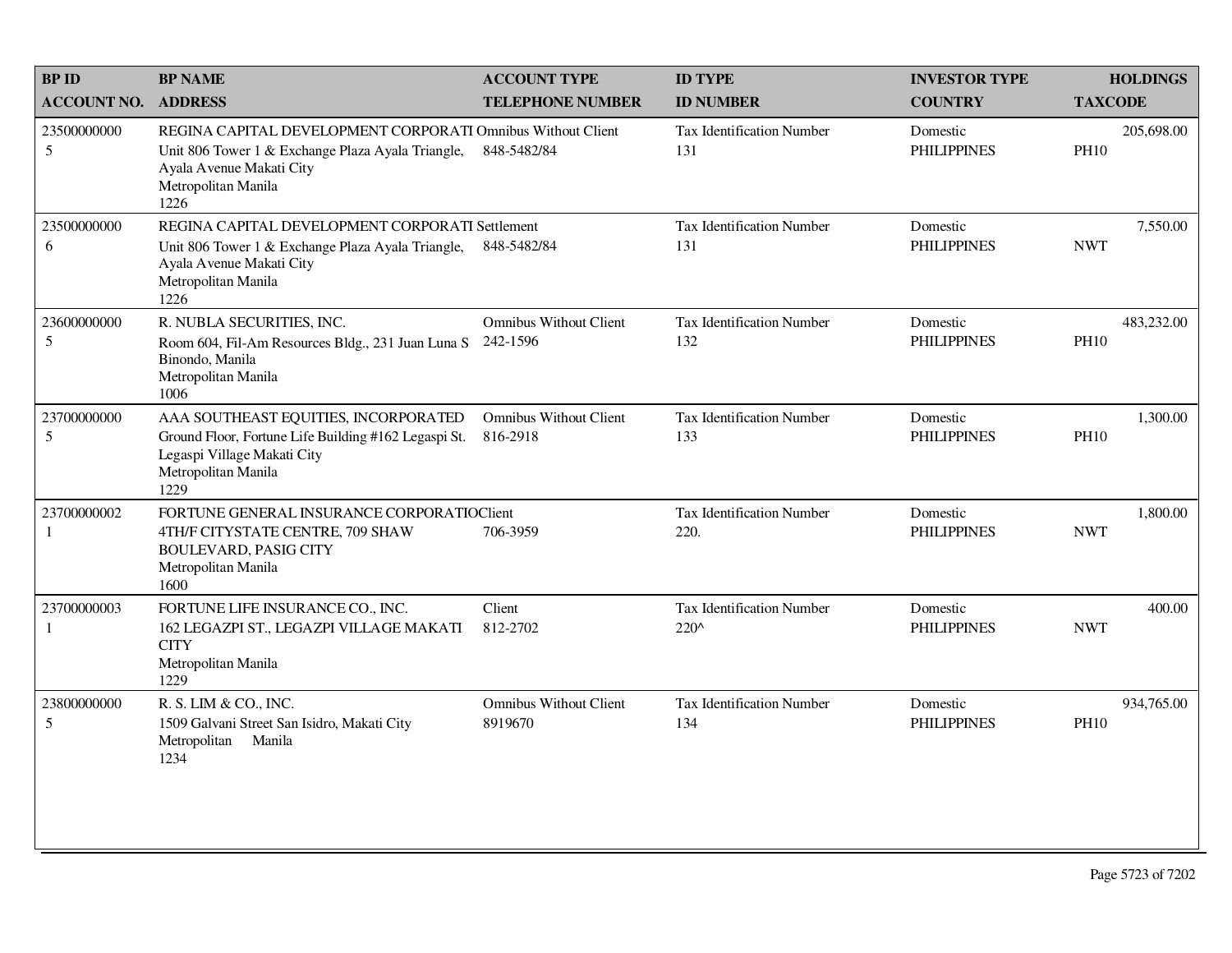| <b>BPID</b>               | <b>BP NAME</b>                                                                                                                                        | <b>ACCOUNT TYPE</b>                            | <b>ID TYPE</b>                          | <b>INVESTOR TYPE</b>           | <b>HOLDINGS</b>          |
|---------------------------|-------------------------------------------------------------------------------------------------------------------------------------------------------|------------------------------------------------|-----------------------------------------|--------------------------------|--------------------------|
| <b>ACCOUNT NO.</b>        | <b>ADDRESS</b>                                                                                                                                        | <b>TELEPHONE NUMBER</b>                        | <b>ID NUMBER</b>                        | <b>COUNTRY</b>                 | <b>TAXCODE</b>           |
| 23900000000<br>$\sqrt{5}$ | RTG & COMPANY, INC.<br>Unit 602 Tower 1 & Exchange Plaza Ayala Triangle,<br>Makati City<br>Metropolitan Manila<br>1200                                | <b>Omnibus Without Client</b><br>8919482       | Tax Identification Number<br>135        | Domestic<br><b>PHILIPPINES</b> | 23,100.00<br><b>PH10</b> |
| 24000000000<br>5          | S.J. ROXAS & CO., INC.<br>Unit 612 Tower One, & Exchange Plaza, Ayala<br>Triangle, Ayala Avenue, Makati City<br>Metropolitan Manila<br>$\overline{0}$ | <b>Omnibus Without Client</b><br>848-5065      | <b>Tax Identification Number</b><br>136 | Domestic<br><b>PHILIPPINES</b> | 16,339.00<br><b>PH10</b> |
| 24000000000<br>6          | S.J. ROXAS & CO., INC.<br>Unit 612 Tower One, & Exchange Plaza, Ayala<br>Triangle, Ayala Avenue, Makati City<br>Metropolitan Manila<br>$\Omega$       | Settlement<br>848-5065                         | <b>Tax Identification Number</b><br>136 | Domestic<br><b>PHILIPPINES</b> | 1,800.00<br><b>NWT</b>   |
| 24000000002<br>1          | S.J. ROXAS & CO., INC.<br>Unit 612 Tower One, Ayala Triangle, Ayala Avenue,<br>Makati City<br>Metropolitan Manila<br>$\Omega$                         | Client<br>8485065 TO 69                        | <b>Tax Identification Number</b><br>546 | Domestic<br><b>PHILIPPINES</b> | 1,370.00<br><b>NWT</b>   |
| 24200000000<br>5          | SECURITIES SPECIALISTS, INC.<br>Unit 903 National Life Insurance Building,<br>6762 Ayala Avenue, Makati City<br>Metropolitan Manila<br>1000           | <b>Omnibus Without Client</b><br>523-5595      | <b>Tax Identification Number</b><br>138 | Domestic<br><b>PHILIPPINES</b> | 54,050.00<br><b>PH10</b> |
| 24300000000<br>5          | FIDELITY SECURITIES, INC.<br>2103-B PSE Centre, Exchange Road, Ortigas, Pasig<br>City<br>Metropolitan Manila<br>1600                                  | <b>Omnibus Without Client</b><br>6345038       | <b>Tax Identification Number</b><br>139 | Domestic<br><b>PHILIPPINES</b> | 15,200.00<br><b>PH10</b> |
| 24600000000<br>5          | SUMMIT SECURITIES, INC.<br>Unit 2102 B/C PSE Center Tektite Tower East<br>Exchange Road, Ortigas Center Pasig City<br>Metropolitan Manila<br>1600     | <b>Omnibus Without Client</b><br>6311032 to 37 | Tax Identification Number<br>141        | Domestic<br><b>PHILIPPINES</b> | 22,050.00<br><b>PH10</b> |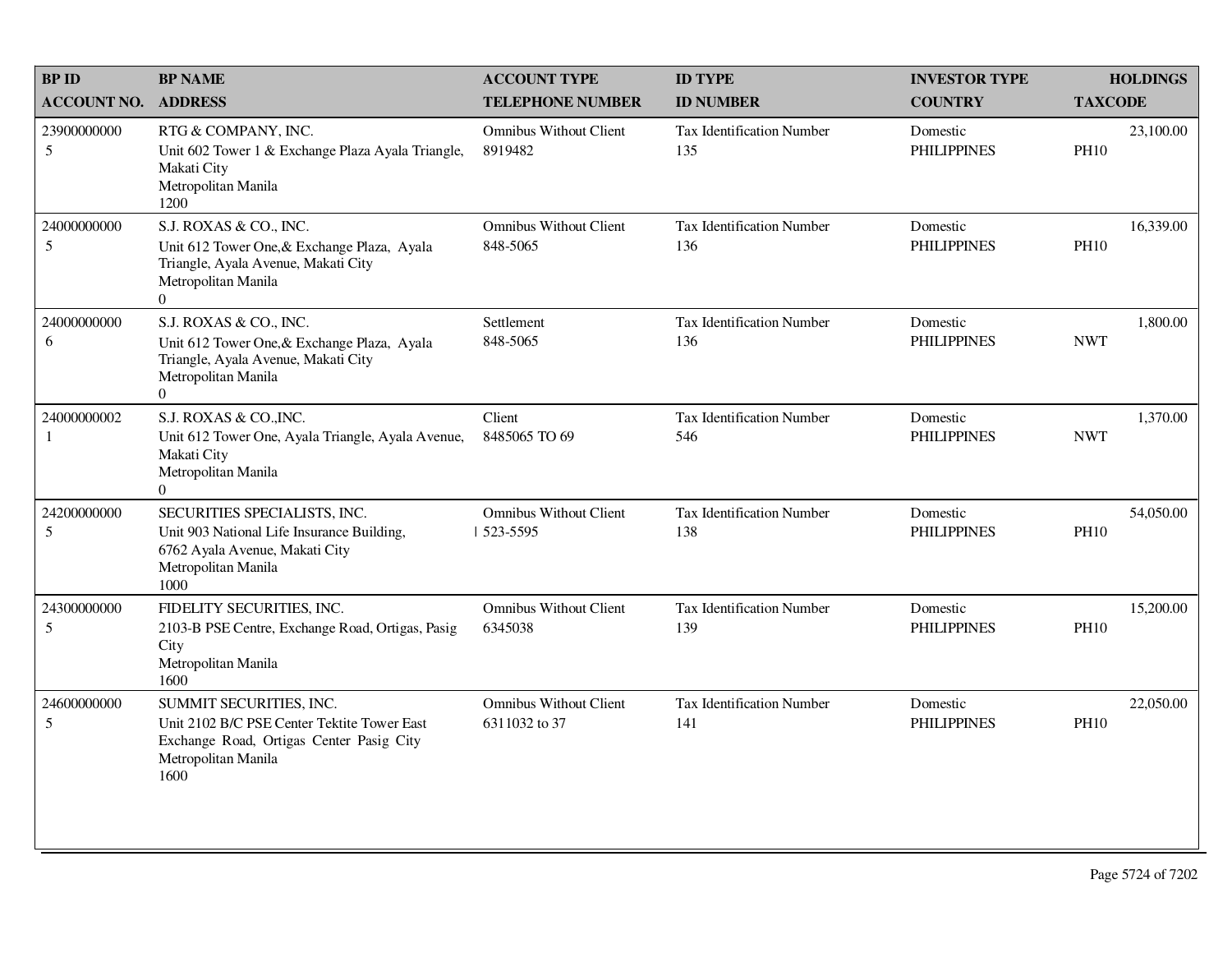| <b>BPID</b>           | <b>BP NAME</b>                                                                                                                                                              | <b>ACCOUNT TYPE</b>                      | <b>ID TYPE</b>                          | <b>INVESTOR TYPE</b>           | <b>HOLDINGS</b>           |
|-----------------------|-----------------------------------------------------------------------------------------------------------------------------------------------------------------------------|------------------------------------------|-----------------------------------------|--------------------------------|---------------------------|
| <b>ACCOUNT NO.</b>    | <b>ADDRESS</b>                                                                                                                                                              | <b>TELEPHONE NUMBER</b>                  | <b>ID NUMBER</b>                        | <b>COUNTRY</b>                 | <b>TAXCODE</b>            |
| 24600000000<br>6      | SUMMIT SECURITIES, INC.<br>Unit 2102 B/C PSE Center Tektite Tower East<br>Exchange Road, Ortigas Center Pasig City<br>Metropolitan Manila<br>1600                           | Settlement<br>6311032 to 37              | <b>Tax Identification Number</b><br>141 | Domestic<br><b>PHILIPPINES</b> | 10,000.00<br><b>NWT</b>   |
| 24600000000<br>$\tau$ | SUMMIT SECURITIES, INC.<br>Unit 2102 B/C PSE Center Tektite Tower East<br>Exchange Road, Ortigas Center Pasig City<br>Metropolitan Manila<br>1600                           | Own<br>6311032 to 37                     | Tax Identification Number<br>141        | Domestic<br><b>PHILIPPINES</b> | 30.00<br><b>NWT</b>       |
| 24700000000<br>5      | STANDARD SECURITIES CORPORATION<br>#34 Jefferson St., GHW, San Juan Metro Manila<br>Metropolitan Manila<br>00 <sup>°</sup>                                                  | <b>Omnibus Without Client</b><br>8486149 | <b>Tax Identification Number</b><br>142 | Domestic<br><b>PHILIPPINES</b> | 886,733.00<br><b>PH10</b> |
| 24900000000<br>5      | SUPREME STOCKBROKERS, INC<br>UNIT G. GARDEN LEVEL, CORINTHIAN PLAZA, 5764384<br>PASEO DE ROXAS AVENUE, LEGASPI VILLAGE<br><b>MAKATI CITY</b><br>Metropolitan Manila<br>1226 | <b>Omnibus Without Client</b>            | <b>Tax Identification Number</b><br>144 | Domestic<br><b>PHILIPPINES</b> | 6,000.00<br><b>PH10</b>   |
| 25100000000<br>5      | TANSENGCO & CO., INC.<br>U-2308 World Trade Exchange Condominium 215 Jua 241-7155<br>Luna St., Binondo, Manila<br>Metropolitan Manila<br>1006                               | Omnibus Without Client                   | <b>Tax Identification Number</b><br>146 | Domestic<br><b>PHILIPPINES</b> | 271,294.00<br><b>PH10</b> |
| 25200000000           | THE FIRST RESOURCES MANAGEMENT &<br><b>SECURITIES CORP.</b>                                                                                                                 | <b>Omnibus Without Client</b>            | Tax Identification Number               | Domestic                       | 231,000.00                |
| $\sqrt{5}$            | Rms. 801-802, PSE Tower 1 Ayala Ave., cor. Paseo d 8486311 to 18<br>Roxas, Ayala Triangle, Makati City<br>Metropolitan Manila<br>1200                                       |                                          | 147                                     | <b>PHILIPPINES</b>             | <b>PH10</b>               |
| 25300000000<br>5      | TOWER SECURITIES, INC.<br>1802-C Tektite Tower I Exchange Road, Ortigas Cent 6354448<br>Pasig City<br>Metropolitan Manila<br>1600                                           | <b>Omnibus Without Client</b>            | Tax Identification Number<br>148        | Domestic<br><b>PHILIPPINES</b> | 217,331.00<br><b>PH10</b> |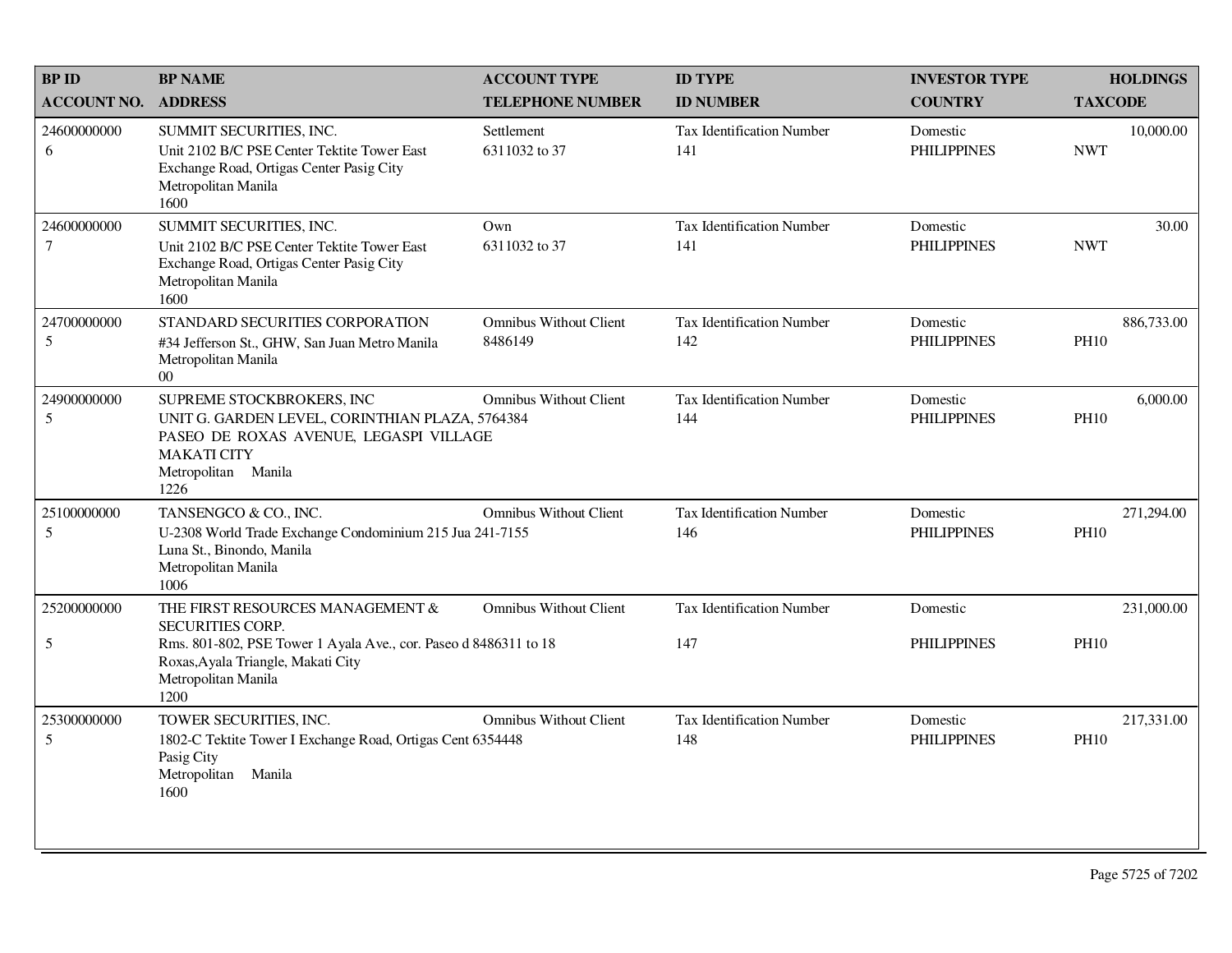| <b>BPID</b>                    | <b>BP NAME</b>                                                                                                                                      | <b>ACCOUNT TYPE</b>                        | <b>ID TYPE</b>                          | <b>INVESTOR TYPE</b>           | <b>HOLDINGS</b>           |
|--------------------------------|-----------------------------------------------------------------------------------------------------------------------------------------------------|--------------------------------------------|-----------------------------------------|--------------------------------|---------------------------|
| <b>ACCOUNT NO.</b>             | <b>ADDRESS</b>                                                                                                                                      | <b>TELEPHONE NUMBER</b>                    | <b>ID NUMBER</b>                        | <b>COUNTRY</b>                 | <b>TAXCODE</b>            |
| 25300000000<br>6               | TOWER SECURITIES, INC.<br>1802-C Tektite Tower I Exchange Road, Ortigas Cent<br>Pasig City<br>Metropolitan Manila<br>1600                           | Settlement<br>6354448                      | Tax Identification Number<br>148        | Domestic<br><b>PHILIPPINES</b> | 58,105.00<br><b>NWT</b>   |
| 25300000000<br>$7\phantom{.0}$ | TOWER SECURITIES, INC.<br>1802-C Tektite Tower I Exchange Road, Ortigas Cent<br>Pasig City<br>Metropolitan Manila<br>1600                           | Own<br>6354448                             | Tax Identification Number<br>148        | Domestic<br><b>PHILIPPINES</b> | 1,500.00<br><b>NWT</b>    |
| 25400000000<br>5               | TRANS-ASIA SECURITIES, INC.<br>Rm. 601-S, State Centre 333 Juan Luna St., Binondo,<br>Manila<br>Metropolitan Manila<br>1006                         | <b>Omnibus Without Client</b><br>242-28-23 | <b>Tax Identification Number</b><br>149 | Domestic<br><b>PHILIPPINES</b> | 809.00<br><b>PH10</b>     |
| 25600000000<br>5               | TRENDLINE SECURITIES CORPORATION<br>Rm. 503 Tytana Plaza Lorenzo Ruiz St., Binondo,<br>Manila<br>Metropolitan Manila<br>1006                        | <b>Omnibus Without Client</b><br>241-0387  | <b>Tax Identification Number</b><br>151 | Domestic<br><b>PHILIPPINES</b> | 92,800.00<br><b>PH10</b>  |
| 25700000000<br>$\mathbf{1}$    | TRI-STATE SECURITIES, INC.<br>Unit 1007, 10/F Ayala Triangle Tower I, Ayala<br>Avenue, Makati City<br>Metropolitan Manila<br>1226                   | <b>Omnibus Without Client</b><br>8485042   | <b>Tax Identification Number</b><br>152 | Foreign<br><b>PHILIPPINES</b>  | 12,500.00<br>FMX1         |
| 25700000000<br>5               | TRI-STATE SECURITIES, INC.<br>Unit 1007, 10/F Ayala Triangle Tower I, Ayala<br>Avenue, Makati City<br>Metropolitan Manila<br>1226                   | <b>Omnibus Without Client</b><br>8485042   | <b>Tax Identification Number</b><br>152 | Domestic<br><b>PHILIPPINES</b> | 64,029.00<br><b>PH10</b>  |
| 25900000000<br>5               | UCPB SECURITIES, INC.<br>Suite 1612, 16/F Ayala Tower I Exchange Plaza, Ayal<br>Ave. cor. Paseo de Roxas Makati City<br>Metropolitan Manila<br>1226 | <b>Omnibus Without Client</b><br>8485678   | Tax Identification Number<br>154        | Domestic<br><b>PHILIPPINES</b> | 391,650.00<br><b>PH10</b> |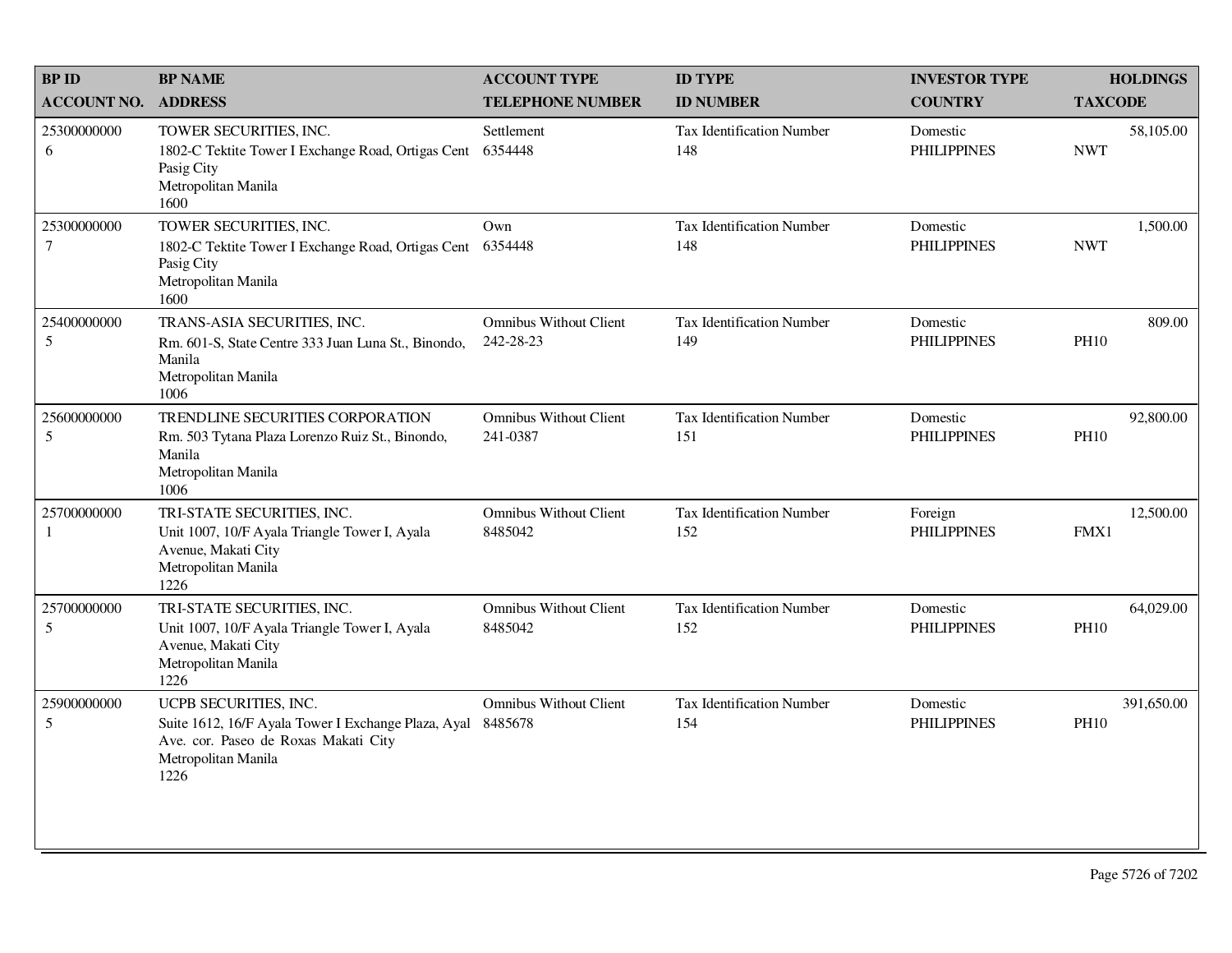| <b>BPID</b>                     | <b>BP NAME</b>                                                                                                                                                                                          | <b>ACCOUNT TYPE</b>     | <b>ID TYPE</b>                          | <b>INVESTOR TYPE</b>           | <b>HOLDINGS</b>          |
|---------------------------------|---------------------------------------------------------------------------------------------------------------------------------------------------------------------------------------------------------|-------------------------|-----------------------------------------|--------------------------------|--------------------------|
| <b>ACCOUNT NO.</b>              | <b>ADDRESS</b>                                                                                                                                                                                          | <b>TELEPHONE NUMBER</b> | <b>ID NUMBER</b>                        | <b>COUNTRY</b>                 | <b>TAXCODE</b>           |
| 25900000000<br>6                | UCPB SECURITIES, INC.<br>Suite 1612, 16/F Ayala Tower I Exchange Plaza, Ayal<br>Ave. cor. Paseo de Roxas Makati City<br>Metropolitan Manila<br>1226                                                     | Settlement<br>8485678   | <b>Tax Identification Number</b><br>154 | Domestic<br><b>PHILIPPINES</b> | 185,850.00<br><b>NWT</b> |
| 26000000000<br>$\overline{2}$   | UOB KAY HIAN SECURITIES (PHILS.), INC.<br>UOB Kay Hian Securities (Phils.), Inc. Unit 404 LV<br>Locsin Bldg. 6752 Ayala Avenue, cor. Makati<br>Avenue, 1226, Makati City<br>Metropolitan Manila<br>1200 | Settlement<br>887-7973  | Tax Identification Number<br>155        | Foreign<br><b>PHILIPPINES</b>  | 202,000.00<br>FMX1       |
| 26100000003<br>1                | E.SECURITIES, INC. ITF VARIOUS CLIENTS<br>11/F Exportbank Plaza Chino Roces cor Sen. Gil J.<br>Puyat Ave, Makati City<br>Metropolitan Manila<br>1251                                                    | Client<br>878-0775      | <b>Tax Identification Number</b><br>369 | Domestic<br><b>PHILIPPINES</b> | 1,400.00<br><b>NWT</b>   |
| 26100000004<br>1                | E.SECURITIES, INC. ITF VARIOUS CLIENTS<br>11/F Exportbank Plaza Chino Roces cor Sen. Gil J.<br>Puyat Ave, Makati City<br>Metropolitan Manila<br>1251                                                    | Client                  | Tax Identification Number<br>560        | Domestic<br><b>PHILIPPINES</b> | 48,800.00<br><b>PH10</b> |
| 26300000000<br>$\boldsymbol{2}$ | VENTURE SECURITIES, INC.<br>Unit 811 Tower One & Exchange Plaza Ayala Triangl<br>Ayala Ave. cor. Paseo de Roxas Makati City<br>Metropolitan Manila<br>1226                                              | Settlement<br>8486505   | Tax Identification Number<br>158        | Foreign<br><b>PHILIPPINES</b>  | 500.00<br>FMX1           |
| 26300000000<br>6                | VENTURE SECURITIES, INC.<br>Unit 811 Tower One & Exchange Plaza Ayala Triangl<br>Ayala Ave. cor. Paseo de Roxas Makati City<br>Metropolitan Manila<br>1226                                              | Settlement<br>8486505   | Tax Identification Number<br>158        | Domestic<br><b>PHILIPPINES</b> | 37,570.00<br><b>NWT</b>  |
| 26300000000<br>8                | VENTURE SECURITIES, INC.<br>Unit 811 Tower One & Exchange Plaza Ayala Triangl<br>Ayala Ave. cor. Paseo de Roxas Makati City<br>Metropolitan Manila<br>1226                                              | Settlement<br>8486505   | <b>Tax Identification Number</b><br>158 | Domestic<br><b>PHILIPPINES</b> | 500.00<br><b>NWT</b>     |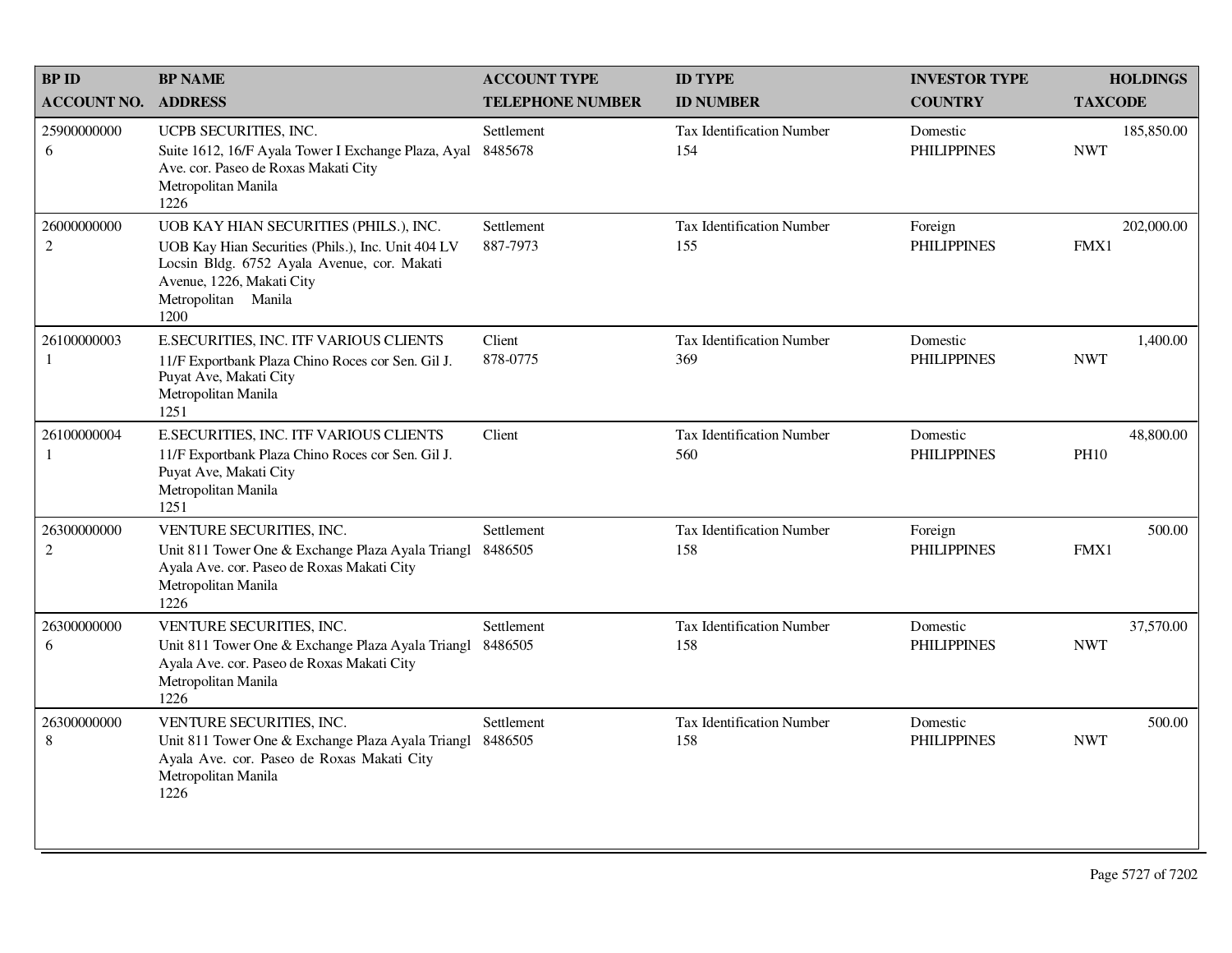| <b>BPID</b>                     | <b>BP NAME</b>                                                                                                                                                                               | <b>ACCOUNT TYPE</b>                       | <b>ID TYPE</b>                          | <b>INVESTOR TYPE</b>           | <b>HOLDINGS</b>            |
|---------------------------------|----------------------------------------------------------------------------------------------------------------------------------------------------------------------------------------------|-------------------------------------------|-----------------------------------------|--------------------------------|----------------------------|
| <b>ACCOUNT NO.</b>              | <b>ADDRESS</b>                                                                                                                                                                               | <b>TELEPHONE NUMBER</b>                   | <b>ID NUMBER</b>                        | <b>COUNTRY</b>                 | <b>TAXCODE</b>             |
| 26700000000<br>1                | FIRST METRO SECURITIES BROKERAGE CORP. Omnibus Without Client<br>Unit 1515, 15/F Ayala Tower One Ayala Triangle,<br>Ayala Ave. cor Paseo de Roxas Makati City<br>Metropolitan Manila<br>1226 | 759-4133/34                               | Tax Identification Number<br>162        | Foreign<br><b>PHILIPPINES</b>  | 300.00<br>FMX1             |
| 26700000000<br>5                | FIRST METRO SECURITIES BROKERAGE CORP. Omnibus Without Client<br>Unit 1515, 15/F Ayala Tower One Ayala Triangle,<br>Ayala Ave. cor Paseo de Roxas Makati City<br>Metropolitan Manila<br>1226 | 759-4133/34                               | Tax Identification Number<br>162        | Domestic<br><b>PHILIPPINES</b> | 647,771.00<br><b>PH10</b>  |
| 26700000000<br>6                | FIRST METRO SECURITIES BROKERAGE CORP. Settlement<br>Unit 1515, 15/F Ayala Tower One Ayala Triangle,<br>Ayala Ave. cor Paseo de Roxas Makati City<br>Metropolitan Manila<br>1226             | 759-4133/34                               | <b>Tax Identification Number</b><br>162 | Domestic<br><b>PHILIPPINES</b> | 17,700.00<br><b>NWT</b>    |
| 26700000000<br>18               | FIRST METRO SECURITIES BROKERAGE CORP. Settlement<br>Unit 1515, 15/F Ayala Tower One Ayala Triangle,<br>Ayala Ave. cor Paseo de Roxas Makati City<br>Metropolitan Manila<br>1226             | 759-4133/34                               | <b>Tax Identification Number</b><br>162 | Foreign<br><b>PHILIPPINES</b>  | 11,000.00<br><b>RA10</b>   |
| 26900000000<br>5                | WEALTH SECURITIES, INC.<br>2103 PSE Centre, Exchange Road Ortigas Centre, Pas<br>City<br>Metropolitan Manila<br>1600                                                                         | <b>Omnibus Without Client</b><br>634-5038 | <b>Tax Identification Number</b><br>164 | Domestic<br><b>PHILIPPINES</b> | 871,037.00<br><b>PH10</b>  |
| 26900000000<br>$\boldsymbol{7}$ | WEALTH SECURITIES, INC.<br>2103 PSE Centre, Exchange Road Ortigas Centre, Pas<br>City<br>Metropolitan Manila<br>1600                                                                         | Own<br>634-5038                           | <b>Tax Identification Number</b><br>164 | Domestic<br><b>PHILIPPINES</b> | 710.00<br><b>NWT</b>       |
| 26900000002<br>1                | WEALTH SECURITIES, INC.<br>2103 PSE Centre, Exchange Road Ortigas Centre, Pas<br>City<br>Metropolitan Manila<br>1600                                                                         | Client<br>689-8080                        | <b>Tax Identification Number</b><br>320 | Domestic<br><b>PHILIPPINES</b> | 4,492,350.00<br><b>NWT</b> |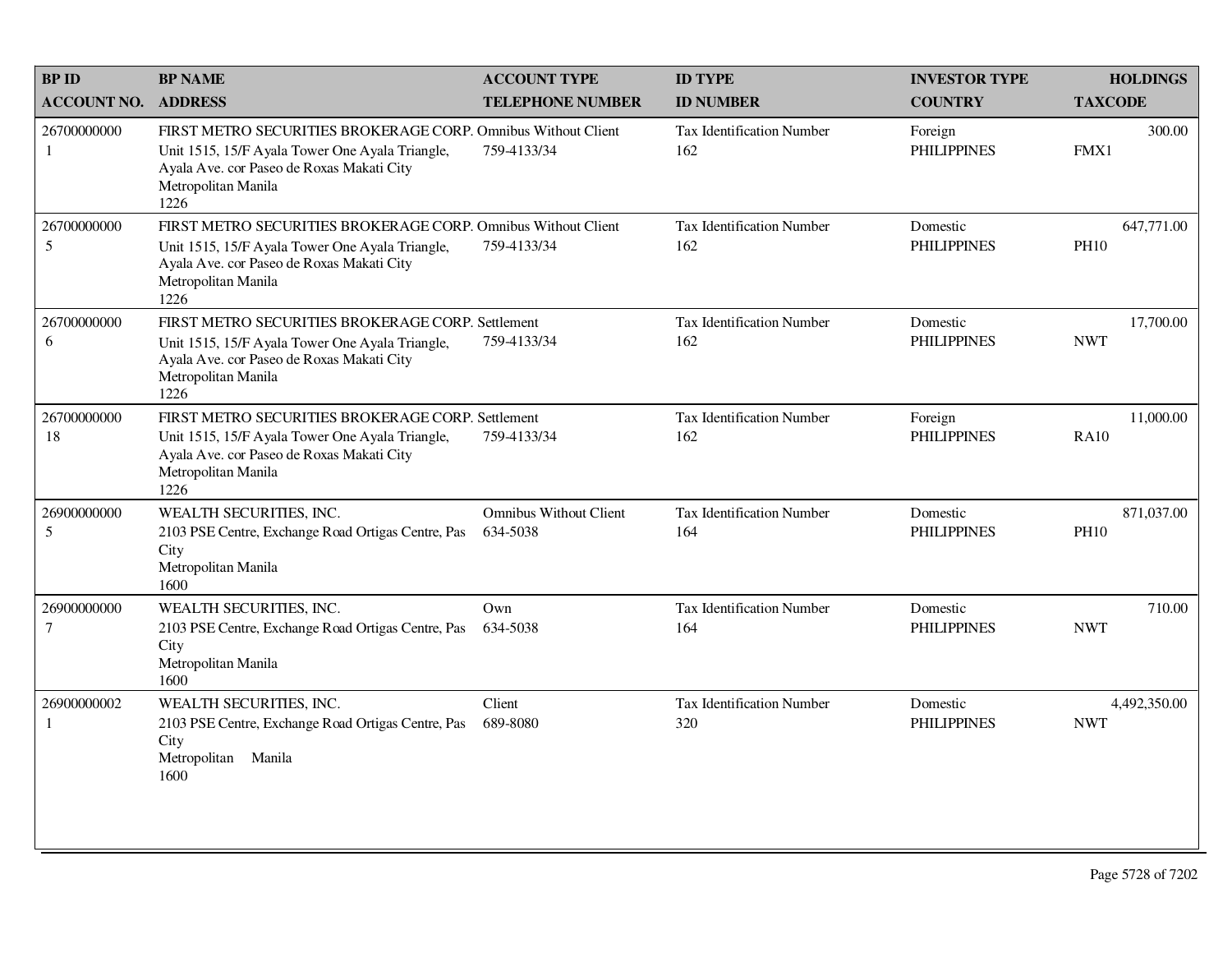| <b>BP ID</b>                | <b>BP NAME</b>                                                                                                                                                 | <b>ACCOUNT TYPE</b>                        | <b>ID TYPE</b>                          | <b>INVESTOR TYPE</b>           | <b>HOLDINGS</b>           |
|-----------------------------|----------------------------------------------------------------------------------------------------------------------------------------------------------------|--------------------------------------------|-----------------------------------------|--------------------------------|---------------------------|
| <b>ACCOUNT NO.</b>          | <b>ADDRESS</b>                                                                                                                                                 | <b>TELEPHONE NUMBER</b>                    | <b>ID NUMBER</b>                        | <b>COUNTRY</b>                 | <b>TAXCODE</b>            |
| 26900000003<br>1            | WEALTH SECURITIES, INC.<br>2103 PSE Centre, Exchange Road Ortigas Centre, Pas<br>City<br>Metropolitan Manila<br>1600                                           | Client<br>689-8080                         | <b>Tax Identification Number</b><br>321 | Domestic<br><b>PHILIPPINES</b> | 67,500.00<br><b>NWT</b>   |
| 27000000000<br>5            | WESTLINK GLOBAL EQUITIES, INC.<br>6/F Philippine Stock Exchange Plaza Ayala Avenue,<br>Makati City<br>Metropolitan Manila<br>1200                              | <b>Omnibus Without Client</b><br>848-6231  | <b>Tax Identification Number</b><br>165 | Domestic<br><b>PHILIPPINES</b> | 400.00<br><b>PH10</b>     |
| 27200000000<br>5            | BERNAD SECURITIES, INC.<br>3/F 1033 M.H. del Pilar St. Ermita, Manila<br>Metropolitan Manila<br>1000                                                           | <b>Omnibus Without Client</b><br>5245186   | <b>Tax Identification Number</b><br>167 | Domestic<br><b>PHILIPPINES</b> | 1,217.00<br><b>PH10</b>   |
| 27300000000<br>5            | WONG SECURITIES CORPORATION<br>1402-B A. Mabini St., cor. Sta. Monica St., Ermita,<br>Manila<br>Metropolitan Manila<br>1000                                    | <b>Omnibus Without Client</b><br>5217794   | Tax Identification Number<br>168        | Domestic<br><b>PHILIPPINES</b> | 7,900.00<br><b>PH10</b>   |
| 27300000000<br>18           | WONG SECURITIES CORPORATION<br>1402-B A. Mabini St., cor. Sta. Monica St., Ermita,<br>Manila<br>Metropolitan Manila<br>1000                                    | Settlement<br>5217794                      | <b>Tax Identification Number</b><br>168 | Foreign<br><b>PHILIPPINES</b>  | 25,000.00<br><b>RA10</b>  |
| 27500000000<br>5            | YAO & ZIALCITA, INC.<br>Yao & Zialcita, Inc., 5G Vernida I Condominium, 120 5274019 to 21<br>Amorsolo St., Legaspi Village, Makati City<br>Metropolitan Manila | <b>Omnibus Without Client</b>              | <b>Tax Identification Number</b><br>170 | Domestic<br><b>PHILIPPINES</b> | 209,850.00<br><b>PH10</b> |
| 27800000000<br>5            | YU & COMPANY, INC.<br>Unit E 1606-B Tektite Tower 1 Exhange Road, Ortiga<br>Center Pasig City<br>Metropolitan Manila<br>1600                                   | <b>Omnibus Without Client</b><br>634-6248  | <b>Tax Identification Number</b><br>173 | Domestic<br><b>PHILIPPINES</b> | 80,300.00<br><b>PH10</b>  |
| 27900000000<br>$\mathbf{1}$ | <b>BDO SECURITIES CORPORATION</b><br>27/F Tower I & Exchange Plaza Ayala Ave., Makati<br>City<br>Metropolitan<br>Manila<br>1226                                | <b>Omnibus Without Client</b><br>759-41-44 | <b>Tax Identification Number</b><br>174 | Foreign<br><b>PHILIPPINES</b>  | 30,435.00<br>FMX1         |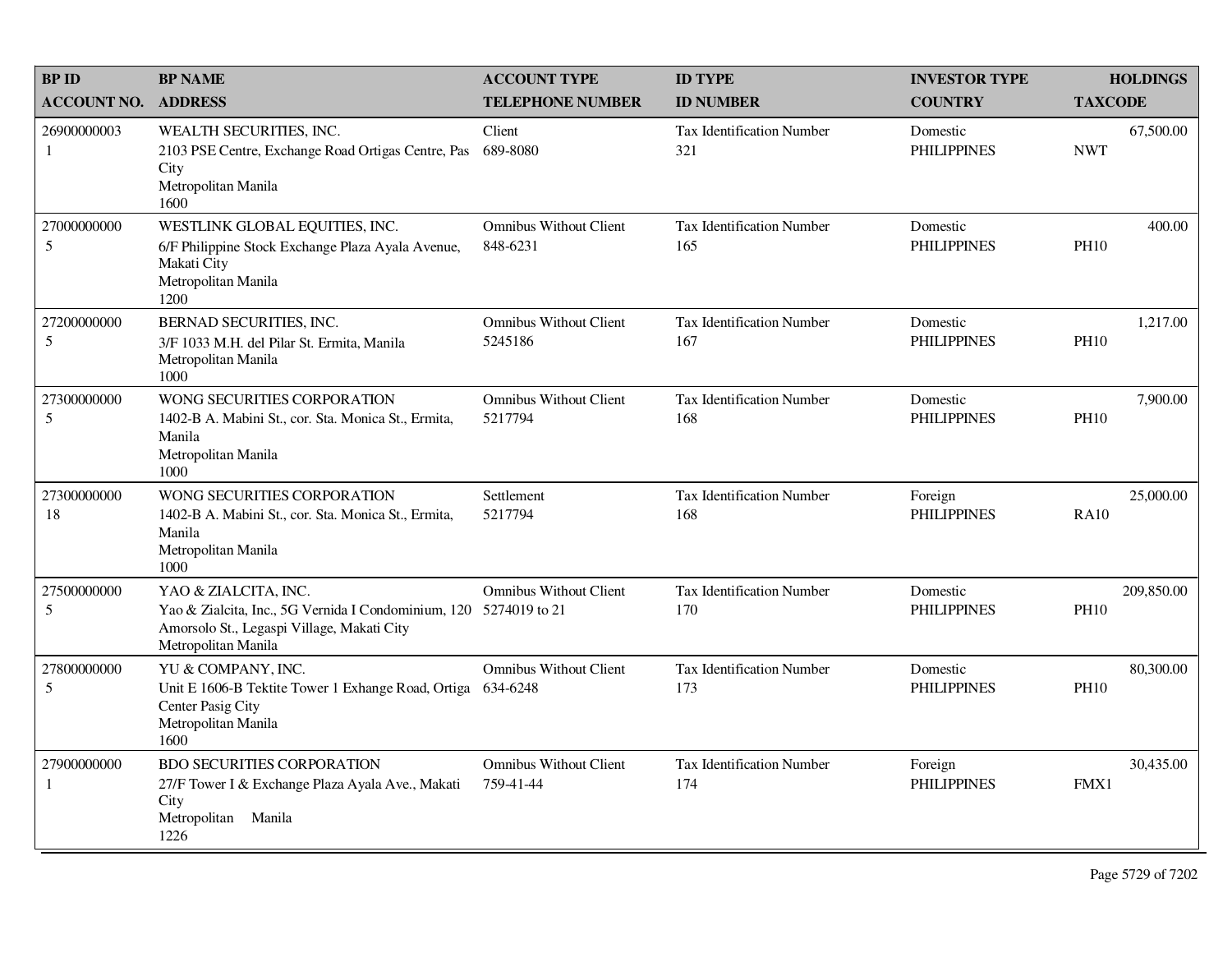| <b>BP ID</b>       | <b>BP NAME</b>                                                                                                                                                               | <b>ACCOUNT TYPE</b>                            | <b>ID TYPE</b>                          | <b>INVESTOR TYPE</b>           | <b>HOLDINGS</b>             |
|--------------------|------------------------------------------------------------------------------------------------------------------------------------------------------------------------------|------------------------------------------------|-----------------------------------------|--------------------------------|-----------------------------|
| <b>ACCOUNT NO.</b> | <b>ADDRESS</b>                                                                                                                                                               | <b>TELEPHONE NUMBER</b>                        | <b>ID NUMBER</b>                        | <b>COUNTRY</b>                 | <b>TAXCODE</b>              |
| 27900000000<br>5   | <b>BDO SECURITIES CORPORATION</b><br>27/F Tower I & Exchange Plaza Ayala Ave., Makati<br>City<br>Metropolitan Manila<br>1226                                                 | <b>Omnibus Without Client</b><br>759-41-44     | Tax Identification Number<br>174        | Domestic<br><b>PHILIPPINES</b> | 3,330,250.00<br><b>PH10</b> |
| 28200000000<br>5   | PCCI SECURITIES BROKERS CORP.<br>3/F PCCI Corporate Centre 118 Alfaro St, Salcedo<br>Village Makati City<br>Metropolitan Manila<br>1227                                      | <b>Omnibus Without Client</b><br>893-3920      | Tax Identification Number<br>177        | Domestic<br><b>PHILIPPINES</b> | 900.00<br><b>PH10</b>       |
| 28200000000<br>6   | PCCI SECURITIES BROKERS CORP.<br>3/F PCCI Corporate Centre 118 Alfaro St, Salcedo<br>Village Makati City<br>Metropolitan Manila<br>1227                                      | Settlement<br>893-3920                         | <b>Tax Identification Number</b><br>177 | Domestic<br><b>PHILIPPINES</b> | 35,550.00<br><b>NWT</b>     |
| 28200000000<br>14  | PCCI SECURITIES BROKERS CORP.<br>3/F PCCI Corporate Centre 118 Alfaro St, Salcedo<br>Village Makati City<br>Metropolitan Manila<br>1227                                      | Settlement<br>893-3920                         | <b>Tax Identification Number</b><br>177 | Domestic<br><b>PHILIPPINES</b> | 12,000.00<br><b>PH10</b>    |
| 28300000000<br>5   | EAGLE EQUITIES, INC.<br>179 Kaimito St. Valle Verde II, Pasig City<br>Metropolitan Manila<br>1600                                                                            | <b>Omnibus Without Client</b><br>6363637 to 39 | <b>Tax Identification Number</b><br>178 | Domestic<br><b>PHILIPPINES</b> | 80,000.00<br><b>PH10</b>    |
| 28500000000<br>5   | GOLDEN TOWER SECURITIES & HOLDINGS, IN Omnibus Without Client<br>4-B Vernida I Condominium, 120 Amorsolo St.,<br>Legaspi Village, Makati City<br>Metropolitan Manila<br>1229 | 8132839                                        | <b>Tax Identification Number</b><br>179 | Domestic<br><b>PHILIPPINES</b> | 75,500.00<br><b>PH10</b>    |
| 28600000000<br>5   | SOLAR SECURITIES, INC.<br>Unit 3002-A East Tower, Phil. Stock Exchange Centre<br>Exchange Road, Ortigas Complex, Pasig City<br>Metropolitan Manila<br>1605                   | <b>Omnibus Without Client</b><br>6366301       | Tax Identification Number<br>180        | Domestic<br><b>PHILIPPINES</b> | 323,600.00<br><b>PH10</b>   |
|                    |                                                                                                                                                                              |                                                |                                         |                                |                             |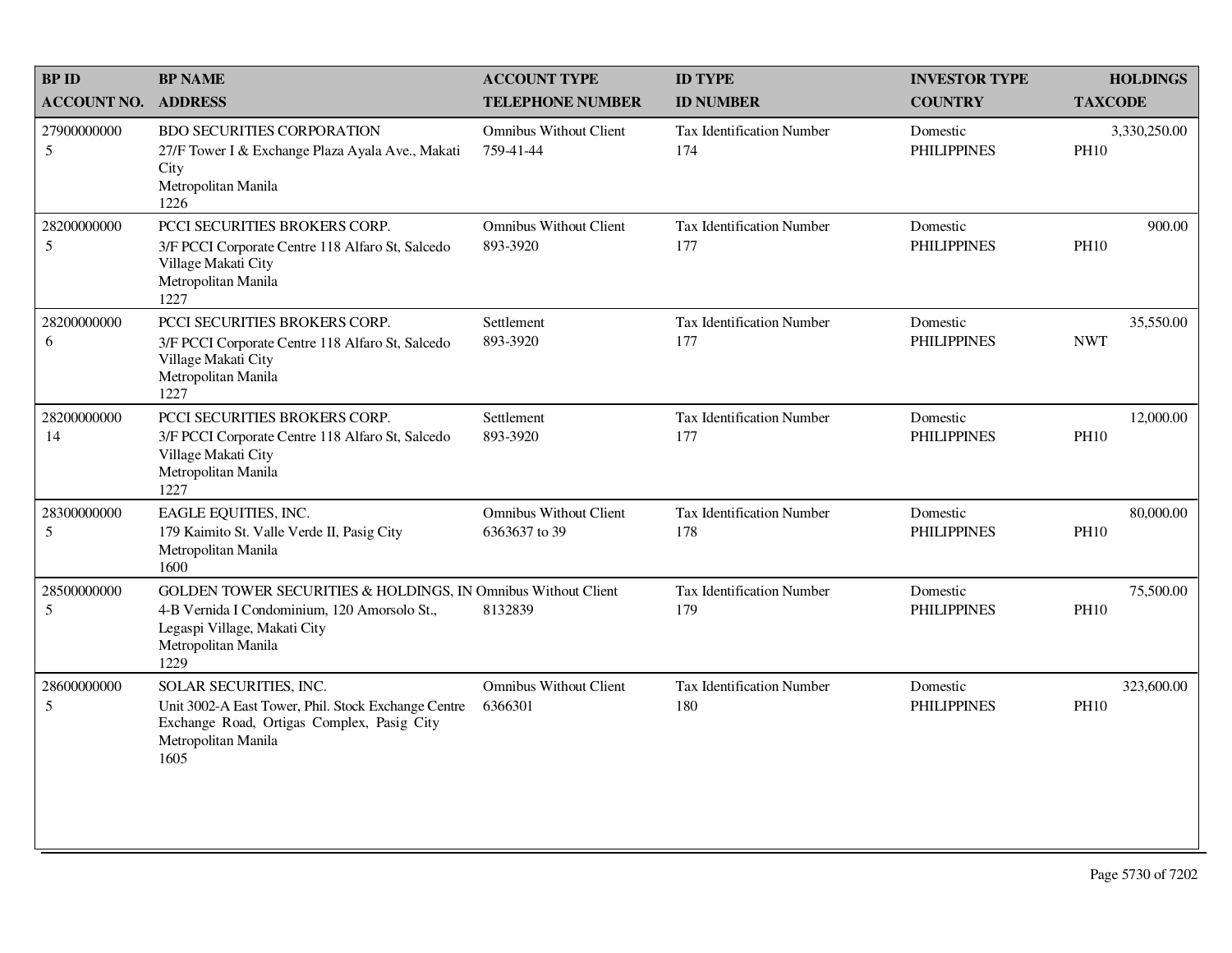| <b>BPID</b>                   | <b>BP NAME</b>                                                                                                                                                     | <b>ACCOUNT TYPE</b>                       | <b>ID TYPE</b>                          | <b>INVESTOR TYPE</b>           | <b>HOLDINGS</b>           |
|-------------------------------|--------------------------------------------------------------------------------------------------------------------------------------------------------------------|-------------------------------------------|-----------------------------------------|--------------------------------|---------------------------|
| <b>ACCOUNT NO.</b>            | <b>ADDRESS</b>                                                                                                                                                     | <b>TELEPHONE NUMBER</b>                   | <b>ID NUMBER</b>                        | <b>COUNTRY</b>                 | <b>TAXCODE</b>            |
| 28800000000<br>6              | G.D. TAN & COMPANY, INC.<br>Unit 2203-A East Tower, PSE Center Exchange Road, 6339989<br>Ortigas Center, Pasig City<br>Metropolitan Manila<br>1600                 | Settlement                                | <b>Tax Identification Number</b><br>181 | Domestic<br><b>PHILIPPINES</b> | 44,273.00<br><b>NWT</b>   |
| 28800000000<br>18             | G.D. TAN & COMPANY, INC.<br>Unit 2203-A East Tower, PSE Center Exchange Road, 6339989<br>Ortigas Center, Pasig City<br>Metropolitan Manila<br>1600                 | Settlement                                | <b>Tax Identification Number</b><br>181 | Foreign<br><b>PHILIPPINES</b>  | 30,500.00<br><b>RA10</b>  |
| 32300000000<br>$\overline{4}$ | CLSA PHILIPPINES, INC.<br>Trafalgar Plaza, Unit 17-D, 105 H.V. dela Costa St.,<br>Salcedo Vill., Makati City<br>Metropolitan Manila<br>1227                        | Settlement<br>848-3699                    | <b>Tax Identification Number</b><br>183 | Foreign<br><b>PHILIPPINES</b>  | 84.00<br><b>RA02</b>      |
| 32800000000<br>5              | DW CAPITAL INC.<br>UNIT 1610-1611 TOWER ONE & EXCHANGE<br>PLAZA, AYALA TRIANGLE, AYALA AVENUE,<br><b>MAKATI CITY 1226</b><br>Metropolitan Manila<br>$\overline{0}$ | <b>Omnibus Without Client</b><br>8369633  | <b>Tax Identification Number</b><br>184 | Domestic<br><b>PHILIPPINES</b> | 118,645.00<br><b>PH10</b> |
| 33800000000<br>8              | PHILIPPINE EQUITY PARTNERS, INC.<br>Unit 19C Citibank Tower Citibank Plaza 8741 Paseo d 8145788<br>Roxas Makati City<br>Metropolitan Manila<br>1226                | Settlement                                | Tax Identification Number<br>186        | Domestic<br><b>PHILIPPINES</b> | 222.00<br><b>NWT</b>      |
| 34500000000<br>5              | UNICAPITAL SECURITIES INC.<br>4F Majalco Bldg Benavidez cor Trasierra Sts Legaspi<br>Vill., Makati City<br>Metropolitan Manila<br>1200                             | <b>Omnibus Without Client</b><br>750-2030 | <b>Tax Identification Number</b><br>187 | Domestic<br><b>PHILIPPINES</b> | 478,850.00<br><b>PH10</b> |
| 34500000000<br>6              | UNICAPITAL SECURITIES INC.<br>4F Majalco Bldg Benavidez cor Trasierra Sts Legaspi<br>Vill., Makati City<br>Metropolitan Manila<br>1200                             | Settlement<br>750-2030                    | Tax Identification Number<br>187        | Domestic<br><b>PHILIPPINES</b> | 268,800.00<br><b>NWT</b>  |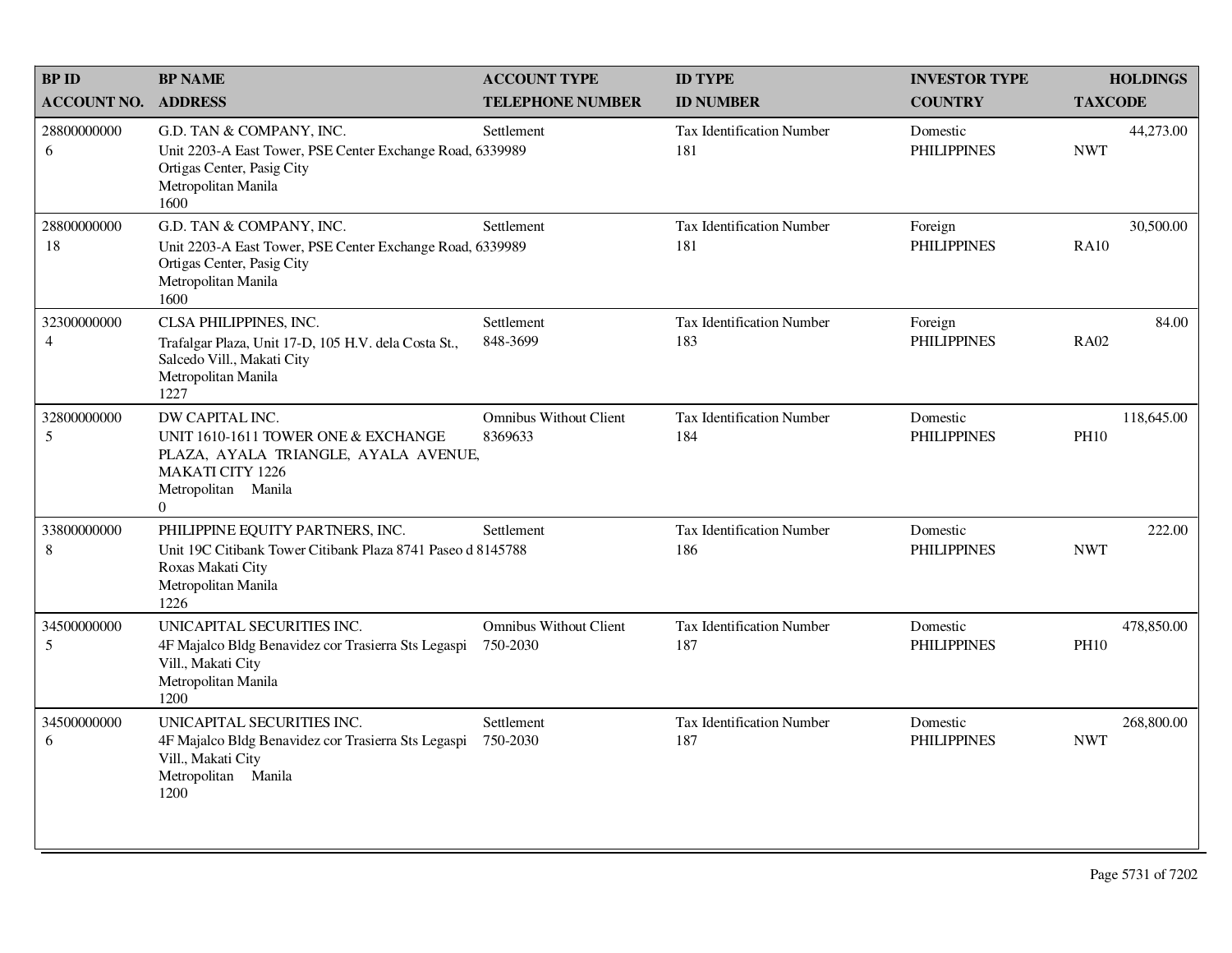| <b>BPID</b>                 | <b>BP NAME</b>                                                                                                                                                                | <b>ACCOUNT TYPE</b>                            | <b>ID TYPE</b>                          | <b>INVESTOR TYPE</b>           | <b>HOLDINGS</b>            |
|-----------------------------|-------------------------------------------------------------------------------------------------------------------------------------------------------------------------------|------------------------------------------------|-----------------------------------------|--------------------------------|----------------------------|
| <b>ACCOUNT NO.</b>          | <b>ADDRESS</b>                                                                                                                                                                | <b>TELEPHONE NUMBER</b>                        | <b>ID NUMBER</b>                        | <b>COUNTRY</b>                 | <b>TAXCODE</b>             |
| 34500000004<br>$\mathbf{1}$ | UNICAPITAL SECURITIES INC.<br>4F Majalco Bldg Benavidez cor Trasierra Sts Legaspi<br>Vill., Makati City<br>Metropolitan Manila<br>1200                                        | Client<br>8122514                              | <b>Tax Identification Number</b><br>419 | Domestic<br><b>PHILIPPINES</b> | 180,900.00<br><b>NWT</b>   |
| 38800000000<br>5            | ARMSTRONG SECURITIES, INC.<br>Unit 2205-A, 22/F PSE Centre Exchange Road, Ortiga<br>Centre, Pasig City<br>Metropolitan Manila<br>1600                                         | <b>Omnibus Without Client</b><br>6346337 to 39 | <b>Tax Identification Number</b><br>191 | Domestic<br><b>PHILIPPINES</b> | 500.00<br><b>PH10</b>      |
| 38900000000<br>5            | KING'S POWER SECURITIES, INC.<br>RM 1602 FEDERAL TOWER DASMARINAS ST.,<br><b>BINONDO, MANILA</b><br>Metropolitan Manila<br>$\Omega$                                           | <b>Omnibus Without Client</b>                  | <b>Tax Identification Number</b><br>192 | Domestic<br><b>PHILIPPINES</b> | 7,500.00<br><b>PH10</b>    |
| BCDO2000000<br>$\mathbf{1}$ | <b>BANCO DE ORO - TRUST BANKING GROUP</b><br>17/F, South Tower, BDO Corporate Centre cor H.V.<br>Dela Costa and Makati Avenue Makati City City<br>Metropolitan Manila<br>1200 | Own<br>634 4660                                | <b>Tax Identification Number</b><br>962 | Domestic<br><b>PHILIPPINES</b> | 9,209,450.00<br><b>NWT</b> |
| BCDO2000003<br>-1           | BANCO DE ORO - TRUST BANKING GROUP<br>17/F, South Tower, BDO Corporate Centre cor H.V.<br>Dela Costa and Makati Avenue Makati City City<br>Metropolitan Manila<br>1200        | Client<br>634 4660                             | Tax Identification Number<br>1244       | Domestic<br><b>PHILIPPINES</b> | 9,000.00<br><b>NWT</b>     |
| BCDO2000005                 | <b>GENERALI PILIPINAS LIFE ASSURANCE</b><br><b>COMPANY - GF</b>                                                                                                               | Client                                         | Tax Identification Number               | Domestic                       | 2,222,400.00               |
| $\mathbf{1}$                | 17/F, South Tower, BDO Corporate Centre cor H.V.<br>Dela Costa and Makati Avenue Makati City City<br>Metropolitan Manila<br>1200                                              | 634 4660                                       | 1242                                    | <b>PHILIPPINES</b>             | <b>NWT</b>                 |
| BCDO2000007<br>-1           | <b>BANCO DE ORO - TRUST BANKING GROUP</b><br>17/F, South Tower, BDO Corporate Centre cor H.V.<br>Dela Costa and Makati Avenue Makati City City<br>Metropolitan Manila<br>1200 | Client<br>634 4660                             | Tax Identification Number<br>1224       | Domestic<br><b>PHILIPPINES</b> | 6,907,800.00<br><b>NWT</b> |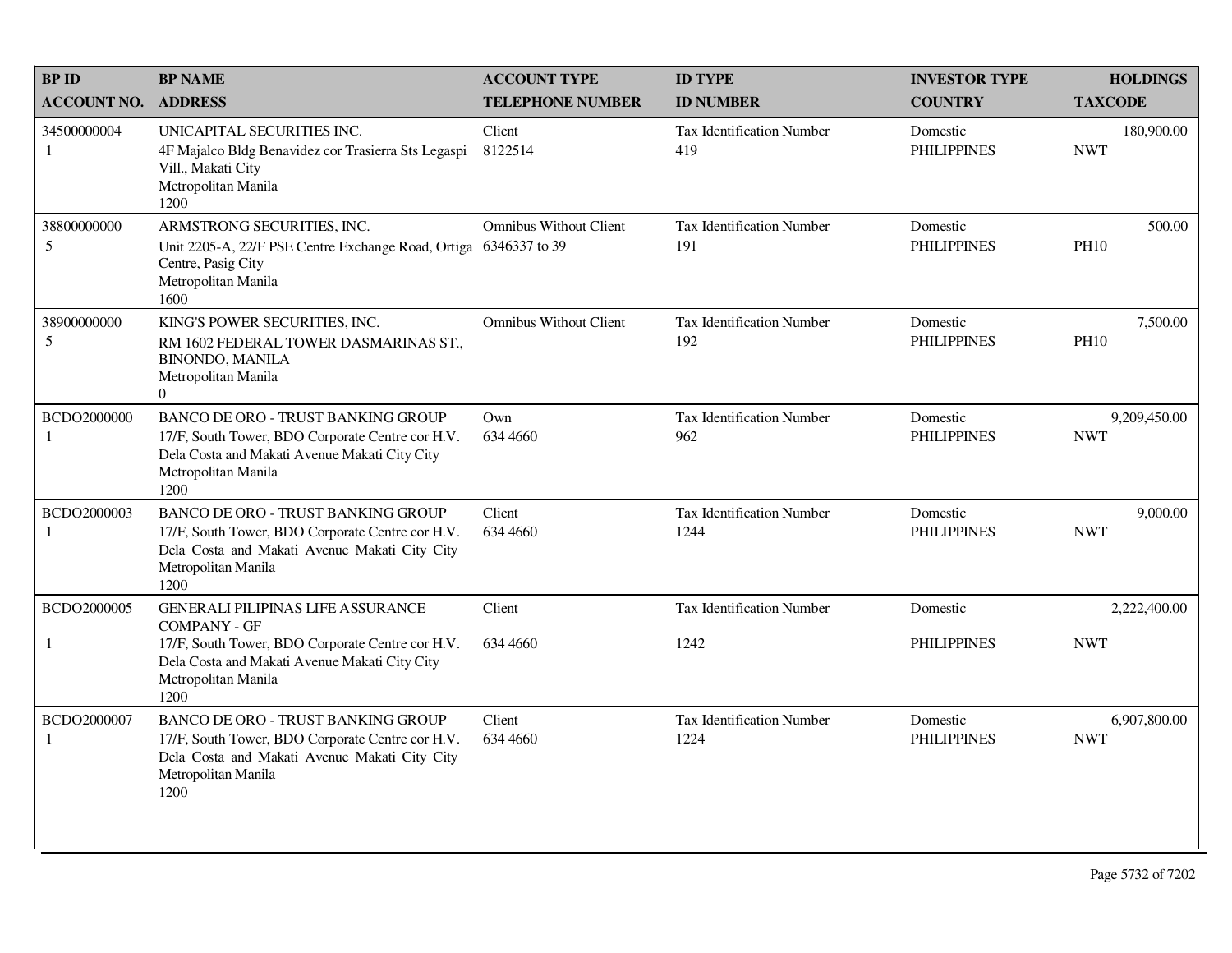| <b>BPID</b>        | <b>BP NAME</b>                                                                                                                                                                | <b>ACCOUNT TYPE</b>     | <b>ID TYPE</b>                           | <b>INVESTOR TYPE</b>           | <b>HOLDINGS</b>            |
|--------------------|-------------------------------------------------------------------------------------------------------------------------------------------------------------------------------|-------------------------|------------------------------------------|--------------------------------|----------------------------|
| <b>ACCOUNT NO.</b> | <b>ADDRESS</b>                                                                                                                                                                | <b>TELEPHONE NUMBER</b> | <b>ID NUMBER</b>                         | <b>COUNTRY</b>                 | <b>TAXCODE</b>             |
| BCDO2000009<br>1   | <b>BANCO DE ORO - TRUST BANKING GROUP</b><br>17/F, South Tower, BDO Corporate Centre cor H.V.<br>Dela Costa and Makati Avenue Makati City City<br>Metropolitan Manila<br>1200 | Client<br>634 4660      | Tax Identification Number<br>1222        | Domestic<br><b>PHILIPPINES</b> | 3,359,050.00<br><b>NWT</b> |
| BCDO2000010<br>1   | <b>BANCO DE ORO - TRUST BANKING GROUP</b><br>17/F, South Tower, BDO Corporate Centre cor H.V.<br>Dela Costa and Makati Avenue Makati City City<br>Metropolitan Manila<br>1200 | Client<br>634 4660      | <b>Tax Identification Number</b><br>1221 | Domestic<br><b>PHILIPPINES</b> | 985,000.00<br><b>NWT</b>   |
| BCDO2000014        | BANCO DE ORO - TRUST BANKING GROUP<br>17/F, South Tower, BDO Corporate Centre cor H.V.<br>Dela Costa and Makati Avenue Makati City City<br>Metropolitan Manila<br>1200        | Client<br>634 4660      | <b>Tax Identification Number</b><br>1226 | Domestic<br><b>PHILIPPINES</b> | 15,000.00<br><b>NWT</b>    |
| BCDO2000015<br>1   | <b>BANCO DE ORO - TRUST BANKING GROUP</b><br>17/F, South Tower, BDO Corporate Centre cor H.V.<br>Dela Costa and Makati Avenue Makati City City<br>Metropolitan Manila<br>1200 | Client<br>634 4660      | <b>Tax Identification Number</b><br>1227 | Domestic<br><b>PHILIPPINES</b> | 33,500.00<br><b>NWT</b>    |
| BCDO2000017        | CLIMBS LIFE AND GENERAL INSURANCE<br><b>COOPERATIVE</b>                                                                                                                       | Client                  | <b>Tax Identification Number</b>         | Domestic                       | 7,000.00                   |
| $\mathbf{1}$       | 17/F, South Tower, BDO Corporate Centre cor H.V.<br>Dela Costa and Makati Avenue Makati City City<br>Metropolitan Manila<br>1200                                              | 634 4660                | 1314                                     | <b>PHILIPPINES</b>             | <b>NWT</b>                 |
| BCDO2000026        | <b>BANCO DE ORO - TRUST BANKING GROUP</b><br>17/F, South Tower, BDO Corporate Centre cor H.V.<br>Dela Costa and Makati Avenue Makati City City<br>Metropolitan Manila<br>1200 | Client<br>634 4660      | <b>Tax Identification Number</b><br>1236 | Domestic<br><b>PHILIPPINES</b> | 629,450.00<br><b>NWT</b>   |
| BCDO2000027<br>-1  | BANCO DE ORO - TRUST BANKING GROUP<br>17/F, South Tower, BDO Corporate Centre cor H.V.<br>Dela Costa and Makati Avenue Makati City City<br>Metropolitan Manila<br>1200        | Client<br>634 4660      | <b>Tax Identification Number</b><br>1316 | Domestic<br><b>PHILIPPINES</b> | 39,700.00<br><b>NWT</b>    |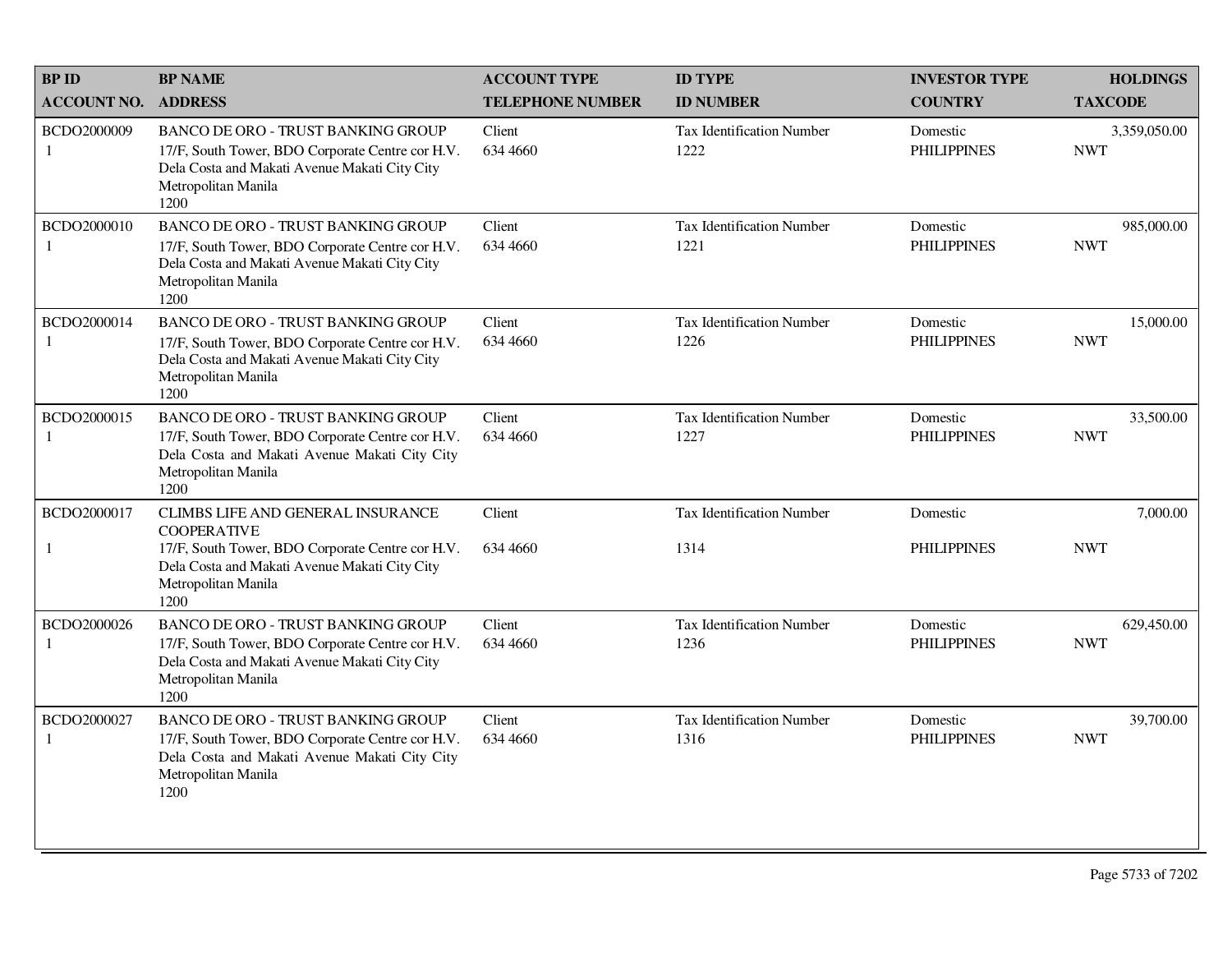| <b>BPID</b>                 | <b>BP NAME</b>                                                                                                                                                                | <b>ACCOUNT TYPE</b>     | <b>ID TYPE</b>                                | <b>INVESTOR TYPE</b>           | <b>HOLDINGS</b>          |
|-----------------------------|-------------------------------------------------------------------------------------------------------------------------------------------------------------------------------|-------------------------|-----------------------------------------------|--------------------------------|--------------------------|
| <b>ACCOUNT NO.</b>          | <b>ADDRESS</b>                                                                                                                                                                | <b>TELEPHONE NUMBER</b> | <b>ID NUMBER</b>                              | <b>COUNTRY</b>                 | <b>TAXCODE</b>           |
| BCDO2000028<br>1            | <b>BANCO DE ORO - TRUST BANKING GROUP</b><br>17/F, South Tower, BDO Corporate Centre cor H.V.<br>Dela Costa and Makati Avenue Makati City City<br>Metropolitan Manila<br>1200 | Client<br>634 4660      | <b>Tax Identification Number</b><br>1237      | Domestic<br><b>PHILIPPINES</b> | 12,350.00<br><b>NWT</b>  |
| BCDO2000031<br>1            | <b>BANCO DE ORO - TRUST BANKING GROUP</b><br>17/F, South Tower, BDO Corporate Centre cor H.V.<br>Dela Costa and Makati Avenue Makati City City<br>Metropolitan Manila<br>1200 | Client<br>634 4660      | <b>Tax Identification Number</b><br>1239      | Domestic<br><b>PHILIPPINES</b> | 219,000.00<br><b>NWT</b> |
| BCDO2000032<br>1            | <b>BANCO DE ORO - TRUST BANKING GROUP</b><br>17/F, South Tower, BDO Corporate Centre cor H.V.<br>Dela Costa and Makati Avenue Makati City City<br>Metropolitan Manila<br>1200 | Client<br>634 4660      | <b>Tax Identification Number</b><br>1317      | Domestic<br><b>PHILIPPINES</b> | 321,500.00<br><b>NWT</b> |
| BCDO2000033<br>-1           | <b>BANCO DE ORO - TRUST BANKING GROUP</b><br>17/F, South Tower, BDO Corporate Centre cor H.V.<br>Dela Costa and Makati Avenue Makati City City<br>Metropolitan Manila<br>1200 | Client<br>634 4660      | <b>Tax Identification Number</b><br>1246      | Domestic<br><b>PHILIPPINES</b> | 515,000.00<br><b>NWT</b> |
| BCDO2000037<br>-1           | <b>BDO TRUST BANKING GROUP</b><br>16/F SOUTH TOWER, BDO CORPORATE CENTER8407000<br>7899 MAKATI AVE., MAKATI CITY<br>Metropolitan Manila                                       | Client                  | <b>Commercial Registration Number</b><br>1246 | Domestic<br><b>PHILIPPINES</b> | 31,900.00<br><b>NWT</b>  |
| BCDO2000051<br>1            | <b>BDO TRUST BANKING GROUP</b><br>16F SOUTH TOWER, BDO CORPORATE CENTER 8407000<br>7899 MAKATI AVE., MAKATI CITY<br>Metropolitan Manila                                       | Client                  | <b>Tax Identification Number</b><br>1246****  | Domestic<br><b>PHILIPPINES</b> | 178,000.00<br><b>NWT</b> |
| BCDO2000053<br>-1           | <b>BDO TRUST BANKING GROUP</b><br>16F SOUTH TOWER, BDO CORPORATE CENTER 8407000<br>7899 MAKATI AVE., MAKATI CITY<br>Metropolitan Manila                                       | Client                  | Tax Identification Number<br>1246***          | Domestic<br><b>PHILIPPINES</b> | 378,000.00<br><b>NWT</b> |
| BCDO2000064<br>$\mathbf{1}$ | <b>BDO TRUST BANKING GROUP</b><br>16F SOUTH TOWER, BDO CORPORATE CENTER 8407000<br>7899 MAKATI AVE., MAKATI CITY<br>Metropolitan Manila<br>0726                               | Client                  | Certificate Of Incorporation<br>962'          | Domestic<br><b>PHILIPPINES</b> | 17,000.00<br><b>NWT</b>  |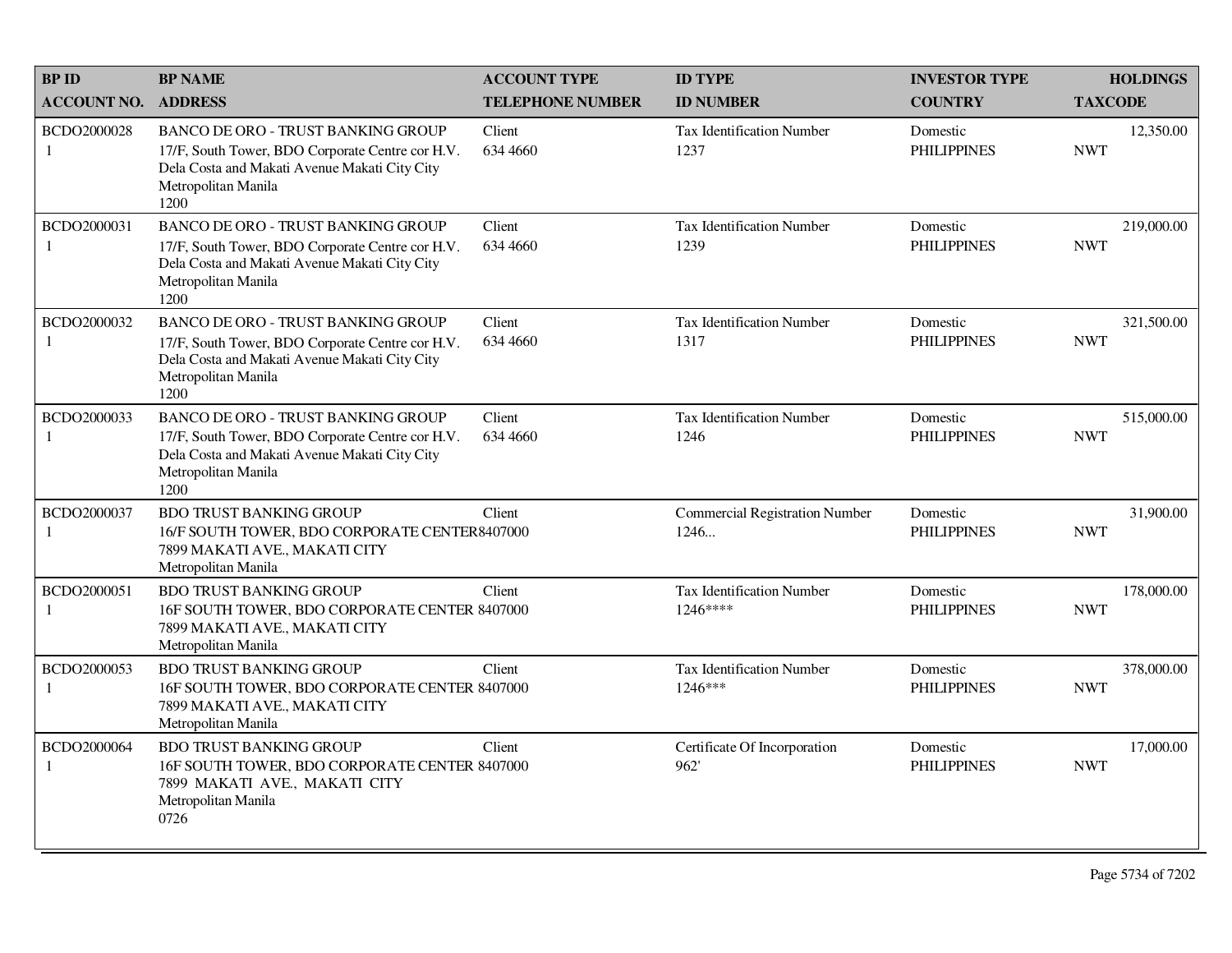| <b>BP ID</b>               | <b>BP NAME</b>                                                                                                                                             | <b>ACCOUNT TYPE</b>     | <b>ID TYPE</b>                                               | <b>INVESTOR TYPE</b>           | <b>HOLDINGS</b>          |
|----------------------------|------------------------------------------------------------------------------------------------------------------------------------------------------------|-------------------------|--------------------------------------------------------------|--------------------------------|--------------------------|
| <b>ACCOUNT NO. ADDRESS</b> |                                                                                                                                                            | <b>TELEPHONE NUMBER</b> | <b>ID NUMBER</b>                                             | <b>COUNTRY</b>                 | <b>TAXCODE</b>           |
| BCDO2000065<br>1           | <b>BDO TRUST BANKING GROUP</b><br>16F SOUTH TOWER, BDO CORPORATE CENTER 8407000<br>7899 MAKATI AVE., MAKATI CITY<br>Metropolitan Manila<br>0726            | Client                  | Certificate Of Incorporation<br>IMA#201-78059-0 NO ID        | Domestic<br><b>PHILIPPINES</b> | 45,000.00<br><b>NWT</b>  |
| BCDO2000067<br>1           | IMA# 201-78065-7<br>16F SOUTH TOWER, BDO CORPORATE CENTER 840-7000<br>7899 MAKATI AVE., MAKATI CITY<br>Metropolitan Manila<br>0726                         | Client                  | Tax Identification Number<br>002-856-707-000                 | Domestic<br><b>PHILIPPINES</b> | 43,000.00<br><b>NWT</b>  |
| BCDO2000068<br>1           | IMA#208-78180-7<br>16F SOUTH TOWER, BDO CORPORATE CENTER 840-7000<br>7899 MAKATI AVE., MAKATI CITY<br>Metropolitan Manila<br>0726                          | Client                  | <b>Tax Identification Number</b><br>002-856-707-000*         | Domestic<br><b>PHILIPPINES</b> | 1,800.00<br><b>NWT</b>   |
| BCDO2000071<br>-1          | IMA#201-78074<br>16/F SOUTH TOWER, BDO CORPORATE CENTR 840-7000<br>7899 MAKATI AVENUE, MAKATI CITY<br>Metropolitan Manila<br>0726                          | Client                  | <b>Tax Identification Number</b><br>002-856-707-000?         | Domestic<br><b>PHILIPPINES</b> | 40,000.00<br><b>NWT</b>  |
| BCDO2000078<br>-1          | IMA#201-78076<br>16F SOUTH TOWER, BDO CORPORATE CENTER 840-7000<br>7899 MAKATI AVE., MAKATI CITY<br>Metropolitan Manila                                    | Client                  | <b>Tax Identification Number</b><br>002-856-707-000TINNUMBER | Domestic<br><b>PHILIPPINES</b> | 2,000.00<br><b>NWT</b>   |
| CHBC1000004<br>2           | CHINA BANKING CORPORATION TRUST GROU Client<br>8/F CBC BUILDING, 8745 PASEO DE ROXAS COR817-7981<br>VILLAR STS. MAKATI CITY<br>Metropolitan Manila<br>1216 |                         | Certificate Of Incorporation<br>1216                         | Domestic<br><b>PHILIPPINES</b> | 1,300.00<br><b>NWT</b>   |
| CITI1000000<br>-1          | CITIBANK N.A.<br>11/F Citibank Tower Villar corner Valero Sts. Makati<br>City, MM<br>Metropolitan<br>Manila<br>1200                                        | Own<br>8947841          | <b>Tax Identification Number</b><br>946                      | Foreign<br><b>PHILIPPINES</b>  | 156, 105, 334.00<br>FMX1 |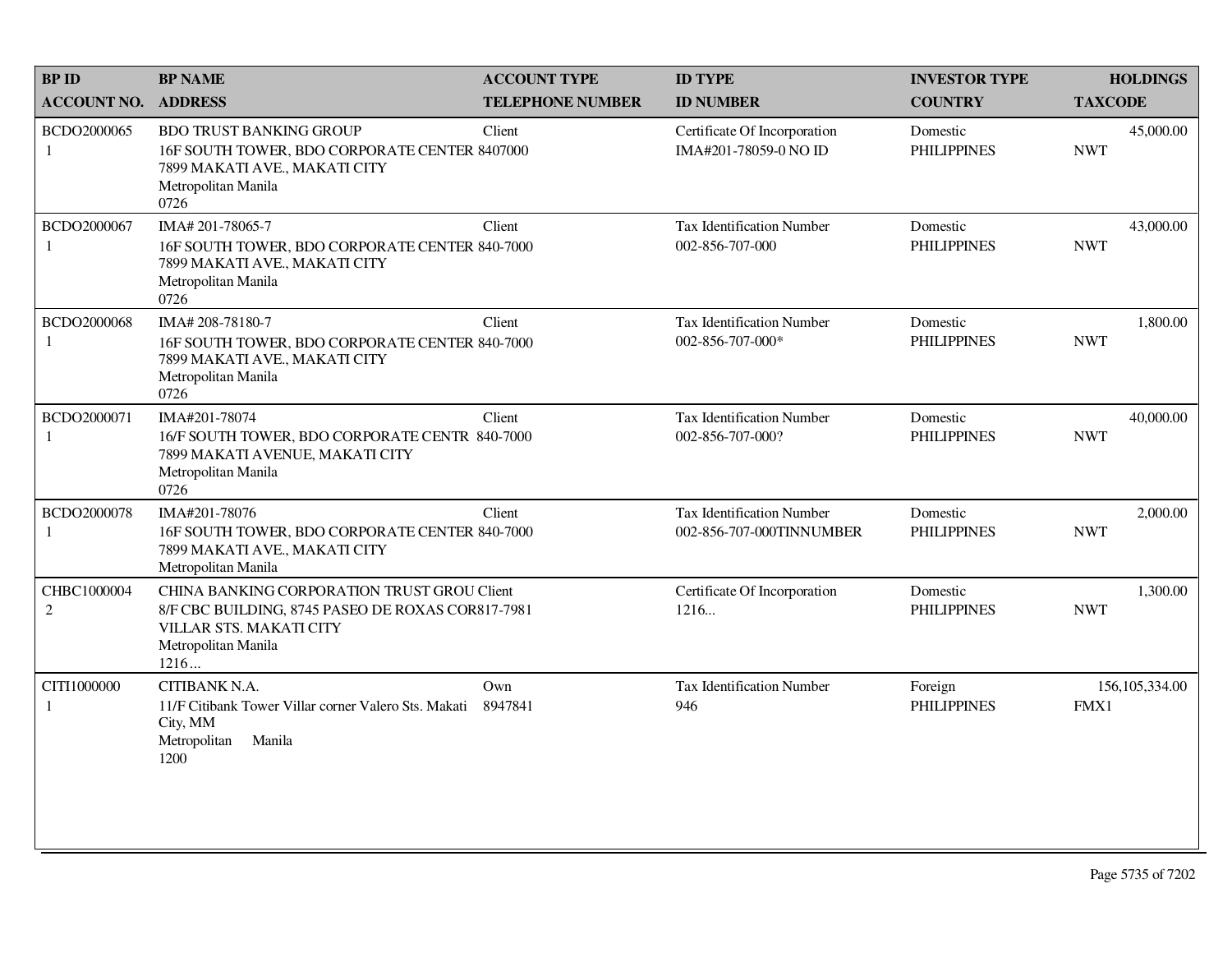| <b>BP ID</b>                | <b>BP NAME</b>                                                                                                      | <b>ACCOUNT TYPE</b>     | <b>ID TYPE</b>                           | <b>INVESTOR TYPE</b>           | <b>HOLDINGS</b>              |
|-----------------------------|---------------------------------------------------------------------------------------------------------------------|-------------------------|------------------------------------------|--------------------------------|------------------------------|
| <b>ACCOUNT NO.</b>          | <b>ADDRESS</b>                                                                                                      | <b>TELEPHONE NUMBER</b> | <b>ID NUMBER</b>                         | <b>COUNTRY</b>                 | <b>TAXCODE</b>               |
| CITI1000001<br>1            | CITIBANK N.A.<br>11/F Citibank Tower Villar corner Valero Sts. Makati<br>City, MM<br>Metropolitan Manila<br>1200    | Client<br>8947841       | <b>Tax Identification Number</b><br>1098 | Domestic<br><b>PHILIPPINES</b> | 16,633,350.00<br><b>NWT</b>  |
| CITI1000003<br>1            | CITIBANK N.A.<br>11/F Citibank Tower Villar corner Valero Sts. Makati<br>City, MM<br>Metropolitan Manila<br>1200    | Client<br>8947841       | Tax Identification Number<br>1102        | Domestic<br><b>PHILIPPINES</b> | 407,600.00<br><b>NWT</b>     |
| CITI1000004<br>1            | CITIBANK N.A.<br>11/F Citibank Tower Villar corner Valero Sts. Makati<br>City, MM<br>Metropolitan Manila<br>1200    | Client<br>8947841       | <b>Tax Identification Number</b><br>1101 | Foreign<br><b>PHILIPPINES</b>  | 23,656,799.00<br><b>RA02</b> |
| CITI1000006                 | CITIBANK FAO PHILIPPINE AXA WEALTH<br><b>BALANCED</b>                                                               | Client                  | <b>Tax Identification Number</b>         | Domestic                       | 2,468,485.00                 |
| 1                           | 11/F Citibank Tower Villar corner Valero Sts. Makati<br>City, MM<br>Metropolitan Manila<br>1200                     | 8947841                 | 1295                                     | <b>PHILIPPINES</b>             | <b>NWT</b>                   |
| CITI1000007                 | CITIBANK FAO PHILIPPINE AXA WEALTH<br><b>EQUITY</b>                                                                 | Client                  | Tax Identification Number                | Domestic                       | 2,583,856.00                 |
| 1                           | 11/F Citibank Tower Villar corner Valero Sts. Makati<br>City, MM<br>Metropolitan Manila<br>1200                     | 8947841                 | 1103                                     | <b>PHILIPPINES</b>             | <b>NWT</b>                   |
| CITI1000008                 | CITIBANK FAO PHILIPPINE AXA LOCKED AND<br><b>LOADED-EQUITIES</b>                                                    | Client                  | Tax Identification Number                | Domestic                       | 271,018.00                   |
| $\mathbf{1}$                | 11/F Citibank Tower Villar corner Valero Sts. Makati<br>City, MM<br>Metropolitan Manila<br>1200                     | 8947841                 | 1105                                     | <b>PHILIPPINES</b>             | <b>NWT</b>                   |
| CITI1000010<br>$\mathbf{1}$ | CITIBANK N.A.<br>11/F Citibank Tower Villar corner Valero Sts. Makati<br>City, MM<br>Metropolitan<br>Manila<br>1200 | Client<br>8947841       | <b>Tax Identification Number</b><br>1100 | Domestic<br><b>PHILIPPINES</b> | 36,795,240.00<br><b>NWT</b>  |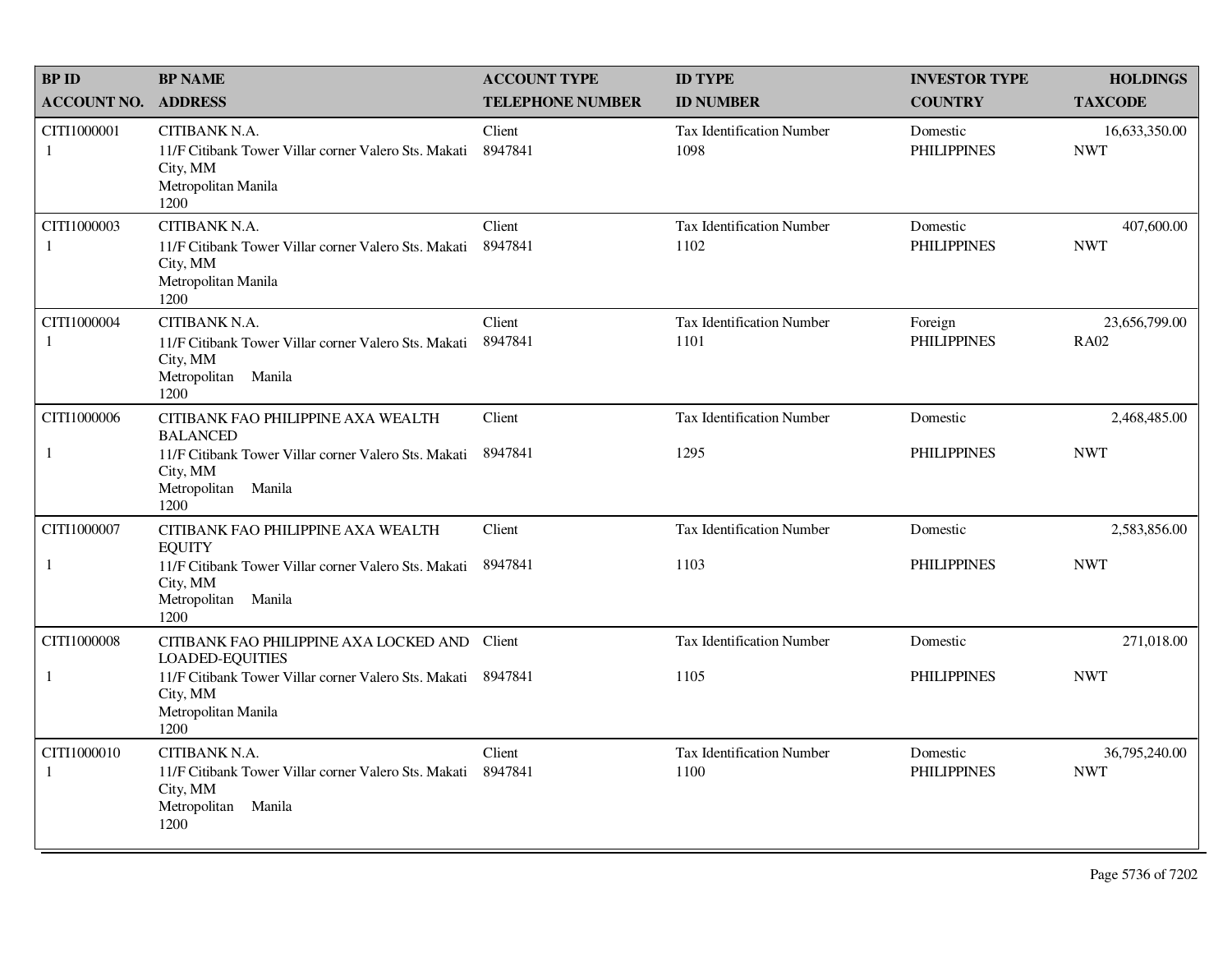| <b>BP ID</b>       | <b>BP NAME</b>                                                                                                                        | <b>ACCOUNT TYPE</b>     | <b>ID TYPE</b>                            | <b>INVESTOR TYPE</b>           | <b>HOLDINGS</b>            |
|--------------------|---------------------------------------------------------------------------------------------------------------------------------------|-------------------------|-------------------------------------------|--------------------------------|----------------------------|
| <b>ACCOUNT NO.</b> | <b>ADDRESS</b>                                                                                                                        | <b>TELEPHONE NUMBER</b> | <b>ID NUMBER</b>                          | <b>COUNTRY</b>                 | <b>TAXCODE</b>             |
| CITI1000011<br>1   | CITIBANK FAO PHILIPPINE AXA OPPORTUNITYClient<br>2/F CITI TOWER, PASEO DE ROXAS, MAKATI<br><b>CITY</b><br>Metropolitan Manila<br>1226 | 894-7714                | <b>Tax Identification Number</b><br>1100* | Domestic<br><b>PHILIPPINES</b> | 459,464.00<br><b>NWT</b>   |
| CITI1000012        | CITIBANK FAO AIU INSURANCE PHILS<br><b>COMPANY</b>                                                                                    | Client                  | <b>Tax Identification Number</b>          | Domestic                       | 233,700.00                 |
| 1                  | 2/F, CITI TOWER, PASEO DE ROXAS, MAKATI<br><b>CITY</b><br>Metropolitan Manila<br>1226                                                 | 894-7498                | $1100**$                                  | <b>PHILIPPINES</b>             | <b>NWT</b>                 |
| CITI1000013        | CITIBANK FAO PHILAM EQUITABLE LIFE<br><b>INSURANCE CO.</b>                                                                            | Client                  | Certificate Of Incorporation              | Domestic                       | 537,553.00                 |
| 1                  | 2/F, CITI TOWER, PASEO DE ROXAS, MAKATI<br><b>CITY</b><br>Metropolitan Manila<br>1226                                                 | 894-7498                | 1100***                                   | <b>PHILIPPINES</b>             | <b>NWT</b>                 |
| CITI1000014        | CITIBANK FAO PHILIPPINE AXA LIFE<br><b>INSURANCE CORP.</b>                                                                            | Client                  | Certificate Of Incorporation              | Domestic                       | 510,241.00                 |
| $\mathbf{1}$       | 2ND CITIBANK TOWER 8741 PASEO DE ROXAS<br><b>MAKATI CITY</b><br>Metropolitan Manila                                                   | 894-7200                | CITI1000014                               | <b>PHILIPPINES</b>             | <b>NWT</b>                 |
| CITI1000015        | CITIBANK FAO PHILIPPINE AXA CHINESE<br><b>TYCOON</b>                                                                                  | Client                  | Certificate Of Incorporation              | Domestic                       | 190,000.00                 |
| 1                  | 2ND FLOOR CITIBANK TOWER SECURITIES AN 894-7200<br>FUNDS SERVICES MAKATI CITY<br>Metropolitan Manila<br>1226                          |                         | ID2                                       | <b>PHILIPPINES</b>             | <b>NWT</b>                 |
| DEUB1000000<br>-1  | DEUTSCHE BANK MANILA-CLIENTS A/C<br>26/F Ayala Tower One Ayala Triangle, Makati City<br>Metropolitan Manila<br>1226                   | Own<br>8946970          | <b>Tax Identification Number</b><br>948   | Foreign<br><b>PHILIPPINES</b>  | 169,681,021.00<br>FMX1     |
| DEUB2000000<br>1   | DEUTSCHE BANK MANILA-CLIENTS A/C<br>26/F ayala Tower One, Ayala Triangle, Makati City<br>Metropolitan Manila<br>1226                  | Own<br>894-6970         | Tax Identification Number<br>949          | Domestic<br><b>PHILIPPINES</b> | 1,711,192.00<br><b>NWT</b> |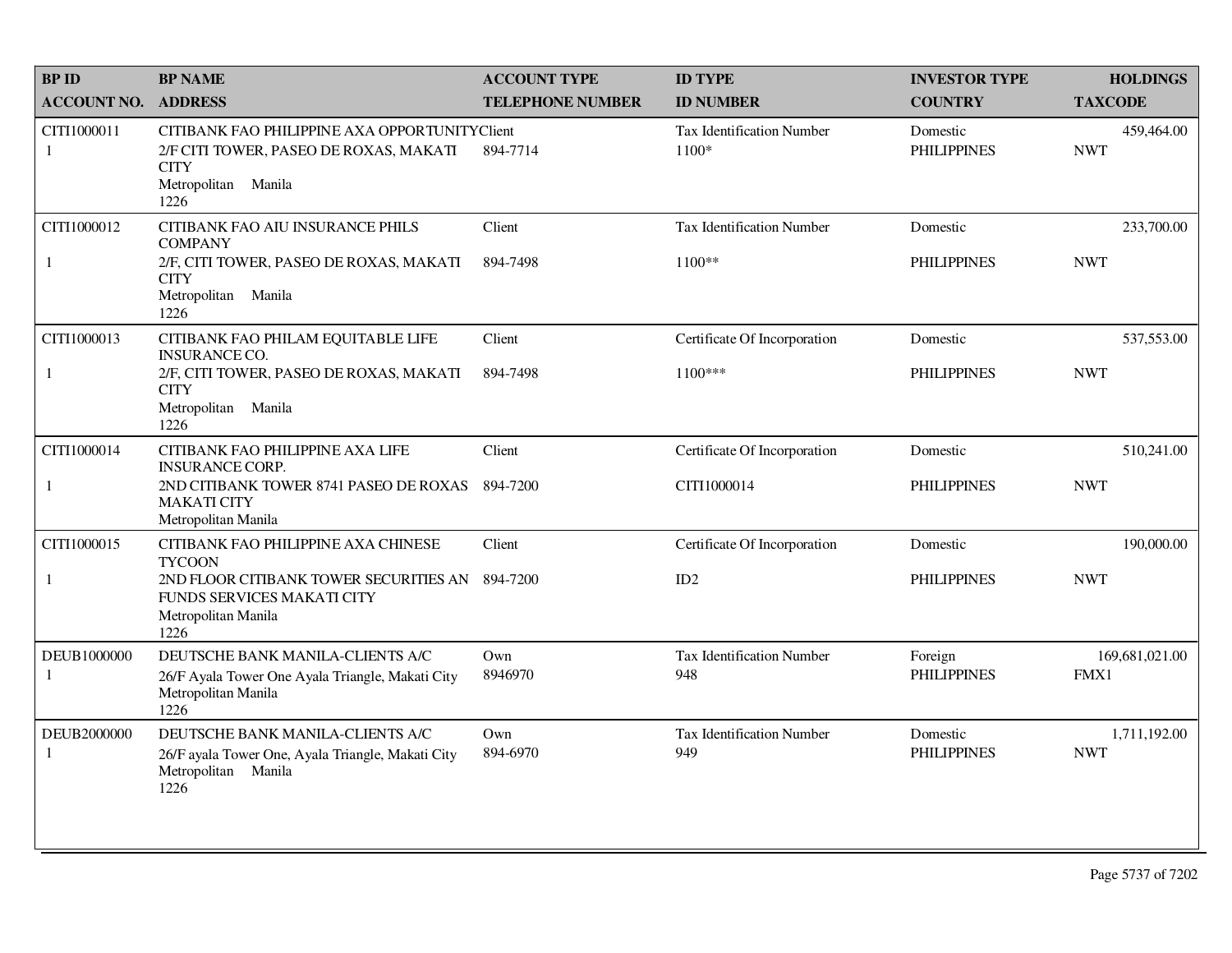| <b>BPID</b>        | <b>BP NAME</b>                                                                                                                                                  | <b>ACCOUNT TYPE</b>     | <b>ID TYPE</b>                           | <b>INVESTOR TYPE</b>           | <b>HOLDINGS</b>             |
|--------------------|-----------------------------------------------------------------------------------------------------------------------------------------------------------------|-------------------------|------------------------------------------|--------------------------------|-----------------------------|
| <b>ACCOUNT NO.</b> | <b>ADDRESS</b>                                                                                                                                                  | <b>TELEPHONE NUMBER</b> | <b>ID NUMBER</b>                         | <b>COUNTRY</b>                 | <b>TAXCODE</b>              |
| DEUB2000003<br>1   | DEUTSCHE BANK MANILA-CLIENTS A/C<br>26/F ayala Tower One, Ayala Triangle, Makati City<br>Metropolitan Manila<br>1226                                            | Client<br>894-6970      | <b>Tax Identification Number</b><br>1088 | Domestic<br><b>PHILIPPINES</b> | 1,581,020.00<br><b>NWT</b>  |
| DEUB2000005<br>1   | DEUTSCHE BANK MANILA-CLIENTS A/C<br>26/F ayala Tower One, Ayala Triangle, Makati City<br>Metropolitan Manila<br>1226                                            | Client<br>894-6970      | <b>Tax Identification Number</b><br>1087 | Domestic<br><b>PHILIPPINES</b> | 15,024,251.00<br><b>NWT</b> |
| DEUB2000006<br>1   | DEUTSCHE BANK MANILA-CLIENTS A/C<br>26/F ayala Tower One, Ayala Triangle, Makati City<br>Metropolitan Manila<br>1226                                            | Client<br>894-6970      | <b>Tax Identification Number</b><br>1290 | Domestic<br><b>PHILIPPINES</b> | 25,325.00<br><b>PH10</b>    |
| DEUB2000007        | DEUTSCHE BANK AG MANILA BRANCH A/C<br><b>CLIENTS DEUB20</b>                                                                                                     | Client                  | Certificate Of Incorporation             | Domestic                       | 312,275.00                  |
| 1                  | 23F AYALA TOWER ONE AYALA AVE. MAKAT 8946989<br><b>CITY</b><br>Metropolitan Manila                                                                              |                         | 000-449-586-000                          | <b>PHILIPPINES</b>             | <b>PH10</b>                 |
| GSIS1000000        | GOVERNMENT SERVICE INSURANCE SYSTEM Own                                                                                                                         |                         | <b>Tax Identification Number</b>         | Domestic                       | 51,883,844.00               |
| 1                  | GSIS Hqs., Financial Center Roxas Blvd., Pasay City<br>Metropolitan Manila<br>$\overline{0}$                                                                    | 891-6346                | 974                                      | <b>PHILIPPINES</b>             | <b>NWT</b>                  |
| HSBC1000000        | THE HONGKONG AND SHANGHAI BANKING<br>CORP. LTD. - CLIENTS' ACCT.                                                                                                | Own                     | <b>Tax Identification Number</b>         | Foreign                        | 652,100,588.00              |
| 1                  | HSBC Securities Services 12th Floor, The Enterprise<br>Center, Tower I 6766 Ayala Avenue corner Paseo de<br>Roxas Makati City<br>Metropolitan<br>Manila<br>1200 | 8145200                 | 951                                      | <b>PHILIPPINES</b>             | FMX1                        |
| HSBC1000016        | THE HONGKONG AND SHANGHAI BANKING<br>CORP. LTD. - CLIENTS' ACCT.                                                                                                | Client                  | <b>Tax Identification Number</b>         | Foreign                        | 1,000,000.00                |
| 1                  | HSBC Securities Services 12th Floor, The Enterprise<br>Center, Tower I 6766 Ayala Avenue corner Paseo de<br>Roxas Makati City<br>Metropolitan Manila<br>1200    | 8145200                 | 1085                                     | <b>PHILIPPINES</b>             | <b>HK18</b>                 |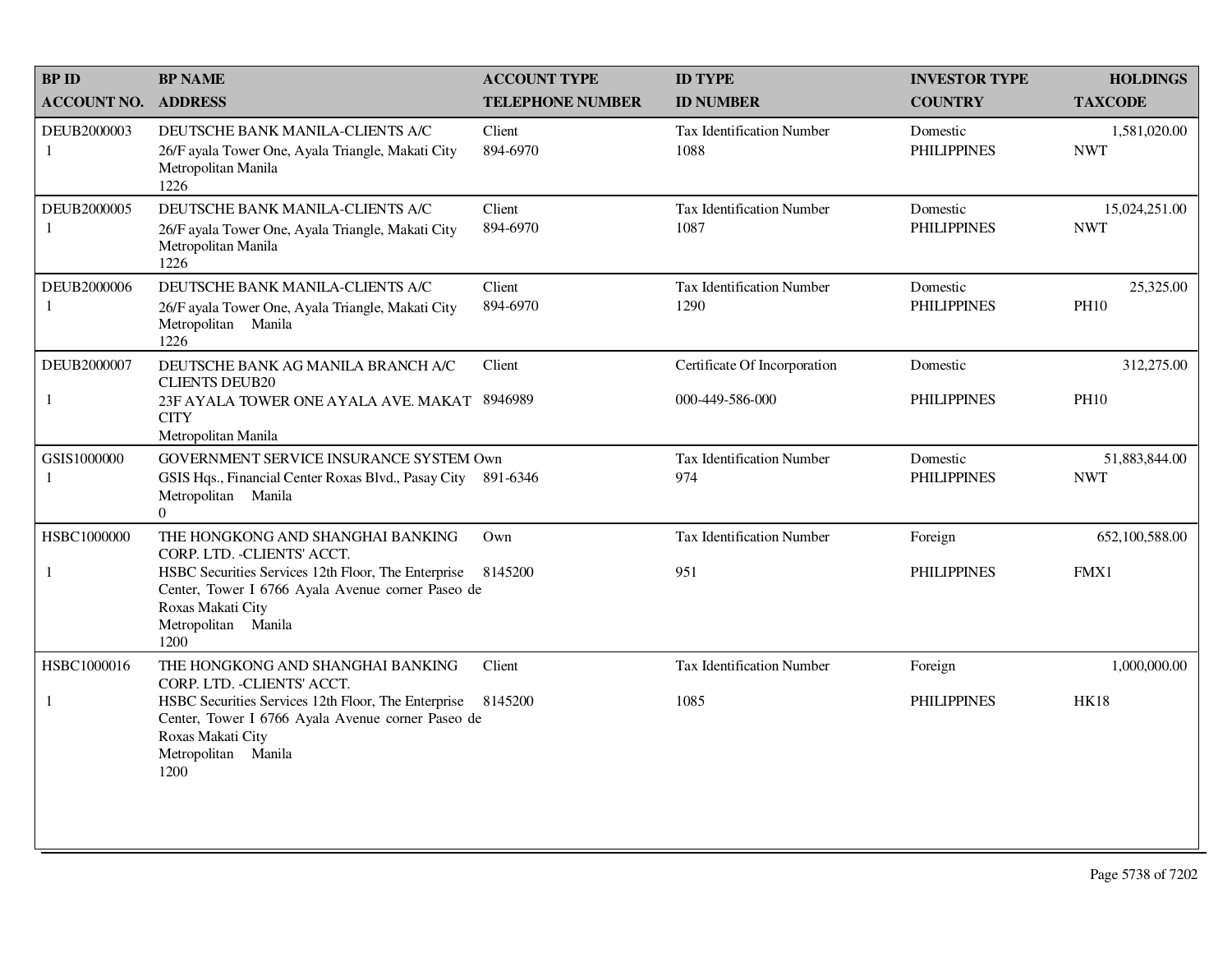| <b>BPID</b>                | <b>BP NAME</b>                                                                                                                                               | <b>ACCOUNT TYPE</b>     | <b>ID TYPE</b>                   | <b>INVESTOR TYPE</b> | <b>HOLDINGS</b> |
|----------------------------|--------------------------------------------------------------------------------------------------------------------------------------------------------------|-------------------------|----------------------------------|----------------------|-----------------|
| <b>ACCOUNT NO. ADDRESS</b> |                                                                                                                                                              | <b>TELEPHONE NUMBER</b> | <b>ID NUMBER</b>                 | <b>COUNTRY</b>       | <b>TAXCODE</b>  |
| HSBC1000049                | THE HONGKONG AND SHANGHAI BANKING<br>CORP. LTD.-CLIENTS ACCT.                                                                                                | Client                  | Certificate Of Incorporation     | Foreign              | 350,000.00      |
| $\mathbf{1}$               | HSBC CENTRE, 3058 FIFTH AVE. WEST,<br>BONIFACIO GLOBAL CITY, TAGUIG CITY<br>Metropolitan Manila                                                              | 8305300                 | 1069**                           | <b>PHILIPPINES</b>   | <b>FTXN</b>     |
| HSBC2000000                | THE HONGKONG AND SHANGHAI BANKING<br>CORP. LTD. - CLIENTS' ACCT.                                                                                             | Own                     | <b>Tax Identification Number</b> | Domestic             | 23,947,162.00   |
| 1                          | HSBC Securities Services 12th Floor, The Enterprise<br>Center, Tower I 6766 Ayala Avenue corner Paseo de<br>Roxas Makati City<br>Metropolitan Manila<br>1200 | 814-5200                | 952                              | <b>PHILIPPINES</b>   | <b>NWT</b>      |
| HSBC2000002                | THE HONGKONG AND SHANGHAI BANKING<br>CORP. LTD. - CLIENTS' ACCT.                                                                                             | Client                  | <b>Tax Identification Number</b> | Domestic             | 4,822,555.00    |
| 1                          | HSBC Securities Services 12th Floor, The Enterprise<br>Center, Tower I 6766 Ayala Avenue corner Paseo de<br>Roxas Makati City<br>Metropolitan Manila<br>1200 | 814-5200                | 1055                             | <b>PHILIPPINES</b>   | <b>PH10</b>     |
| HSBC2000005                | INSULAR LIFE ASSURANCE CO., LTD - VUL-EF Client                                                                                                              |                         | <b>Tax Identification Number</b> | Domestic             | 4,417,200.00    |
| 1                          | HSBC Securities Services 7th Floor, HSBC Centre,<br>3058 Fifth Avenue West, Bonifacio Global City,<br>Taguig City<br>Metropolitan Manila                     | 581-8203                | $1054 -$                         | <b>PHILIPPINES</b>   | <b>NWT</b>      |
| HSBC2000006                | ING BANK, N.V. MNL (TRUST DEPT.) FOR THE<br>ACCT OF PNB LIFE INS, INC.                                                                                       | Client                  | Tax Identification Number        | Domestic             | 795,301.00      |
| 1                          | 20/F TOWER ONE, AYALA TRIANGLE AYALA<br>AVENUE, MAKATI CITY<br>Metropolitan Manila<br>1226                                                                   | 902-7000                | $1054*$                          | <b>PHILIPPINES</b>   | <b>NWT</b>      |
| HSBC2000007                | THE INSULAR LIFE ASSURANCE COMPANY, LTClient                                                                                                                 |                         | Certificate Of Incorporation     | Domestic             | 2,762,100.00    |
| 1                          | IL COPORATE CENTRE, INSULAR LIFE DRIVE, 582-1875<br>FILINVEST CORPORATE CITY, ALABANG<br>MUNTINLUPA CITY<br>Metropolitan Manila<br>1226                      |                         | 1054.                            | <b>PHILIPPINES</b>   | <b>NWT</b>      |
|                            |                                                                                                                                                              |                         |                                  |                      |                 |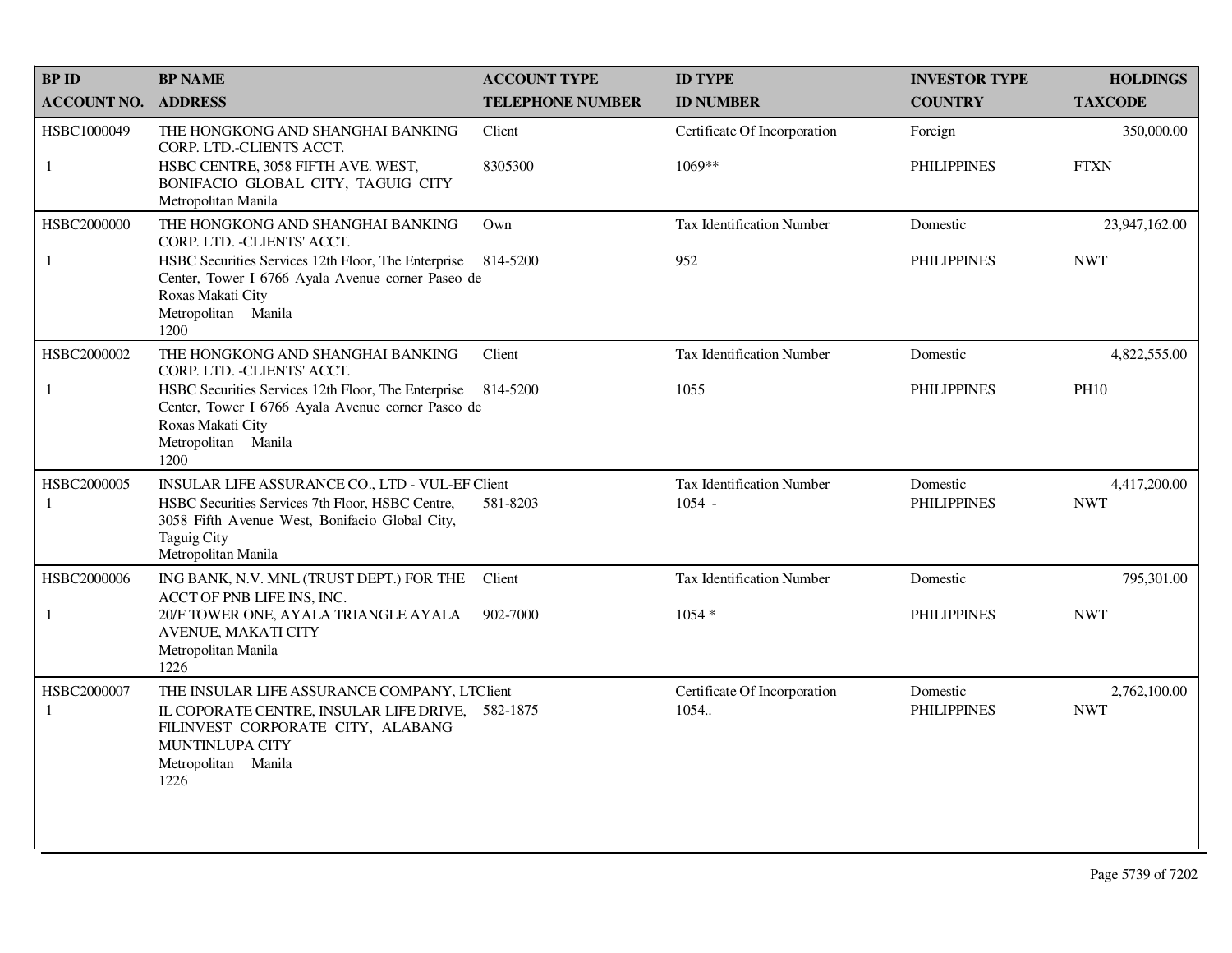| <b>BPID</b>        | <b>BP NAME</b>                                                                                                                                                                           | <b>ACCOUNT TYPE</b>     | <b>ID TYPE</b>                                       | <b>INVESTOR TYPE</b>           | <b>HOLDINGS</b>            |
|--------------------|------------------------------------------------------------------------------------------------------------------------------------------------------------------------------------------|-------------------------|------------------------------------------------------|--------------------------------|----------------------------|
| <b>ACCOUNT NO.</b> | <b>ADDRESS</b>                                                                                                                                                                           | <b>TELEPHONE NUMBER</b> | <b>ID NUMBER</b>                                     | <b>COUNTRY</b>                 | <b>TAXCODE</b>             |
| HSBC2000008<br>-1  | THE INSULAR LIFE ASSURANCE COMPANY, LTClient<br>IL CORPORATE CENTRE, INSULAR LIFE DRIVE 7711915<br>FILINVEST CORPORATE CITY, ALABANG<br>MUNTINLUPA CITY<br>Metropolitan Manila<br>STMT-D |                         | Certificate Of Incorporation<br>1054                 | Domestic<br><b>PHILIPPINES</b> | 1,479,400.00<br><b>NWT</b> |
| HSBC2000009<br>1   | THE MANUFACTURERS LIFE INSURANCE CO.<br>(PHILS.), INC.<br>16/F LKG TOWER, 6801 AYALA AVENUE, MAKA884-5409<br><b>CITY</b><br>Metropolitan Manila<br>STMT-D                                | Client                  | Certificate Of Incorporation<br>$NOID*$              | Domestic<br><b>PHILIPPINES</b> | 910,700.00<br><b>NWT</b>   |
| HSBC2000010<br>1   | MANULIFE CHINABANK LIFE ASSURANCE CO Client<br>24/F LKG TOWER, 6801 AYALA AVENUE, MAKA884-5409<br><b>CITY</b><br>Metropolitan Manila<br>STMT-D                                           |                         | Certificate Of Incorporation<br>NO ID                | Domestic<br><b>PHILIPPINES</b> | 771,650.00<br><b>NWT</b>   |
| HSBC2000011<br>1   | SUN LIFE GREPA FINANCIAL, INC.<br>5/FLR SUNLIFE CENTRE 5TH AVENUE COR RIZ 555-8888<br>DRIVE, BONIFACIO GLOBAL CITY, TAGUIG CIT<br>Metropolitan Manila<br>1634                            | Client                  | Tax Identification Number<br>000-460-716-000         | Domestic<br><b>PHILIPPINES</b> | 831,700.00<br><b>NWT</b>   |
| HSBC3000000        | THE HONGKONG & SHANGHAI BANKING COR Own<br>LTD. - OWN ACCOUNT                                                                                                                            |                         | <b>Tax Identification Number</b>                     | Foreign                        | 2.00                       |
| $\mathbf{1}$       | HSBC Securities Services 12th Floor, The Enterprise<br>Center, Tower I 6766 Ayala Avenue corner Paseo de<br>Roxas Makati City<br>Metropolitan Manila<br>1200                             | 636-7370                | 953                                                  | <b>PHILIPPINES</b>             | <b>RA02</b>                |
| LBPT1000009<br>1   | LBP-TBG AS AGENT FOR 28568 TA 01<br>LAND BANK OF THE PHILIPPINES COR. DR. J.<br>QUINTOS STS., MALATE, MANILA<br>Metropolitan Manila                                                      | Client<br>405-7554      | <b>Tax Identification Number</b><br>004-628-891-000* | Domestic<br><b>PHILIPPINES</b> | 70,000.00<br><b>NWT</b>    |
|                    |                                                                                                                                                                                          |                         |                                                      |                                |                            |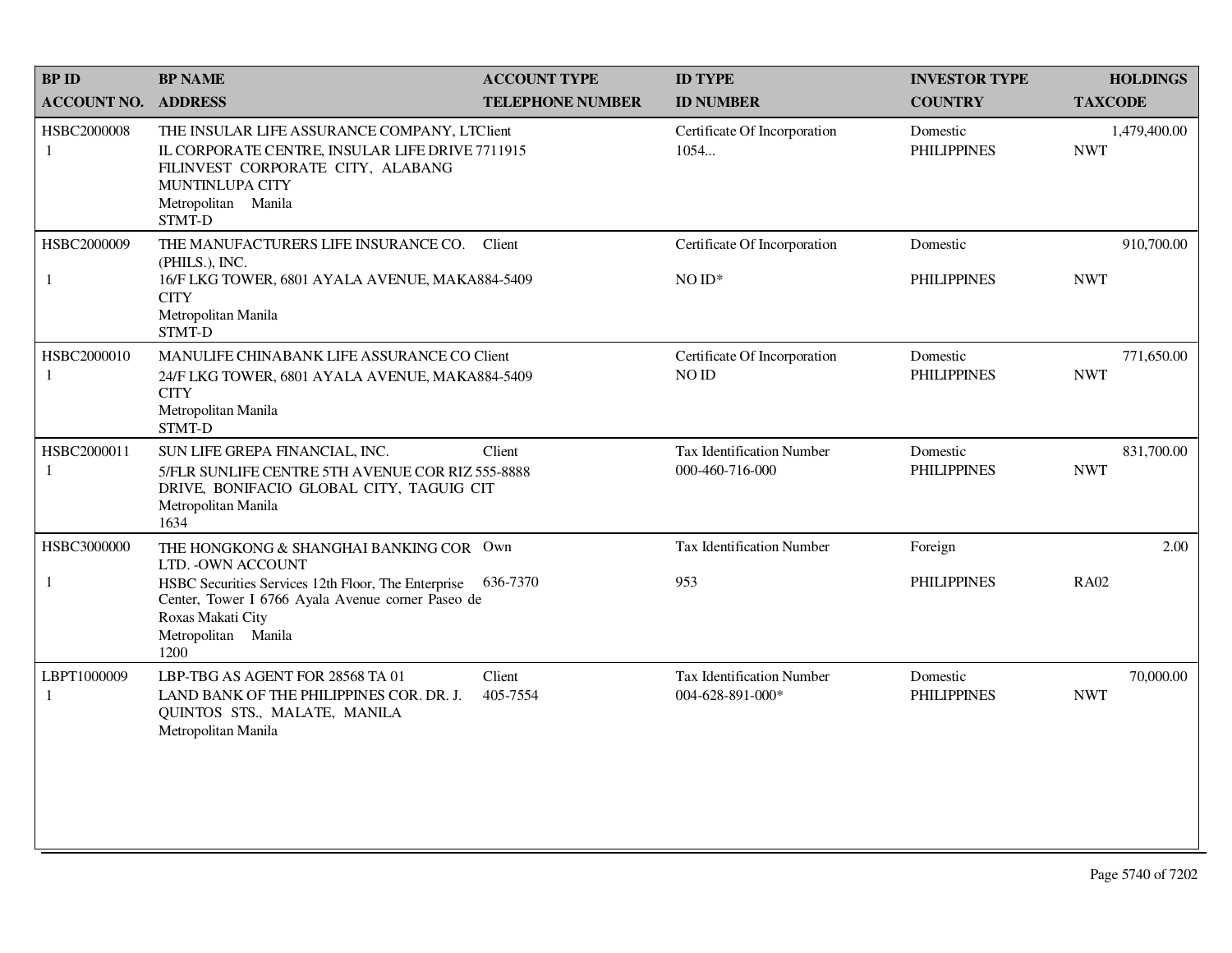| <b>BPID</b>        | <b>BP NAME</b>                                                                                                                                       | <b>ACCOUNT TYPE</b>     | <b>ID TYPE</b>                   | <b>INVESTOR TYPE</b> | <b>HOLDINGS</b>  |
|--------------------|------------------------------------------------------------------------------------------------------------------------------------------------------|-------------------------|----------------------------------|----------------------|------------------|
| <b>ACCOUNT NO.</b> | <b>ADDRESS</b>                                                                                                                                       | <b>TELEPHONE NUMBER</b> | <b>ID NUMBER</b>                 | <b>COUNTRY</b>       | <b>TAXCODE</b>   |
| PABC1000000        | AB CAPITAL & INVESTMENT CORP. - TRUST &<br><b>INVESTMENT DIV.</b>                                                                                    | Own                     | Tax Identification Number        | Domestic             | 633,562.00       |
| $\mathbf{1}$       | G/F, Asianbank Centre Bldg., Sen. Gil Puyat Extensio 8930373<br>cor. Tordesillas St., Salcedo Village Makati City<br>Metropolitan Manila<br>$\Omega$ |                         | 899                              | <b>PHILIPPINES</b>   | <b>NWT</b>       |
| PNBC2000000        | PNB-TBG T-10820                                                                                                                                      | Own                     | Tax Identification Number        | Domestic             | 1,269,600.00     |
| 1                  | 3/F PNB Financial Center Roxas Blvd., Pasay City<br>Metropolitan Manila<br>1300                                                                      | 5263059                 | 986                              | <b>PHILIPPINES</b>   | <b>NWT</b>       |
| PPSB2000000        | EASTWEST BANKING CORPORATION - TRUST<br><b>DIVISION</b>                                                                                              | Own                     | Tax Identification Number        | Foreign              | 600.00           |
| 1                  | 20/F PBCOM TOWER, AYALA AVE., MAKATI<br><b>CITY</b>                                                                                                  | 885-0695 L8582          | 920                              | <b>PHILIPPINES</b>   | <b>RA02</b>      |
|                    | Metropolitan Manila<br>1200                                                                                                                          |                         |                                  |                      |                  |
| PSMC2000000        | SAN MIGUEL CORPORATION RETIREMENT<br>PLAN-STP                                                                                                        | Own                     | Tax Identification Number        | Domestic             | 992,000.00       |
| 1                  | San Miguel Corporation Retirement Plan 40 San<br>Miguel Avenue, Ortigas Center Mandaluyong City<br>Metropolitan Manila<br>1550                       | 632-3000                | 929                              | <b>PHILIPPINES</b>   | <b>NWT</b>       |
| RCBC3000000        | RCBC TRUST & INVESTMENT DIVISION -<br><b>VARIOUS TAXABLE ACCTS</b>                                                                                   | Own                     | <b>Tax Identification Number</b> | Domestic             | 12,300.00        |
| $\mathbf{1}$       | 333 SEN. GIL J. PUYAT AVE., MAKATI CITY<br>Metropolitan Manila                                                                                       | 8783326                 | 987.                             | <b>PHILIPPINES</b>   | <b>PH10</b>      |
| SCBK1000000        | STANDARD CHARTERED BANK                                                                                                                              | Own                     | <b>Tax Identification Number</b> | Foreign              | 31,016,512.00    |
| 1                  | 6756 Ayala Avenue Makati City<br>Metropolitan Manila<br>1200                                                                                         | 878-2879                | 957                              | <b>PHILIPPINES</b>   | FMX1             |
| SCBK1000048        | STANDARD CHARTERED BANK                                                                                                                              | Client                  | Tax Identification Number        | Foreign              | 30,000.00        |
| 1                  | 6756 Ayala Avenue Makati City<br>Metropolitan Manila<br>1200                                                                                         | 878-2879                | 1015                             | <b>PHILIPPINES</b>   | NTT <sub>2</sub> |
|                    |                                                                                                                                                      |                         |                                  |                      |                  |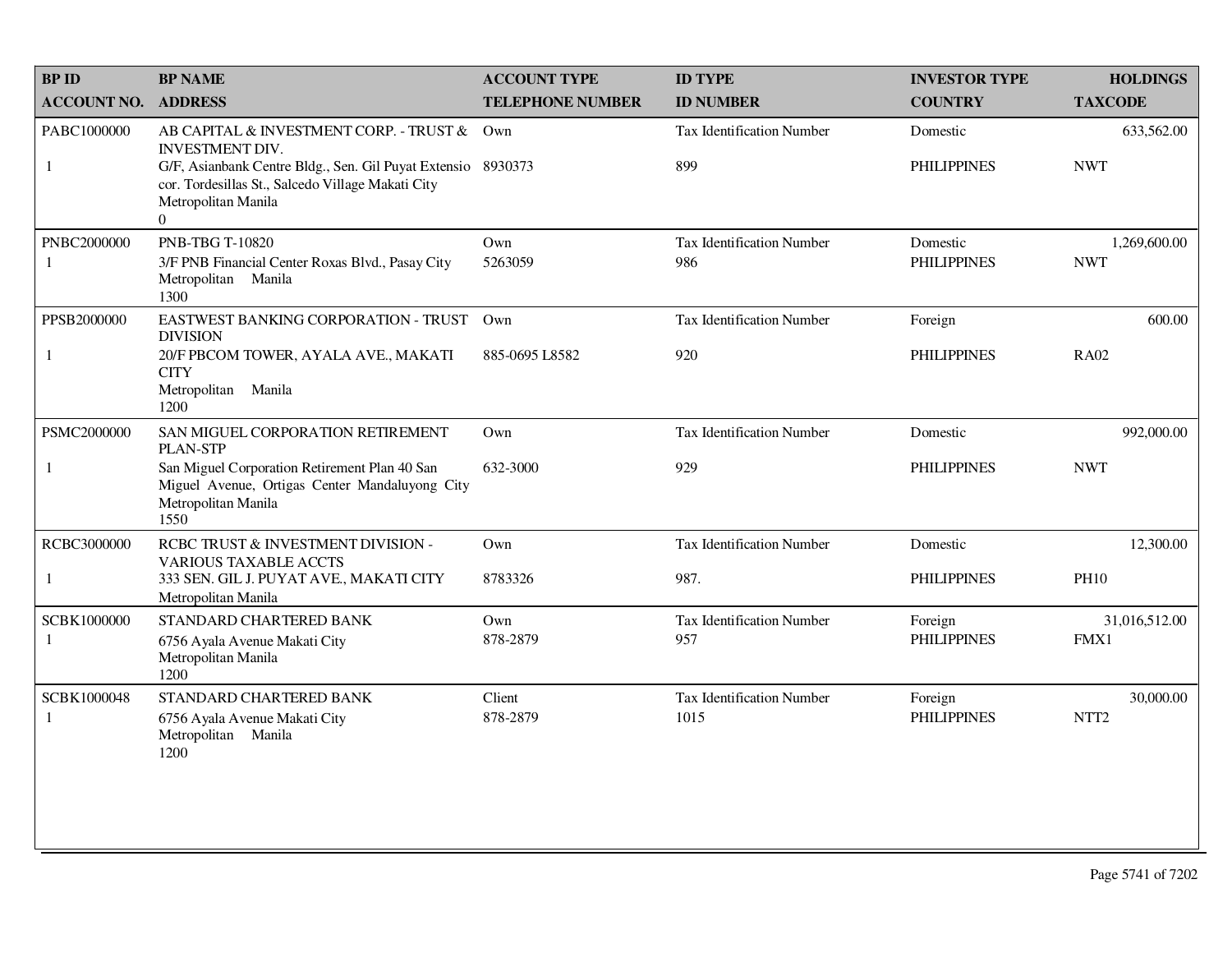| <b>BPID</b>        | <b>BP NAME</b>                                                                                                                     | <b>ACCOUNT TYPE</b>     | <b>ID TYPE</b>                            | <b>INVESTOR TYPE</b>           | <b>HOLDINGS</b>             |
|--------------------|------------------------------------------------------------------------------------------------------------------------------------|-------------------------|-------------------------------------------|--------------------------------|-----------------------------|
| <b>ACCOUNT NO.</b> | <b>ADDRESS</b>                                                                                                                     | <b>TELEPHONE NUMBER</b> | <b>ID NUMBER</b>                          | <b>COUNTRY</b>                 | <b>TAXCODE</b>              |
| SCBK1000050        | PRU LIFE INSURANCE CORP. OF UK - LINKED<br><b>FUND</b>                                                                             | Client                  | <b>Commercial Registration Number</b>     | Domestic                       | 5,370,850.00                |
| $\mathbf{1}$       | 5TH FLOOR 6788 AYALA AVENUE MAKATI CIT 878-2124<br>Metropolitan Manila<br>1200                                                     |                         | AS096-0511                                | <b>PHILIPPINES</b>             | <b>NWT</b>                  |
| SCTD1000000<br>-1  | MBTC - TRUST BANKING GROUP<br>5/F Metrobank Plaza Sen. Gil J. Puyat Ave. Makati<br>City<br>Metropolitan Manila<br>1200             | Own<br>894-8888         | Tax Identification Number<br>990          | Domestic<br><b>PHILIPPINES</b> | 12,177,688.00<br><b>NWT</b> |
| SCTD1000011<br>1   | MBTC TBG AS IM FOR MFI FOUNDATION, INC. Client<br>17TH FLR. GT TOWER INTL AYALA AVE.,<br><b>MAKATI CITY</b><br>Metropolitan Manila | 857-5299                | Certificate Of Incorporation<br>990 ***** | Domestic<br><b>PHILIPPINES</b> | 8,050.00<br><b>NWT</b>      |
| SCTD1000012        | MBTC TBG AS IM FOR TAKING CARE OF<br><b>BUSINESS CORP.</b>                                                                         | Client                  | Certificate Of Incorporation              | Domestic                       | 50,000.00                   |
| $\mathbf{1}$       | 17TH FLR. GT TOWER INTL AYALA AVE.,<br><b>MAKATI CITY</b><br>Metropolitan Manila                                                   | 857-5299                | 990****                                   | <b>PHILIPPINES</b>             | <b>NWT</b>                  |
| SCTD1000013        | MBTC TBG AS IM FOR CARITAS HEALTH SHIELClient<br>INC.                                                                              |                         | Certificate Of Incorporation              | Domestic                       | 340,000.00                  |
| $\mathbf{1}$       | 17TH FLR. GT TOWER INTL AYALA AVE.,<br><b>MAKATI CITY</b><br>Metropolitan Manila                                                   | 857-5299                | 990 ***                                   | <b>PHILIPPINES</b>             | <b>NWT</b>                  |
| SCTD1000014        | MBTC TBG AS IM FOR BOARD OF TRUSTEES O<br>PERAA RET FUND                                                                           | Client                  | Certificate Of Incorporation              | Domestic                       | 493,450.00                  |
| $\mathbf{1}$       | 17TH FLR. GT TOWER INTL AYALA AVE.,<br><b>MAKATI CITY</b><br>Metropolitan Manila                                                   | 857-5299                | 990**                                     | <b>PHILIPPINES</b>             | <b>NWT</b>                  |
| SCTD1000015        | MBTC TBG AS IM FOR BOARD OF TRUSTEES -<br>STANDARD CHARTERED RET PLAN                                                              | Client                  | Certificate Of Incorporation              | Domestic                       | 30,000.00                   |
| $\mathbf{1}$       | 17TH FLR. GT TOWER INTL AYALA AVE.,<br><b>MAKATI CITY</b><br>Metropolitan Manila                                                   | 857-5299                | 990                                       | <b>PHILIPPINES</b>             | <b>NWT</b>                  |
|                    |                                                                                                                                    |                         |                                           |                                |                             |